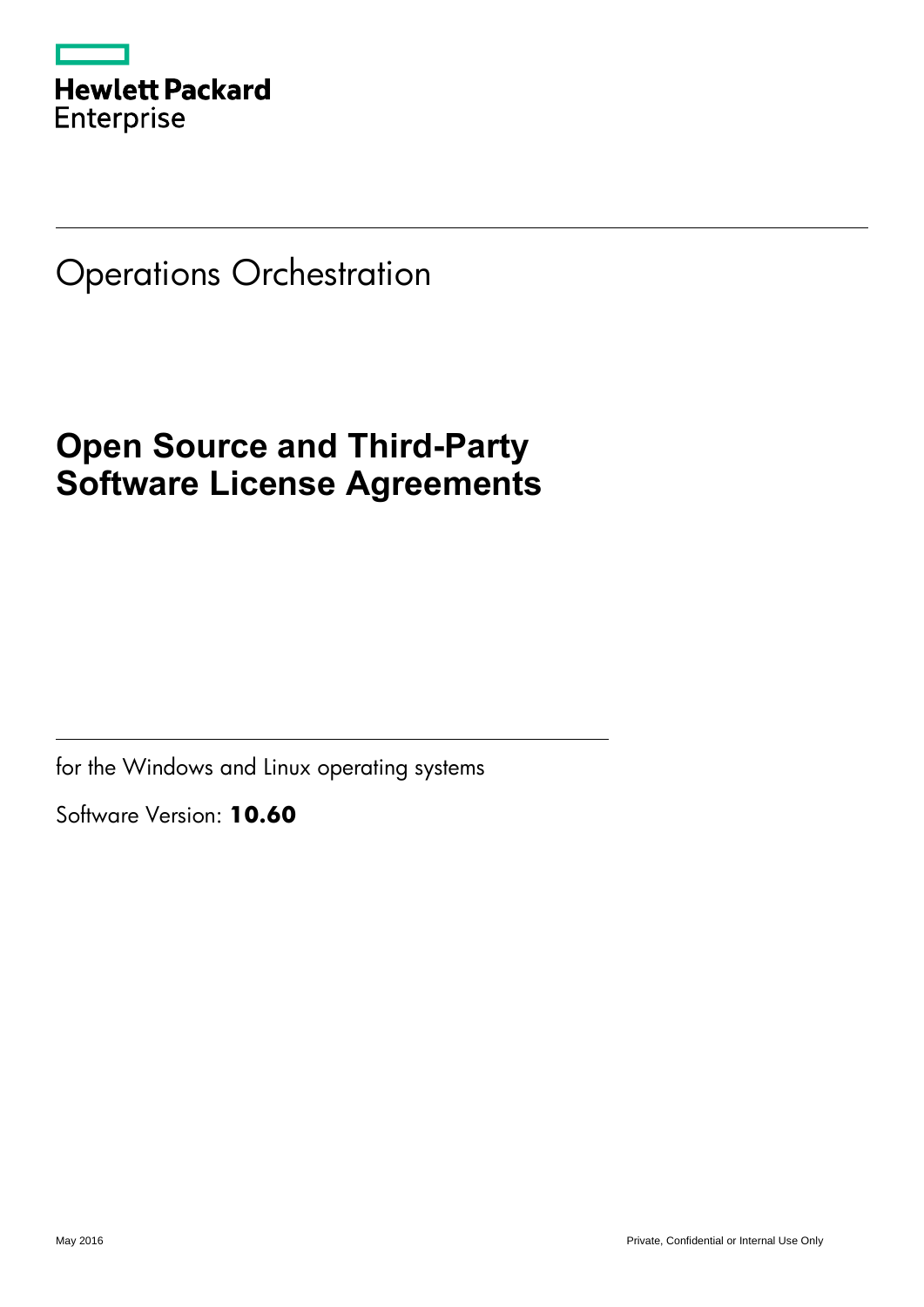# **Open Source License**

| JAR List - COMMON DEVELOPMENT AND DISTRIBUTION       |
|------------------------------------------------------|
| JAR List - COMMON DEVELOPMENT AND ISTRIBUTION        |
|                                                      |
| JAR List - GNU General Public License (GPL) - v 2 10 |
| JAR List - GNU Lesser General Public License 2.1 10  |
| JAR List - GNU Lesser General Public License 3.0 11  |
|                                                      |
|                                                      |
|                                                      |
|                                                      |
|                                                      |
|                                                      |
|                                                      |
| COMMON DEVELOPMENT AND DISTRIBUTION LICENSE          |
| COMMON DEVELOPMENT AND ISTRIBUTION LICENSE           |
|                                                      |
| GNU AFFERO GENERAL PUBLIC LICENSE 39                 |
|                                                      |
|                                                      |
|                                                      |
|                                                      |
|                                                      |
|                                                      |
|                                                      |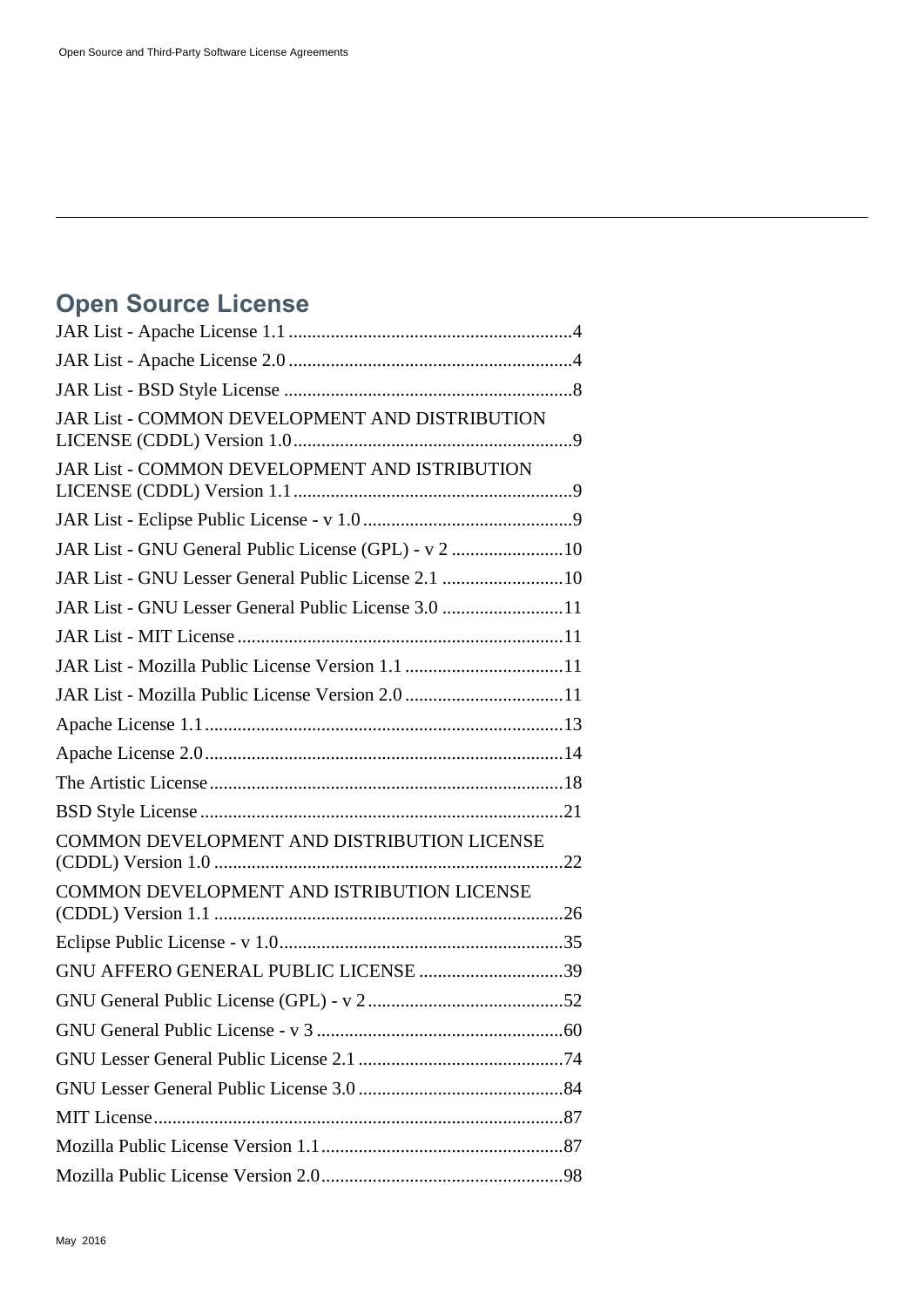### [MICROSOFT SOFTWARE LICENSE TERMS](#page-107-0) .............................108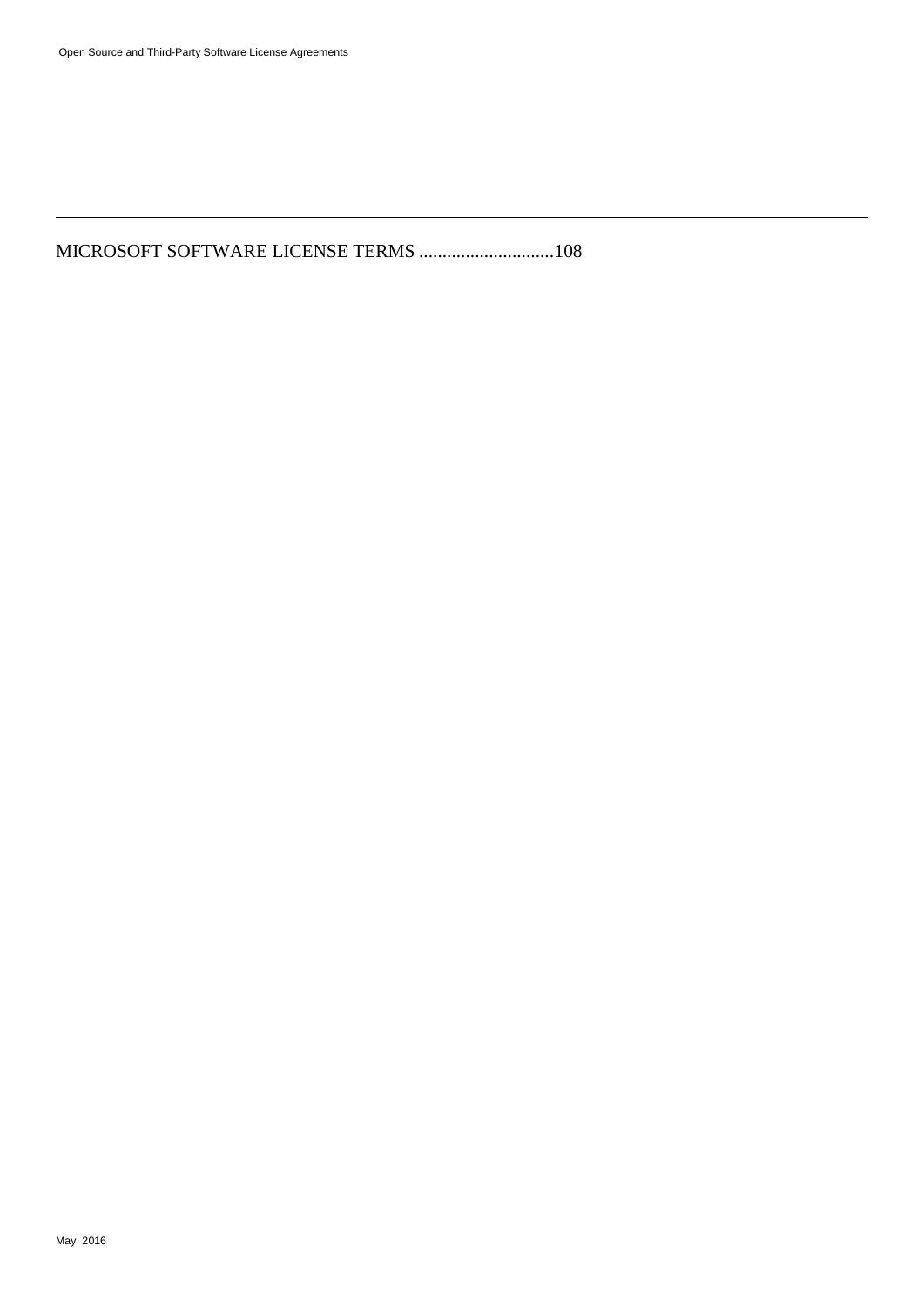### <span id="page-3-0"></span>JAR List - Apache License 1.1

xpp3\_min-1.1.4c.jar jdom-1.0.jar jdom-1.1.jar jdom-2.0.2.jar

### <span id="page-3-1"></span>JAR List - Apache License 2.0

cloudslang-all-0.8.0.3.jar cloudslang-compiler-0.8.0.3.jar cloudslang-entities-0.8.0.3.jar cloudslang-runtime-0.8.0.3.jar score-all-0.3.14.jar maven-plugin-annotations-3.4.jar score-api-0.3.14.jar score-data-api-0.3.14.jar score-data-impl-0.3.14.jar score-engine-jobs-0.3.14.jar score-facade-0.3.14.jar score-node-api-0.3.14.jar score-node-impl-0.3.14.jar score-orchestrator-api-0.3.14.jar score-orchestrator-impl-0.3.14.jar score-queue-api-0.3.14.jar score-queue-impl-0.3.14.jar score-worker-0.3.14.jar score-worker-execution-api-0.3.14.jar score-worker-execution-impl-0.3.14.jar score-worker-manager-api-0.3.14.jar score-worker-manager-impl-0.3.14.jar apache-mime4j-0.6.1.jar annotations-13.0.jar axis-1.4.jar axis-jaxrpc-1.4.jar axis-saaj-1.4.jar axis-wsdl4j-1.5.1.jar cglib-2.2.2.jar cglib-nodep-2.2.jar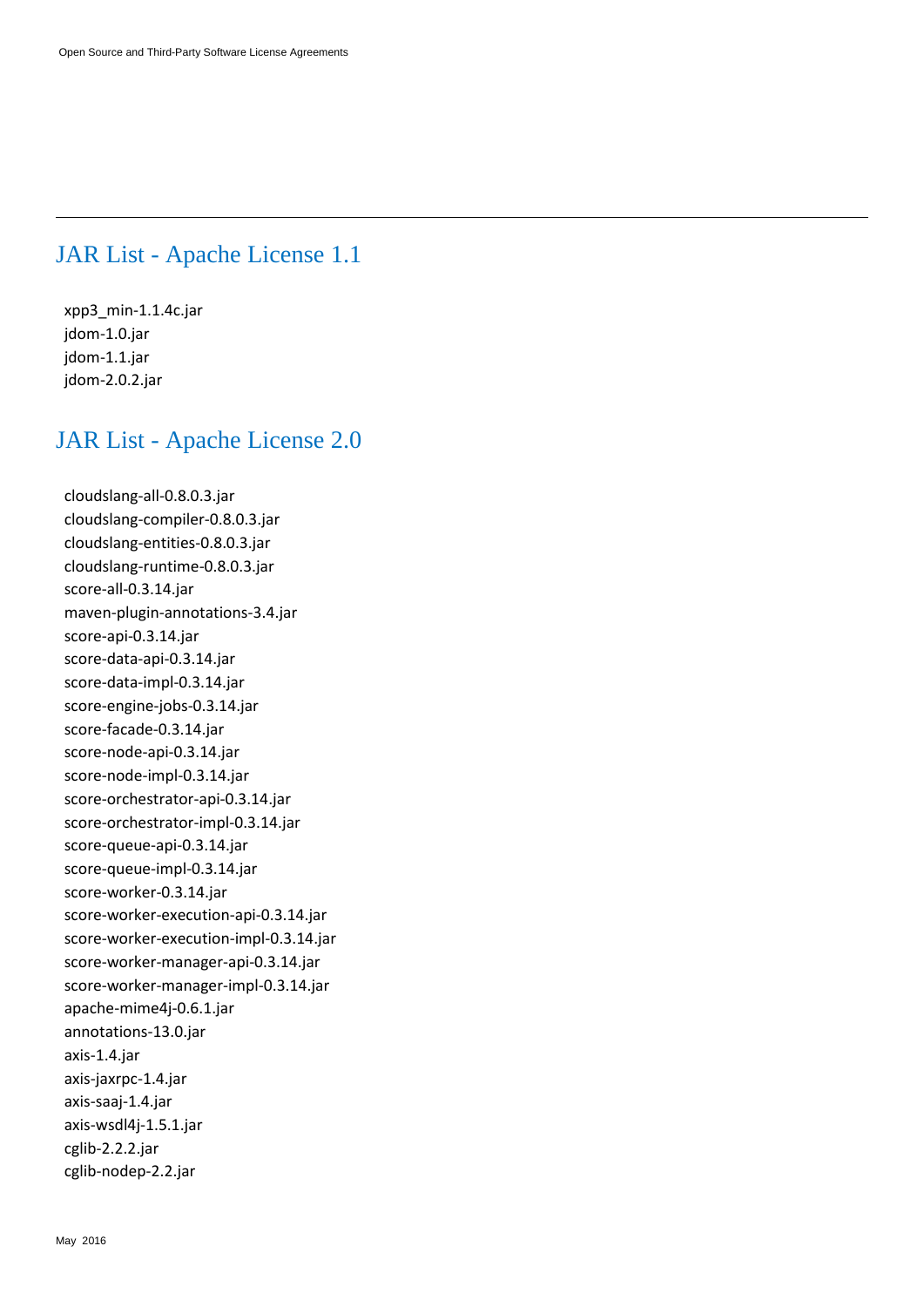commons-beanutils-core-1.8.3.jar commons-cli-1.2.jar commons-codec-1.10.jar commons-dbcp-1.4.jar commons-discovery-0.2.jar commons-fileupload-1.3.1.jar commons-httpclient-3.1.jar commons-lang-2.6.jar commons-logging-1.2.jar commons-pool-1.6.jar commons-transaction-1.2.jar disruptor-3.2.1.jar dozer-5.3.2.jar ehcache-spring-annotations-1.2.0.jar ezmorph-1.0.6.jar forms\_rt-7.0.3.jar gs-collections-5.1.0.jar gs-collections-api-5.1.0.jar httpclient-4.3.6.jar httpcore-4.3.3.jar httpmime-4.3.6.jar jasypt-1.8.jar JavaEWAH-0.7.9.jar javax.inject-1.jar json-lib-2.2.3-jdk15.jar jminix-1.1.0.jar json-lib-2.2.3.jar log4j-1.2.17.jar milton-api-1.8.1.jar milton-servlet-1.8.1.jar lambdaj-2.3.3.jar lucene-core-2.4.1.jar score-content-sdk-1.10.6.jar score-http-client-0.1.63.jar maven-aether-provider-3.2.1.jar maven-artifact-3.2.1.jar maven-compat-3.2.1.jar maven-core-3.2.1.jar maven-model-3.2.1.jar maven-model-builder-3.2.1.jar maven-plugin-api-3.2.1.jar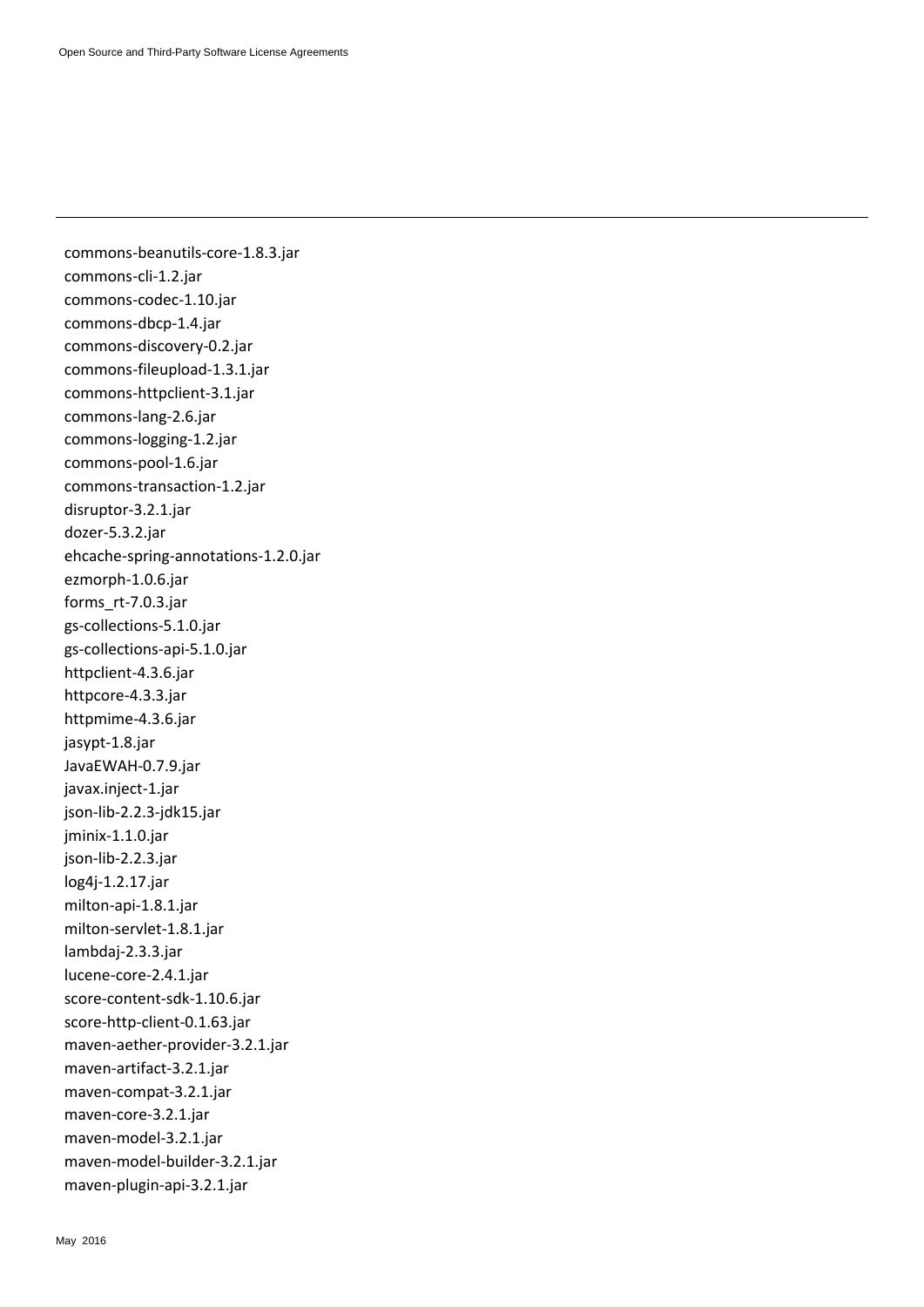maven-repository-metadata-3.2.1.jar maven-settings-3.2.1.jar maven-settings-builder-3.2.1.jar score-mail-0.0.25.jar score-ssh-0.0.25.jar mime-util-2.1.3.jar mina-core-1.0.0.jar mojo-executor-2.2.0.jar mysema-commons-lang-0.2.4.jar not-yet-commons-ssl-0.3.9.jar wagon-provider-api-1.0-beta-7-ipv6.jar opensaml-2.6.1.jar openws-1.5.1.jar oro-2.0.8.jar plexus-cipher-1.4.jar plexus-classworlds-2.5.1.jar plexus-component-annotations-1.5.5.jar plexus-interpolation-1.19.jar plexus-sec-dispatcher-1.3.jar plexus-utils-3.0.17.jar quartz-2.2.1.jar rome-1.5.0.jar rome-utils-1.5.0.jar scannotation-1.0.2.jar wrapper.jar serializer-2.7.1.jar snakeyaml-1.14.jar spring-security-saml2-core-1.0.0.RC2.jar spring-shell-1.1.0.RELEASE.jar super-csv-2.1.0.jar tika-core-1.4.jar truezip-6.6.jar velocity-1.7.jar wagon-http-1.0.jar wagon-http-shared-1.0.jar xalan-2.7.1.jar xercesImpl-2.10.0.jar xml-apis-1.0.b2.jar xml-apis-1.3.04.jar xml-resolver-1.2.jar xmlsec-1.5.6.jar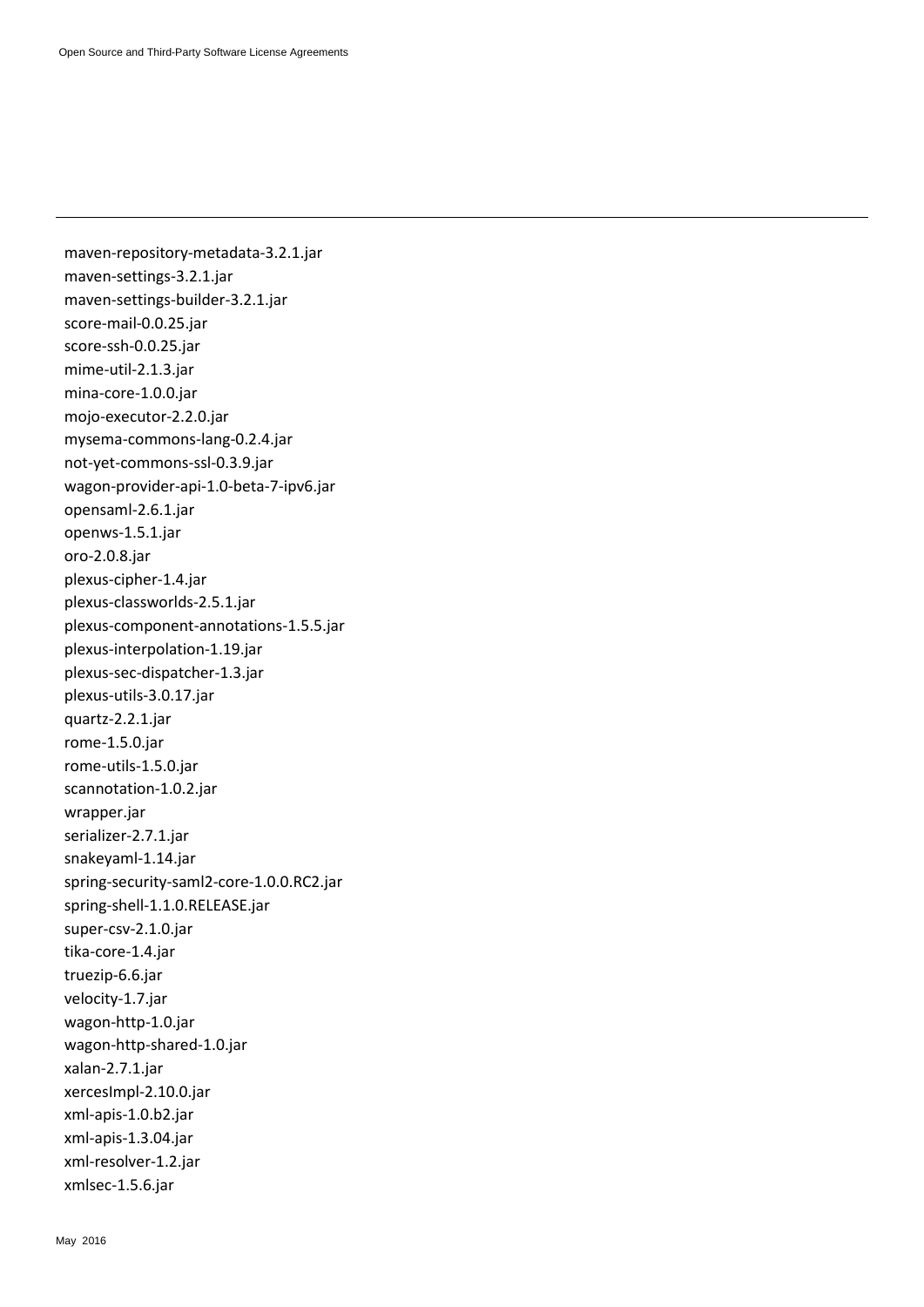xmltooling-1.4.1.jar classmate-1.0.0.jar freemarker-2.3.22.jar hibernate-validator-5.1.3.Final.jar jandex-1.1.0.Final.jar javassist-3.18.1-GA.jar jboss-logging-3.1.3.GA.jar json-path-0.9.1.jar lz4-1.3.0.jar reactor-core-1.1.6.RELEASE.jar spring-aspects-4.1.7.RELEASE.jar spring-data-commons-1.9.3.RELEASE.jar spring-data-jpa-1.7.3.RELEASE.jar spring-messaging-4.1.7.RELEASE.jar spring-oxm-4.1.7.RELEASE.jar spring-retry-1.1.2.RELEASE.jar spring-security-config-3.2.7.RELEASE.jar spring-security-web-3.2.7.RELEASE.jar cdi-api-1.0-SP4.jar commons-beanutils-1.9.2.jar commons-collections-3.2.2.jar commons-digester-2.1.jar commons-io-2.4.jar commons-lang3-3.3.2.jar commons-validator-1.4.0.jar ehcache-2.8.5.jar guava-17.0.jar guice-3.0.jar jackson-annotations-2.4.6.jar jackson-core-2.4.6.jar jackson-databind-2.4.6.jar joda-time-2.5.jar json-smart-1.2.jar liquibase-core-3.3.5.jar objenesis-2.1.jar querydsl-core-3.4.3.jar querydsl-jpa-3.4.3.jar spring-aop-4.1.7.RELEASE.jar spring-beans-4.1.7.RELEASE.jar spring-context-4.1.7.RELEASE.jar spring-context-support-4.1.7.RELEASE.jar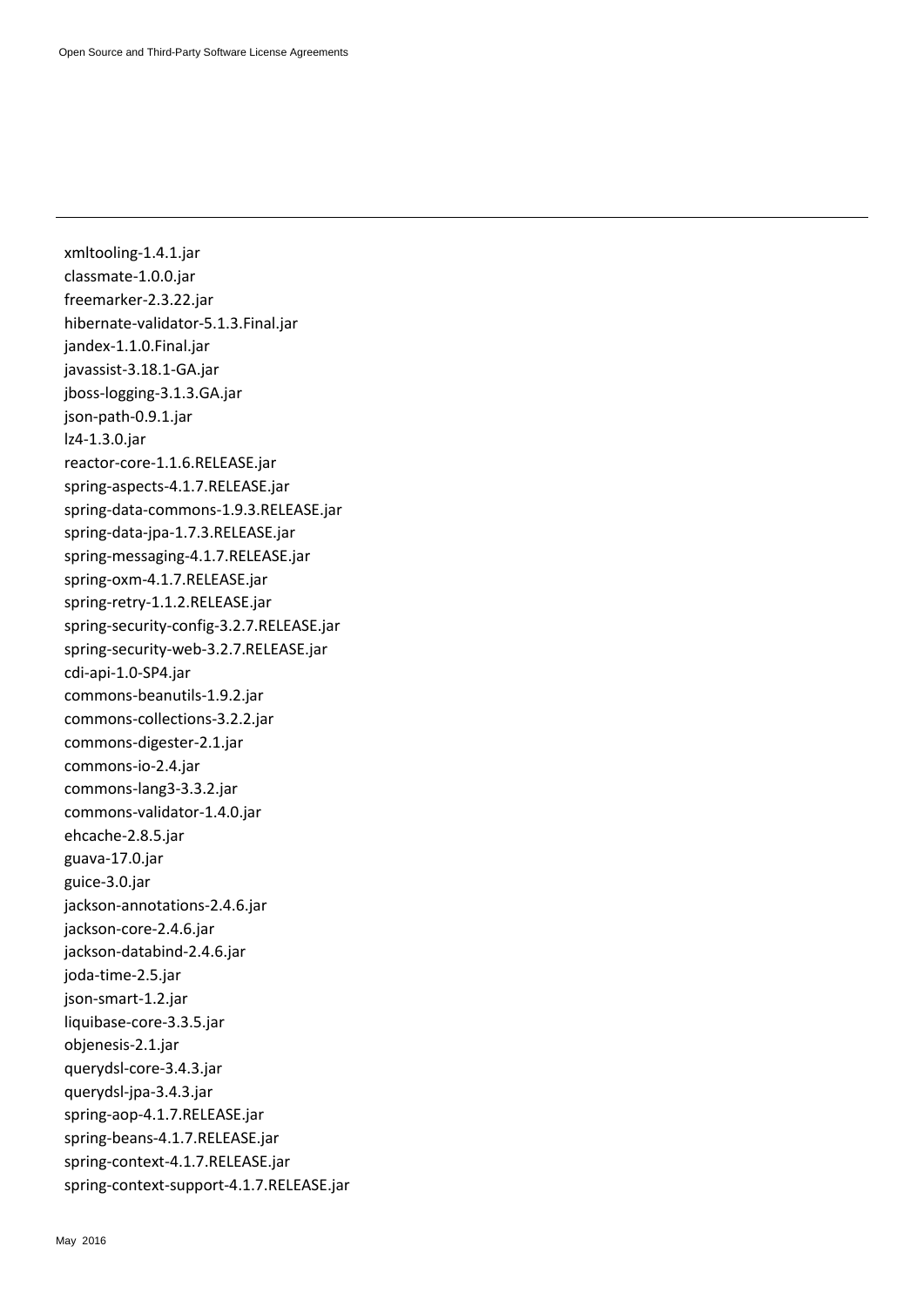spring-core-4.1.7.RELEASE.jar spring-expression-4.1.7.RELEASE.jar spring-integration-core-4.1.5.RELEASE.jar spring-jdbc-4.1.7.RELEASE.jar spring-orm-4.1.7.RELEASE.jar spring-security-core-3.2.7.RELEASE.jar spring-tx-4.1.7.RELEASE.jar spring-web-4.1.7.RELEASE.jar spring-webmvc-4.1.7.RELEASE.jar spring-xml-2.2.1.RELEASE.jar validation-api-1.1.0.Final.jar javamelody-core-1.51.0.jar jna-4.1.0.jar jboss-logging-annotations-1.2.0.Beta1.jar

### <span id="page-7-0"></span>JAR List - BSD Style License

forms-1.1-preview.jar jline-2.11.jar jgoodies-binding-2.7.0.jar jgoodies-common-1.4.0.jar antlr-2.7.7.jar asm-3.3.1.jar asm-commons-3.0.jar asm-tree-3.0.jar balloontip-1.2.1.jar dnsjava-2.0.1.jar esapi-2.0.1.jar jgraph-5.13.0.0.jar miglayout-3.7.4.jar jaxen-1.1.6.jar hsqldb-2.3.3.jar hamcrest-all-1.3.jar jsch-0.1.52.jar xstream-1.4.8.jar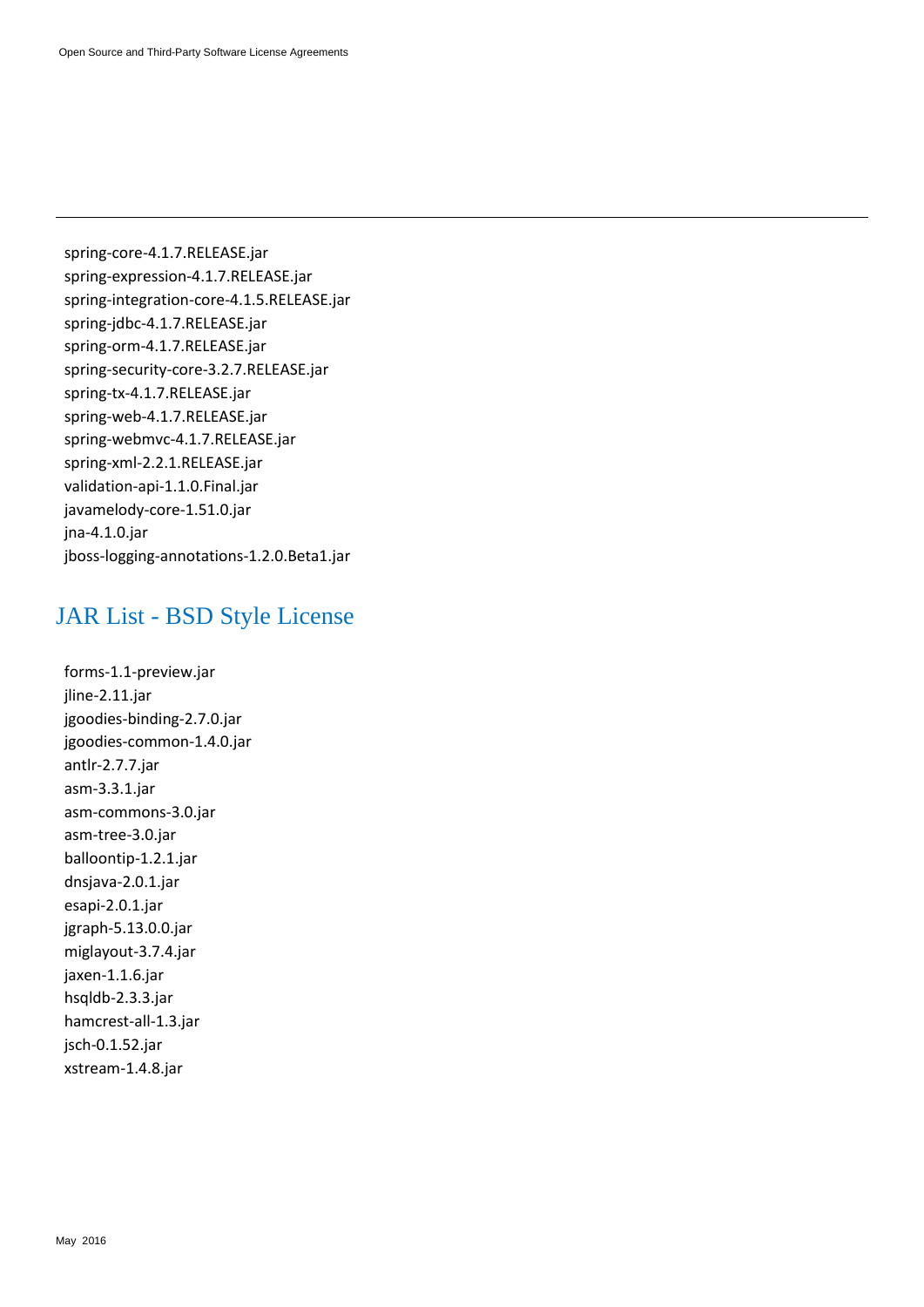### <span id="page-8-0"></span>JAR List - COMMON DEVELOPMENT AND

### DISTRIBUTION LICENSE (CDDL) Version 1.0

com.noelios.restlet.ext.servlet-1.1.5.jar com.noelios.restlet-1.1.5.jar jsr250-api-1.0.jar jstl-1.2.jar mail-1.4.5.jar org.restlet.ext.velocity-1.1.5.jar org.restlet-1.1.5.jar activation-1.1.1.jar jboss-transaction-api\_1.2\_spec-1.0.0.Final.jar

### <span id="page-8-1"></span>JAR List - COMMON DEVELOPMENT AND

### ISTRIBUTION LICENSE (CDDL) Version 1.1

jaxb-api-2.2.6.jar jaxb-impl-2.2.6-b31.jar tyrus-client-1.12.jar tyrus-container-grizzly-client-1.12.jar tyrus-container-grizzly-server-1.12.jar tyrus-container-jdk-client-1.12.jar tyrus-core-1.12.jar tyrus-server-1.12.jar tyrus-spi-1.12.jar

### <span id="page-8-2"></span>JAR List - Eclipse Public License - v 1.0

aether-api-0.9.0.M2.jar aether-connector-wagon-0.9.0.M2.jar aether-impl-0.9.0.M2.jar aether-spi-0.9.0.M2.jar aether-util-0.9.0.M2.jar h2-1.4.187.jar aspectjrt-1.8.6.jar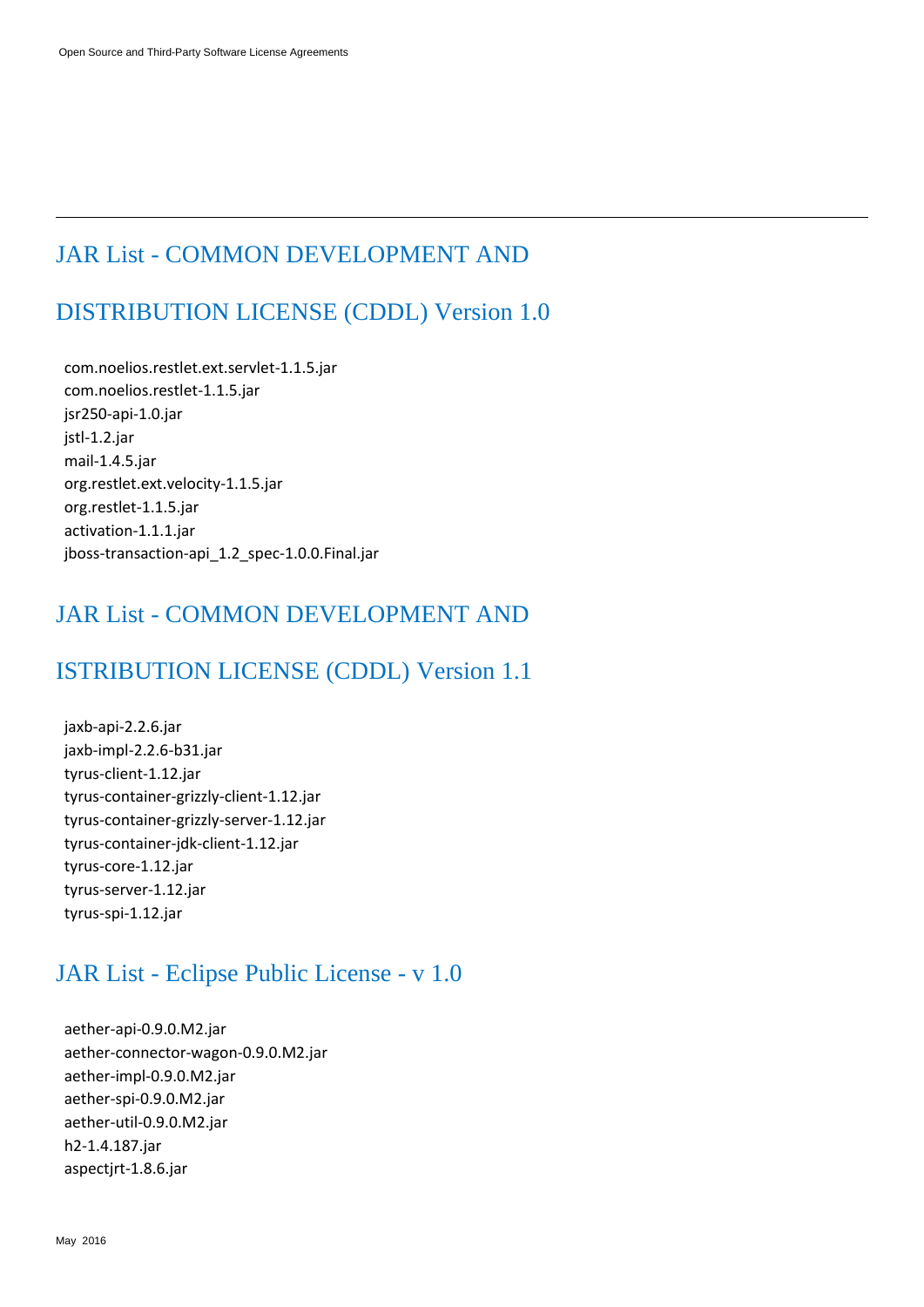aspectjweaver-1.8.6.jar javax.persistence-2.1.0.jar org.eclipse.sisu.inject-0.3.1.jar org.eclipse.sisu.plexus-0.3.1.jar org.eclipse.jgit.ui-4.1.0.201509280440-r.jar org.eclipse.jgit-4.1.0.201509280440-r.jar org.eclipse.jdt.annotation-1.1.0.jar

# <span id="page-9-0"></span>JAR List - GNU General Public License (GPL) - v 2

javax.servlet-3.0.jar javax.servlet-api-3.0.1.jar grizzly-framework-2.3.22.jar grizzly-http-2.3.22.jar grizzly-http-server-2.3.22.jar javax.websocket-api-1.1.jar jide-action-3.6.8.jar jide-common-3.6.8.jar jide-components-3.6.8.jar jide-dialogs-3.6.8.jar jide-dock-3.6.8.jar jide-editor-3.6.8.jar jide-grids-3.6.8.jar jide-properties-3.6.8.jar jide-shortcut-3.6.8.jar unboundid-ldapsdk-2.3.1.jar javax.el-api-2.2.5.jar

### <span id="page-9-1"></span>JAR List - GNU Lesser General Public License 2.1

gnu-regexp-1.1.4.jar xom-1.2.5.jar hibernate-core-4.3.10.Final.jar hibernate-ehcache-4.3.10.Final.jar hibernate-entitymanager-4.3.10.Final.jar jboss-interceptors-api\_1.1\_spec-1.0.0.Beta1.jar hibernate-commons-annotations-4.0.5.Final.jar hibernate-envers-4.3.10.Final.jar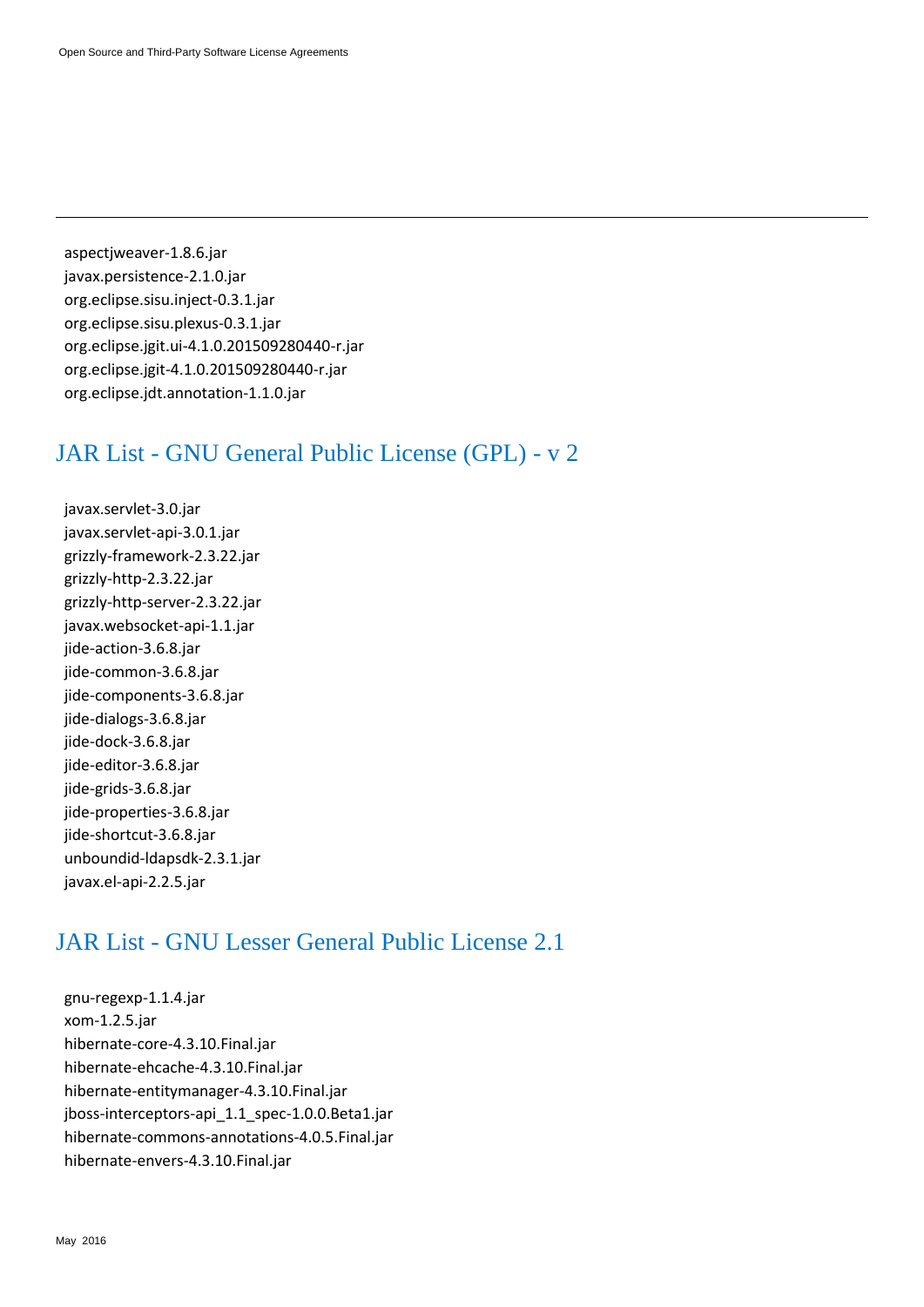### <span id="page-10-0"></span>JAR List - GNU Lesser General Public License 3.0

c3p0-0.9.1.1.jar jcifs-1.3.17.jar jni4net.j-0.8.6.0.jar jrobin-1.5.9.jar kafenio-0.8.5.jar kafenio-config-0.8.5.jar kafenio-icons-0.8.5.jar jtds-1.3.0.jar lanterna-2.1.5.jar swinghelper-debug-1.0.jar swingx-action-1.6.5-1.jar swingx-autocomplete-1.6.5-1.jar swingx-common-1.6.5-1.jar swingx-core-1.6.5-1.jar swingx-graphics-1.6.5-1.jar swingx-painters-1.6.5-1.jar swingx-plaf-1.6.5-1.jar

### <span id="page-10-1"></span>JAR List - MIT License

bcmail-jdk16-1.43.jar bcprov-jdk15-1.46.jar bcprov-jdk16-1.46.jar jsoup-1.7.3.jar bridge-method-annotation-1.13.jar jcl-over-slf4j-1.7.12.jar slf4j-api-1.7.12.jar slf4j-log4j12-1.7.12.jar

## <span id="page-10-2"></span>JAR List - Mozilla Public License Version 1.1

js-engine-1.7.7.jar

# <span id="page-10-3"></span>JAR List - Mozilla Public License Version 2.0

rhino-1.7.7.jar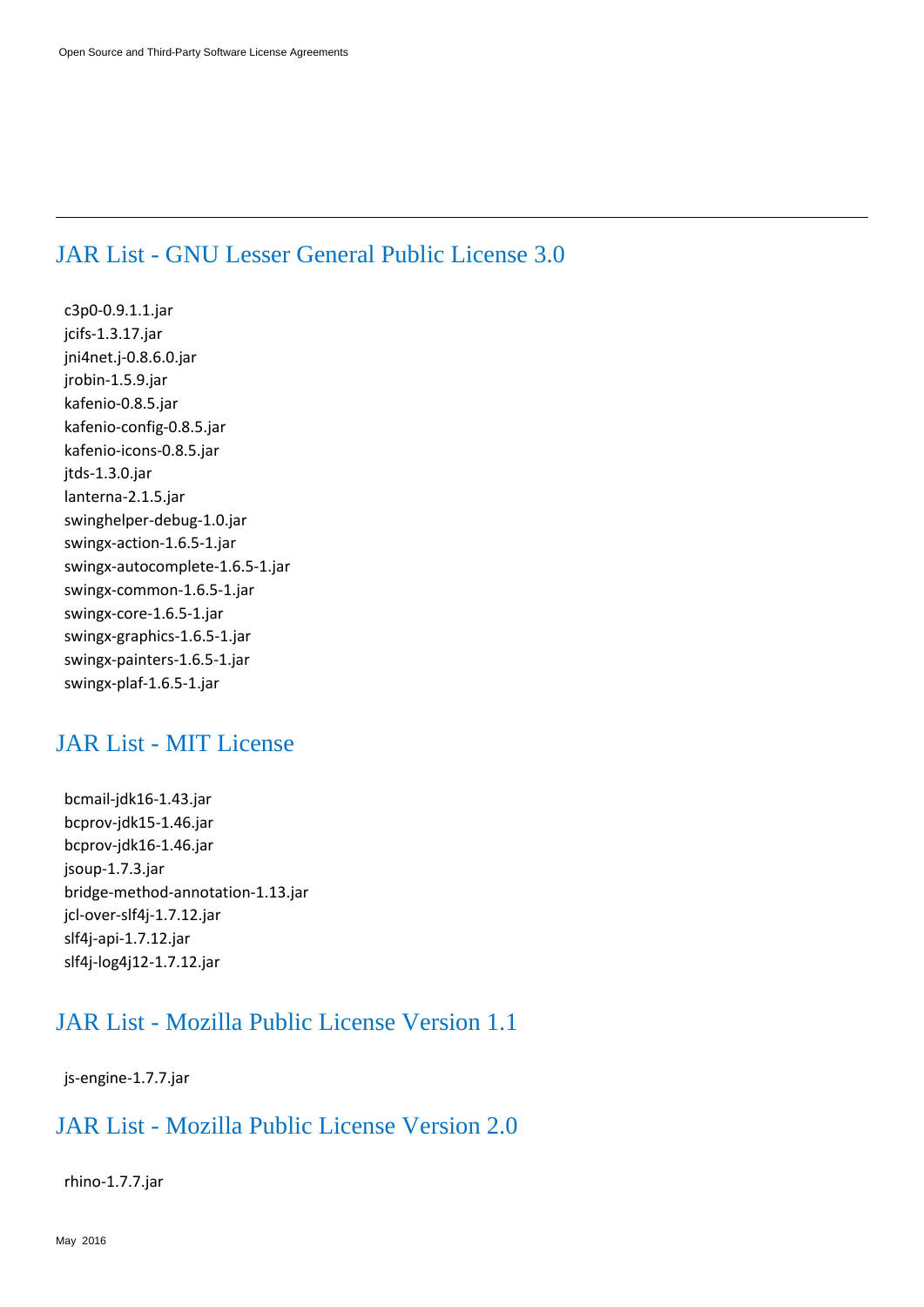Saxon-HE-9.6.0-4.jar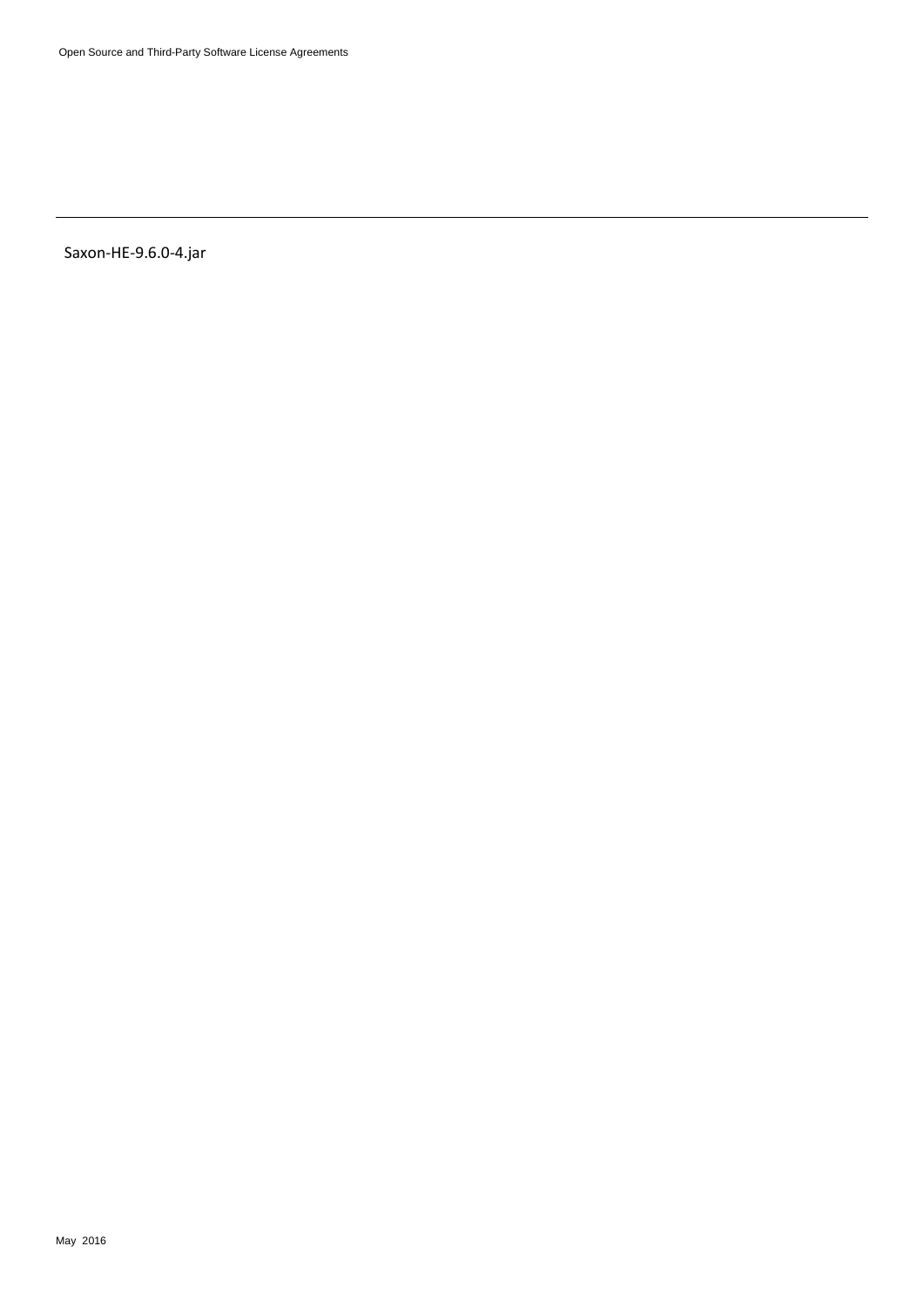# <span id="page-12-0"></span>Apache License 1.1

Copyright (c) 2000 The Apache Software Foundation. All rights reserved. Redistribution and use in source and binary forms, with or without modification, are permitted provided that the following conditions are met:

1. Redistributions of source code must retain the above copyright notice, this list of conditions and the following disclaimer.

2. Redistributions in binary form must reproduce the above copyright notice, this list of conditions and the following disclaimer in the documentation and/or other materials provided with the distribution.

3. The end-user documentation included with the redistribution, if any, must include the following acknowledgment: "This product includes software developed by the Apache Software Foundation (http://www.apache.org/)." Alternately, this acknowledgment may appear in the software itself, if and wherever such third-party acknowledgments normally appear.

4. The names "Apache" and "Apache Software Foundation" must not be used to endorse or promote products derived from this software without prior written permission. For written permission, please contact apache@apache.org. 5. Products derived from this software may not be called "Apache", nor may

"Apache" appear in their name, without prior written permission of the Apache Software Foundation.

THIS SOFTWARE IS PROVIDED ``AS IS'' AND ANY EXPRESSED OR IMPLIED WARRANTIES, INCLUDING, BUT NOT LIMITED TO, THE IMPLIED WARRANTIES OF MERCHANTABILITY AND FITNESS FOR A PARTICULAR PURPOSE ARE DISCLAIMED. IN NO EVENT SHALL THE APACHE SOFTWARE FOUNDATION OR ITS CONTRIBUTORS BE LIABLE FOR ANY DIRECT, INDIRECT, INCIDENTAL, SPECIAL, EXEMPLARY, OR CONSEQUENTIAL DAMAGES (INCLUDING, BUT NOT LIMITED TO, PROCUREMENT OF SUBSTITUTE GOODS OR SERVICES; LOSS OF USE, DATA, OR PROFITS; OR BUSINESS INTERRUPTION) HOWEVER CAUSED AND ON ANY THEORY OF LIABILITY, WHETHER IN CONTRACT, STRICT LIABILITY, OR TORT (INCLUDING NEGLIGENCE OR OTHERWISE) ARISING IN ANY WAY OUT OF THE USE OF THIS SOFTWARE, EVEN IF ADVISED OF THE POSSIBILITY OF SUCH DAMAGE.

This software consists of voluntary contributions made by many individuals on behalf of the Apache Software Foundation. For more information on the Apache Software Foundation, please see <http://www.apache.org/>.

Portions of this software are based upon public domain software originally written at the National Center for Supercomputing Applications, University of Illinois, Urbana-Champaign.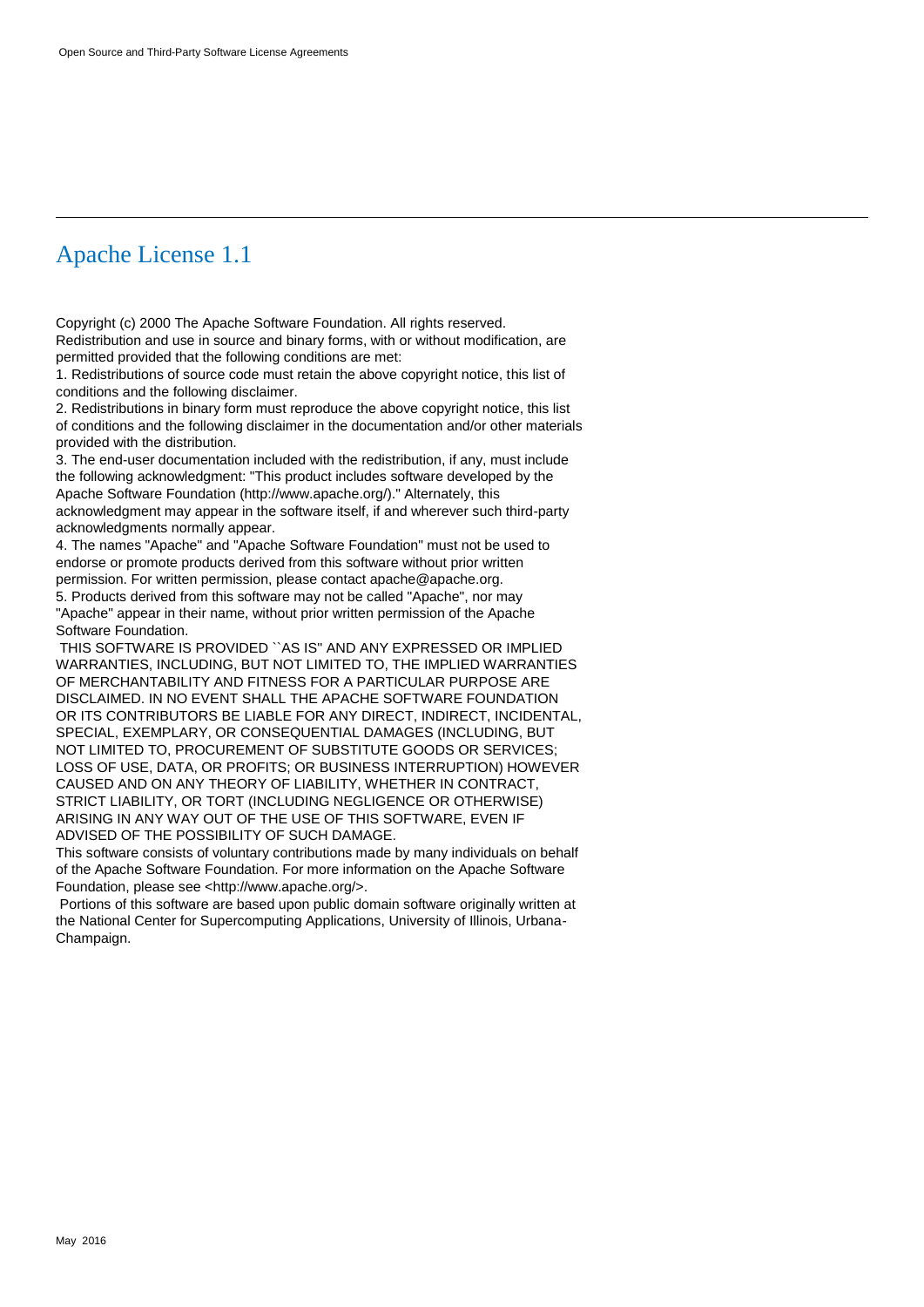# <span id="page-13-0"></span>Apache License 2.0

### Apache License Version 2.0, January 2004 http://www.apache.org/licenses/ TERMS AND CONDITIONS FOR USE, REPRODUCTION, AND **DISTRIBUTION**

#### 1. Definitions.

"License" shall mean the terms and conditions for use, reproduction, and distribution as defined by Sections 1 through 9 of this document. "Licensor" shall mean the copyright owner or entity authorized by the copyright owner that is granting the License.

"Legal Entity" shall mean the union of the acting entity and all other entities that control, are controlled by, or are under common control with that entity. For the purposes of this definition, "control" means (i) the power, direct or indirect, to cause the direction or management of such entity, whether by contract or otherwise, or (ii) ownership of fifty percent (50%) or more of the outstanding shares, or (iii) beneficial ownership of such entity.

"You" (or "Your") shall mean an individual or Legal Entity exercising permissions granted by this License.

"Source" form shall mean the preferred form for making modifications, including but not limited to software source code, documentation source, and configuration files.

"Object" form shall mean any form resulting from mechanical transformation or translation of a Source form, including but not limited to compiled object code, generated documentation, and conversions to other media types.

"Work" shall mean the work of authorship, whether in Source or Object form, made available under the License, as indicated by a copyright notice that is included in or attached to the work.

"Derivative Works" shall mean any work, whether in Source or Object form, that is based on (or derived from) the Work and for which the editorial revisions, annotations, elaborations, or other modifications represent, as a whole, an original work of authorship. For the purposes of this License, Derivative Works shall not include works that remain separable from, or merely link (or bind by name) to the interfaces of, the Work and Derivative Works thereof.

"Contribution" shall mean any work of authorship, including the original version of the Work and any modifications or additions to that Work or Derivative Works thereof, that is intentionally submitted to Licensor for inclusion in the Work by the copyright owner or by an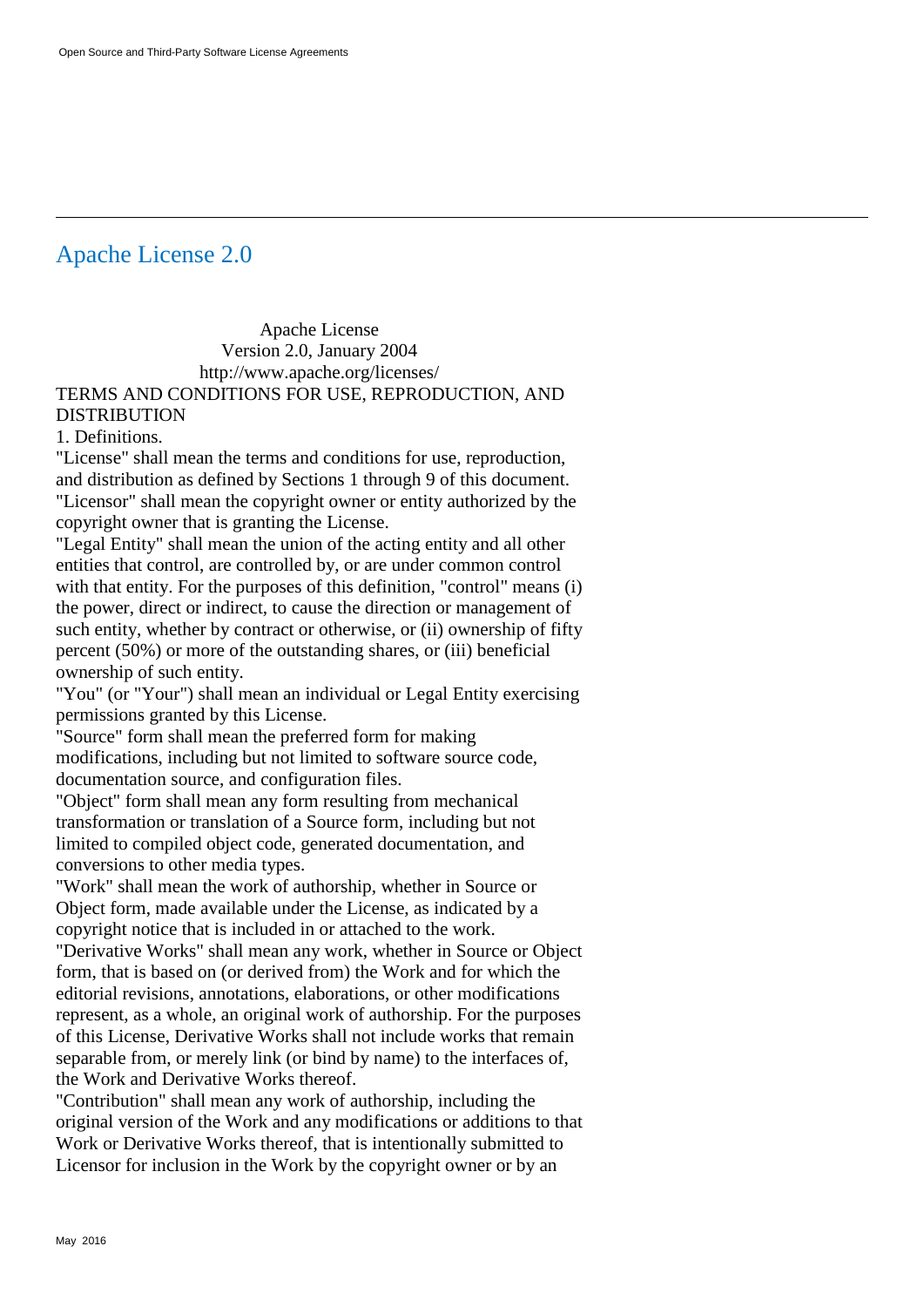individual or Legal Entity authorized to submit on behalf of the copyright owner. For the purposes of this definition, "submitted" means any form of electronic, verbal, or written communication sent to the Licensor or its representatives, including but not limited to communication on electronic mailing lists, source code control systems, and issue tracking systems that are managed by, or on behalf of, the Licensor for the purpose of discussing and improving the Work, but excluding communication that is conspicuously marked or otherwise designated in writing by the copyright owner as "Not a Contribution."

"Contributor" shall mean Licensor and any individual or Legal Entity on behalf of whom a Contribution has been received by Licensor and subsequently incorporated within the Work.

2. Grant of Copyright License. Subject to the terms and conditions of this License, each Contributor hereby grants to You a perpetual, worldwide, non-exclusive, no-charge, royalty-free, irrevocable copyright license to reproduce, prepare Derivative Works of, publicly display, publicly perform, sublicense, and distribute the Work and such Derivative Works in Source or Object form.

3. Grant of Patent License. Subject to the terms and conditions of this License, each Contributor hereby grants to You a perpetual, worldwide, non-exclusive, no-charge, royalty-free, irrevocable (except as stated in this section) patent license to make, have made, use, offer to sell, sell, import, and otherwise transfer the Work, where such license applies only to those patent claims licensable by such Contributor that are necessarily infringed by their Contribution(s) alone or by combination of their Contribution(s) with the Work to which such Contribution(s) was submitted. If You institute patent litigation against any entity (including a cross-claim or counterclaim in a lawsuit) alleging that the Work or a Contribution incorporated within the Work constitutes direct or contributory patent infringement, then any patent licenses granted to You under this License for that Work shall terminate as of the date such litigation is filed.

4. Redistribution. You may reproduce and distribute copies of the Work or Derivative Works thereof in any medium, with or without modifications, and in Source or Object form, provided that You meet the following conditions:

a. You must give any other recipients of the Work or Derivative Works a copy of this License; and

b. You must cause any modified files to carry prominent notices stating that You changed the files; and

c. You must retain, in the Source form of any Derivative Works that You distribute, all copyright, patent, trademark, and attribution notices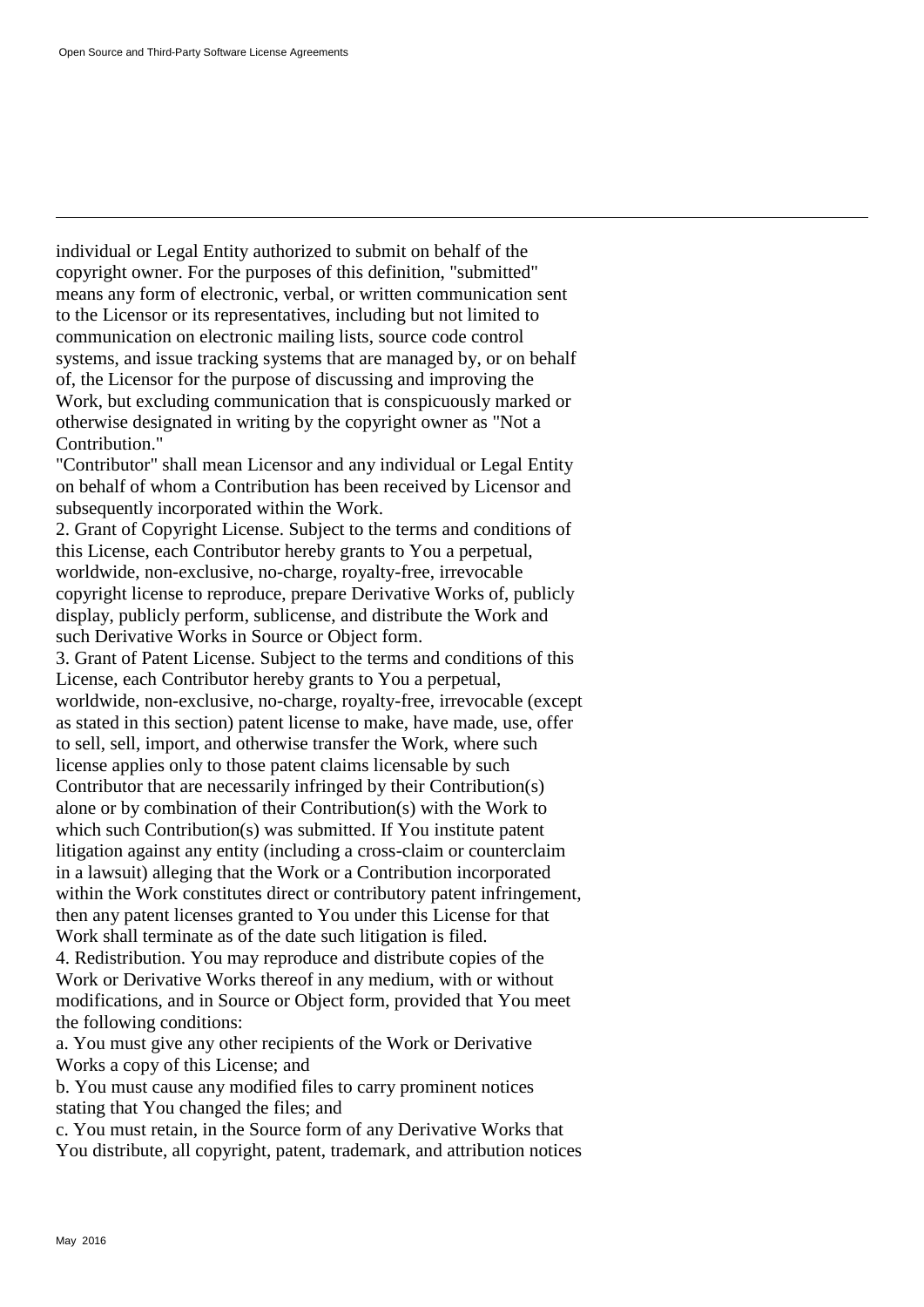from the Source form of the Work, excluding those notices that do not pertain to any part of the Derivative Works; and d. If the Work includes a "NOTICE" text file as part of its distribution, then any Derivative Works that You distribute must include a readable copy of the attribution notices contained within such NOTICE file, excluding those notices that do not pertain to any part of the Derivative Works, in at least one of the following places: within a NOTICE text file distributed as part of the Derivative Works; within the Source form or documentation, if provided along with the Derivative Works; or, within a display generated by the Derivative Works, if and wherever such third-party notices normally appear. The contents of the NOTICE file are for informational purposes only and do not modify the License. You may add Your own attribution notices within Derivative Works that You distribute, alongside or as an addendum to the NOTICE text from the Work, provided that such additional attribution notices cannot be construed as modifying the License.

You may add Your own copyright statement to Your modifications and may provide additional or different license terms and conditions for use, reproduction, or distribution of Your modifications, or for any such Derivative Works as a whole, provided Your use, reproduction, and distribution of the Work otherwise complies with the conditions stated in this License.

5. Submission of Contributions. Unless You explicitly state otherwise, any Contribution intentionally submitted for inclusion in the Work by You to the Licensor shall be under the terms and conditions of this License, without any additional terms or conditions. Notwithstanding the above, nothing herein shall supersede or modify the terms of any separate license agreement you may have executed with Licensor regarding such Contributions.

6. Trademarks. This License does not grant permission to use the trade names, trademarks, service marks, or product names of the Licensor, except as required for reasonable and customary use in describing the origin of the Work and reproducing the content of the NOTICE file. 7. Disclaimer of Warranty. Unless required by applicable law or agreed to in writing, Licensor provides the Work (and each Contributor provides its Contributions) on an "AS IS" BASIS, WITHOUT WARRANTIES OR CONDITIONS OF ANY KIND, either express or implied, including, without limitation, any warranties or conditions of TITLE, NON-INFRINGEMENT, MERCHANTABILITY, or FITNESS FOR A PARTICULAR PURPOSE. You are solely responsible for determining the appropriateness of using or redistributing the Work and assume any risks associated with Your exercise of permissions under this License.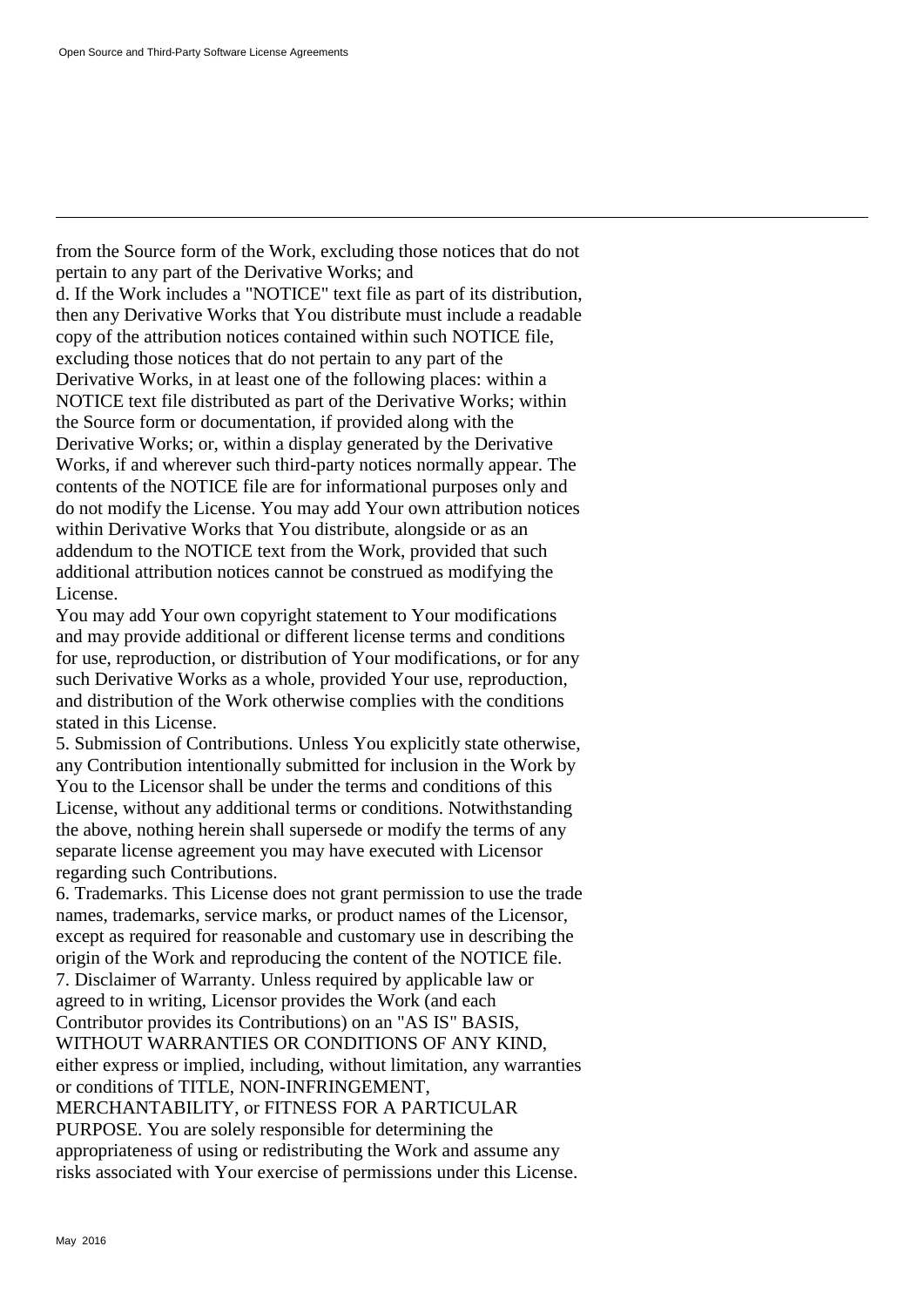8. Limitation of Liability. In no event and under no legal theory, whether in tort (including negligence), contract, or otherwise, unless required by applicable law (such as deliberate and grossly negligent acts) or agreed to in writing, shall any Contributor be liable to You for damages, including any direct, indirect, special, incidental, or consequential damages of any character arising as a result of this License or out of the use or inability to use the Work (including but not limited to damages for loss of goodwill, work stoppage, computer failure or malfunction, or any and all other commercial damages or losses), even if such Contributor has been advised of the possibility of such damages.

9. Accepting Warranty or Additional Liability. While redistributing the Work or Derivative Works thereof, You may choose to offer, and charge a fee for, acceptance of support, warranty, indemnity, or other liability obligations and/or rights consistent with this License. However, in accepting such obligations, You may act only on Your own behalf and on Your sole responsibility, not on behalf of any other Contributor, and only if You agree to indemnify, defend, and hold each Contributor harmless for any liability incurred by, or claims asserted against, such Contributor by reason of your accepting any such warranty or additional liability.

END OF TERMS AND CONDITIONS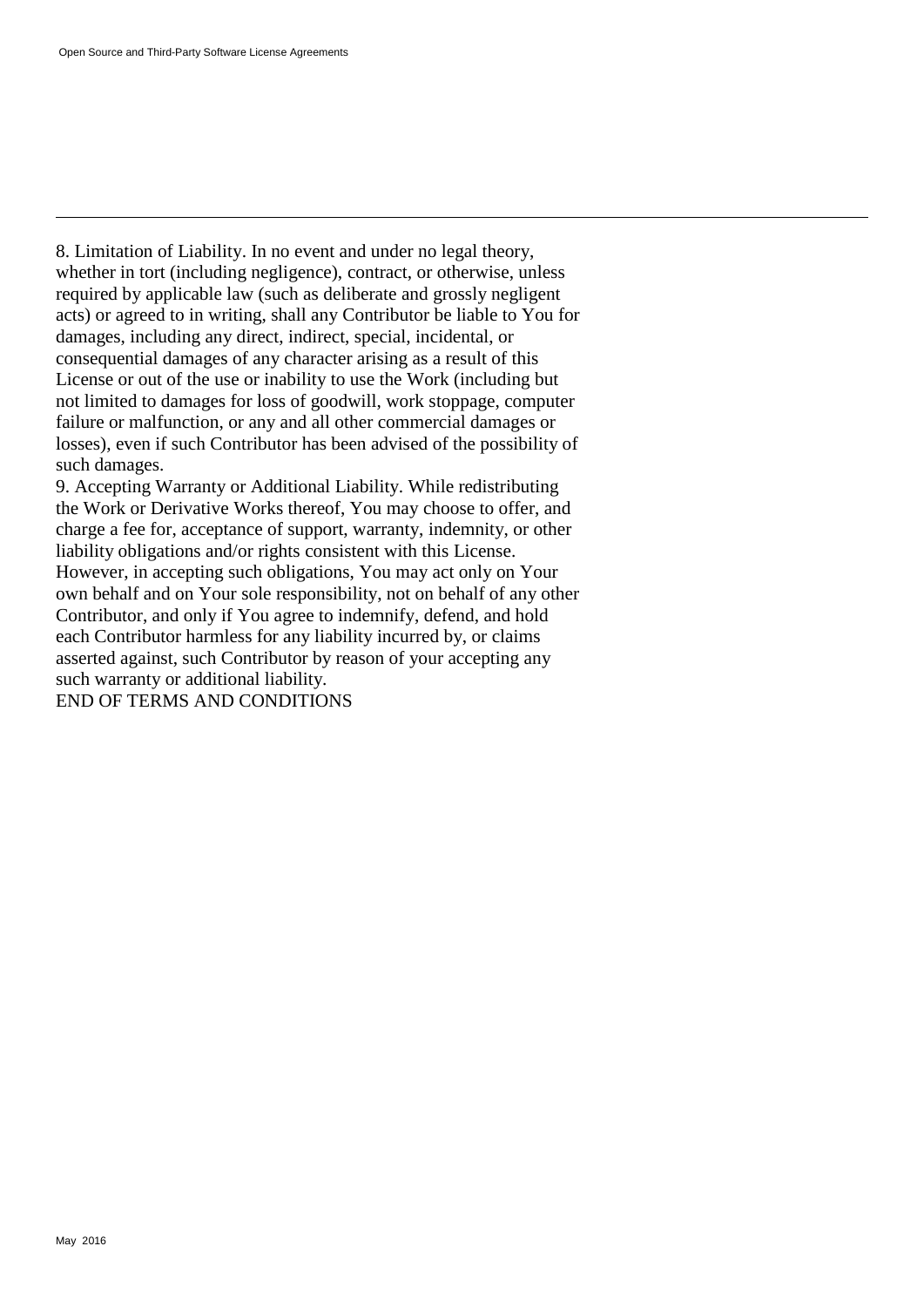# <span id="page-17-0"></span>The Artistic License

The intent of this document is to state the conditions under which a Package may be copied, such that the Copyright Holder maintains some semblance of artistic control over the development of the package, while giving the users of the package the right to use and distribute the Package in a more-or-less customary fashion, plus the right to make reasonable modifications.

**Definitions** 

"Package" refers to the collection of files distributed by the Copyright Holder, and derivatives of that collection of files created through textual modification.

"Standard Version" refers to such a Package if it has not been modified, or has been modified in accordance with the wishes of the Copyright Holder as specified below.

"Copyright Holder" is whoever is named in the copyright or copyrights for the package.

"You" is you, if you're thinking about copying or distributing this Package.

"Reasonable copying fee" is whatever you can justify on the basis of media cost, duplication charges, time of people involved, and so on. (You will not be required to justify it to the Copyright Holder, but only to the computing community at large as a market that must bear the fee.)

"Freely Available" means that no fee is charged for the item itself, though there may be fees involved in handling the item. It also means that recipients of the item may redistribute it under the same conditions they received it.

You may make and give away verbatim copies of the source form of the Standard Version of this Package without restriction, provided that you duplicate all of the original copyright notices and associated disclaimers.

You may apply bug fixes, portability fixes and other modifications derived from the Public Domain or from the Copyright Holder. A Package modified in such a way shall still be considered the Standard Version.

You may otherwise modify your copy of this Package in any way, provided that you insert a prominent notice in each changed file stating how and when you changed that file, and provided that you do at least ONE of the following:

place your modifications in the Public Domain or otherwise make them Freely Available, such as by posting said modifications to Usenet or an equivalent medium, or placing the modifications on a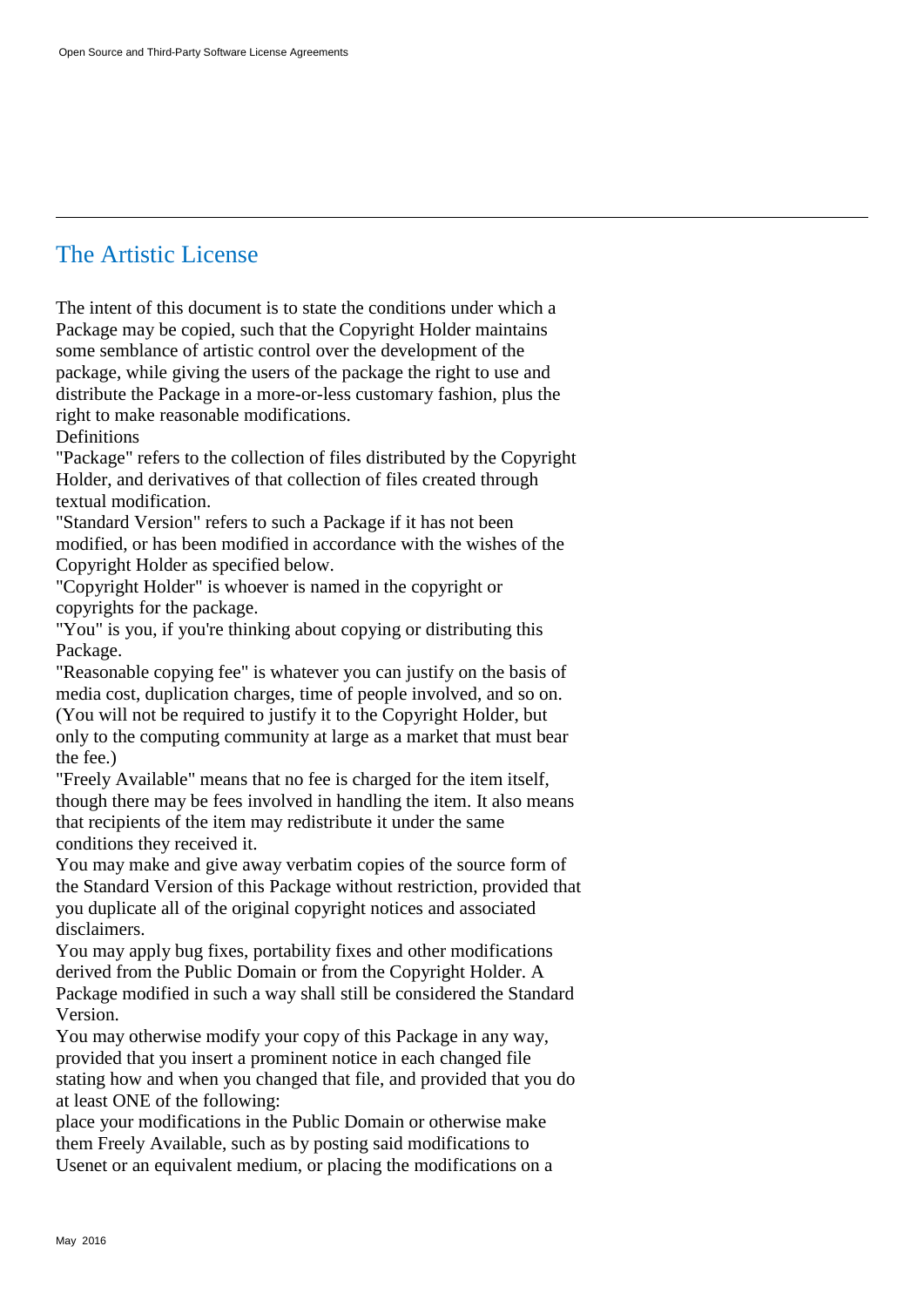major archive site such as uunet.uu.net, or by allowing the Copyright Holder to include your modifications in the Standard Version of the Package.

use the modified Package only within your corporation or organization.

rename any non-standard executables so the names do not conflict with standard executables, which must also be provided, and provide a separate manual page for each non-standard executable that clearly documents how it differs from the Standard Version.

make other distribution arrangements with the Copyright Holder. You may distribute the programs of this Package in object code or executable form, provided that you do at least ONE of the following: distribute a Standard Version of the executables and library files, together with instructions (in the manual page or equivalent) on where to get the Standard Version.

accompany the distribution with the machine-readable source of the Package with your modifications.

give non-standard executables non-standard names, and clearly document the differences in manual pages (or equivalent), together with instructions on where to get the Standard Version.

make other distribution arrangements with the Copyright Holder. You may charge a reasonable copying fee for any distribution of this Package. You may charge any fee you choose for support of this Package. You may not charge a fee for this Package itself. However, you may distribute this Package in aggregate with other (possibly commercial) programs as part of a larger (possibly commercial) software distribution provided that you do not advertise this Package as a product of your own. You may embed this Package's interpreter within an executable of yours (by linking); this shall be construed as a mere form of aggregation, provided that the complete Standard Version of the interpreter is so embedded.

The scripts and library files supplied as input to or produced as output from the programs of this Package do not automatically fall under the copyright of this Package, but belong to whomever generated them, and may be sold commercially, and may be aggregated with this Package. If such scripts or library files are aggregated with this Package via the so-called "undump" or "unexec" methods of producing a binary executable image, then distribution of such an image shall neither be construed as a distribution of this Package nor shall it fall under the restrictions of Paragraphs 3 and 4, provided that you do not represent such an executable image as a Standard Version of this Package.

C subroutines (or comparably compiled subroutines in other languages) supplied by you and linked into this Package in order to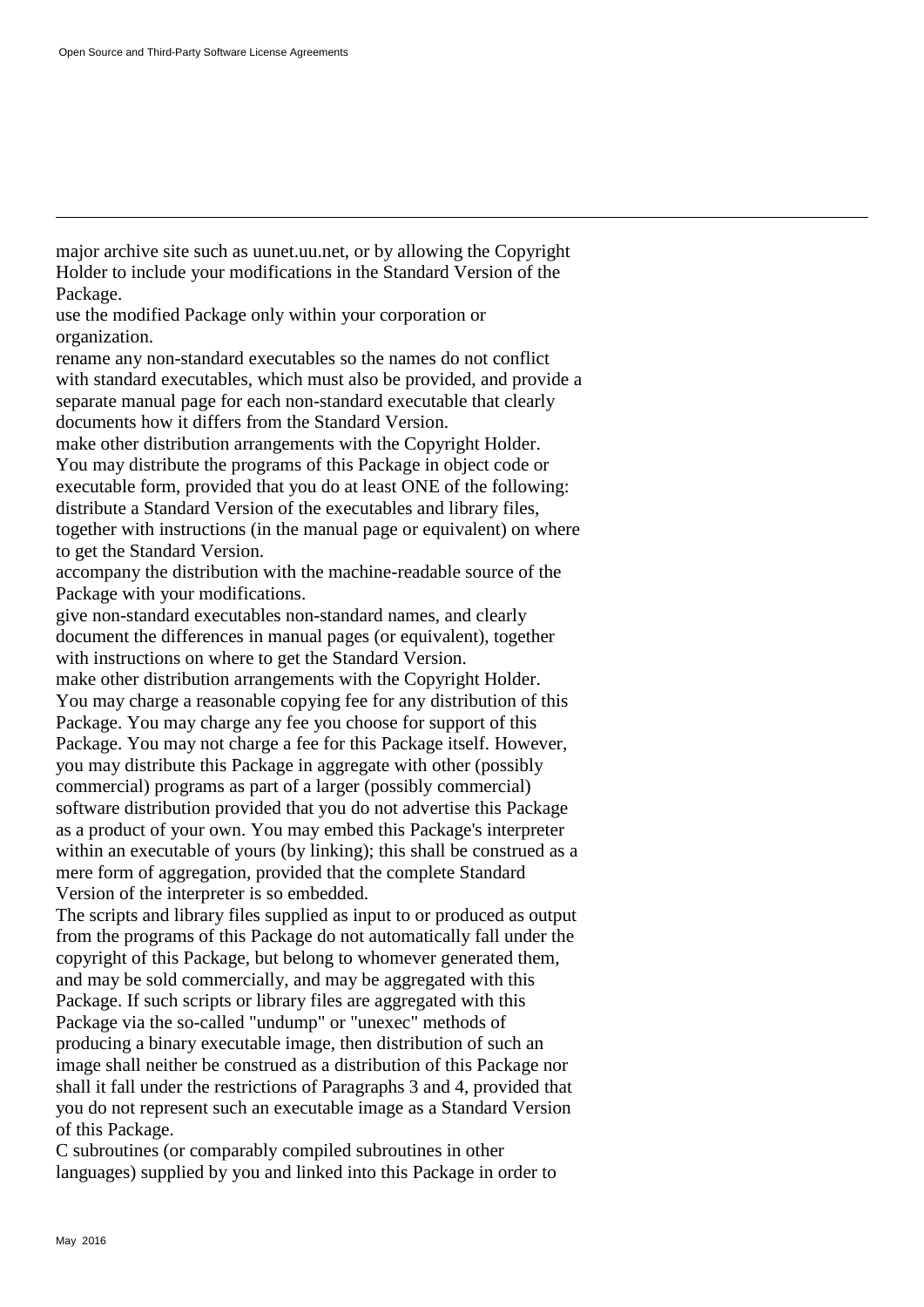emulate subroutines and variables of the language defined by this Package shall not be considered part of this Package, but are the equivalent of input as in Paragraph 6, provided these subroutines do not change the language in any way that would cause it to fail the regression tests for the language.

Aggregation of this Package with a commercial distribution is always permitted provided that the use of this Package is embedded; that is, when no overt attempt is made to make this Package's interfaces visible to the end user of the commercial distribution. Such use shall not be construed as a distribution of this Package.

The name of the Copyright Holder may not be used to endorse or promote products derived from this software without specific prior written permission.

THIS PACKAGE IS PROVIDED "AS IS" AND WITHOUT ANY EXPRESS OR IMPLIED WARRANTIES, INCLUDING, WITHOUT LIMITATION, THE IMPLIED WARRANTIES OF MERCHANTIBILITY AND FITNESS FOR A PARTICULAR PURPOSE.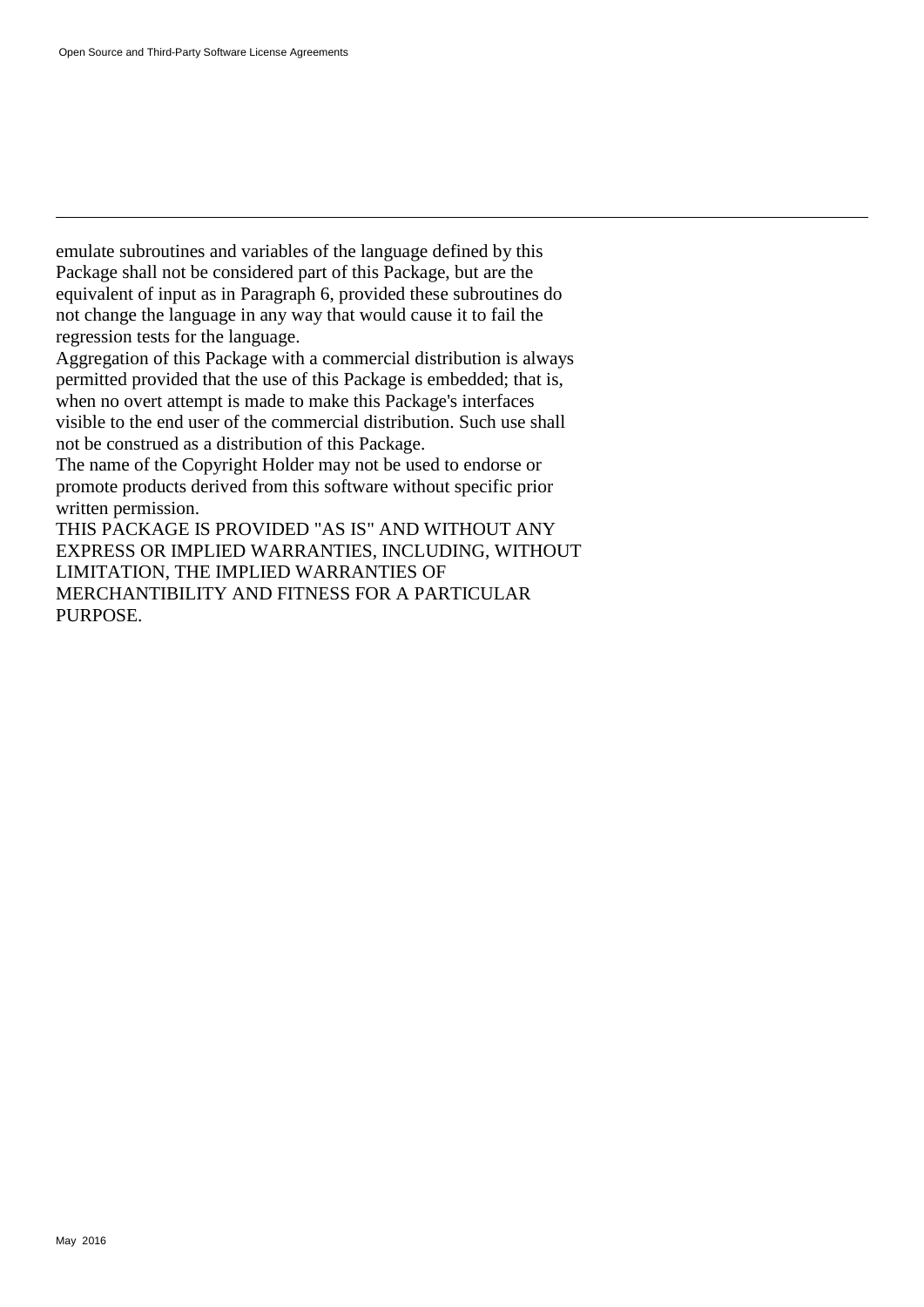# <span id="page-20-0"></span>BSD Style License

Redistribution and use of this software and associated documentation ("Software"), with or without modification, are permitted provided that the following conditions are met:

Redistributions of source code must retain copyright statements and notices. Redistributions must also contain a copy of this document. Redistributions in binary form must reproduce the above copyright notice, this list of conditions and the following disclaimer in the documentation and/or other materials provided with the distribution. The name "DOM4J" must not be used to endorse or promote products derived from this Software without prior written permission of MetaStuff, Ltd. For written permission, please contact dom4jinfo@metastuff.com.

Products derived from this Software may not be called "DOM4J" nor may "DOM4J" appear in their names without prior written permission of MetaStuff, Ltd. DOM4J is a registered trademark of MetaStuff, Ltd.

Due credit should be given to the DOM4J Project -

http://dom4j.sourceforge.net

THIS SOFTWARE IS PROVIDED BY METASTUFF, LTD. AND CONTRIBUTORS ``AS IS'' AND ANY EXPRESSED OR IMPLIED WARRANTIES, INCLUDING, BUT NOT LIMITED TO, THE IMPLIED WARRANTIES OF MERCHANTABILITY AND FITNESS FOR A PARTICULAR PURPOSE ARE DISCLAIMED. IN NO EVENT SHALL METASTUFF, LTD. OR ITS CONTRIBUTORS BE LIABLE FOR ANY DIRECT, INDIRECT, INCIDENTAL, SPECIAL, EXEMPLARY, OR CONSEQUENTIAL DAMAGES (INCLUDING, BUT NOT LIMITED TO, PROCUREMENT OF SUBSTITUTE GOODS OR SERVICES; LOSS OF USE, DATA, OR PROFITS; OR BUSINESS INTERRUPTION) HOWEVER CAUSED AND ON ANY THEORY OF LIABILITY, WHETHER IN CONTRACT, STRICT LIABILITY, OR TORT (INCLUDING NEGLIGENCE OR OTHERWISE) ARISING IN ANY WAY OUT OF THE USE OF THIS SOFTWARE, EVEN IF ADVISED OF THE POSSIBILITY OF SUCH DAMAGE.

Copyright 2001-2005 (C) MetaStuff, Ltd. All Rights Reserved.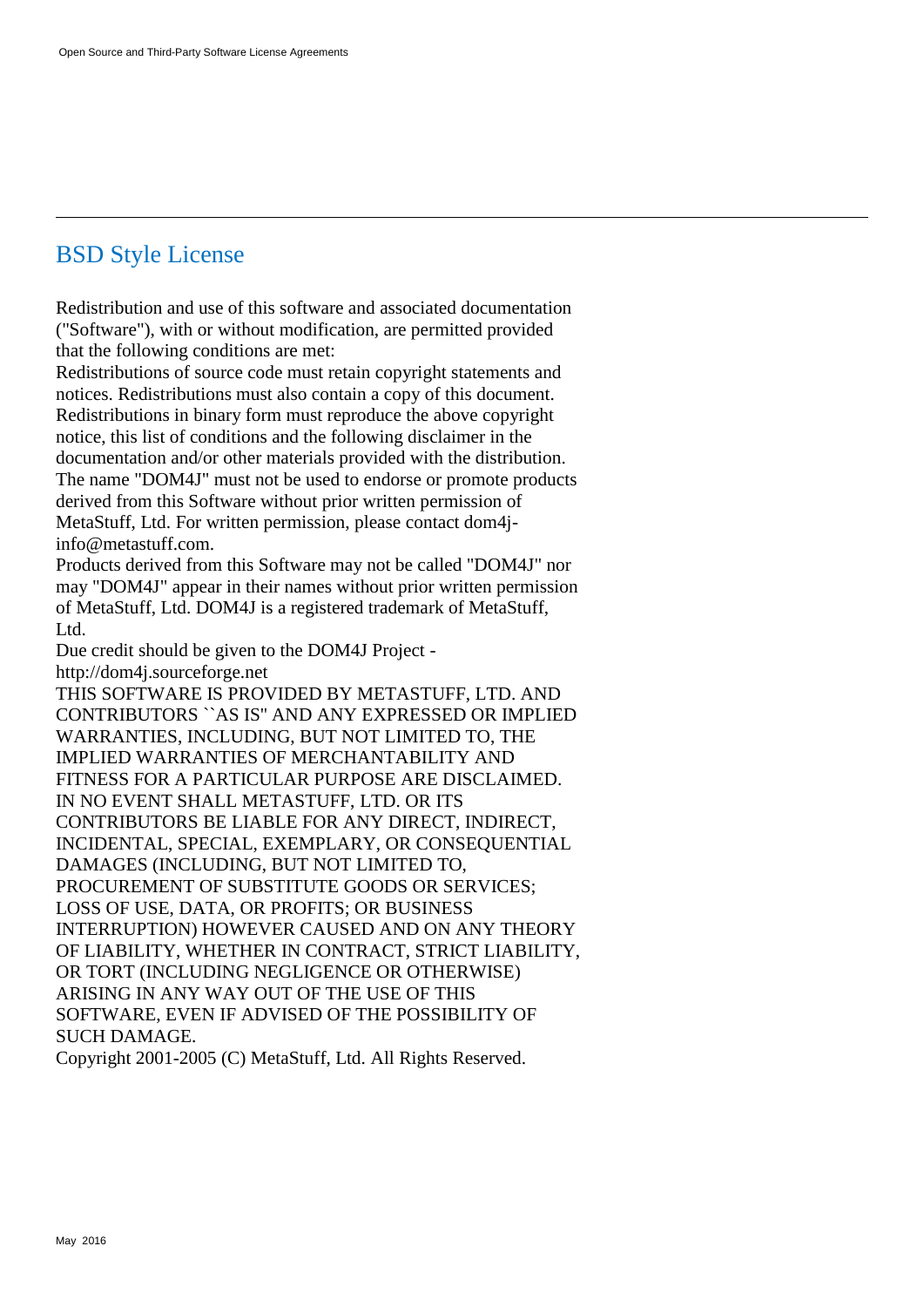# <span id="page-21-0"></span>COMMON DEVELOPMENT AND

# DISTRIBUTION LICENSE (CDDL) Version 1.0

(NOTE: This license has been superseded by the Eclipse Public License)

THE ACCOMPANYING PROGRAM IS PROVIDED UNDER THE

(text)

TERMS OF THIS COMMON PUBLIC LICENSE ("AGREEMENT"). ANY USE, REPRODUCTION OR DISTRIBUTION OF THE PROGRAM CONSTITUTES RECIPIENT'S ACCEPTANCE OF THIS AGREEMENT. 1. DEFINITIONS "Contribution" means: a) in the case of the initial Contributor, the initial code and documentation distributed under this Agreement, and b) in the case of each subsequent Contributor: i) changes to the Program, and ii) additions to the Program; where such changes and/or additions to the Program originate from and are distributed by that particular Contributor. A Contribution 'originates' from a Contributor if it was added to the Program by such Contributor itself or anyone acting on such Contributor's behalf. Contributions do not include additions to the Program which: (i) are separate modules of software distributed in conjunction with the Program under their own license agreement, and (ii) are not derivative works of the Program. "Contributor" means any person or entity that distributes the Program. "Licensed Patents " mean patent claims licensable by a Contributor which are necessarily infringed by the use or sale of its Contribution alone or when combined with the Program. "Program" means the Contributions distributed in accordance with this

Agreement.

"Recipient" means anyone who receives the Program under this Agreement, including all Contributors.

2. GRANT OF RIGHTS

a) Subject to the terms of this Agreement, each Contributor hereby grants Recipient a non-exclusive, worldwide, royalty-free copyright license to reproduce, prepare derivative works of, publicly display, publicly perform, distribute and sublicense the Contribution of such Contributor, if any, and such derivative works, in source code and object code form.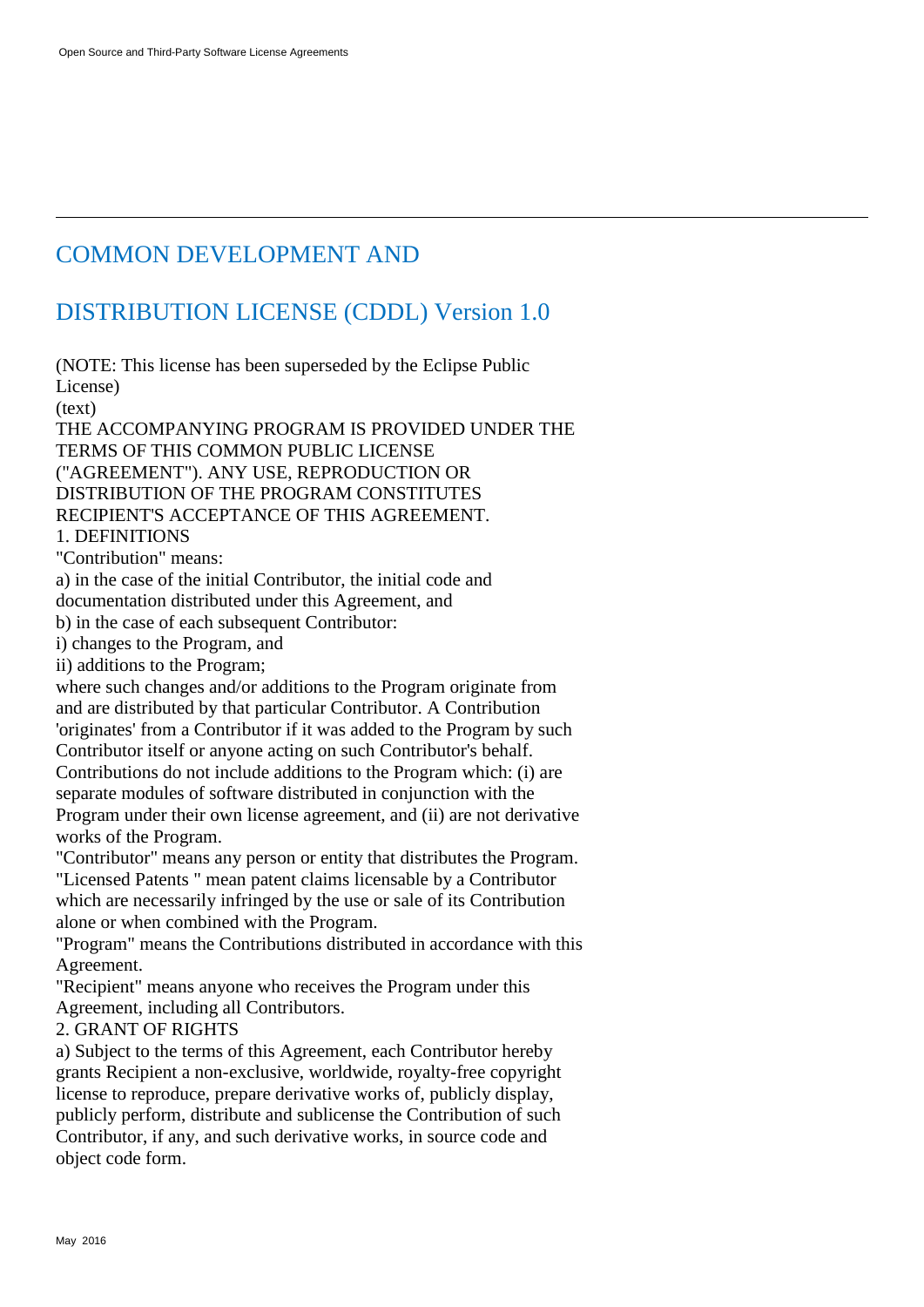b) Subject to the terms of this Agreement, each Contributor hereby grants Recipient a non-exclusive, worldwide, royalty-free patent license under Licensed Patents to make, use, sell, offer to sell, import and otherwise transfer the Contribution of such Contributor, if any, in source code and object code form. This patent license shall apply to the combination of the Contribution and the Program if, at the time the Contribution is added by the Contributor, such addition of the Contribution causes such combination to be covered by the Licensed Patents. The patent license shall not apply to any other combinations which include the Contribution. No hardware per se is licensed hereunder.

c) Recipient understands that although each Contributor grants the licenses to its Contributions set forth herein, no assurances are provided by any Contributor that the Program does not infringe the patent or other intellectual property rights of any other entity. Each Contributor disclaims any liability to Recipient for claims brought by any other entity based on infringement of intellectual property rights or otherwise. As a condition to exercising the rights and licenses granted hereunder, each Recipient hereby assumes sole responsibility to secure any other intellectual property rights needed, if any. For example, if a third party patent license is required to allow Recipient to distribute the Program, it is Recipient's responsibility to acquire that license before distributing the Program.

d) Each Contributor represents that to its knowledge it has sufficient copyright rights in its Contribution, if any, to grant the copyright license set forth in this Agreement.

### 3. REQUIREMENTS

A Contributor may choose to distribute the Program in object code form under its own license agreement, provided that:

a) it complies with the terms and conditions of this Agreement; and b) its license agreement:

i) effectively disclaims on behalf of all Contributors all warranties and conditions, express and implied, including warranties or conditions of title and non-infringement, and implied warranties or conditions of merchantability and fitness for a particular purpose;

ii) effectively excludes on behalf of all Contributors all liability for damages, including direct, indirect, special, incidental and consequential damages, such as lost profits;

iii) states that any provisions which differ from this Agreement are offered by that Contributor alone and not by any other party; and iv) states that source code for the Program is available from such Contributor, and informs licensees how to obtain it in a reasonable manner on or through a medium customarily used for software exchange.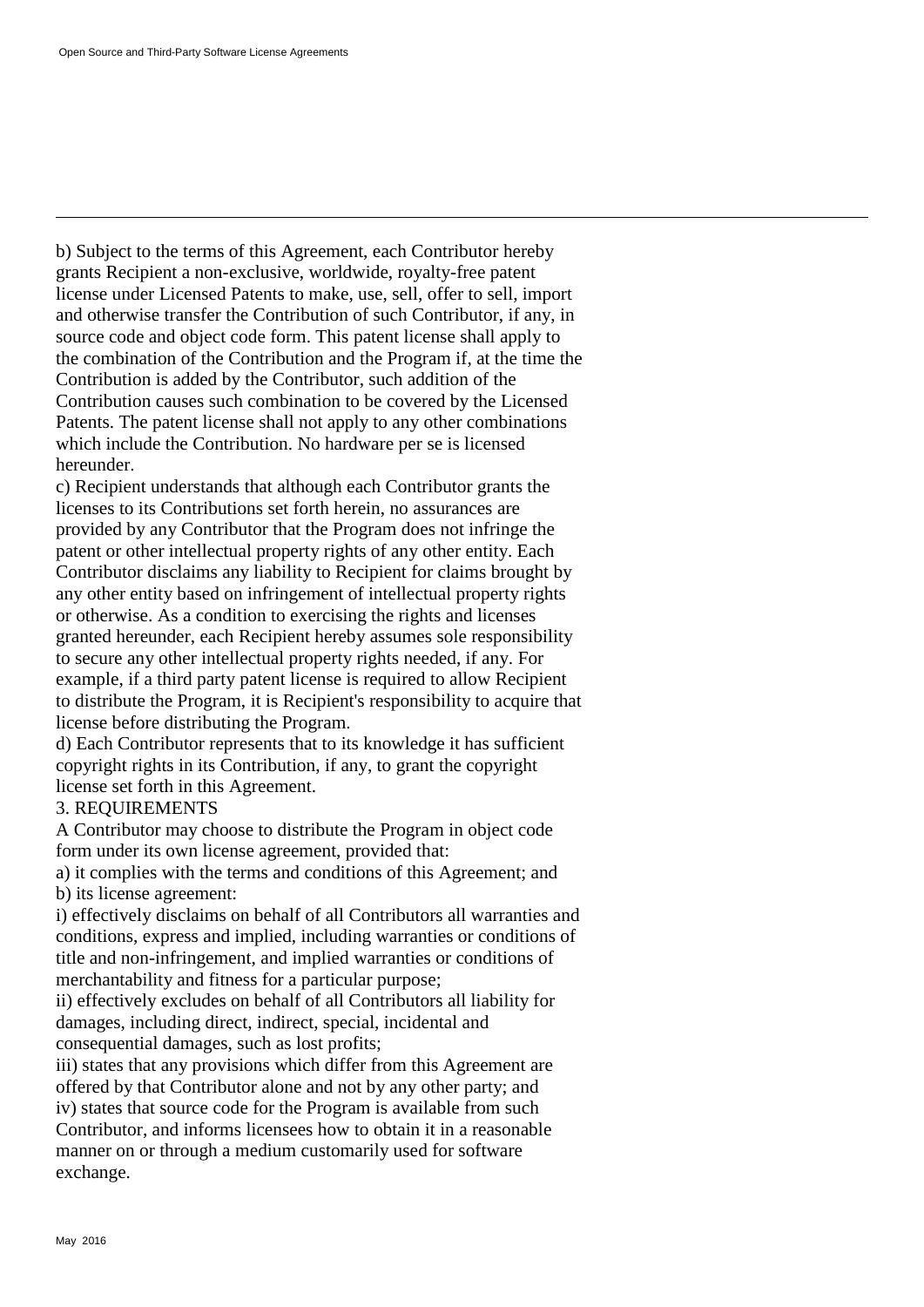When the Program is made available in source code form:

a) it must be made available under this Agreement; and b) a copy of this Agreement must be included with each copy of the Program. Contributors may not remove or alter any copyright notices contained within the Program. Each Contributor must identify itself as the originator of its Contribution, if any, in a manner that reasonably allows subsequent Recipients to identify the originator of the Contribution. 4. COMMERCIAL DISTRIBUTION Commercial distributors of software may accept certain responsibilities with respect to end users, business partners and the like. While this license is intended to facilitate the commercial use of the Program, the Contributor who includes the Program in a commercial product offering should do so in a manner which does not create potential liability for other Contributors. Therefore, if a Contributor includes the Program in a commercial product offering, such Contributor ("Commercial Contributor") hereby agrees to defend and indemnify every other Contributor ("Indemnified Contributor") against any losses, damages and costs (collectively "Losses") arising from claims, lawsuits and other legal actions brought by a third party against the Indemnified Contributor to the extent caused by the acts or omissions of such Commercial Contributor in connection with its distribution of the Program in a commercial product offering. The obligations in this section do not apply to any claims or Losses relating to any actual or alleged intellectual property infringement. In order to qualify, an Indemnified Contributor must: a) promptly notify the Commercial Contributor in writing of such claim, and b) allow the Commercial Contributor to control, and cooperate with the Commercial Contributor in, the defense and any related settlement negotiations. The Indemnified Contributor may participate in any such claim at its own expense.

For example, a Contributor might include the Program in a commercial product offering, Product X. That Contributor is then a Commercial Contributor. If that Commercial Contributor then makes performance claims, or offers warranties related to Product X, those performance claims and warranties are such Commercial Contributor's responsibility alone. Under this section, the Commercial Contributor would have to defend claims against the other Contributors related to those performance claims and warranties, and if a court requires any other Contributor to pay any damages as a result, the Commercial Contributor must pay those damages.

5. NO WARRANTY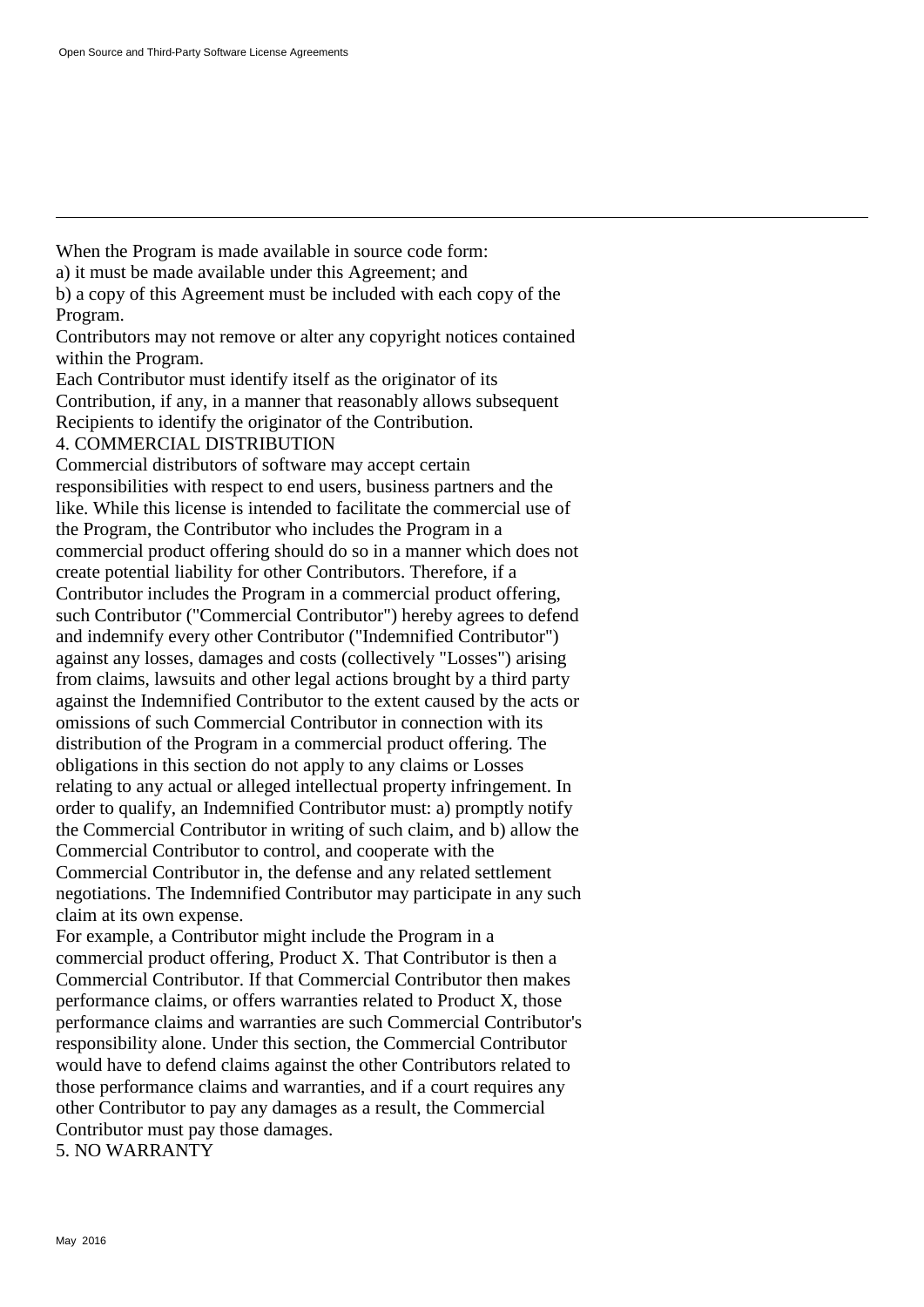EXCEPT AS EXPRESSLY SET FORTH IN THIS AGREEMENT, THE PROGRAM IS PROVIDED ON AN "AS IS" BASIS, WITHOUT WARRANTIES OR CONDITIONS OF ANY KIND, EITHER EXPRESS OR IMPLIED INCLUDING, WITHOUT LIMITATION, ANY WARRANTIES OR CONDITIONS OF TITLE, NON-INFRINGEMENT, MERCHANTABILITY OR FITNESS FOR A PARTICULAR PURPOSE. Each Recipient is solely responsible for determining the appropriateness of using and distributing the Program and assumes all risks associated with its exercise of rights under this Agreement, including but not limited to the risks and costs of program errors, compliance with applicable laws, damage to or loss of data, programs or equipment, and unavailability or interruption of operations.

#### 6. DISCLAIMER OF LIABILITY

EXCEPT AS EXPRESSLY SET FORTH IN THIS AGREEMENT, NEITHER RECIPIENT NOR ANY CONTRIBUTORS SHALL HAVE ANY LIABILITY FOR ANY DIRECT, INDIRECT, INCIDENTAL, SPECIAL, EXEMPLARY, OR CONSEQUENTIAL DAMAGES (INCLUDING WITHOUT LIMITATION LOST PROFITS), HOWEVER CAUSED AND ON ANY THEORY OF LIABILITY, WHETHER IN CONTRACT, STRICT LIABILITY, OR TORT (INCLUDING NEGLIGENCE OR OTHERWISE) ARISING IN ANY WAY OUT OF THE USE OR DISTRIBUTION OF THE PROGRAM OR THE EXERCISE OF ANY RIGHTS GRANTED HEREUNDER, EVEN IF ADVISED OF THE POSSIBILITY OF SUCH DAMAGES.

### 7. GENERAL

If any provision of this Agreement is invalid or unenforceable under applicable law, it shall not affect the validity or enforceability of the remainder of the terms of this Agreement, and without further action by the parties hereto, such provision shall be reformed to the minimum extent necessary to make such provision valid and enforceable.

If Recipient institutes patent litigation against a Contributor with respect to a patent applicable to software (including a cross-claim or counterclaim in a lawsuit), then any patent licenses granted by that Contributor to such Recipient under this Agreement shall terminate as of the date such litigation is filed. In addition, if Recipient institutes patent litigation against any entity (including a cross-claim or counterclaim in a lawsuit) alleging that the Program itself (excluding combinations of the Program with other software or hardware) infringes such Recipient's patent(s), then such Recipient's rights granted under Section 2(b) shall terminate as of the date such litigation is filed.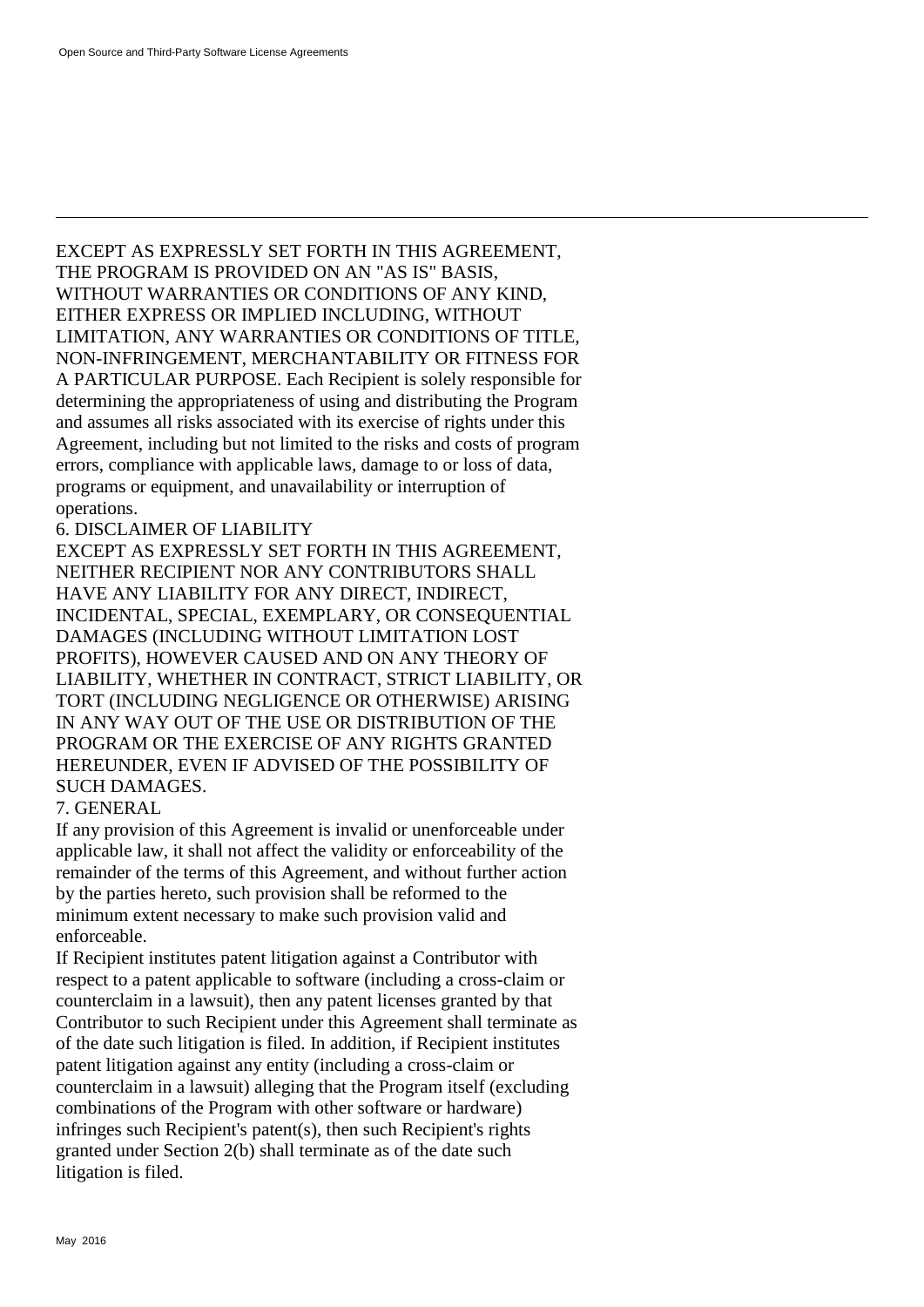All Recipient's rights under this Agreement shall terminate if it fails to comply with any of the material terms or conditions of this Agreement and does not cure such failure in a reasonable period of time after becoming aware of such noncompliance. If all Recipient's rights under this Agreement terminate, Recipient agrees to cease use and distribution of the Program as soon as reasonably practicable. However, Recipient's obligations under this Agreement and any licenses granted by Recipient relating to the Program shall continue and survive.

Everyone is permitted to copy and distribute copies of this Agreement, but in order to avoid inconsistency the Agreement is copyrighted and may only be modified in the following manner. The Agreement Steward reserves the right to publish new versions (including revisions) of this Agreement from time to time. No one other than the Agreement Steward has the right to modify this Agreement. IBM is the initial Agreement Steward. IBM may assign the responsibility to serve as the Agreement Steward to a suitable separate entity. Each new version of the Agreement will be given a distinguishing version number. The Program (including Contributions) may always be distributed subject to the version of the Agreement under which it was received. In addition, after a new version of the Agreement is published, Contributor may elect to distribute the Program (including its Contributions) under the new version. Except as expressly stated in Sections 2(a) and 2(b) above, Recipient receives no rights or licenses to the intellectual property of any Contributor under this Agreement, whether expressly, by implication, estoppel or otherwise. All rights in the Program not expressly granted under this Agreement are reserved. This Agreement is governed by the laws of the State of New York and the intellectual property laws of the United States of America. No party to this Agreement will bring a legal action under this Agreement more than one year after the cause of action arose. Each party waives its rights to a jury trial in any resulting litigation.

### <span id="page-25-0"></span>COMMON DEVELOPMENT AND ISTRIBUTION

### LICENSE (CDDL) Version 1.1

1. Definitions.

1.1. "Contributor" means each individual or entity that creates or contributes to the creation of Modifications.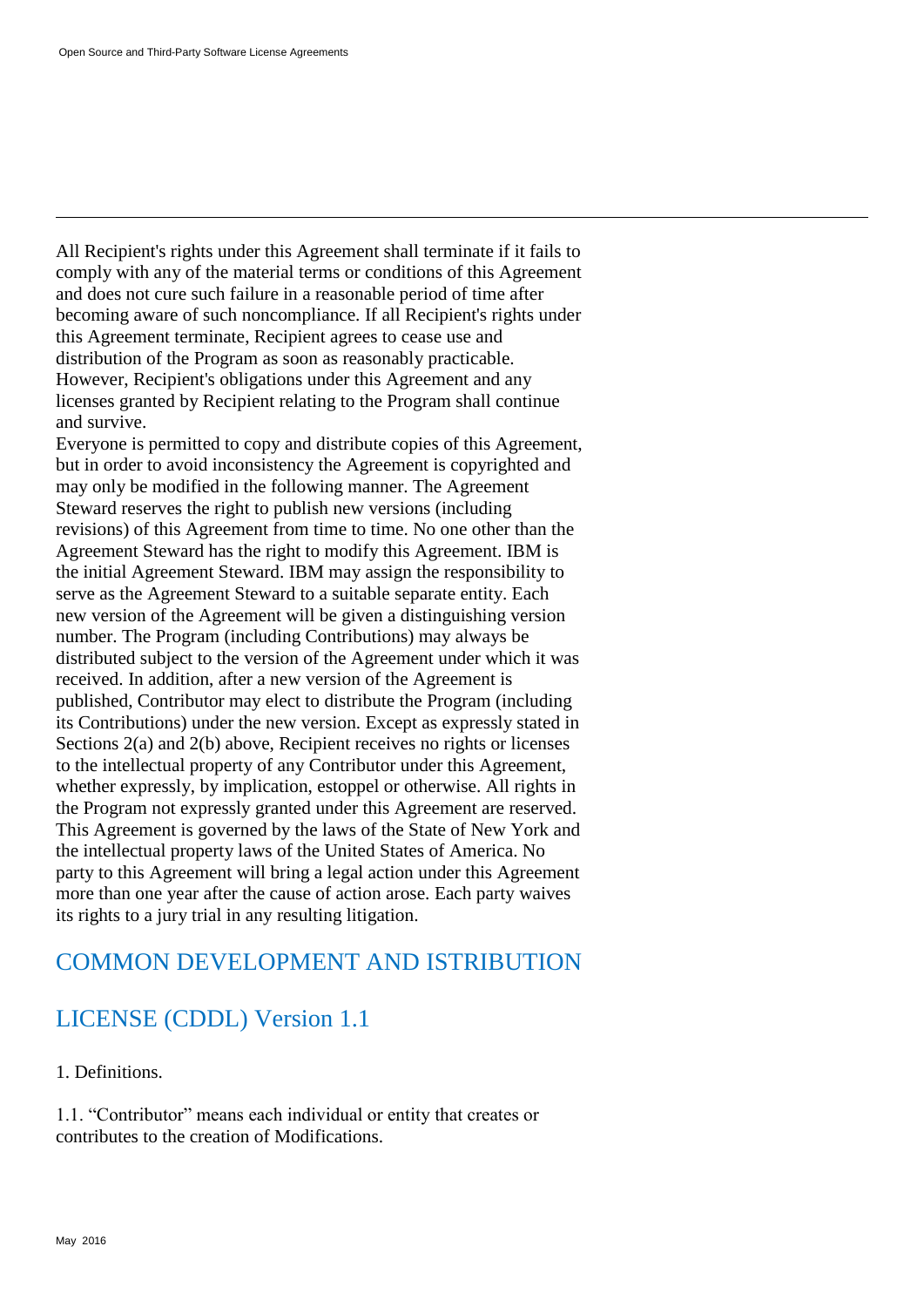1.2. "Contributor Version" means the combination of the Original Software, prior Modifications used by a Contributor (if any), and the Modifications made by that particular Contributor.

1.3. "Covered Software" means (a) the Original Software, or (b) Modifications, or (c) the combination of files containing Original Software with files containing Modifications, in each case including portions thereof.

1.4. "Executable" means the Covered Software in any form other than Source Code.

1.5. "Initial Developer" means the individual or entity that first makes Original Software available under this License.

1.6. "Larger Work" means a work which combines Covered Software or portions thereof with code not governed by the terms of this License.

1.7. "License" means this document.

1.8. "Licensable" means having the right to grant, to the maximum extent possible, whether at the time of the initial grant or subsequently acquired, any and all of the rights conveyed herein.

1.9. "Modifications" means the Source Code and Executable form of any of the following:

A. Any file that results from an addition to, deletion from or modification of the contents of a file containing Original Software or previous Modifications;

B. Any new file that contains any part of the Original Software or previous Modification; or

C. Any new file that is contributed or otherwise made available under the terms of this License.

1.10. "Original Software" means the Source Code and Executable form of computer software code that is originally released under this License.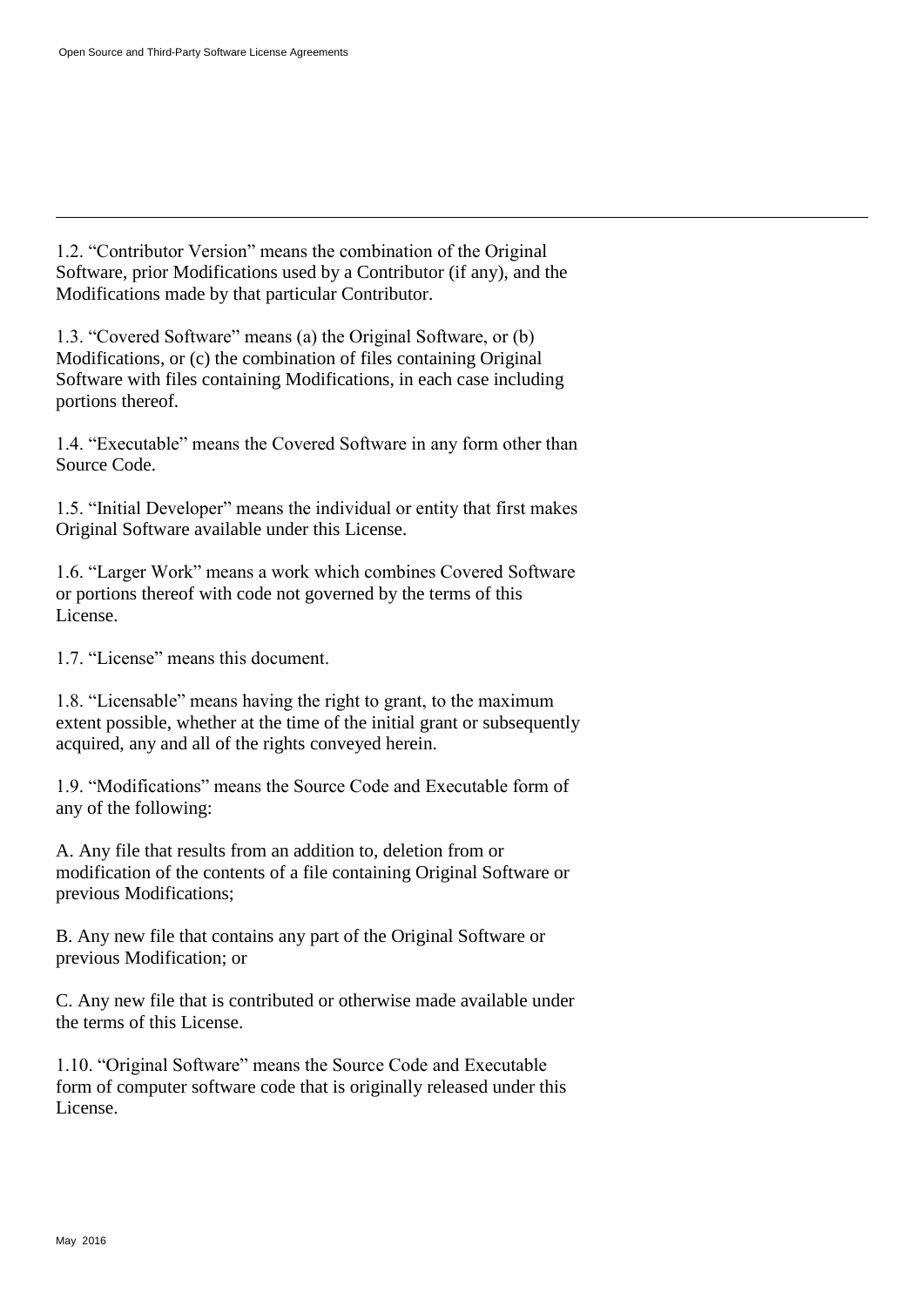1.11. "Patent Claims" means any patent claim(s), now owned or hereafter acquired, including without limitation, method, process, and apparatus claims, in any patent Licensable by grantor.

1.12. "Source Code" means (a) the common form of computer software code in which modifications are made and (b) associated documentation included in or with such code.

1.13. "You" (or "Your") means an individual or a legal entity exercising rights under, and complying with all of the terms of, this License. For legal entities, "You" includes any entity which controls, is controlled by, or is under common control with You. For purposes of this definition, "control" means (a) the power, direct or indirect, to cause the direction or management of such entity, whether by contract or otherwise, or (b) ownership of more than fifty percent (50%) of the outstanding shares or beneficial ownership of such entity.

### 2. License Grants.

2.1. The Initial Developer Grant.

Conditioned upon Your compliance with Section 3.1 below and subject to third party intellectual property claims, the Initial Developer hereby grants You a world-wide, royalty-free, non-exclusive license:

(a) under intellectual property rights (other than patent or trademark) Licensable by Initial Developer, to use, reproduce, modify, display, perform, sublicense and distribute the Original Software (or portions thereof), with or without Modifications, and/or as part of a Larger Work; and

(b) under Patent Claims infringed by the making, using or selling of Original Software, to make, have made, use, practice, sell, and offer for sale, and/or otherwise dispose of the Original Software (or portions thereof).

(c) The licenses granted in Sections 2.1(a) and (b) are effective on the date Initial Developer first distributes or otherwise makes the Original Software available to a third party under the terms of this License.

(d) Notwithstanding Section 2.1(b) above, no patent license is granted: (1) for code that You delete from the Original Software, or (2) for infringements caused by: (i) the modification of the Original Software, or (ii) the combination of the Original Software with other software or devices.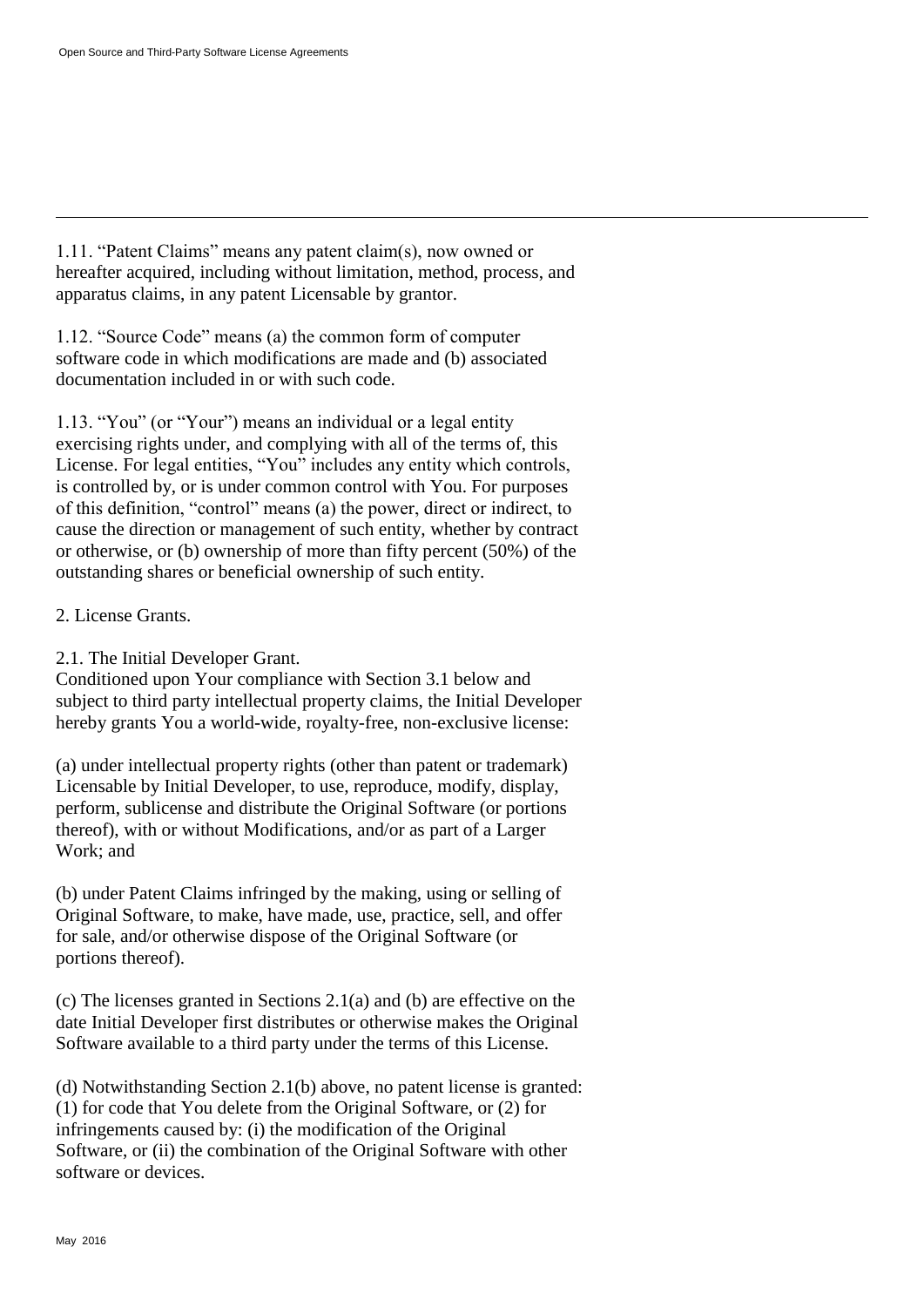### 2.2. Contributor Grant.

Conditioned upon Your compliance with Section 3.1 below and subject to third party intellectual property claims, each Contributor hereby grants You a world-wide, royalty-free, non-exclusive license:

(a) under intellectual property rights (other than patent or trademark) Licensable by Contributor to use, reproduce, modify, display, perform, sublicense and distribute the Modifications created by such Contributor (or portions thereof), either on an unmodified basis, with other Modifications, as Covered Software and/or as part of a Larger Work; and

(b) under Patent Claims infringed by the making, using, or selling of Modifications made by that Contributor either alone and/or in combination with its Contributor Version (or portions of such combination), to make, use, sell, offer for sale, have made, and/or otherwise dispose of: (1) Modifications made by that Contributor (or portions thereof); and (2) the combination of Modifications made by that Contributor with its Contributor Version (or portions of such combination).

(c) The licenses granted in Sections 2.2(a) and 2.2(b) are effective on the date Contributor first distributes or otherwise makes the Modifications available to a third party.

(d) Notwithstanding Section 2.2(b) above, no patent license is granted: (1) for any code that Contributor has deleted from the Contributor Version; (2) for infringements caused by: (i) third party modifications of Contributor Version, or (ii) the combination of Modifications made by that Contributor with other software (except as part of the Contributor Version) or other devices; or (3) under Patent Claims infringed by Covered Software in the absence of Modifications made by that Contributor.

### 3. Distribution Obligations.

### 3.1. Availability of Source Code.

Any Covered Software that You distribute or otherwise make available in Executable form must also be made available in Source Code form and that Source Code form must be distributed only under the terms of this License. You must include a copy of this License with every copy of the Source Code form of the Covered Software You distribute or otherwise make available. You must inform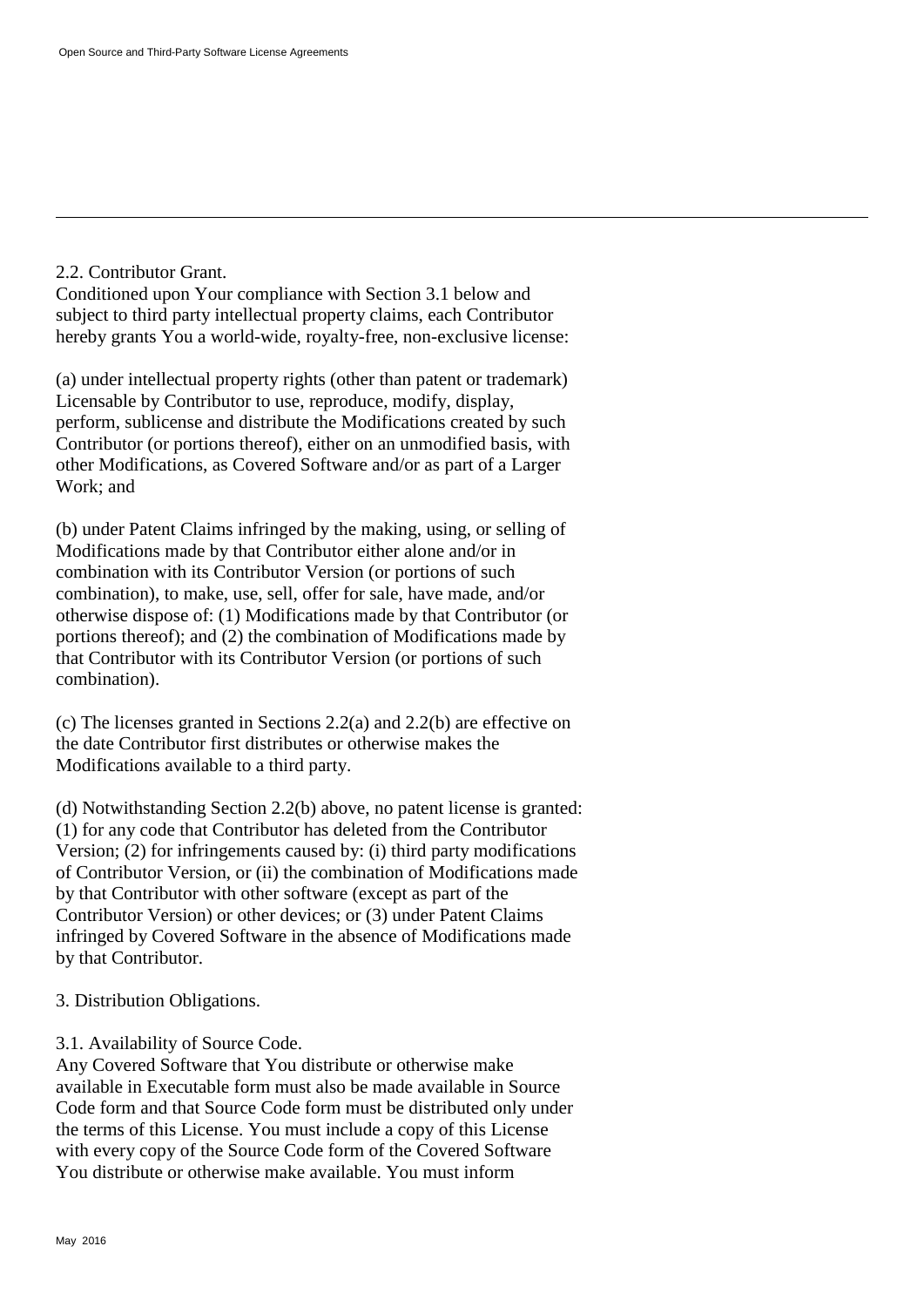recipients of any such Covered Software in Executable form as to how they can obtain such Covered Software in Source Code form in a reasonable manner on or through a medium customarily used for software exchange.

#### 3.2. Modifications.

The Modifications that You create or to which You contribute are governed by the terms of this License. You represent that You believe Your Modifications are Your original creation(s) and/or You have sufficient rights to grant the rights conveyed by this License.

#### 3.3. Required Notices.

You must include a notice in each of Your Modifications that identifies You as the Contributor of the Modification. You may not remove or alter any copyright, patent or trademark notices contained within the Covered Software, or any notices of licensing or any descriptive text giving attribution to any Contributor or the Initial Developer.

#### 3.4. Application of Additional Terms.

You may not offer or impose any terms on any Covered Software in Source Code form that alters or restricts the applicable version of this License or the recipients' rights hereunder. You may choose to offer, and to charge a fee for, warranty, support, indemnity or liability obligations to one or more recipients of Covered Software. However, you may do so only on Your own behalf, and not on behalf of the Initial Developer or any Contributor. You must make it absolutely clear that any such warranty, support, indemnity or liability obligation is offered by You alone, and You hereby agree to indemnify the Initial Developer and every Contributor for any liability incurred by the Initial Developer or such Contributor as a result of warranty, support, indemnity or liability terms You offer.

#### 3.5. Distribution of Executable Versions.

You may distribute the Executable form of the Covered Software under the terms of this License or under the terms of a license of Your choice, which may contain terms different from this License, provided that You are in compliance with the terms of this License and that the license for the Executable form does not attempt to limit or alter the recipient's rights in the Source Code form from the rights set forth in this License. If You distribute the Covered Software in Executable form under a different license, You must make it absolutely clear that any terms which differ from this License are offered by You alone, not by the Initial Developer or Contributor. You hereby agree to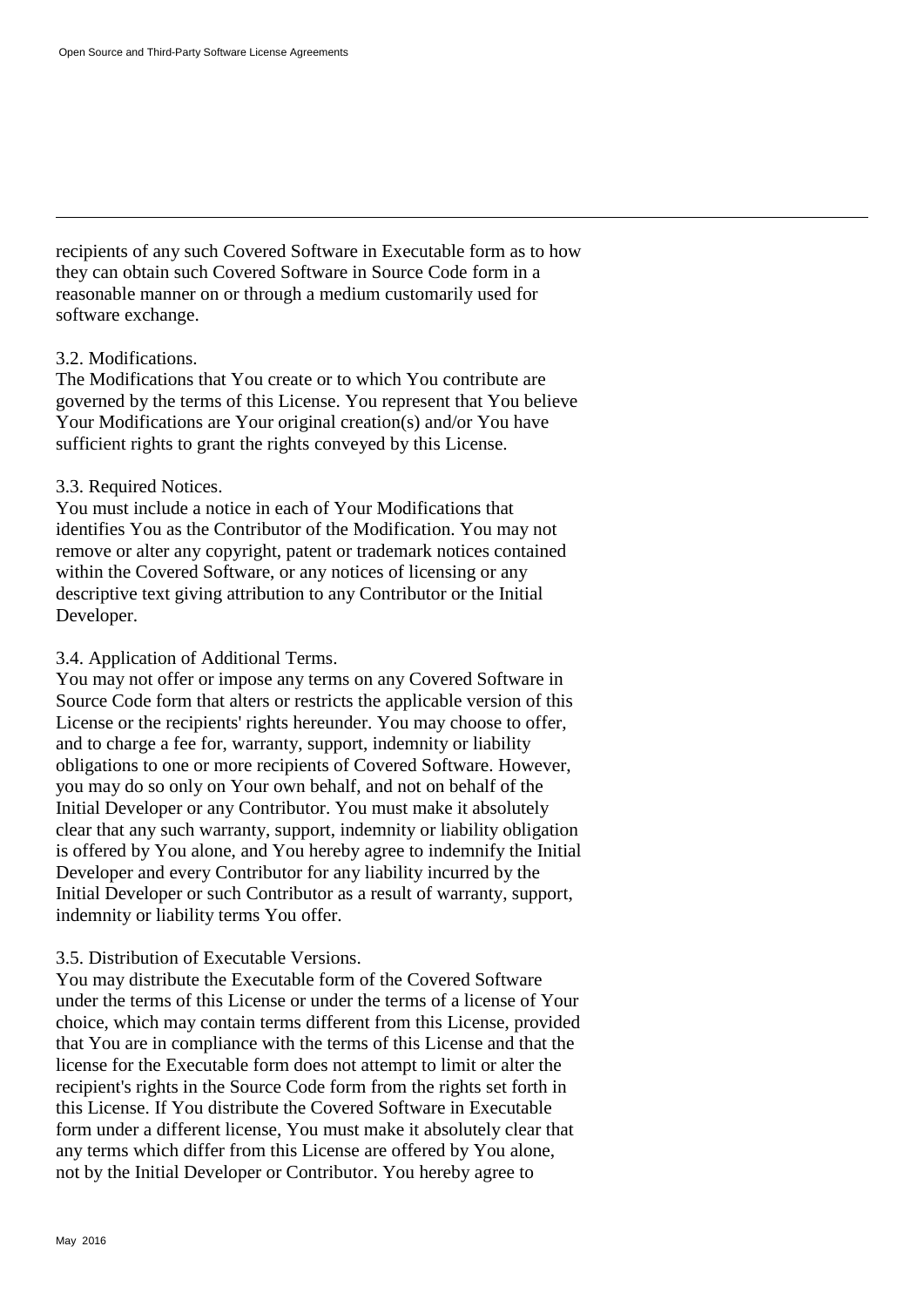indemnify the Initial Developer and every Contributor for any liability incurred by the Initial Developer or such Contributor as a result of any such terms You offer.

#### 3.6. Larger Works.

You may create a Larger Work by combining Covered Software with other code not governed by the terms of this License and distribute the Larger Work as a single product. In such a case, You must make sure the requirements of this License are fulfilled for the Covered Software.

4. Versions of the License.

### 4.1. New Versions.

Oracle is the initial license steward and may publish revised and/or new versions of this License from time to time. Each version will be given a distinguishing version number. Except as provided in Section 4.3, no one other than the license steward has the right to modify this License.

### 4.2. Effect of New Versions.

You may always continue to use, distribute or otherwise make the Covered Software available under the terms of the version of the License under which You originally received the Covered Software. If the Initial Developer includes a notice in the Original Software prohibiting it from being distributed or otherwise made available under any subsequent version of the License, You must distribute and make the Covered Software available under the terms of the version of the License under which You originally received the Covered Software. Otherwise, You may also choose to use, distribute or otherwise make the Covered Software available under the terms of any subsequent version of the License published by the license steward.

### 4.3. Modified Versions.

When You are an Initial Developer and You want to create a new license for Your Original Software, You may create and use a modified version of this License if You: (a) rename the license and remove any references to the name of the license steward (except to note that the license differs from this License); and (b) otherwise make it clear that the license contains terms which differ from this License.

### 5. DISCLAIMER OF WARRANTY.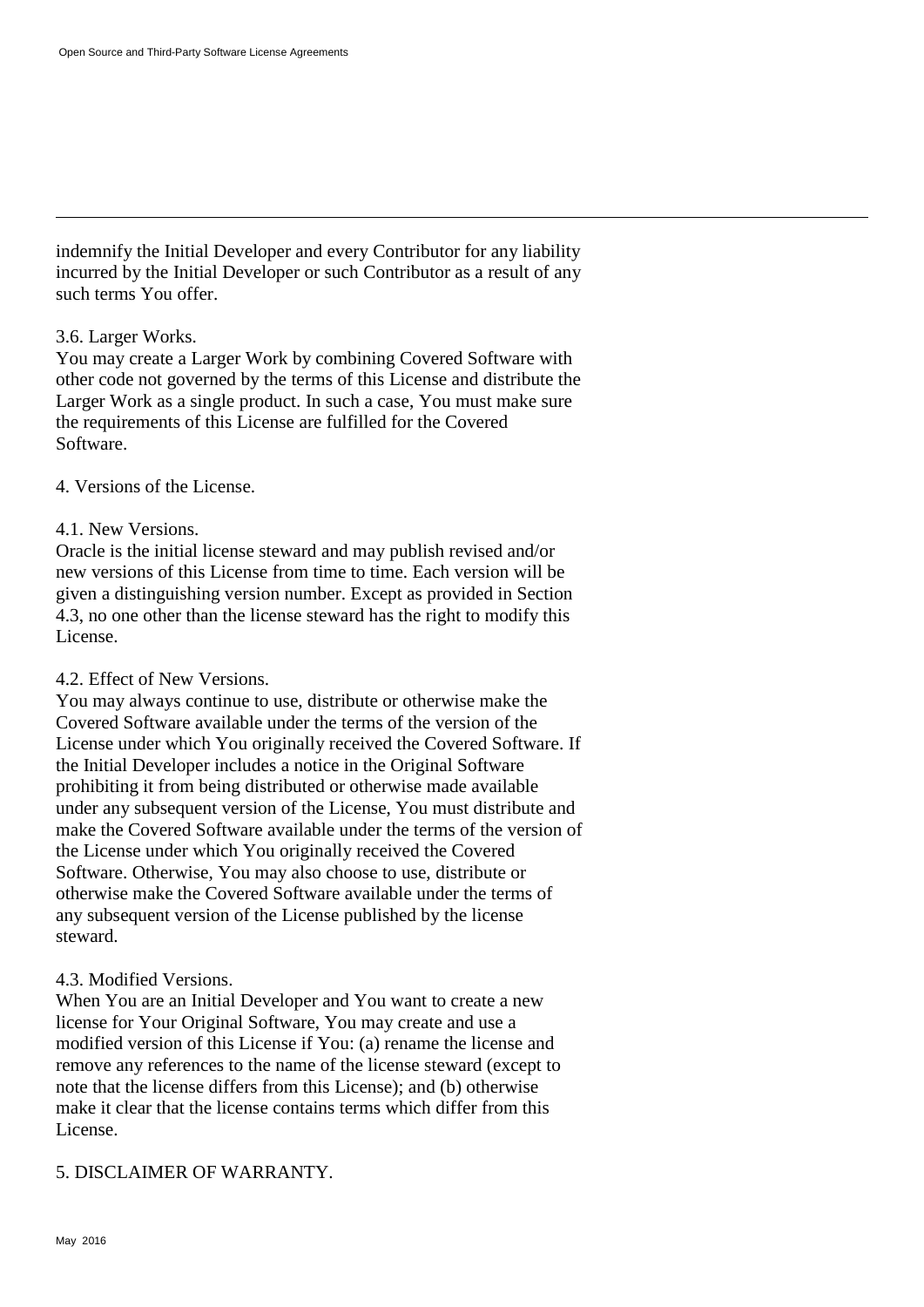COVERED SOFTWARE IS PROVIDED UNDER THIS LICENSE ON AN "AS IS" BASIS, WITHOUT WARRANTY OF ANY KIND, EITHER EXPRESSED OR IMPLIED, INCLUDING, WITHOUT LIMITATION, WARRANTIES THAT THE COVERED SOFTWARE IS FREE OF DEFECTS, MERCHANTABLE, FIT FOR A PARTICULAR PURPOSE OR NON-INFRINGING. THE ENTIRE RISK AS TO THE QUALITY AND PERFORMANCE OF THE COVERED SOFTWARE IS WITH YOU. SHOULD ANY COVERED SOFTWARE PROVE DEFECTIVE IN ANY RESPECT, YOU (NOT THE INITIAL DEVELOPER OR ANY OTHER CONTRIBUTOR) ASSUME THE COST OF ANY NECESSARY SERVICING, REPAIR OR CORRECTION. THIS DISCLAIMER OF WARRANTY CONSTITUTES AN ESSENTIAL PART OF THIS LICENSE. NO USE OF ANY COVERED SOFTWARE IS AUTHORIZED HEREUNDER EXCEPT UNDER THIS DISCLAIMER.

#### 6. TERMINATION.

6.1. This License and the rights granted hereunder will terminate automatically if You fail to comply with terms herein and fail to cure such breach within 30 days of becoming aware of the breach. Provisions which, by their nature, must remain in effect beyond the termination of this License shall survive.

6.2. If You assert a patent infringement claim (excluding declaratory judgment actions) against Initial Developer or a Contributor (the Initial Developer or Contributor against whom You assert such claim is referred to as "Participant") alleging that the Participant Software (meaning the Contributor Version where the Participant is a Contributor or the Original Software where the Participant is the Initial Developer) directly or indirectly infringes any patent, then any and all rights granted directly or indirectly to You by such Participant, the Initial Developer (if the Initial Developer is not the Participant) and all Contributors under Sections 2.1 and/or 2.2 of this License shall, upon 60 days notice from Participant terminate prospectively and automatically at the expiration of such 60 day notice period, unless if within such 60 day period You withdraw Your claim with respect to the Participant Software against such Participant either unilaterally or pursuant to a written agreement with Participant.

6.3. If You assert a patent infringement claim against Participant alleging that the Participant Software directly or indirectly infringes any patent where such claim is resolved (such as by license or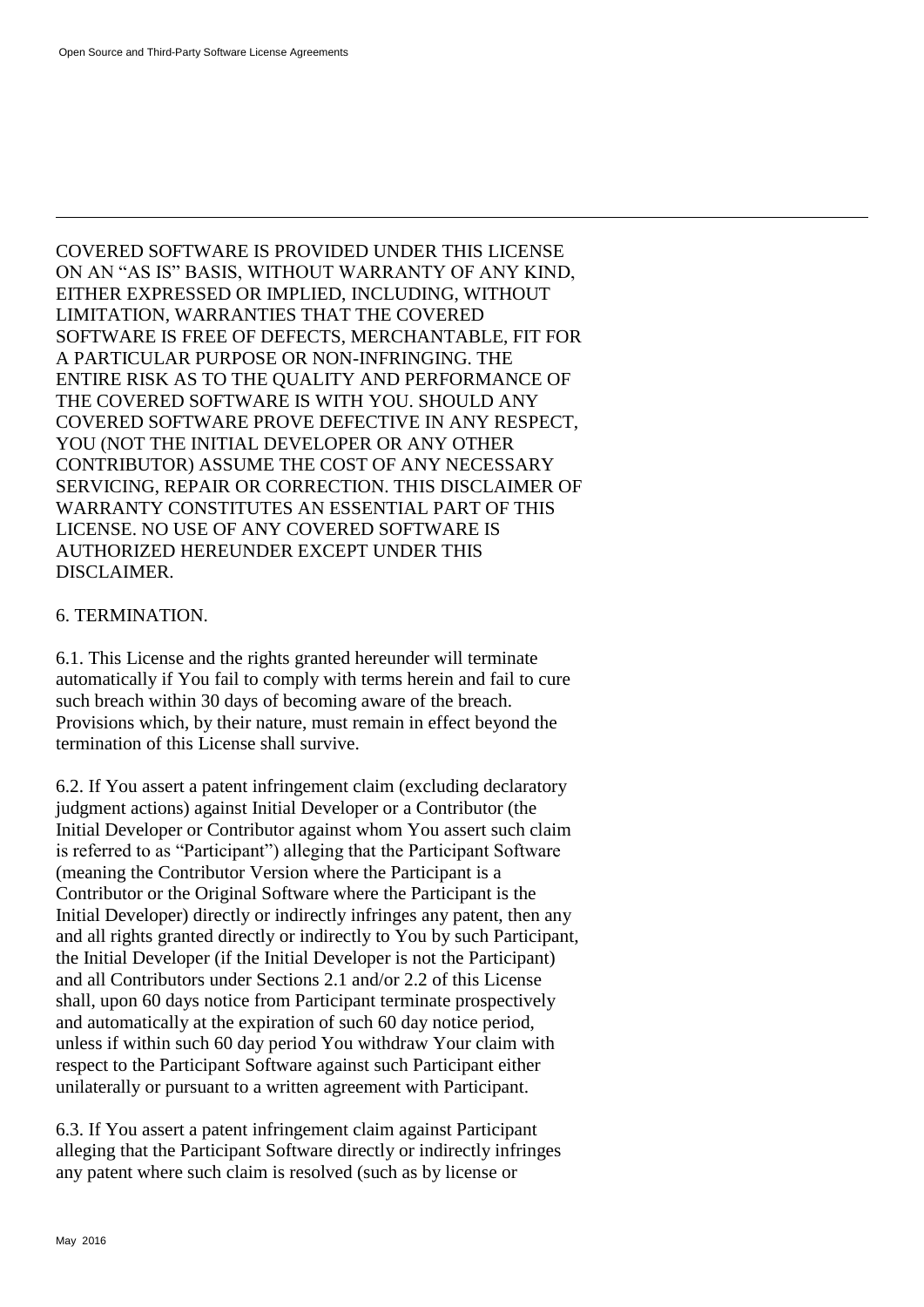settlement) prior to the initiation of patent infringement litigation, then the reasonable value of the licenses granted by such Participant under Sections 2.1 or 2.2 shall be taken into account in determining the amount or value of any payment or license.

6.4. In the event of termination under Sections 6.1 or 6.2 above, all end user licenses that have been validly granted by You or any distributor hereunder prior to termination (excluding licenses granted to You by any distributor) shall survive termination.

### 7. LIMITATION OF LIABILITY.

UNDER NO CIRCUMSTANCES AND UNDER NO LEGAL THEORY, WHETHER TORT (INCLUDING NEGLIGENCE), CONTRACT, OR OTHERWISE, SHALL YOU, THE INITIAL DEVELOPER, ANY OTHER CONTRIBUTOR, OR ANY DISTRIBUTOR OF COVERED SOFTWARE, OR ANY SUPPLIER OF ANY OF SUCH PARTIES, BE LIABLE TO ANY PERSON FOR ANY INDIRECT, SPECIAL, INCIDENTAL, OR CONSEQUENTIAL DAMAGES OF ANY CHARACTER INCLUDING, WITHOUT LIMITATION, DAMAGES FOR LOSS OF GOODWILL, WORK STOPPAGE, COMPUTER FAILURE OR MALFUNCTION, OR ANY AND ALL OTHER COMMERCIAL DAMAGES OR LOSSES, EVEN IF SUCH PARTY SHALL HAVE BEEN INFORMED OF THE POSSIBILITY OF SUCH DAMAGES. THIS LIMITATION OF LIABILITY SHALL NOT APPLY TO LIABILITY FOR DEATH OR PERSONAL INJURY RESULTING FROM SUCH PARTY'S NEGLIGENCE TO THE EXTENT APPLICABLE LAW PROHIBITS SUCH LIMITATION. SOME JURISDICTIONS DO NOT ALLOW THE EXCLUSION OR LIMITATION OF INCIDENTAL OR CONSEQUENTIAL DAMAGES, SO THIS EXCLUSION AND LIMITATION MAY NOT APPLY TO YOU.

### 8. U.S. GOVERNMENT END USERS.

The Covered Software is a "commercial item," as that term is defined in 48 C.F.R. 2.101 (Oct. 1995), consisting of "commercial computer software" (as that term is defined at  $48$  C.F.R.  $\& 252.227 - 7014(a)(1)$ ) and "commercial computer software documentation" as such terms are used in 48 C.F.R. 12.212 (Sept. 1995). Consistent with 48 C.F.R. 12.212 and 48 C.F.R. 227.7202-1 through 227.7202-4 (June 1995), all U.S. Government End Users acquire Covered Software with only those rights set forth herein. This U.S. Government Rights clause is in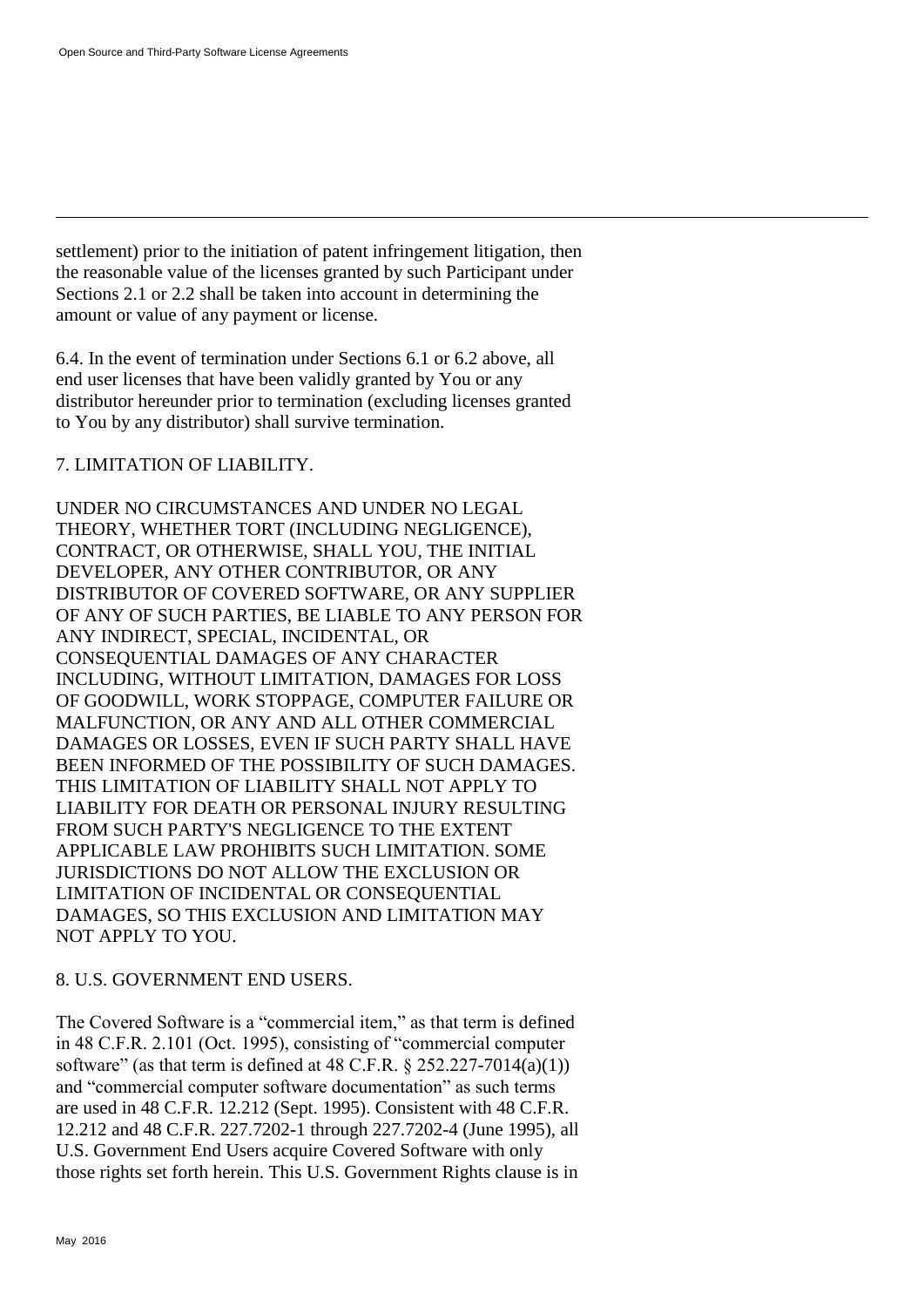lieu of, and supersedes, any other FAR, DFAR, or other clause or provision that addresses Government rights in computer software under this License.

### 9. MISCELLANEOUS.

This License represents the complete agreement concerning subject matter hereof. If any provision of this License is held to be unenforceable, such provision shall be reformed only to the extent necessary to make it enforceable. This License shall be governed by the law of the jurisdiction specified in a notice contained within the Original Software (except to the extent applicable law, if any, provides otherwise), excluding such jurisdiction's conflict-of-law provisions. Any litigation relating to this License shall be subject to the jurisdiction of the courts located in the jurisdiction and venue specified in a notice contained within the Original Software, with the losing party responsible for costs, including, without limitation, court costs and reasonable attorneys' fees and expenses. The application of the United Nations Convention on Contracts for the International Sale of Goods is expressly excluded. Any law or regulation which provides that the language of a contract shall be construed against the drafter shall not apply to this License. You agree that You alone are responsible for compliance with the United States export administration regulations (and the export control laws and regulation of any other countries) when You use, distribute or otherwise make available any Covered Software.

### 10. RESPONSIBILITY FOR CLAIMS.

As between Initial Developer and the Contributors, each party is responsible for claims and damages arising, directly or indirectly, out of its utilization of rights under this License and You agree to work with Initial Developer and Contributors to distribute such responsibility on an equitable basis. Nothing herein is intended or shall be deemed to constitute any admission of liability.

NOTICE PURSUANT TO SECTION 9 OF THE COMMON DEVELOPMENT AND DISTRIBUTION LICENSE (CDDL) The code released under the CDDL shall be governed by the laws of the State of California (excluding conflict-of-law provisions). Any litigation relating to this License shall be subject to the jurisdiction of the Federal Courts of the Northern District of California and the state courts of the State of California, with venue lying in Santa Clara County, California.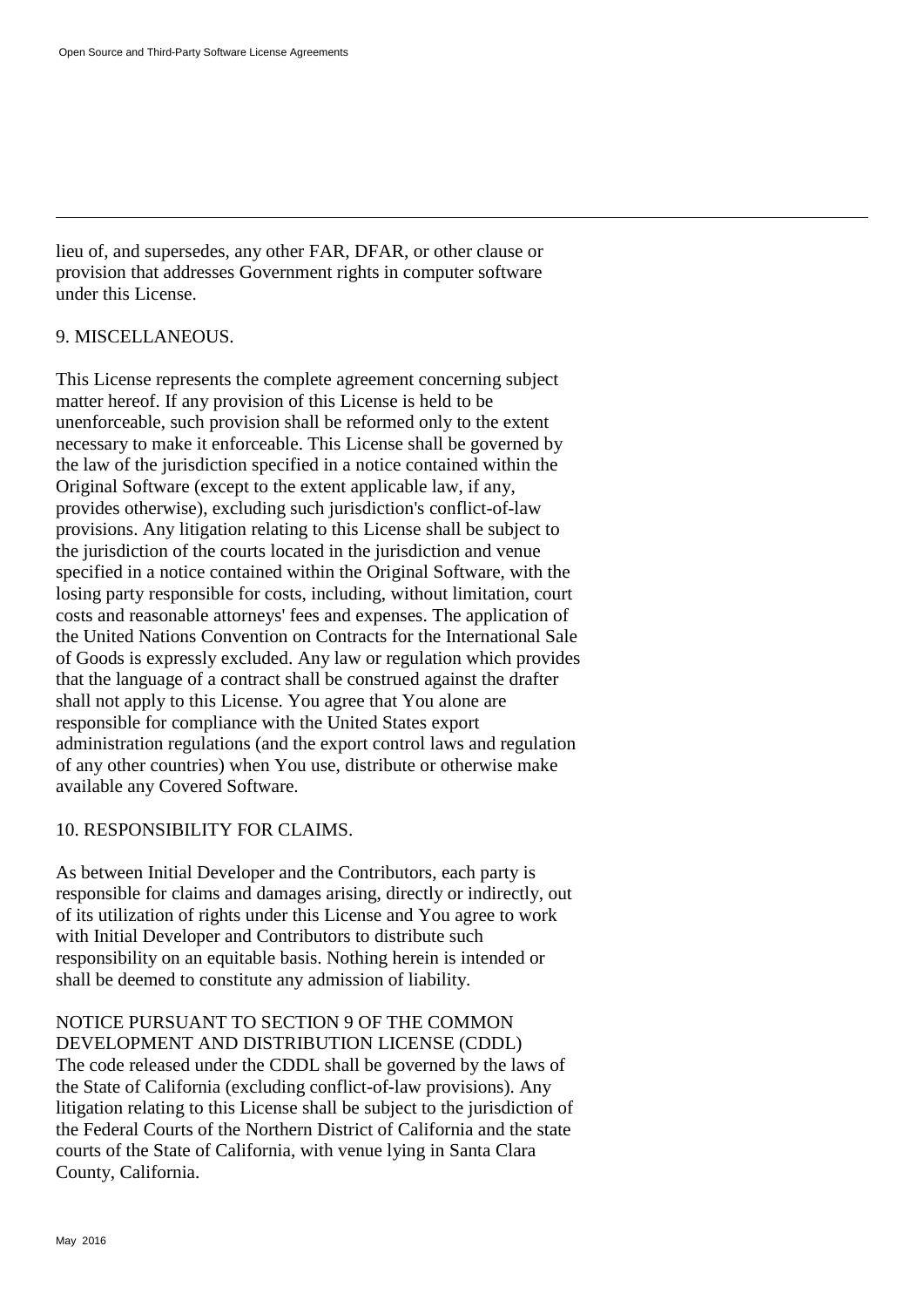# <span id="page-34-0"></span>Eclipse Public License - v 1.0

### THE ACCOMPANYING PROGRAM IS PROVIDED UNDER THE TERMS OF THIS ECLIPSE PUBLIC LICENSE ("AGREEMENT"). ANY USE, REPRODUCTION OR DISTRIBUTION OF THE PROGRAM CONSTITUTES RECIPIENT'S ACCEPTANCE OF THIS AGREEMENT.

#### 1. DEFINITIONS

"Contribution" means:

a) in the case of the initial Contributor, the initial code and documentation distributed under this Agreement, and

b) in the case of each subsequent Contributor:

i) changes to the Program, and

ii) additions to the Program;

where such changes and/or additions to the Program originate from and are distributed by that particular Contributor. A Contribution 'originates' from a Contributor if it was added to the Program by such Contributor itself or anyone acting on such Contributor's behalf. Contributions do not include additions to the Program which: (i) are separate modules of software distributed in conjunction with the Program under their own license agreement, and (ii) are not derivative works of the Program.

"Contributor" means any person or entity that distributes the Program. "Licensed Patents" mean patent claims licensable by a Contributor which are necessarily infringed by the use or sale of its Contribution alone or when combined with the Program.

"Program" means the Contributions distributed in accordance with this Agreement.

"Recipient" means anyone who receives the Program under this Agreement, including all Contributors.

### 2. GRANT OF RIGHTS

a) Subject to the terms of this Agreement, each Contributor hereby grants Recipient a non-exclusive, worldwide, royalty-free copyright license to reproduce, prepare derivative works of, publicly display, publicly perform, distribute and sublicense the Contribution of such Contributor, if any, and such derivative works, in source code and object code form.

b) Subject to the terms of this Agreement, each Contributor hereby grants Recipient a non-exclusive, worldwide, royalty-free patent license under Licensed Patents to make, use, sell, offer to sell, import and otherwise transfer the Contribution of such Contributor, if any, in source code and object code form. This patent license shall apply to the combination of the Contribution and the Program if, at the time the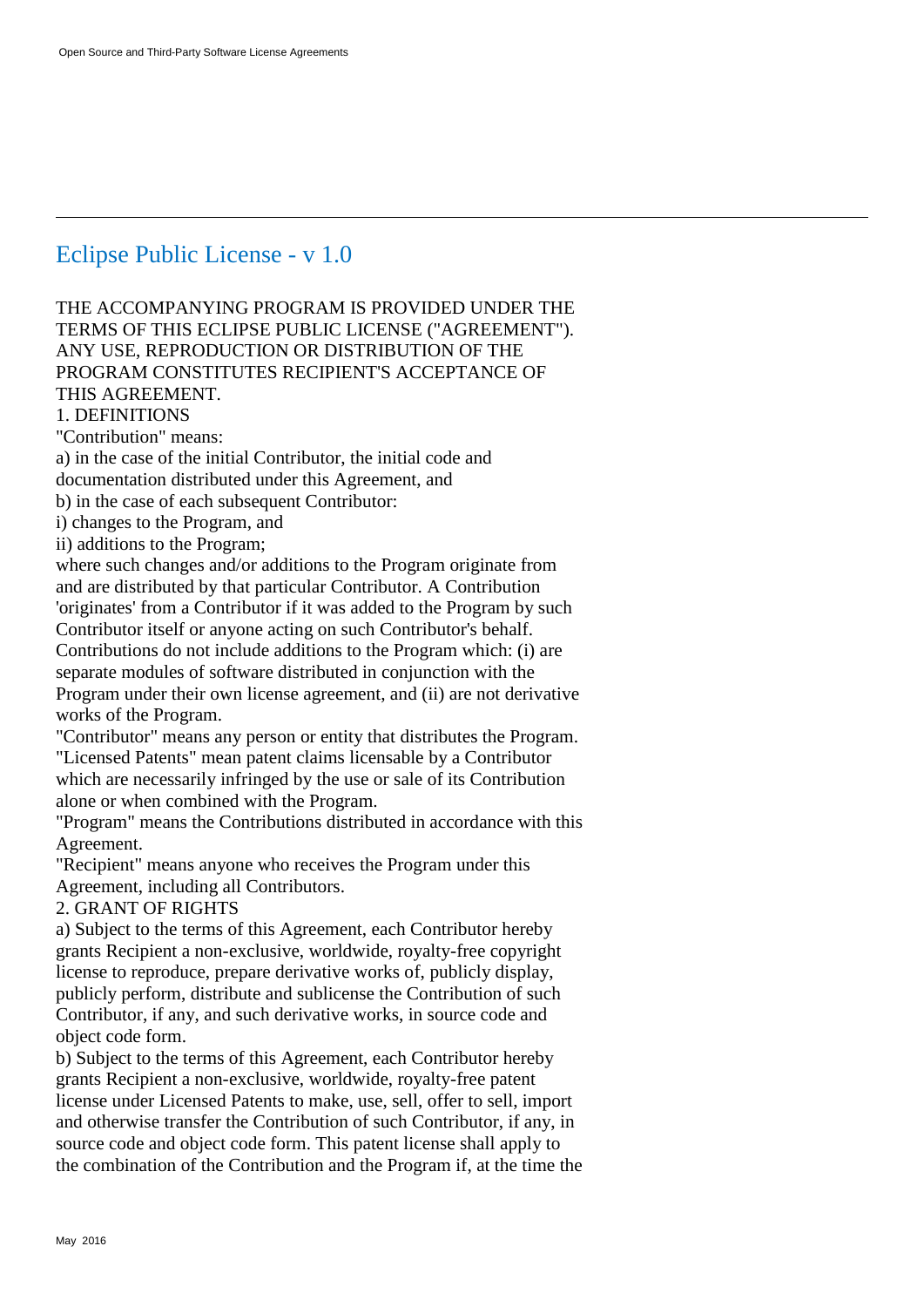Contribution is added by the Contributor, such addition of the Contribution causes such combination to be covered by the Licensed Patents. The patent license shall not apply to any other combinations which include the Contribution. No hardware per se is licensed hereunder.

c) Recipient understands that although each Contributor grants the licenses to its Contributions set forth herein, no assurances are provided by any Contributor that the Program does not infringe the patent or other intellectual property rights of any other entity. Each Contributor disclaims any liability to Recipient for claims brought by any other entity based on infringement of intellectual property rights or otherwise. As a condition to exercising the rights and licenses granted hereunder, each Recipient hereby assumes sole responsibility to secure any other intellectual property rights needed, if any. For example, if a third party patent license is required to allow Recipient to distribute the Program, it is Recipient's responsibility to acquire that license before distributing the Program.

d) Each Contributor represents that to its knowledge it has sufficient copyright rights in its Contribution, if any, to grant the copyright license set forth in this Agreement.

### 3. REQUIREMENTS

A Contributor may choose to distribute the Program in object code form under its own license agreement, provided that:

a) it complies with the terms and conditions of this Agreement; and b) its license agreement:

i) effectively disclaims on behalf of all Contributors all warranties and conditions, express and implied, including warranties or conditions of title and non-infringement, and implied warranties or conditions of merchantability and fitness for a particular purpose;

ii) effectively excludes on behalf of all Contributors all liability for damages, including direct, indirect, special, incidental and consequential damages, such as lost profits;

iii) states that any provisions which differ from this Agreement are offered by that Contributor alone and not by any other party; and iv) states that source code for the Program is available from such

Contributor, and informs licensees how to obtain it in a reasonable manner on or through a medium customarily used for software exchange.

When the Program is made available in source code form:

a) it must be made available under this Agreement; and

b) a copy of this Agreement must be included with each copy of the Program.

Contributors may not remove or alter any copyright notices contained within the Program.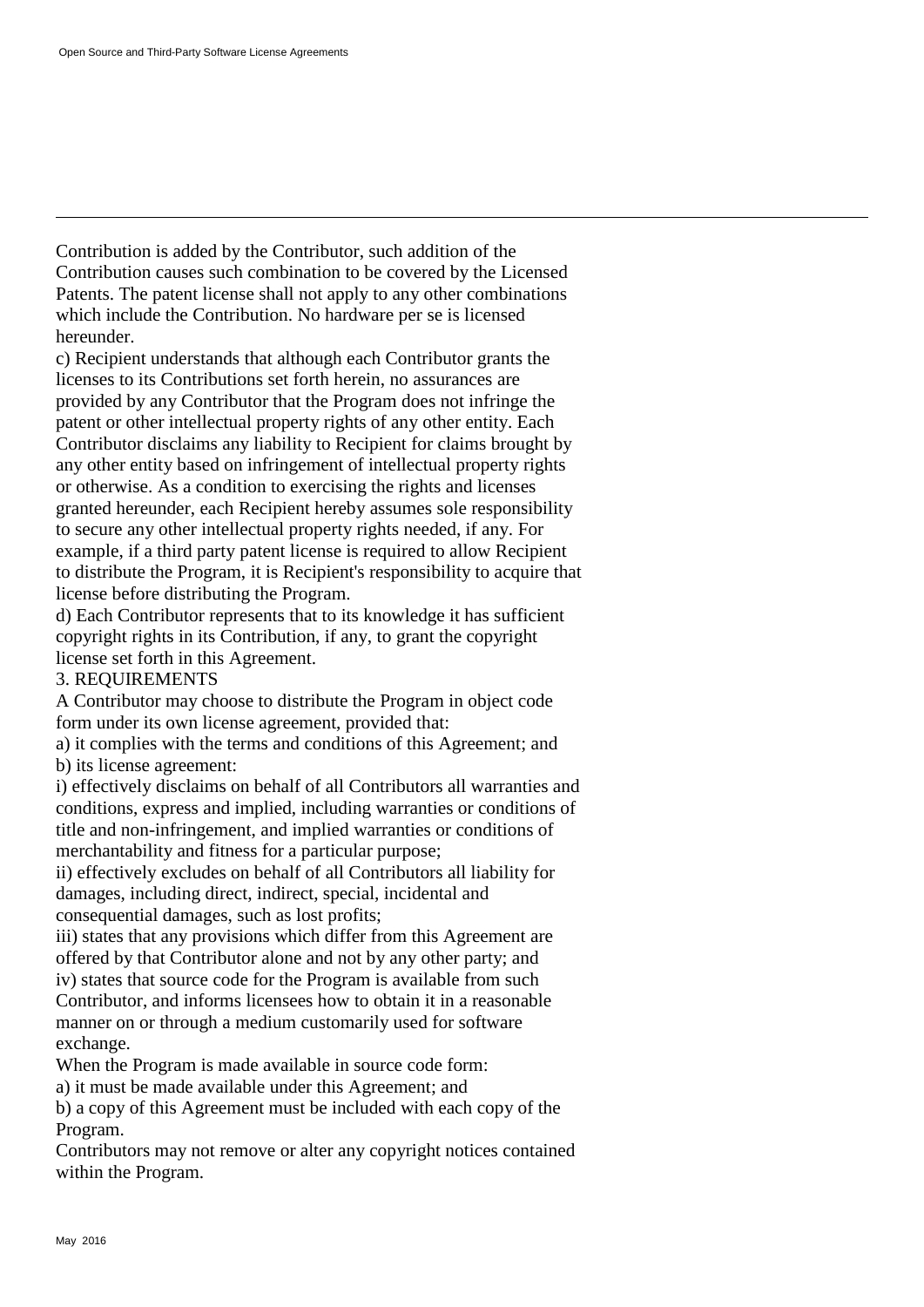Each Contributor must identify itself as the originator of its Contribution, if any, in a manner that reasonably allows subsequent Recipients to identify the originator of the Contribution.

## 4. COMMERCIAL DISTRIBUTION

Commercial distributors of software may accept certain responsibilities with respect to end users, business partners and the like. While this license is intended to facilitate the commercial use of the Program, the Contributor who includes the Program in a commercial product offering should do so in a manner which does not create potential liability for other Contributors. Therefore, if a Contributor includes the Program in a commercial product offering, such Contributor ("Commercial Contributor") hereby agrees to defend and indemnify every other Contributor ("Indemnified Contributor") against any losses, damages and costs (collectively "Losses") arising from claims, lawsuits and other legal actions brought by a third party against the Indemnified Contributor to the extent caused by the acts or omissions of such Commercial Contributor in connection with its distribution of the Program in a commercial product offering. The obligations in this section do not apply to any claims or Losses relating to any actual or alleged intellectual property infringement. In order to qualify, an Indemnified Contributor must: a) promptly notify the Commercial Contributor in writing of such claim, and b) allow the Commercial Contributor to control, and cooperate with the Commercial Contributor in, the defense and any related settlement negotiations. The Indemnified Contributor may participate in any such claim at its own expense.

For example, a Contributor might include the Program in a commercial product offering, Product X. That Contributor is then a Commercial Contributor. If that Commercial Contributor then makes performance claims, or offers warranties related to Product X, those performance claims and warranties are such Commercial Contributor's responsibility alone. Under this section, the Commercial Contributor would have to defend claims against the other Contributors related to those performance claims and warranties, and if a court requires any other Contributor to pay any damages as a result, the Commercial Contributor must pay those damages.

#### 5. NO WARRANTY

EXCEPT AS EXPRESSLY SET FORTH IN THIS AGREEMENT, THE PROGRAM IS PROVIDED ON AN "AS IS" BASIS, WITHOUT WARRANTIES OR CONDITIONS OF ANY KIND, EITHER EXPRESS OR IMPLIED INCLUDING, WITHOUT LIMITATION, ANY WARRANTIES OR CONDITIONS OF TITLE, NON-INFRINGEMENT, MERCHANTABILITY OR FITNESS FOR A PARTICULAR PURPOSE. Each Recipient is solely responsible for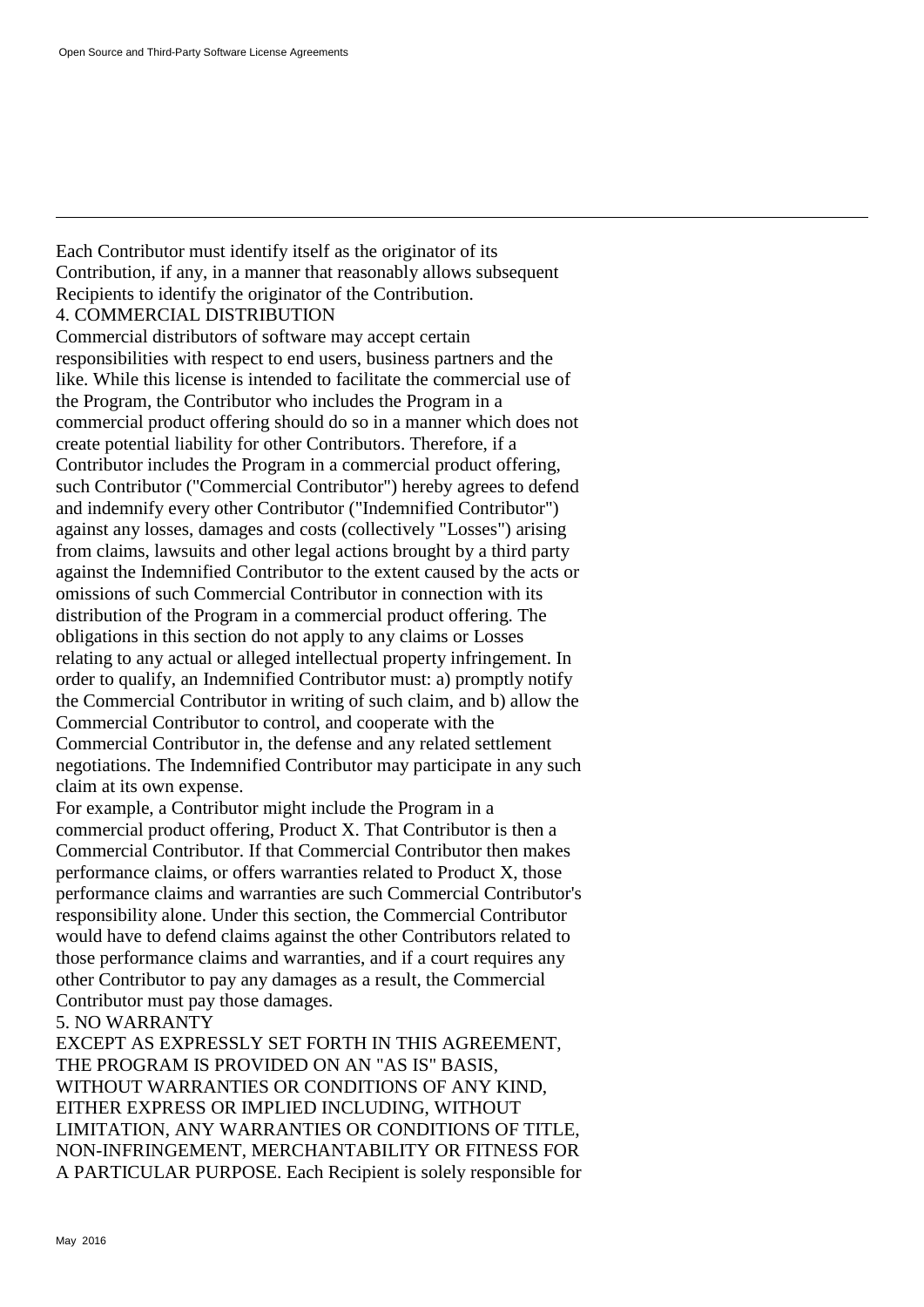determining the appropriateness of using and distributing the Program and assumes all risks associated with its exercise of rights under this Agreement , including but not limited to the risks and costs of program errors, compliance with applicable laws, damage to or loss of data, programs or equipment, and unavailability or interruption of operations.

#### 6. DISCLAIMER OF LIABILITY

EXCEPT AS EXPRESSLY SET FORTH IN THIS AGREEMENT, NEITHER RECIPIENT NOR ANY CONTRIBUTORS SHALL HAVE ANY LIABILITY FOR ANY DIRECT, INDIRECT, INCIDENTAL, SPECIAL, EXEMPLARY, OR CONSEQUENTIAL DAMAGES (INCLUDING WITHOUT LIMITATION LOST PROFITS), HOWEVER CAUSED AND ON ANY THEORY OF LIABILITY, WHETHER IN CONTRACT, STRICT LIABILITY, OR TORT (INCLUDING NEGLIGENCE OR OTHERWISE) ARISING IN ANY WAY OUT OF THE USE OR DISTRIBUTION OF THE PROGRAM OR THE EXERCISE OF ANY RIGHTS GRANTED HEREUNDER, EVEN IF ADVISED OF THE POSSIBILITY OF SUCH DAMAGES.

#### 7. GENERAL

If any provision of this Agreement is invalid or unenforceable under applicable law, it shall not affect the validity or enforceability of the remainder of the terms of this Agreement, and without further action by the parties hereto, such provision shall be reformed to the minimum extent necessary to make such provision valid and enforceable.

If Recipient institutes patent litigation against any entity (including a cross-claim or counterclaim in a lawsuit) alleging that the Program itself (excluding combinations of the Program with other software or hardware) infringes such Recipient's patent(s), then such Recipient's rights granted under Section 2(b) shall terminate as of the date such litigation is filed.

All Recipient's rights under this Agreement shall terminate if it fails to comply with any of the material terms or conditions of this Agreement and does not cure such failure in a reasonable period of time after becoming aware of such noncompliance. If all Recipient's rights under this Agreement terminate, Recipient agrees to cease use and distribution of the Program as soon as reasonably practicable. However, Recipient's obligations under this Agreement and any licenses granted by Recipient relating to the Program shall continue and survive.

Everyone is permitted to copy and distribute copies of this Agreement, but in order to avoid inconsistency the Agreement is copyrighted and may only be modified in the following manner. The Agreement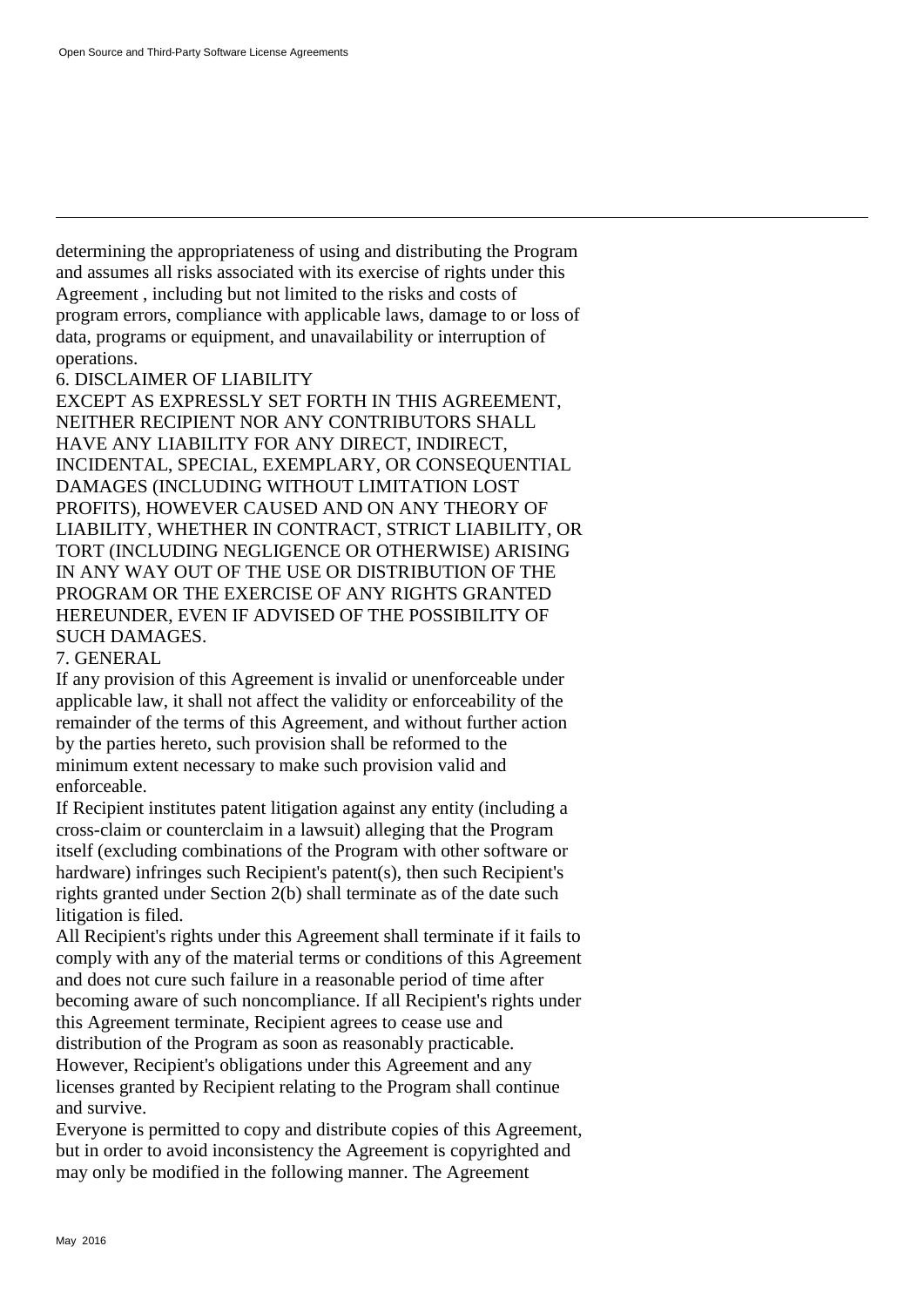Steward reserves the right to publish new versions (including revisions) of this Agreement from time to time. No one other than the Agreement Steward has the right to modify this Agreement. The Eclipse Foundation is the initial Agreement Steward. The Eclipse Foundation may assign the responsibility to serve as the Agreement Steward to a suitable separate entity. Each new version of the Agreement will be given a distinguishing version number. The Program (including Contributions) may always be distributed subject to the version of the Agreement under which it was received. In addition, after a new version of the Agreement is published, Contributor may elect to distribute the Program (including its Contributions) under the new version. Except as expressly stated in Sections 2(a) and 2(b) above, Recipient receives no rights or licenses to the intellectual property of any Contributor under this Agreement, whether expressly, by implication, estoppel or otherwise. All rights in the Program not expressly granted under this Agreement are reserved. This Agreement is governed by the laws of the State of New York and the intellectual property laws of the United States of America. No party to this Agreement will bring a legal action under this Agreement more than one year after the cause of action arose. Each party waives its rights to a jury trial in any resulting litigation.

# GNU AFFERO GENERAL PUBLIC LICENSE

## Version 3, 19 November 2007

Copyright © 2007 Free Software Foundation, Inc. <http://fsf.org/> Everyone is permitted to copy and distribute verbatim copies of this license document, but changing it is not allowed. Preamble

The GNU Affero General Public License is a free, copyleft license for software and other kinds of works, specifically designed to ensure cooperation with the community in the case of network server software.

The licenses for most software and other practical works are designed to take away your freedom to share and change the works. By contrast, our General Public Licenses are intended to guarantee your freedom to share and change all versions of a program--to make sure it remains free software for all its users.

When we speak of free software, we are referring to freedom, not price. Our General Public Licenses are designed to make sure that you have the freedom to distribute copies of free software (and charge for them if you wish), that you receive source code or can get it if you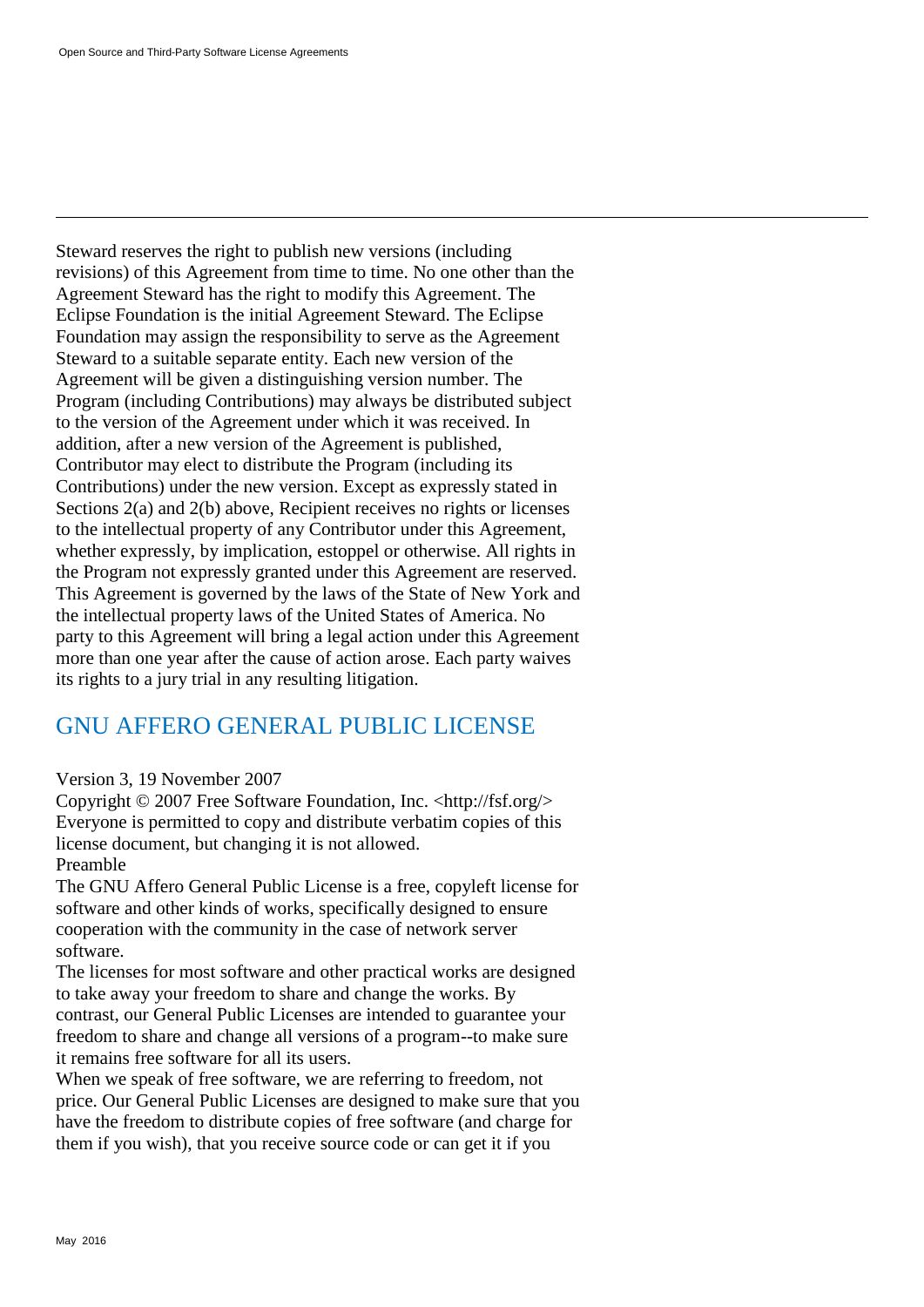want it, that you can change the software or use pieces of it in new free programs, and that you know you can do these things. Developers that use our General Public Licenses protect your rights with two steps: (1) assert copyright on the software, and (2) offer you this License which gives you legal permission to copy, distribute and/or modify the software.

A secondary benefit of defending all users' freedom is that improvements made in alternate versions of the program, if they receive widespread use, become available for other developers to incorporate. Many developers of free software are heartened and encouraged by the resulting cooperation. However, in the case of software used on network servers, this result may fail to come about. The GNU General Public License permits making a modified version and letting the public access it on a server without ever releasing its source code to the public.

The GNU Affero General Public License is designed specifically to ensure that, in such cases, the modified source code becomes available to the community. It requires the operator of a network server to provide the source code of the modified version running there to the users of that server. Therefore, public use of a modified version, on a publicly accessible server, gives the public access to the source code of the modified version.

An older license, called the Affero General Public License and published by Affero, was designed to accomplish similar goals. This is a different license, not a version of the Affero GPL, but Affero has released a new version of the Affero GPL which permits relicensing under this license.

The precise terms and conditions for copying, distribution and modification follow.

TERMS AND CONDITIONS

0. Definitions.

"This License" refers to version 3 of the GNU Affero General Public License.

"Copyright" also means copyright-like laws that apply to other kinds of works, such as semiconductor masks.

"The Program" refers to any copyrightable work licensed under this License. Each licensee is addressed as "you". "Licensees" and "recipients" may be individuals or organizations.

To "modify" a work means to copy from or adapt all or part of the work in a fashion requiring copyright permission, other than the making of an exact copy. The resulting work is called a "modified version" of the earlier work or a work "based on" the earlier work. A "covered work" means either the unmodified Program or a work based on the Program.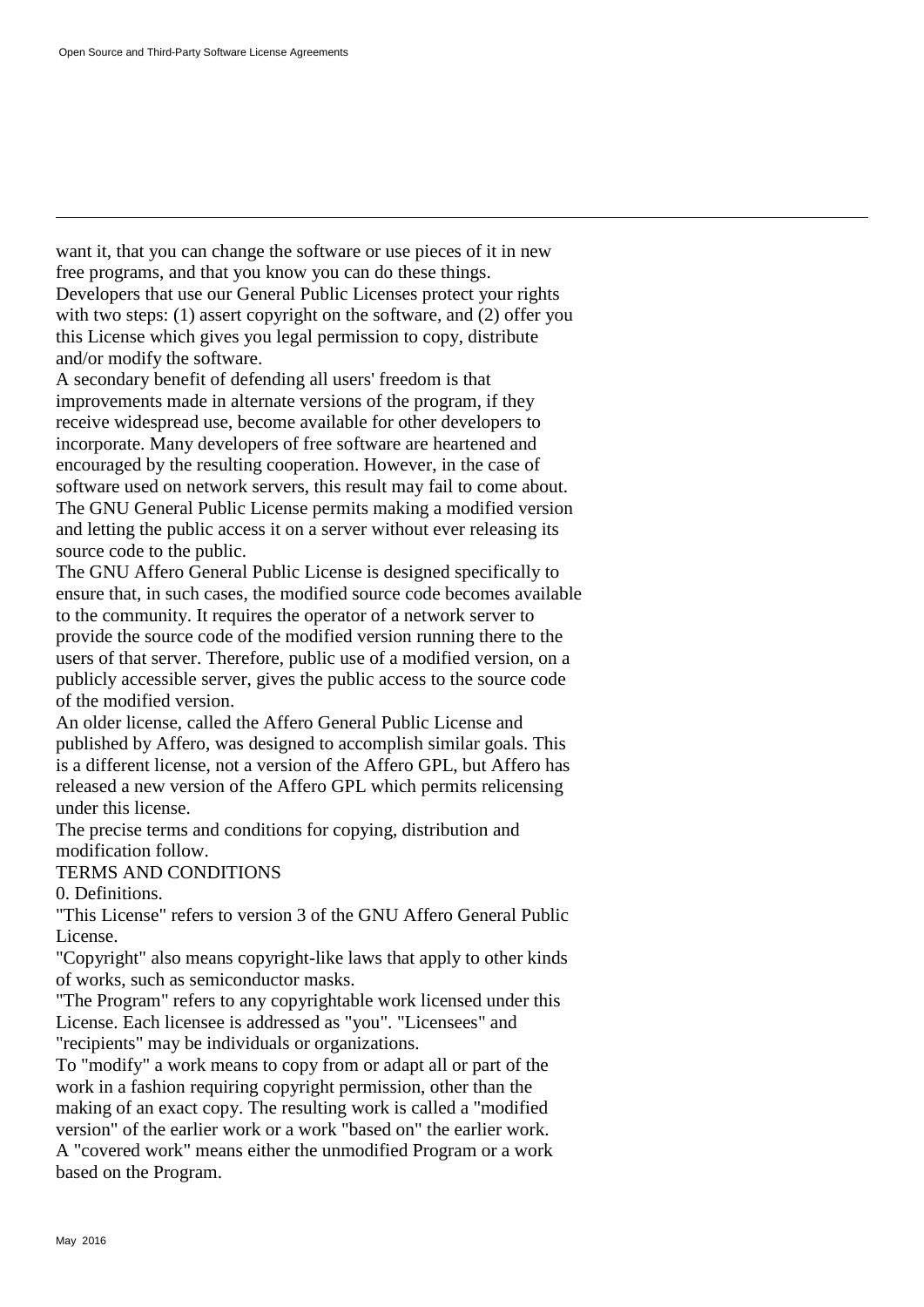To "propagate" a work means to do anything with it that, without permission, would make you directly or secondarily liable for infringement under applicable copyright law, except executing it on a computer or modifying a private copy. Propagation includes copying, distribution (with or without modification), making available to the public, and in some countries other activities as well.

To "convey" a work means any kind of propagation that enables other parties to make or receive copies. Mere interaction with a user through a computer network, with no transfer of a copy, is not conveying. An interactive user interface displays "Appropriate Legal Notices" to the extent that it includes a convenient and prominently visible feature that (1) displays an appropriate copyright notice, and (2) tells the user that there is no warranty for the work (except to the extent that warranties are provided), that licensees may convey the work under this License, and how to view a copy of this License. If the interface presents a list of user commands or options, such as a menu, a prominent item in the list meets this criterion.

1. Source Code.

The "source code" for a work means the preferred form of the work for making modifications to it. "Object code" means any non-source form of a work.

A "Standard Interface" means an interface that either is an official standard defined by a recognized standards body, or, in the case of interfaces specified for a particular programming language, one that is widely used among developers working in that language.

The "System Libraries" of an executable work include anything, other than the work as a whole, that (a) is included in the normal form of packaging a Major Component, but which is not part of that Major Component, and (b) serves only to enable use of the work with that Major Component, or to implement a Standard Interface for which an implementation is available to the public in source code form. A "Major Component", in this context, means a major essential component (kernel, window system, and so on) of the specific operating system (if any) on which the executable work runs, or a compiler used to produce the work, or an object code interpreter used to run it.

The "Corresponding Source" for a work in object code form means all the source code needed to generate, install, and (for an executable work) run the object code and to modify the work, including scripts to control those activities. However, it does not include the work's System Libraries, or general-purpose tools or generally available free programs which are used unmodified in performing those activities but which are not part of the work. For example, Corresponding Source includes interface definition files associated with source files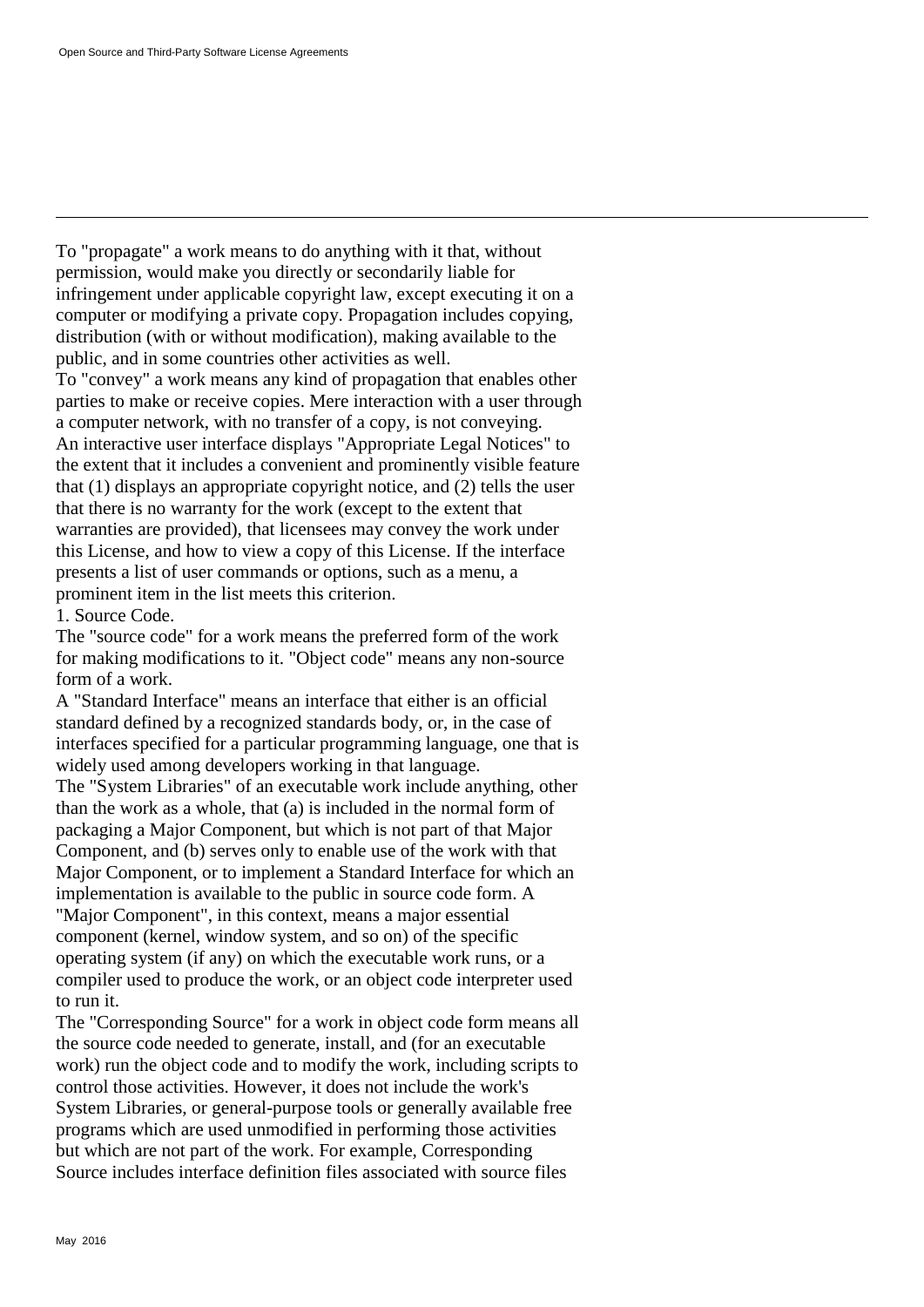for the work, and the source code for shared libraries and dynamically linked subprograms that the work is specifically designed to require, such as by intimate data communication or control flow between those subprograms and other parts of the work.

The Corresponding Source need not include anything that users can regenerate automatically from other parts of the Corresponding Source.

The Corresponding Source for a work in source code form is that same work.

2. Basic Permissions.

All rights granted under this License are granted for the term of copyright on the Program, and are irrevocable provided the stated conditions are met. This License explicitly affirms your unlimited permission to run the unmodified Program. The output from running a covered work is covered by this License only if the output, given its content, constitutes a covered work. This License acknowledges your rights of fair use or other equivalent, as provided by copyright law. You may make, run and propagate covered works that you do not convey, without conditions so long as your license otherwise remains in force. You may convey covered works to others for the sole purpose of having them make modifications exclusively for you, or provide you with facilities for running those works, provided that you comply with the terms of this License in conveying all material for which you do not control copyright. Those thus making or running the covered works for you must do so exclusively on your behalf, under your direction and control, on terms that prohibit them from making any copies of your copyrighted material outside their relationship with you.

Conveying under any other circumstances is permitted solely under the conditions stated below. Sublicensing is not allowed; section 10 makes it unnecessary.

3. Protecting Users' Legal Rights From Anti-Circumvention Law. No covered work shall be deemed part of an effective technological measure under any applicable law fulfilling obligations under article 11 of the WIPO copyright treaty adopted on 20 December 1996, or similar laws prohibiting or restricting circumvention of such measures.

When you convey a covered work, you waive any legal power to forbid circumvention of technological measures to the extent such circumvention is effected by exercising rights under this License with respect to the covered work, and you disclaim any intention to limit operation or modification of the work as a means of enforcing, against the work's users, your or third parties' legal rights to forbid circumvention of technological measures.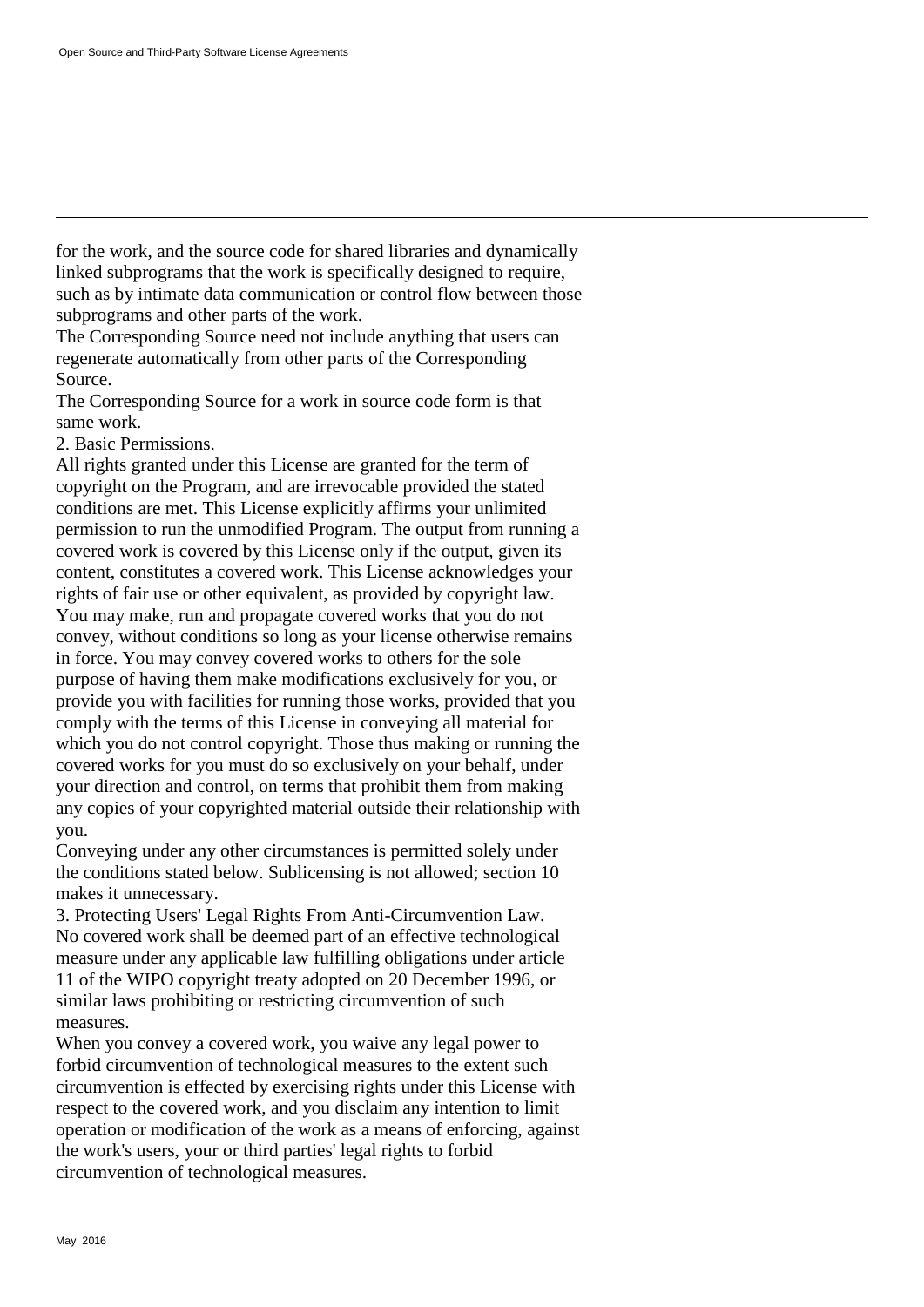4. Conveying Verbatim Copies.

You may convey verbatim copies of the Program's source code as you receive it, in any medium, provided that you conspicuously and appropriately publish on each copy an appropriate copyright notice; keep intact all notices stating that this License and any non-permissive terms added in accord with section 7 apply to the code; keep intact all notices of the absence of any warranty; and give all recipients a copy of this License along with the Program.

You may charge any price or no price for each copy that you convey, and you may offer support or warranty protection for a fee.

5. Conveying Modified Source Versions.

You may convey a work based on the Program, or the modifications to produce it from the Program, in the form of source code under the terms of section 4, provided that you also meet all of these conditions: a) The work must carry prominent notices stating that you modified it, and giving a relevant date.

b) The work must carry prominent notices stating that it is released under this License and any conditions added under section 7. This requirement modifies the requirement in section 4 to "keep intact all notices".

c) You must license the entire work, as a whole, under this License to anyone who comes into possession of a copy. This License will therefore apply, along with any applicable section 7 additional terms, to the whole of the work, and all its parts, regardless of how they are packaged. This License gives no permission to license the work in any other way, but it does not invalidate such permission if you have separately received it.

d) If the work has interactive user interfaces, each must display Appropriate Legal Notices; however, if the Program has interactive interfaces that do not display Appropriate Legal Notices, your work need not make them do so.

A compilation of a covered work with other separate and independent works, which are not by their nature extensions of the covered work, and which are not combined with it such as to form a larger program, in or on a volume of a storage or distribution medium, is called an "aggregate" if the compilation and its resulting copyright are not used to limit the access or legal rights of the compilation's users beyond what the individual works permit. Inclusion of a covered work in an aggregate does not cause this License to apply to the other parts of the aggregate.

6. Conveying Non-Source Forms.

You may convey a covered work in object code form under the terms of sections 4 and 5, provided that you also convey the machine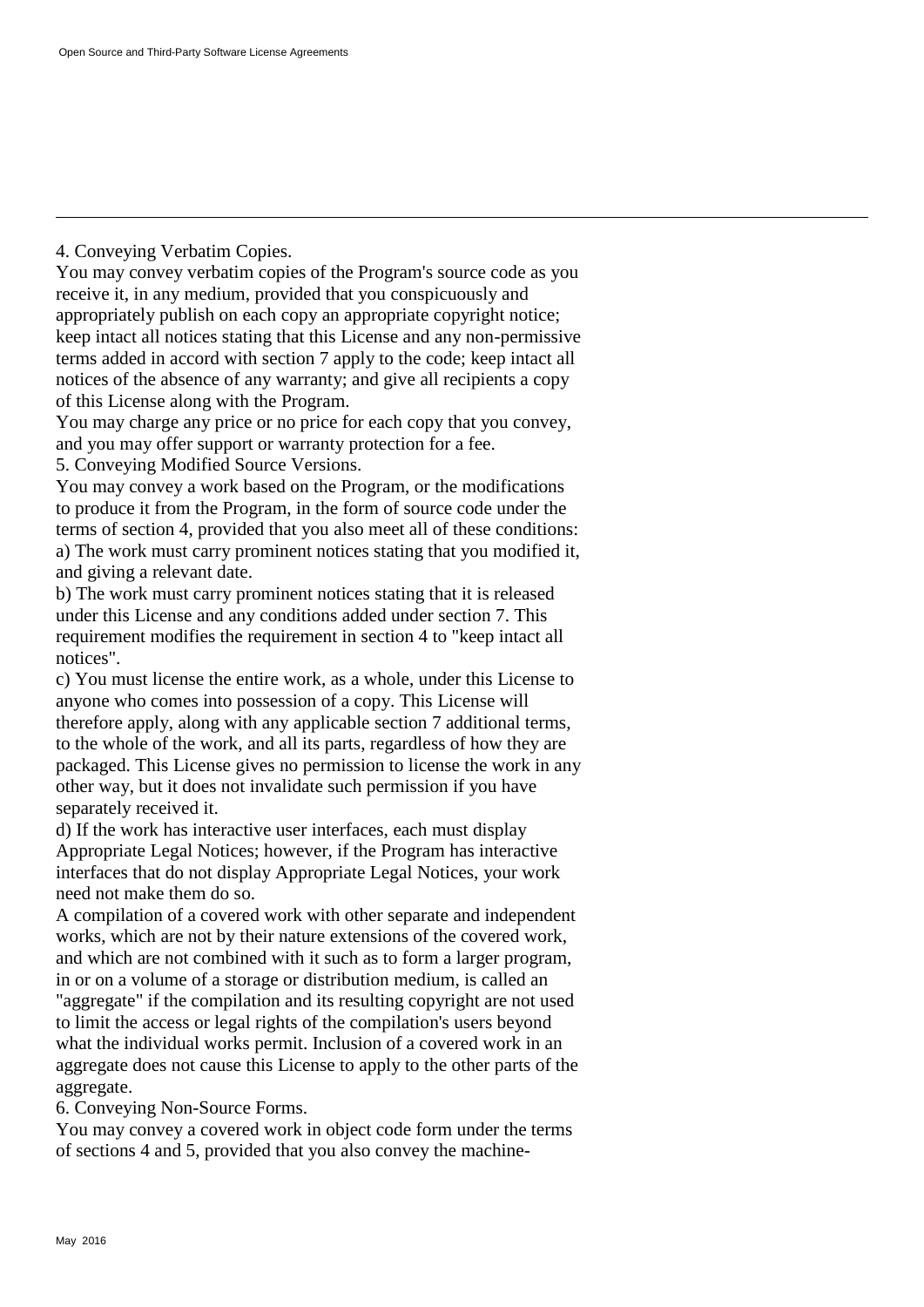readable Corresponding Source under the terms of this License, in one of these ways:

a) Convey the object code in, or embodied in, a physical product (including a physical distribution medium), accompanied by the Corresponding Source fixed on a durable physical medium customarily used for software interchange.

b) Convey the object code in, or embodied in, a physical product (including a physical distribution medium), accompanied by a written offer, valid for at least three years and valid for as long as you offer spare parts or customer support for that product model, to give anyone who possesses the object code either (1) a copy of the Corresponding Source for all the software in the product that is covered by this License, on a durable physical medium customarily used for software interchange, for a price no more than your reasonable cost of physically performing this conveying of source, or (2) access to copy the Corresponding Source from a network server at no charge. c) Convey individual copies of the object code with a copy of the written offer to provide the Corresponding Source. This alternative is allowed only occasionally and noncommercially, and only if you received the object code with such an offer, in accord with subsection 6b.

d) Convey the object code by offering access from a designated place (gratis or for a charge), and offer equivalent access to the Corresponding Source in the same way through the same place at no further charge. You need not require recipients to copy the Corresponding Source along with the object code. If the place to copy the object code is a network server, the Corresponding Source may be on a different server (operated by you or a third party) that supports equivalent copying facilities, provided you maintain clear directions next to the object code saying where to find the Corresponding Source. Regardless of what server hosts the Corresponding Source, you remain obligated to ensure that it is available for as long as needed to satisfy these requirements.

e) Convey the object code using peer-to-peer transmission, provided you inform other peers where the object code and Corresponding Source of the work are being offered to the general public at no charge under subsection 6d.

A separable portion of the object code, whose source code is excluded from the Corresponding Source as a System Library, need not be included in conveying the object code work.

A "User Product" is either (1) a "consumer product", which means any tangible personal property which is normally used for personal, family, or household purposes, or (2) anything designed or sold for incorporation into a dwelling. In determining whether a product is a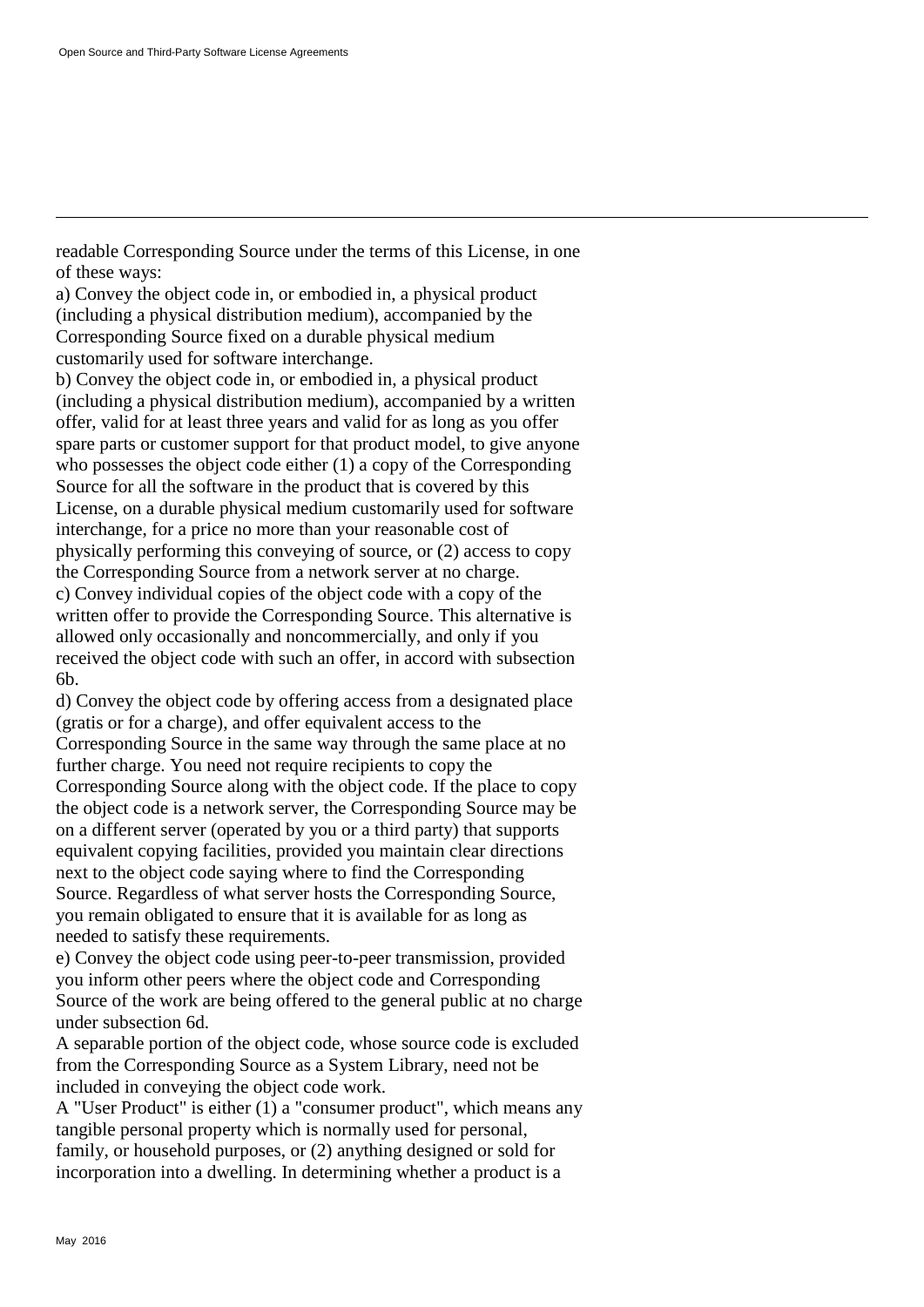consumer product, doubtful cases shall be resolved in favor of coverage. For a particular product received by a particular user, "normally used" refers to a typical or common use of that class of product, regardless of the status of the particular user or of the way in which the particular user actually uses, or expects or is expected to use, the product. A product is a consumer product regardless of whether the product has substantial commercial, industrial or nonconsumer uses, unless such uses represent the only significant mode of use of the product.

"Installation Information" for a User Product means any methods, procedures, authorization keys, or other information required to install and execute modified versions of a covered work in that User Product from a modified version of its Corresponding Source. The information must suffice to ensure that the continued functioning of the modified object code is in no case prevented or interfered with solely because modification has been made.

If you convey an object code work under this section in, or with, or specifically for use in, a User Product, and the conveying occurs as part of a transaction in which the right of possession and use of the User Product is transferred to the recipient in perpetuity or for a fixed term (regardless of how the transaction is characterized), the Corresponding Source conveyed under this section must be accompanied by the Installation Information. But this requirement does not apply if neither you nor any third party retains the ability to install modified object code on the User Product (for example, the work has been installed in ROM).

The requirement to provide Installation Information does not include a requirement to continue to provide support service, warranty, or updates for a work that has been modified or installed by the recipient, or for the User Product in which it has been modified or installed. Access to a network may be denied when the modification itself materially and adversely affects the operation of the network or violates the rules and protocols for communication across the network.

Corresponding Source conveyed, and Installation Information provided, in accord with this section must be in a format that is publicly documented (and with an implementation available to the public in source code form), and must require no special password or key for unpacking, reading or copying.

7. Additional Terms.

"Additional permissions" are terms that supplement the terms of this License by making exceptions from one or more of its conditions. Additional permissions that are applicable to the entire Program shall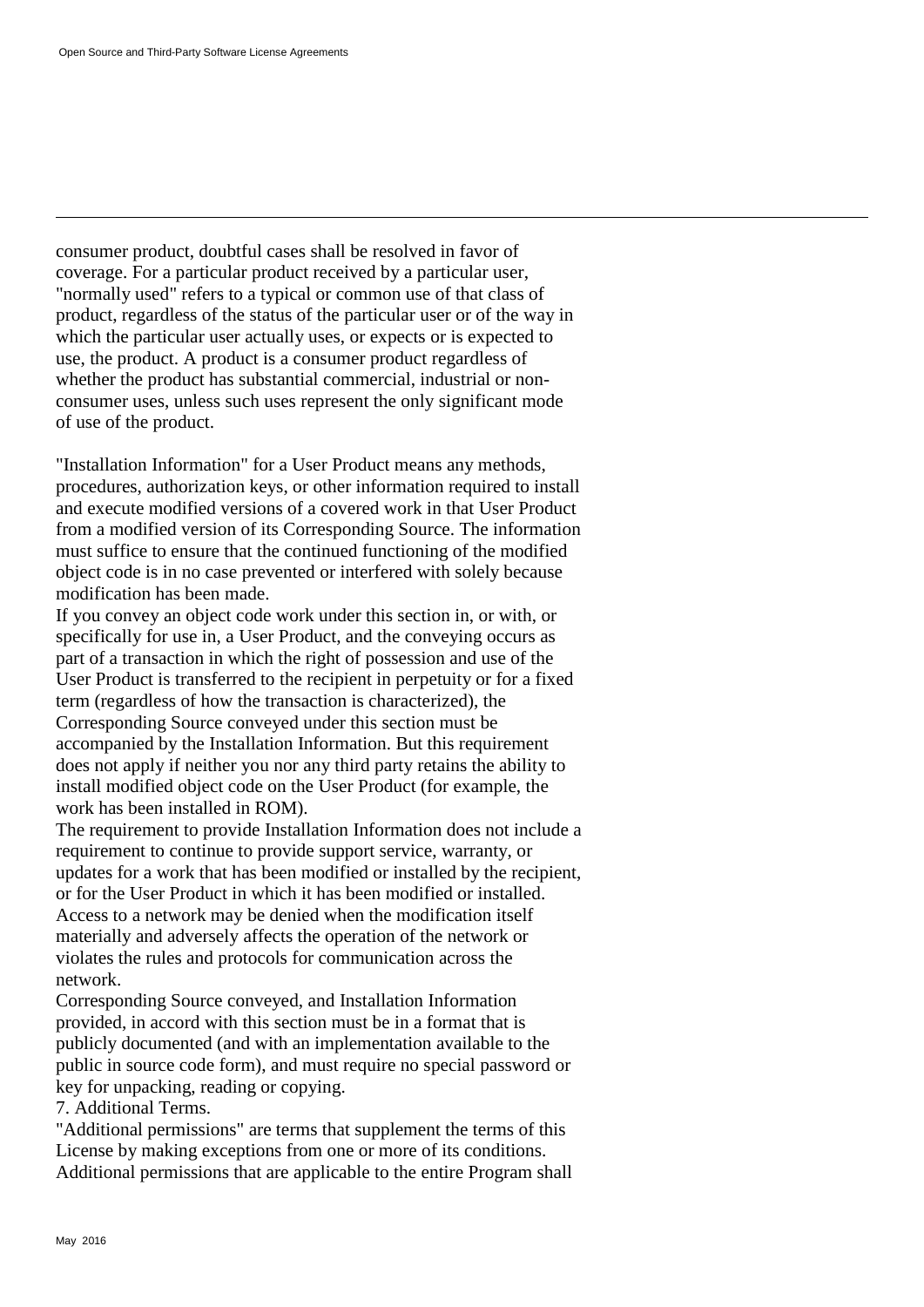be treated as though they were included in this License, to the extent that they are valid under applicable law. If additional permissions apply only to part of the Program, that part may be used separately under those permissions, but the entire Program remains governed by this License without regard to the additional permissions. When you convey a copy of a covered work, you may at your option remove any additional permissions from that copy, or from any part of it. (Additional permissions may be written to require their own removal in certain cases when you modify the work.) You may place additional permissions on material, added by you to a covered work, for which you have or can give appropriate copyright permission. Notwithstanding any other provision of this License, for material you add to a covered work, you may (if authorized by the copyright holders of that material) supplement the terms of this License with terms:

a) Disclaiming warranty or limiting liability differently from the terms of sections 15 and 16 of this License; or

b) Requiring preservation of specified reasonable legal notices or author attributions in that material or in the Appropriate Legal Notices displayed by works containing it; or

c) Prohibiting misrepresentation of the origin of that material, or requiring that modified versions of such material be marked in reasonable ways as different from the original version; or

d) Limiting the use for publicity purposes of names of licensors or authors of the material; or

e) Declining to grant rights under trademark law for use of some trade names, trademarks, or service marks; or

f) Requiring indemnification of licensors and authors of that material by anyone who conveys the material (or modified versions of it) with contractual assumptions of liability to the recipient, for any liability that these contractual assumptions directly impose on those licensors and authors.

All other non-permissive additional terms are considered "further restrictions" within the meaning of section 10. If the Program as you received it, or any part of it, contains a notice stating that it is governed by this License along with a term that is a further restriction, you may remove that term. If a license document contains a further restriction but permits relicensing or conveying under this License, you may add to a covered work material governed by the terms of that license document, provided that the further restriction does not survive such relicensing or conveying.

If you add terms to a covered work in accord with this section, you must place, in the relevant source files, a statement of the additional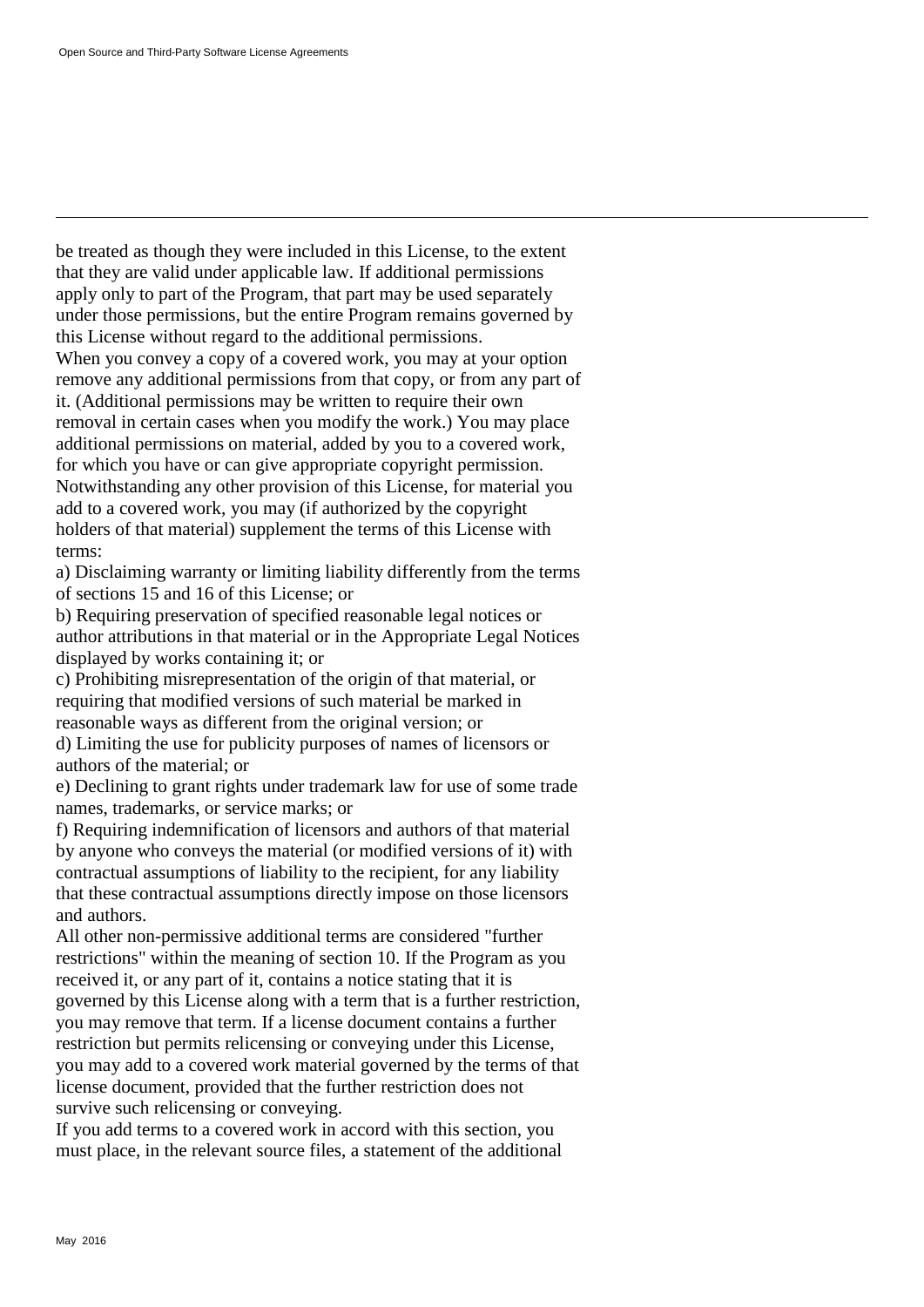terms that apply to those files, or a notice indicating where to find the applicable terms.

Additional terms, permissive or non-permissive, may be stated in the form of a separately written license, or stated as exceptions; the above requirements apply either way.

8. Termination.

You may not propagate or modify a covered work except as expressly provided under this License. Any attempt otherwise to propagate or modify it is void, and will automatically terminate your rights under this License (including any patent licenses granted under the third paragraph of section 11).

However, if you cease all violation of this License, then your license from a particular copyright holder is reinstated (a) provisionally, unless and until the copyright holder explicitly and finally terminates your license, and (b) permanently, if the copyright holder fails to notify you of the violation by some reasonable means prior to 60 days after the cessation.

Moreover, your license from a particular copyright holder is reinstated permanently if the copyright holder notifies you of the violation by some reasonable means, this is the first time you have received notice of violation of this License (for any work) from that copyright holder, and you cure the violation prior to 30 days after your receipt of the notice.

Termination of your rights under this section does not terminate the licenses of parties who have received copies or rights from you under this License. If your rights have been terminated and not permanently reinstated, you do not qualify to receive new licenses for the same material under section 10.

9. Acceptance Not Required for Having Copies.

You are not required to accept this License in order to receive or run a copy of the Program. Ancillary propagation of a covered work occurring solely as a consequence of using peer-to-peer transmission to receive a copy likewise does not require acceptance. However, nothing other than this License grants you permission to propagate or modify any covered work. These actions infringe copyright if you do not accept this License. Therefore, by modifying or propagating a covered work, you indicate your acceptance of this License to do so. 10. Automatic Licensing of Downstream Recipients.

Each time you convey a covered work, the recipient automatically receives a license from the original licensors, to run, modify and propagate that work, subject to this License. You are not responsible for enforcing compliance by third parties with this License.

An "entity transaction" is a transaction transferring control of an organization, or substantially all assets of one, or subdividing an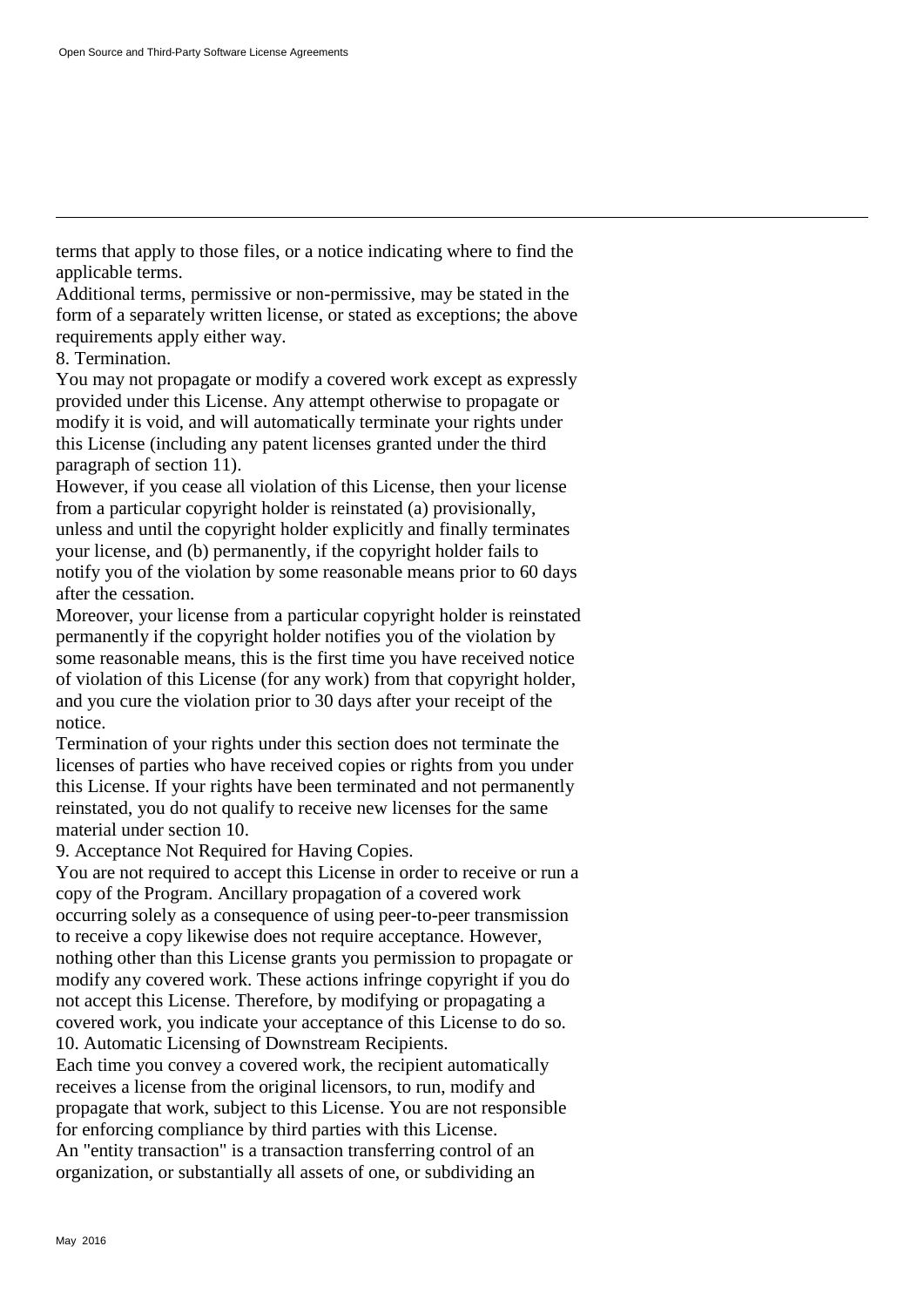organization, or merging organizations. If propagation of a covered work results from an entity transaction, each party to that transaction who receives a copy of the work also receives whatever licenses to the work the party's predecessor in interest had or could give under the previous paragraph, plus a right to possession of the Corresponding Source of the work from the predecessor in interest, if the predecessor has it or can get it with reasonable efforts.

You may not impose any further restrictions on the exercise of the rights granted or affirmed under this License. For example, you may not impose a license fee, royalty, or other charge for exercise of rights granted under this License, and you may not initiate litigation (including a cross-claim or counterclaim in a lawsuit) alleging that any patent claim is infringed by making, using, selling, offering for sale, or importing the Program or any portion of it.

## 11. Patents.

A "contributor" is a copyright holder who authorizes use under this License of the Program or a work on which the Program is based. The work thus licensed is called the contributor's "contributor version". A contributor's "essential patent claims" are all patent claims owned or controlled by the contributor, whether already acquired or hereafter acquired, that would be infringed by some manner, permitted by this License, of making, using, or selling its contributor version, but do not include claims that would be infringed only as a consequence of further modification of the contributor version. For purposes of this definition, "control" includes the right to grant patent sublicenses in a manner consistent with the requirements of this License.

Each contributor grants you a non-exclusive, worldwide, royalty-free patent license under the contributor's essential patent claims, to make, use, sell, offer for sale, import and otherwise run, modify and propagate the contents of its contributor version.

In the following three paragraphs, a "patent license" is any express agreement or commitment, however denominated, not to enforce a patent (such as an express permission to practice a patent or covenant not to sue for patent infringement). To "grant" such a patent license to a party means to make such an agreement or commitment not to enforce a patent against the party.

If you convey a covered work, knowingly relying on a patent license, and the Corresponding Source of the work is not available for anyone to copy, free of charge and under the terms of this License, through a publicly available network server or other readily accessible means, then you must either (1) cause the Corresponding Source to be so available, or (2) arrange to deprive yourself of the benefit of the patent license for this particular work, or (3) arrange, in a manner consistent with the requirements of this License, to extend the patent license to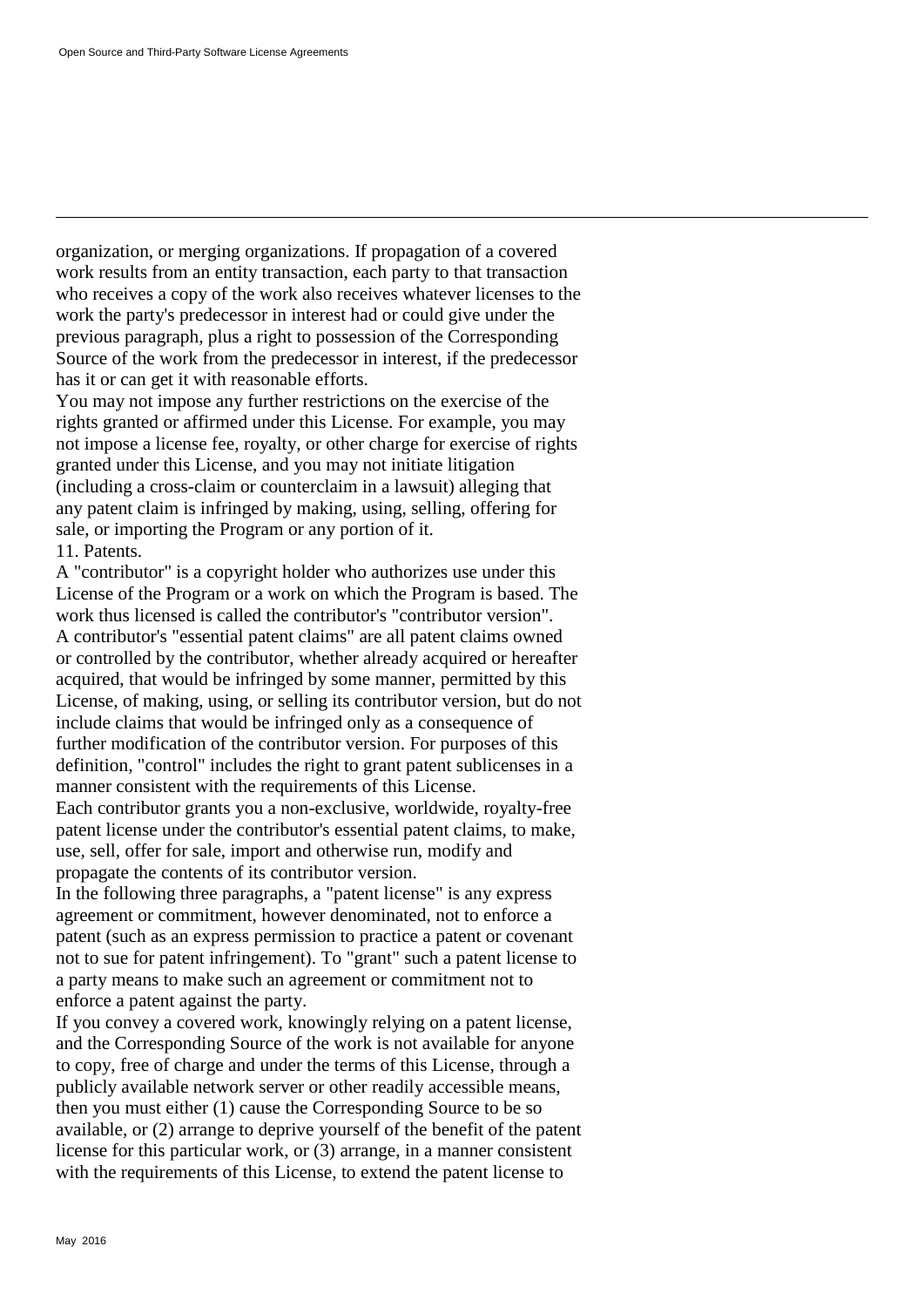downstream recipients. "Knowingly relying" means you have actual knowledge that, but for the patent license, your conveying the covered work in a country, or your recipient's use of the covered work in a country, would infringe one or more identifiable patents in that country that you have reason to believe are valid. If, pursuant to or in connection with a single transaction or

arrangement, you convey, or propagate by procuring conveyance of, a covered work, and grant a patent license to some of the parties receiving the covered work authorizing them to use, propagate, modify or convey a specific copy of the covered work, then the patent license you grant is automatically extended to all recipients of the covered work and works based on it.

A patent license is "discriminatory" if it does not include within the scope of its coverage, prohibits the exercise of, or is conditioned on the non-exercise of one or more of the rights that are specifically granted under this License. You may not convey a covered work if you are a party to an arrangement with a third party that is in the business of distributing software, under which you make payment to the third party based on the extent of your activity of conveying the work, and under which the third party grants, to any of the parties who would receive the covered work from you, a discriminatory patent license (a) in connection with copies of the covered work conveyed by you (or copies made from those copies), or (b) primarily for and in connection with specific products or compilations that contain the covered work, unless you entered into that arrangement, or that patent license was granted, prior to 28 March 2007.

Nothing in this License shall be construed as excluding or limiting any implied license or other defenses to infringement that may otherwise be available to you under applicable patent law.

12. No Surrender of Others' Freedom.

If conditions are imposed on you (whether by court order, agreement or otherwise) that contradict the conditions of this License, they do not excuse you from the conditions of this License. If you cannot convey a covered work so as to satisfy simultaneously your obligations under this License and any other pertinent obligations, then as a consequence you may not convey it at all. For example, if you agree to terms that obligate you to collect a royalty for further conveying from those to whom you convey the Program, the only way you could satisfy both those terms and this License would be to refrain entirely from conveying the Program.

13. Remote Network Interaction; Use with the GNU General Public License.

Notwithstanding any other provision of this License, if you modify the Program, your modified version must prominently offer all users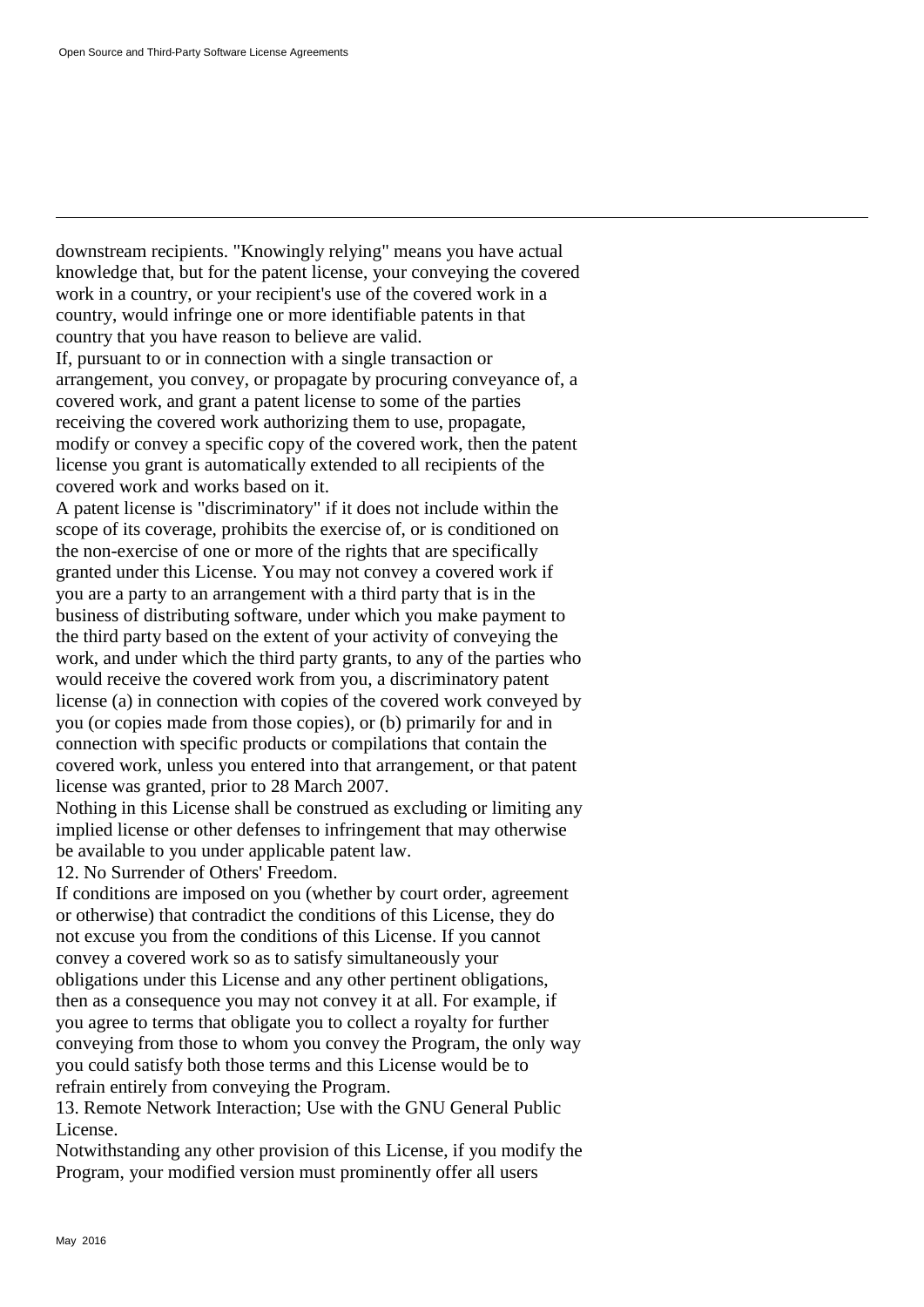interacting with it remotely through a computer network (if your version supports such interaction) an opportunity to receive the Corresponding Source of your version by providing access to the Corresponding Source from a network server at no charge, through some standard or customary means of facilitating copying of software. This Corresponding Source shall include the Corresponding Source for any work covered by version 3 of the GNU General Public License that is incorporated pursuant to the following paragraph. Notwithstanding any other provision of this License, you have permission to link or combine any covered work with a work licensed under version 3 of the GNU General Public License into a single combined work, and to convey the resulting work. The terms of this License will continue to apply to the part which is the covered work, but the work with which it is combined will remain governed by version 3 of the GNU General Public License.

14. Revised Versions of this License.

The Free Software Foundation may publish revised and/or new versions of the GNU Affero General Public License from time to time. Such new versions will be similar in spirit to the present version, but may differ in detail to address new problems or concerns. Each version is given a distinguishing version number. If the Program specifies that a certain numbered version of the GNU Affero General Public License "or any later version" applies to it, you have the option of following the terms and conditions either of that numbered version or of any later version published by the Free Software Foundation. If the Program does not specify a version number of the GNU Affero General Public License, you may choose any version ever published by the Free Software Foundation.

If the Program specifies that a proxy can decide which future versions of the GNU Affero General Public License can be used, that proxy's public statement of acceptance of a version permanently authorizes you to choose that version for the Program.

Later license versions may give you additional or different permissions. However, no additional obligations are imposed on any author or copyright holder as a result of your choosing to follow a later version.

15. Disclaimer of Warranty.

THERE IS NO WARRANTY FOR THE PROGRAM, TO THE EXTENT PERMITTED BY APPLICABLE LAW. EXCEPT WHEN OTHERWISE STATED IN WRITING THE COPYRIGHT HOLDERS AND/OR OTHER PARTIES PROVIDE THE PROGRAM "AS IS" WITHOUT WARRANTY OF ANY KIND, EITHER EXPRESSED OR IMPLIED, INCLUDING, BUT NOT LIMITED TO, THE IMPLIED WARRANTIES OF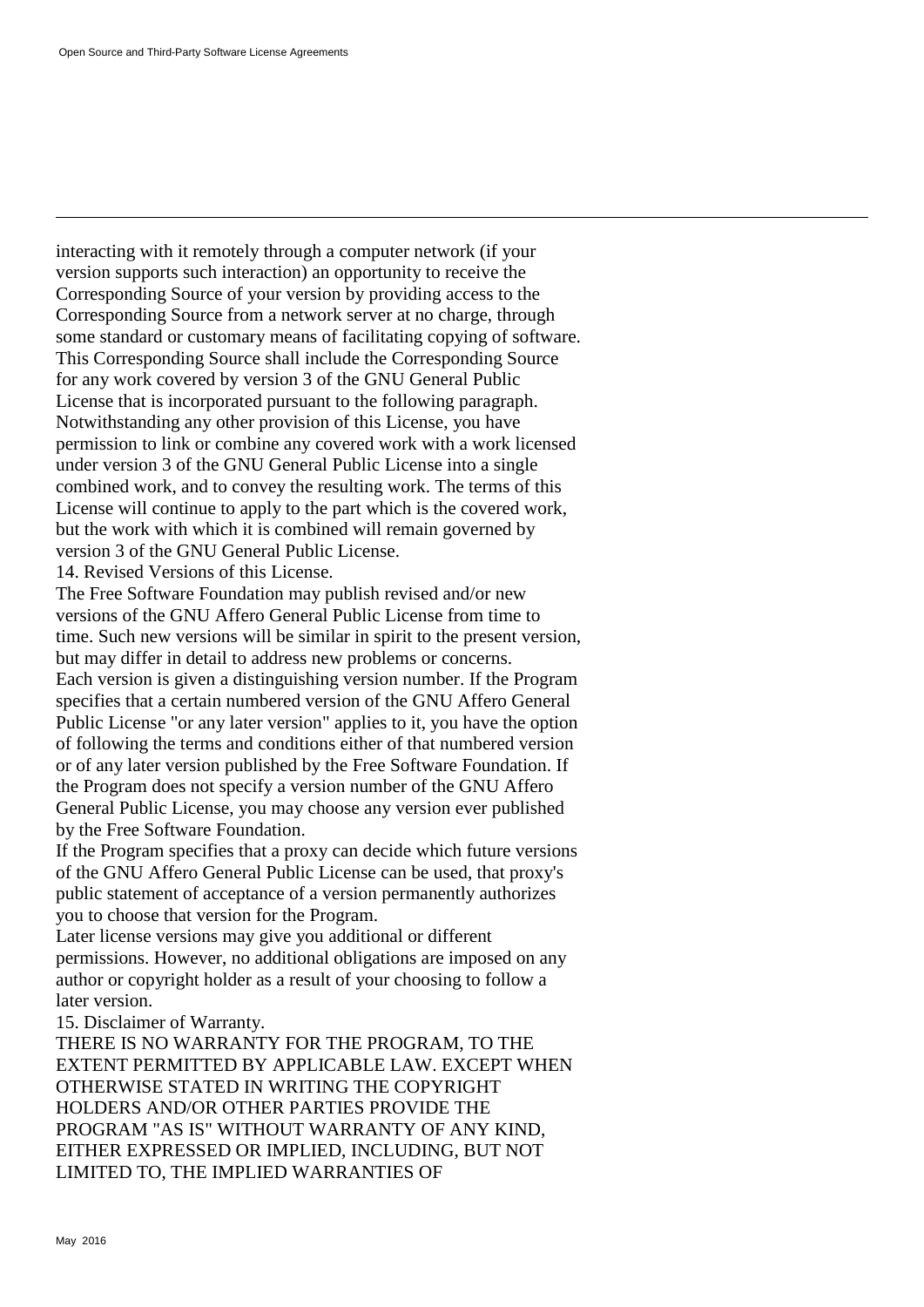MERCHANTABILITY AND FITNESS FOR A PARTICULAR PURPOSE. THE ENTIRE RISK AS TO THE QUALITY AND PERFORMANCE OF THE PROGRAM IS WITH YOU. SHOULD THE PROGRAM PROVE DEFECTIVE, YOU ASSUME THE COST OF ALL NECESSARY SERVICING, REPAIR OR CORRECTION. FOR ANY PART OF THE COVERED WORK IN WHICH THE COPYRIGHT IS OWNED BY 1T3XT, 1T3XT DISCLAIMS THE WARRANTY OF NON INFRINGEMENT OF THIRD PARTY RIGHTS.

16. Limitation of Liability.

IN NO EVENT UNLESS REQUIRED BY APPLICABLE LAW OR AGREED TO IN WRITING WILL ANY COPYRIGHT HOLDER, OR ANY OTHER PARTY WHO MODIFIES AND/OR CONVEYS THE PROGRAM AS PERMITTED ABOVE, BE LIABLE TO YOU FOR DAMAGES, INCLUDING ANY GENERAL, SPECIAL, INCIDENTAL OR CONSEQUENTIAL DAMAGES ARISING OUT OF THE USE OR INABILITY TO USE THE PROGRAM (INCLUDING BUT NOT LIMITED TO LOSS OF DATA OR DATA BEING RENDERED INACCURATE OR LOSSES SUSTAINED BY YOU OR THIRD PARTIES OR A FAILURE OF THE PROGRAM TO OPERATE WITH ANY OTHER PROGRAMS), EVEN IF SUCH HOLDER OR OTHER PARTY HAS BEEN ADVISED OF THE POSSIBILITY OF SUCH DAMAGES.

17. Interpretation of Sections 15 and 16.

If the disclaimer of warranty and limitation of liability provided above cannot be given local legal effect according to their terms, reviewing courts shall apply local law that most closely approximates an absolute waiver of all civil liability in connection with the Program, unless a warranty or assumption of liability accompanies a copy of the Program in return for a fee.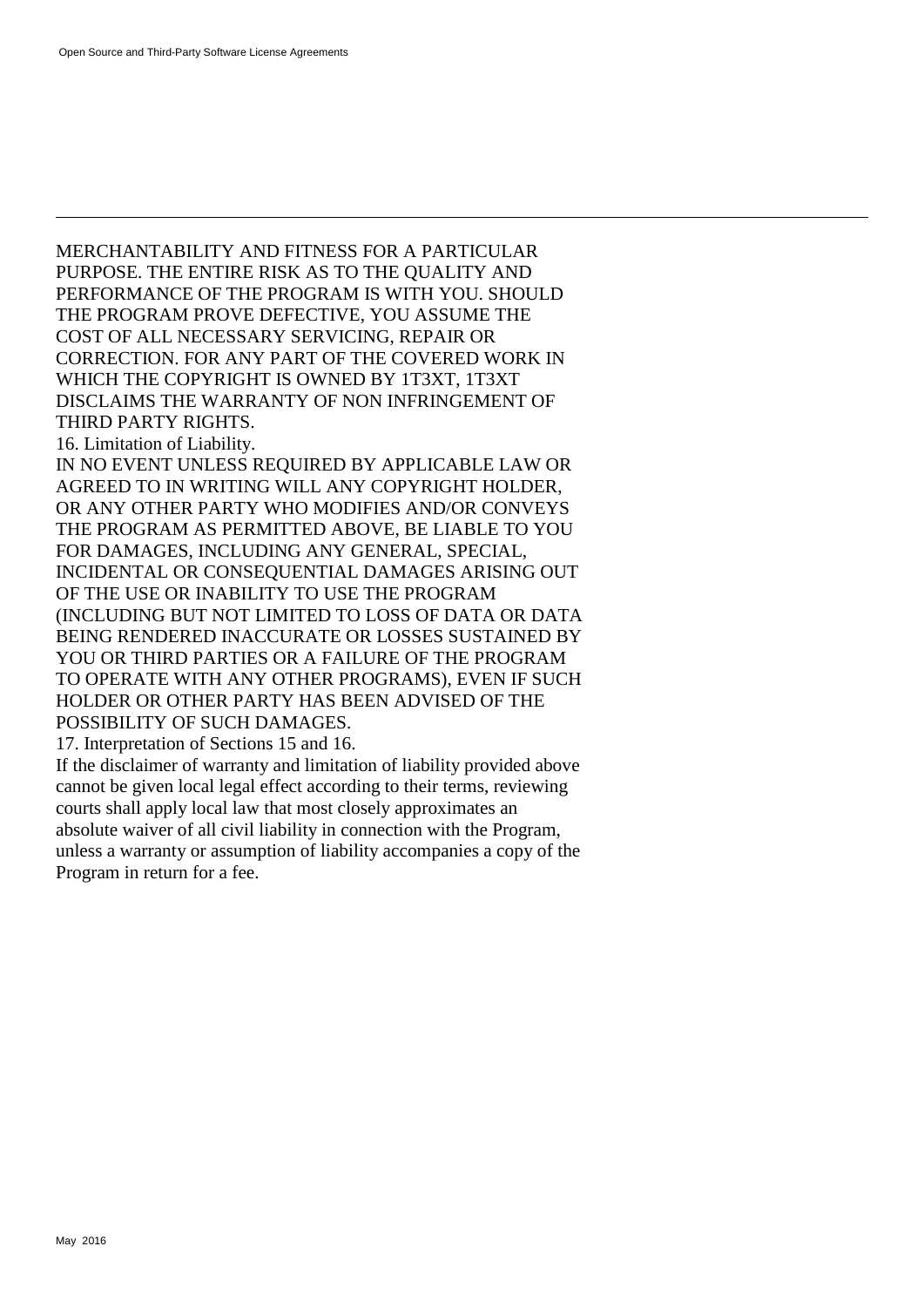# GNU General Public License (GPL) - v 2

GNU GENERAL PUBLIC LICENSE

Version 2, 29 June 1991

Copyright (C) 1989, 1991 Free Software Foundation, Inc. 59 Temple Place, Suite 330, Boston, MA 02111-1307 USA Everyone is permitted to copy and distribute verbatim copies of this license document, but changing it is not allowed. Preamble

The licenses for most software are designed to take away your freedom to share and change it. By contrast, the GNU General Public License is intended to guarantee your freedom to share and change free software--to make sure the software is free for all its users. This General Public License applies to most of the Free Software Foundation's software and to any other program whose authors commit to using it. (Some other Free Software Foundation software is covered by the GNU Library General Public License instead.) You can apply it to your programs, too.

When we speak of free software, we are referring to freedom, not price. Our General Public Licenses are designed to make sure that you have the freedom to distribute copies of free software (and charge for this service if you wish), that you receive source code or can get it if you want it, that you can change the software or use pieces of it in new free programs; and that you know you can do these things. To protect your rights, we need to make restrictions that forbid anyone to deny you these rights or to ask you to surrender the rights. These restrictions translate to certain responsibilities for you if you distribute copies of the software, or if you modify it.

For example, if you distribute copies of such a program, whether gratis or for a fee, you must give the recipients all the rights that you have. You must make sure that they, too, receive or can get the source code. And you must show them these terms so they know their rights. We protect your rights with two steps: (1) copyright the software, and (2) offer you this license which gives you legal permission to copy, distribute and/or modify the software.

Also, for each author's protection and ours, we want to make certain that everyone understands that there is no warranty for this free software. If the software is modified by someone else and passed on, we want its recipients to know that what they have is not the original, so that any problems introduced by others will not reflect on the original authors' reputations.

Finally, any free program is threatened constantly by software patents. We wish to avoid the danger that redistributors of a free program will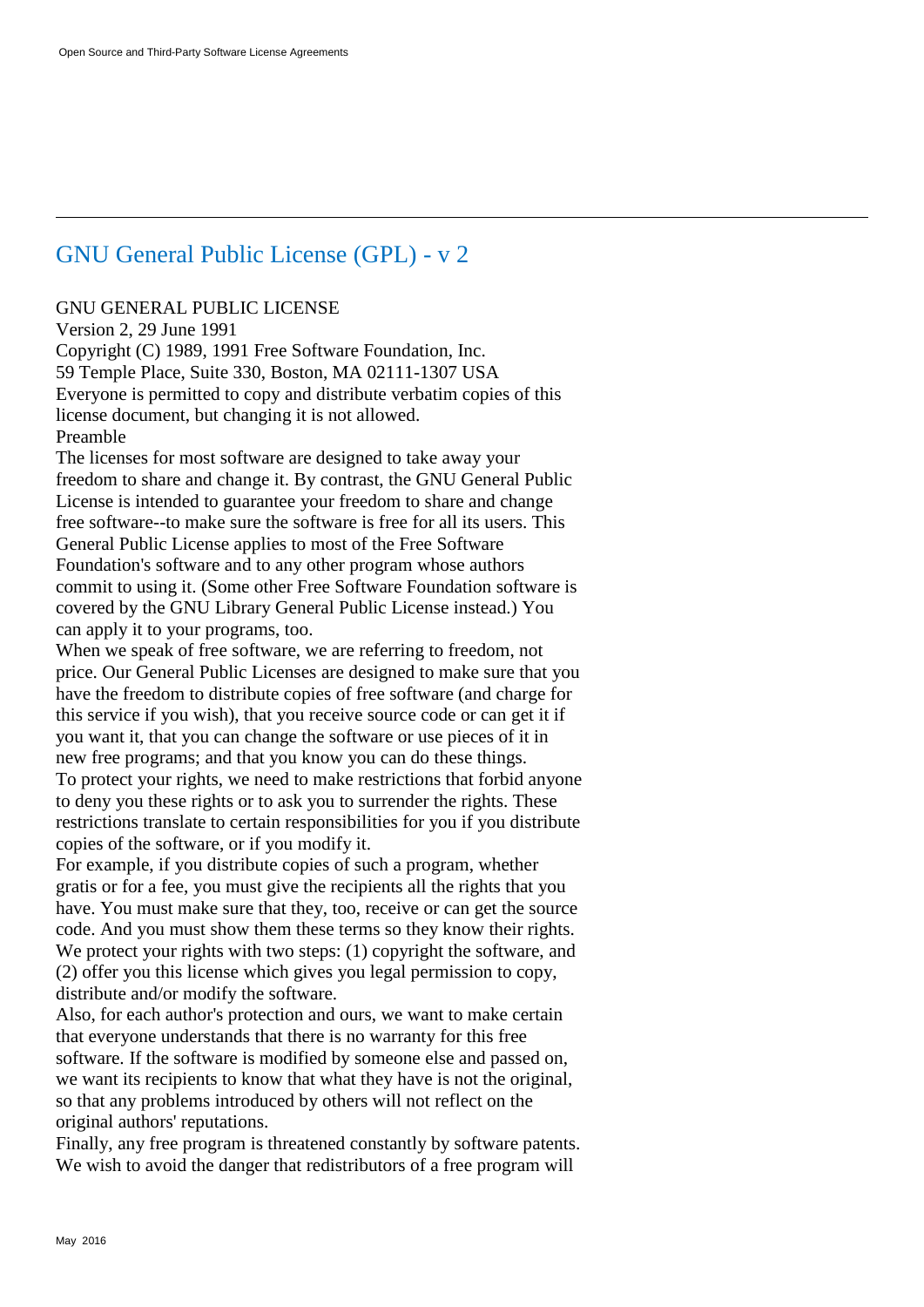individually obtain patent licenses, in effect making the program proprietary. To prevent this, we have made it clear that any patent must be licensed for everyone's free use or not licensed at all. The precise terms and conditions for copying, distribution and modification follow.

## TERMS AND CONDITIONS FOR COPYING, DISTRIBUTION AND MODIFICATION

0. This License applies to any program or other work which contains a notice placed by the copyright holder saying it may be distributed under the terms of this General Public License. The "Program", below, refers to any such program or work, and a "work based on the Program" means either the Program or any derivative work under copyright law: that is to say, a work containing the Program or a portion of it, either verbatim or with modifications and/or translated into another language. (Hereinafter, translation is included without limitation in the term "modification".) Each licensee is addressed as "you".

Activities other than copying, distribution and modification are not covered by this License; they are outside its scope. The act of running the Program is not restricted, and the output from the Program is covered only if its contents constitute a work based on the Program (independent of having been made by running the Program). Whether that is true depends on what the Program does.

1. You may copy and distribute verbatim copies of the Program's source code as you receive it, in any medium, provided that you conspicuously and appropriately publish on each copy an appropriate copyright notice and disclaimer of warranty; keep intact all the notices that refer to this License and to the absence of any warranty; and give any other recipients of the Program a copy of this License along with the Program.

You may charge a fee for the physical act of transferring a copy, and you may at your option offer warranty protection in exchange for a fee.

2. You may modify your copy or copies of the Program or any portion of it, thus forming a work based on the Program, and copy and distribute such modifications or work under the terms of Section 1 above, provided that you also meet all of these conditions:

a) You must cause the modified files to carry prominent notices stating that you changed the files and the date of any change.

b) You must cause any work that you distribute or publish, that in whole or in part contains or is derived from the Program or any part thereof, to be licensed as a whole at no charge to all third parties under the terms of this License.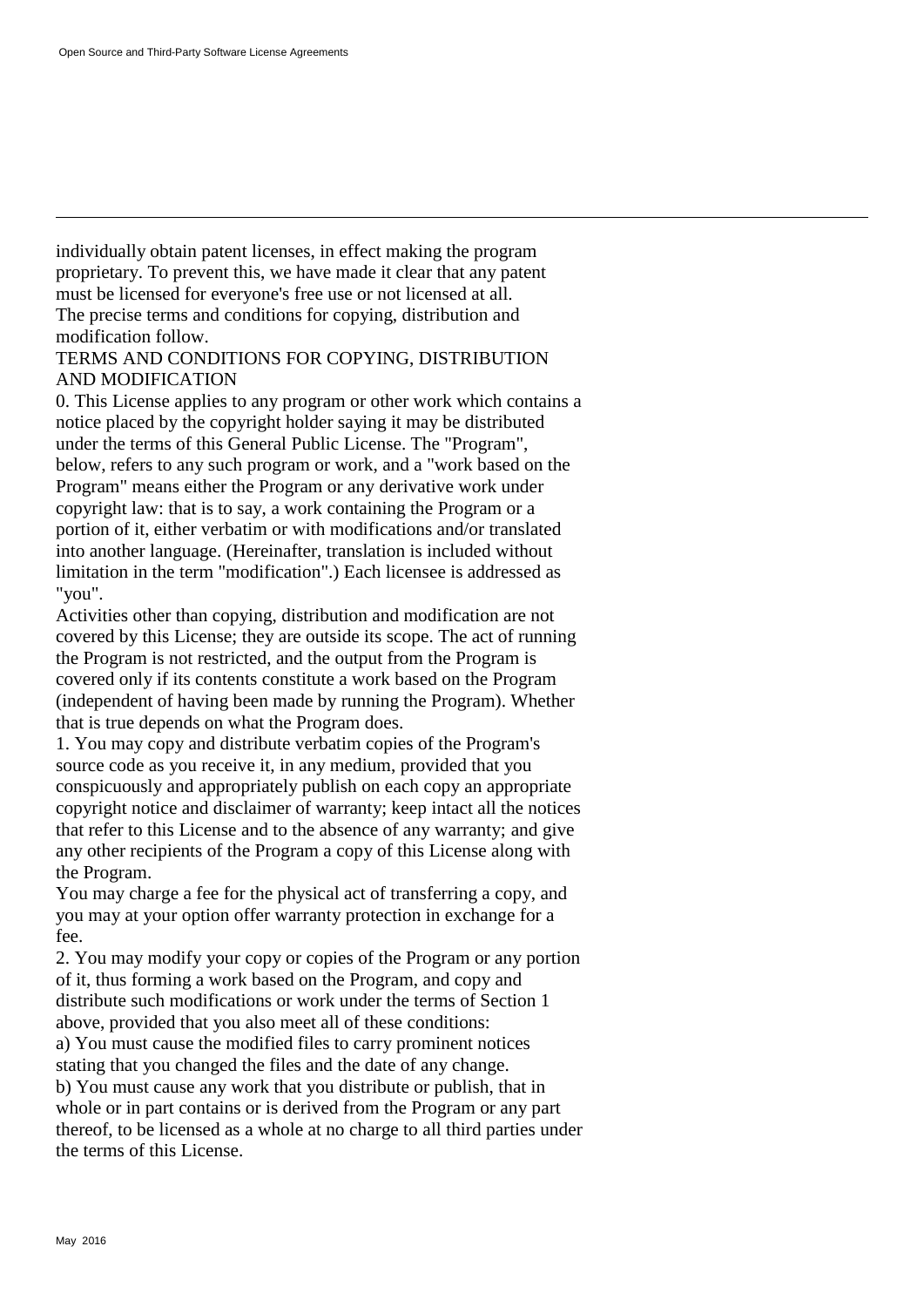c) If the modified program normally reads commands interactively when run, you must cause it, when started running for such interactive use in the most ordinary way, to print or display an announcement including an appropriate copyright notice and a notice that there is no warranty (or else, saying that you provide a warranty) and that users may redistribute the program under these conditions, and telling the user how to view a copy of this License. (Exception: if the Program itself is interactive but does not normally print such an announcement, your work based on the Program is not required to print an announcement.)

These requirements apply to the modified work as a whole. If identifiable sections of that work are not derived from the Program, and can be reasonably considered independent and separate works in themselves, then this License, and its terms, do not apply to those sections when you distribute them as separate works. But when you distribute the same sections as part of a whole which is a work based on the Program, the distribution of the whole must be on the terms of this License, whose permissions for other licensees extend to the entire whole, and thus to each and every part regardless of who wrote it.

Thus, it is not the intent of this section to claim rights or contest your rights to work written entirely by you; rather, the intent is to exercise the right to control the distribution of derivative or collective works based on the Program.

In addition, mere aggregation of another work not based on the Program with the Program (or with a work based on the Program) on a volume of a storage or distribution medium does not bring the other work under the scope of this License.

3. You may copy and distribute the Program (or a work based on it, under Section 2) in object code or executable form under the terms of Sections 1 and 2 above provided that you also do one of the following: a) Accompany it with the complete corresponding machine-readable source code, which must be distributed under the terms of Sections 1 and 2 above on a medium customarily used for software interchange; or,

b) Accompany it with a written offer, valid for at least three years, to give any third party, for a charge no more than your cost of physically performing source distribution, a complete machine-readable copy of the corresponding source code, to be distributed under the terms of Sections 1 and 2 above on a medium customarily used for software interchange; or,

c) Accompany it with the information you received as to the offer to distribute corresponding source code. (This alternative is allowed only for noncommercial distribution and only if you received the program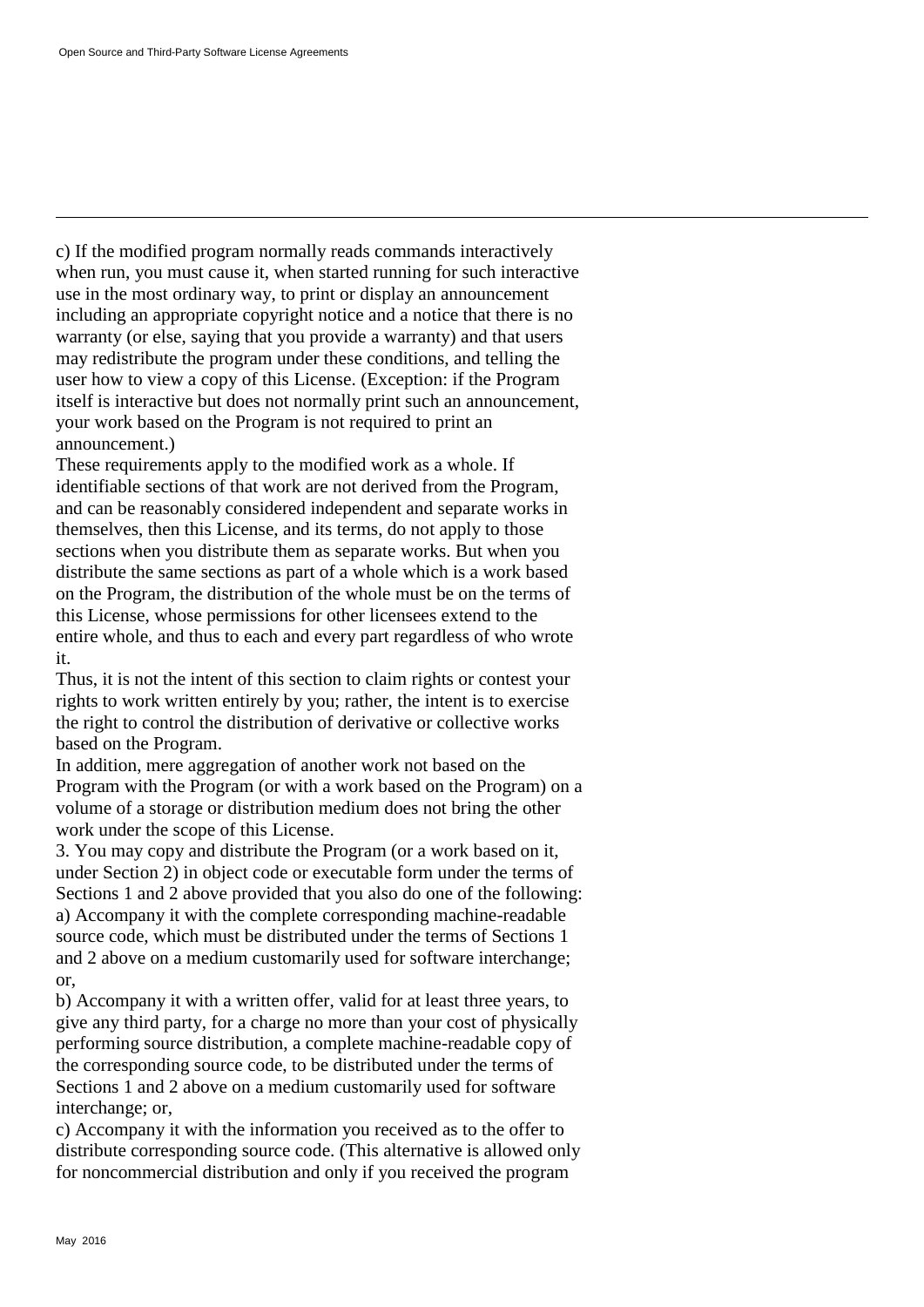in object code or executable form with such an offer, in accord with Subsection b above.)

The source code for a work means the preferred form of the work for making modifications to it. For an executable work, complete source code means all the source code for all modules it contains, plus any associated interface definition files, plus the scripts used to control compilation and installation of the executable. However, as a special exception, the source code distributed need not include anything that is normally distributed (in either source or binary form) with the major components (compiler, kernel, and so on) of the operating system on which the executable runs, unless that component itself accompanies the executable.

If distribution of executable or object code is made by offering access to copy from a designated place, then offering equivalent access to copy the source code from the same place counts as distribution of the source code, even though third parties are not compelled to copy the source along with the object code.

4. You may not copy, modify, sublicense, or distribute the Program except as expressly provided under this License. Any attempt otherwise to copy, modify, sublicense or distribute the Program is void, and will automatically terminate your rights under this License. However, parties who have received copies, or rights, from you under this License will not have their licenses terminated so long as such parties remain in full compliance.

5. You are not required to accept this License, since you have not signed it. However, nothing else grants you permission to modify or distribute the Program or its derivative works. These actions are prohibited by law if you do not accept this License. Therefore, by modifying or distributing the Program (or any work based on the Program), you indicate your acceptance of this License to do so, and all its terms and conditions for copying, distributing or modifying the Program or works based on it.

6. Each time you redistribute the Program (or any work based on the Program), the recipient automatically receives a license from the original licensor to copy, distribute or modify the Program subject to these terms and conditions. You may not impose any further restrictions on the recipients' exercise of the rights granted herein. You are not responsible for enforcing compliance by third parties to this License.

7. If, as a consequence of a court judgment or allegation of patent infringement or for any other reason (not limited to patent issues), conditions are imposed on you (whether by court order, agreement or otherwise) that contradict the conditions of this License, they do not excuse you from the conditions of this License. If you cannot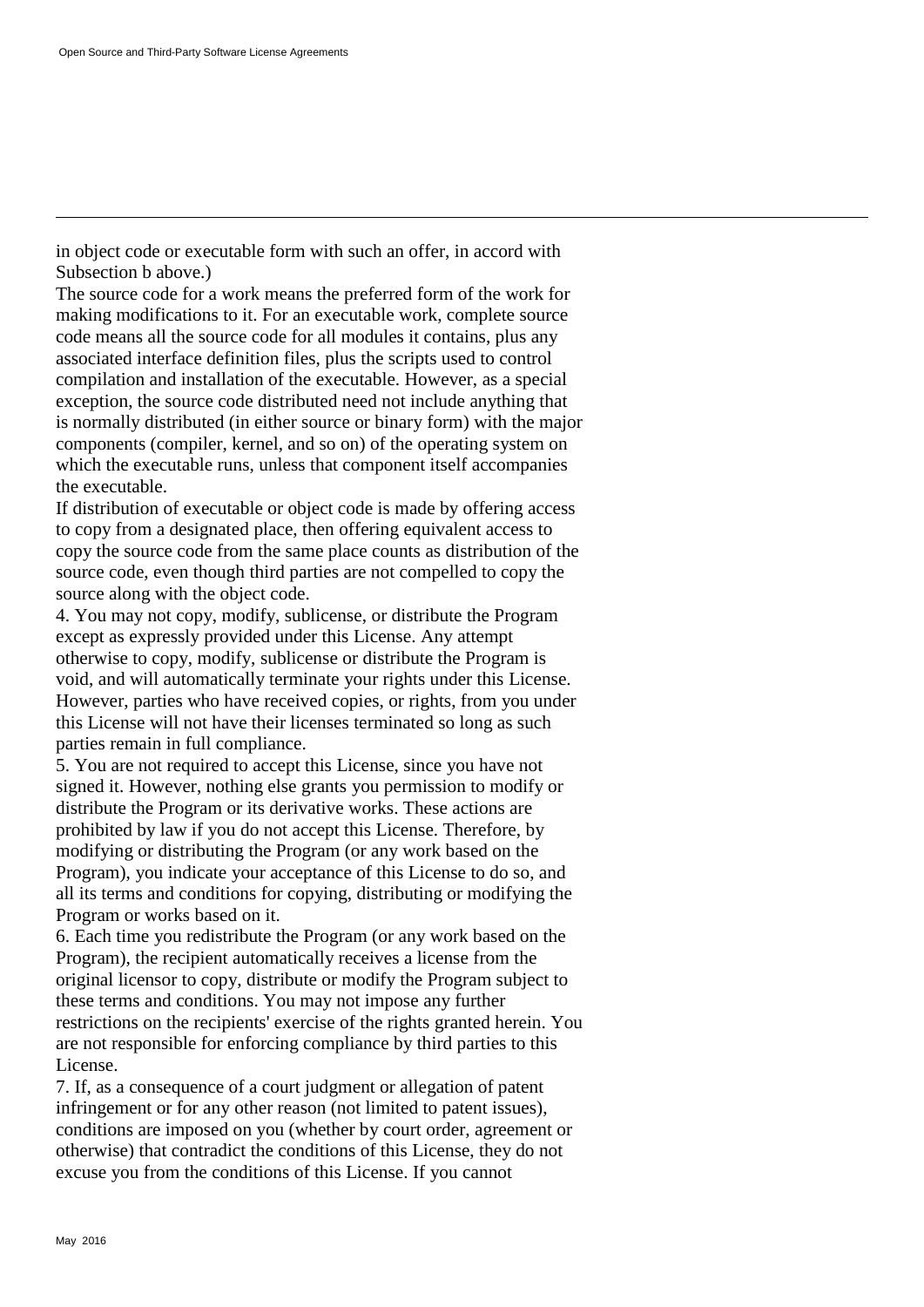distribute so as to satisfy simultaneously your obligations under this License and any other pertinent obligations, then as a consequence you may not distribute the Program at all. For example, if a patent license would not permit royalty-free redistribution of the Program by all those who receive copies directly or indirectly through you, then the only way you could satisfy both it and this License would be to refrain entirely from distribution of the Program.

If any portion of this section is held invalid or unenforceable under any particular circumstance, the balance of the section is intended to apply and the section as a whole is intended to apply in other circumstances.

It is not the purpose of this section to induce you to infringe any patents or other property right claims or to contest validity of any such claims; this section has the sole purpose of protecting the integrity of the free software distribution system, which is implemented by public license practices. Many people have made generous contributions to the wide range of software distributed through that system in reliance on consistent application of that system; it is up to the author/donor to decide if he or she is willing to distribute software through any other system and a licensee cannot impose that choice.

This section is intended to make thoroughly clear what is believed to be a consequence of the rest of this License.

8. If the distribution and/or use of the Program is restricted in certain countries either by patents or by copyrighted interfaces, the original copyright holder who places the Program under this License may add an explicit geographical distribution limitation excluding those countries, so that distribution is permitted only in or among countries not thus excluded. In such case, this License incorporates the limitation as if written in the body of this License.

9. The Free Software Foundation may publish revised and/or new versions of the General Public License from time to time. Such new versions will be similar in spirit to the present version, but may differ in detail to address new problems or concerns.

Each version is given a distinguishing version number. If the Program specifies a version number of this License which applies to it and "any later version", you have the option of following the terms and conditions either of that version or of any later version published by the Free Software Foundation. If the Program does not specify a version number of this License, you may choose any version ever published by the Free Software Foundation.

10. If you wish to incorporate parts of the Program into other free programs whose distribution conditions are different, write to the author to ask for permission. For software which is copyrighted by the Free Software Foundation, write to the Free Software Foundation; we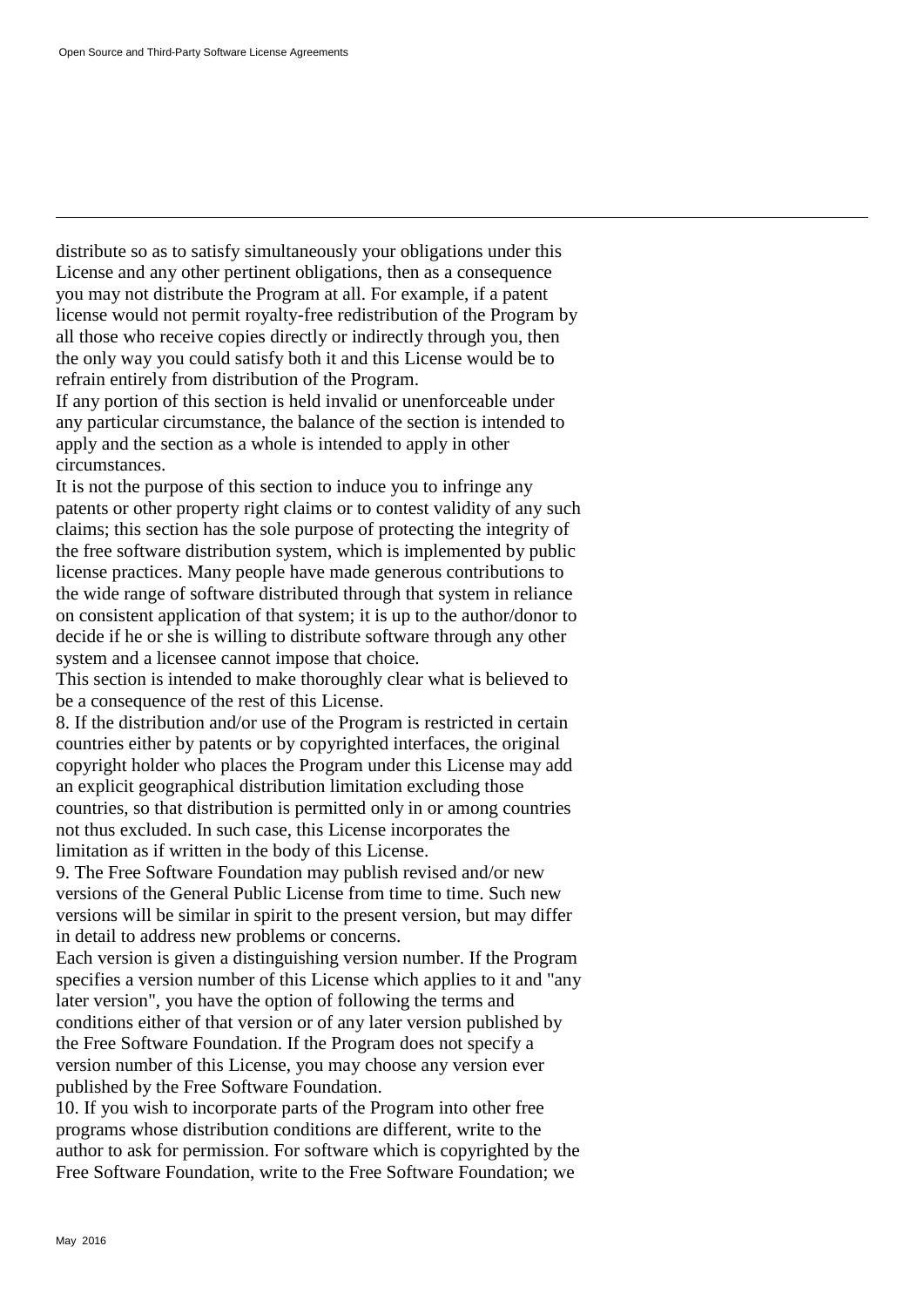sometimes make exceptions for this. Our decision will be guided by the two goals of preserving the free status of all derivatives of our free software and of promoting the sharing and reuse of software generally.

#### NO WARRANTY

11. BECAUSE THE PROGRAM IS LICENSED FREE OF CHARGE, THERE IS NO WARRANTY FOR THE PROGRAM, TO THE EXTENT PERMITTED BY APPLICABLE LAW. EXCEPT WHEN OTHERWISE STATED IN WRITING THE COPYRIGHT HOLDERS AND/OR OTHER PARTIES PROVIDE THE PROGRAM "AS IS" WITHOUT WARRANTY OF ANY KIND, EITHER EXPRESSED OR IMPLIED, INCLUDING, BUT NOT LIMITED TO, THE IMPLIED WARRANTIES OF MERCHANTABILITY AND FITNESS FOR A PARTICULAR PURPOSE. THE ENTIRE RISK AS TO THE QUALITY AND PERFORMANCE OF THE PROGRAM IS WITH YOU. SHOULD THE PROGRAM PROVE DEFECTIVE, YOU ASSUME THE COST OF ALL NECESSARY SERVICING, REPAIR OR CORRECTION.

12. IN NO EVENT UNLESS REQUIRED BY APPLICABLE LAW OR AGREED TO IN WRITING WILL ANY COPYRIGHT HOLDER, OR ANY OTHER PARTY WHO MAY MODIFY AND/OR REDISTRIBUTE THE PROGRAM AS PERMITTED ABOVE, BE LIABLE TO YOU FOR DAMAGES, INCLUDING ANY GENERAL, SPECIAL, INCIDENTAL OR CONSEQUENTIAL DAMAGES ARISING OUT OF THE USE OR INABILITY TO USE THE PROGRAM (INCLUDING BUT NOT LIMITED TO LOSS OF DATA OR DATA BEING RENDERED

INACCURATE OR LOSSES SUSTAINED BY YOU OR THIRD PARTIES OR A FAILURE OF THE PROGRAM TO OPERATE WITH ANY OTHER PROGRAMS), EVEN IF SUCH HOLDER OR OTHER PARTY HAS BEEN ADVISED OF THE POSSIBILITY OF SUCH DAMAGES.

### END OF TERMS AND CONDITIONS

How to Apply These Terms to Your New Programs If you develop a new program, and you want it to be of the greatest possible use to the public, the best way to achieve this is to make it free software which everyone can redistribute and change under these terms.

To do so, attach the following notices to the program. It is safest to attach them to the start of each source file to most effectively convey the exclusion of warranty; and each file should have at least the "copyright" line and a pointer to where the full notice is found. One line to give the program's name and a brief idea of what it does.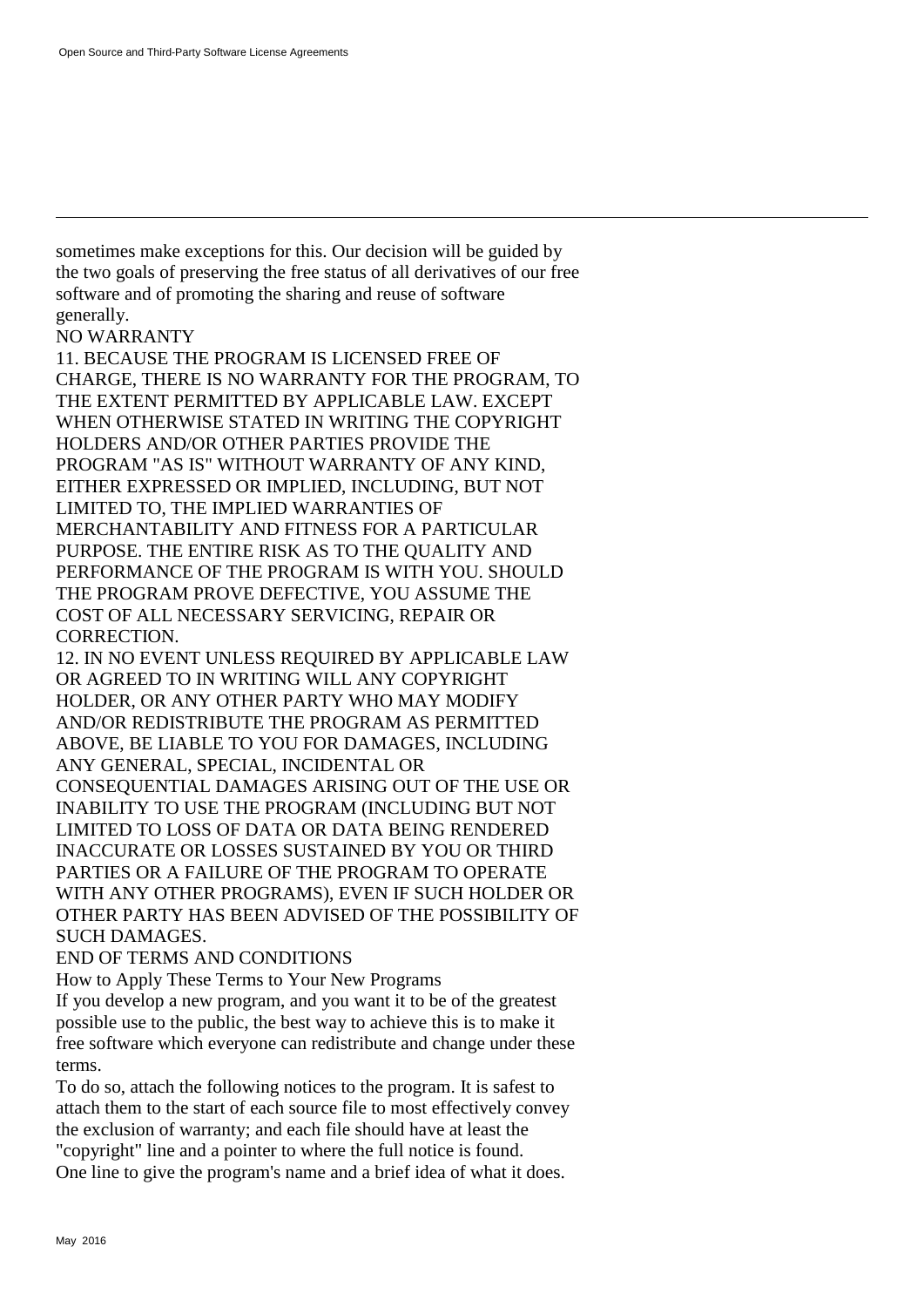Copyright  $(C)$  <year > <name of author>

This program is free software; you can redistribute it and/or modify it under the terms of the GNU General Public License as published by the Free Software Foundation; either version 2 of the License, or (at your option) any later version.

This program is distributed in the hope that it will be useful, but WITHOUT ANY WARRANTY; without even the implied warranty of MERCHANTABILITY or FITNESS FOR A PARTICULAR PURPOSE. See the GNU General Public License for more details. You should have received a copy of the GNU General Public License along with this program; if not, write to the Free Software Foundation, Inc., 59 Temple Place, Suite 330, Boston, MA 02111-1307 USA Also add information on how to contact you by electronic and paper mail.

If the program is interactive, make it output a short notice like this when it starts in an interactive mode:

Gnomovision version 69, Copyright (C) year name of author Gnomovision comes with ABSOLUTELY NO WARRANTY; for details type `show w'. This is free software, and you are welcome to redistribute it under certain conditions; type `show c' for details. The hypothetical commands `show w' and `show c' should show the appropriate parts of the General Public License. Of course, the commands you use may be called something other than `show w' and `show c'; they could even be mouse-clicks or menu items--whatever suits your program.

You should also get your employer (if you work as a programmer) or your school, if any, to sign a "copyright disclaimer" for the program, if necessary. Here is a sample; alter the names:

Yoyodyne, Inc., hereby disclaims all copyright interest in the program `Gnomovision' (which makes passes at compilers) written by James Hacker.

signature of Ty Coon, 1 April 1989

Ty Coon, President of Vice

This General Public License does not permit incorporating your program into proprietary programs. If your program is a subroutine library, you may consider it more useful to permit linking proprietary applications with the library. If this is what you want to do, use the GNU Library General Public License instead of this License.

•"CLASSPATH" EXCEPTION TO THE GPL VERSION 2

Certain source files distributed by Oracle are subject to the following clarification and special exception to the GPL Version 2, but only where Oracle has expressly included in the particular source file's header the words "Oracle designates this particular file as subject to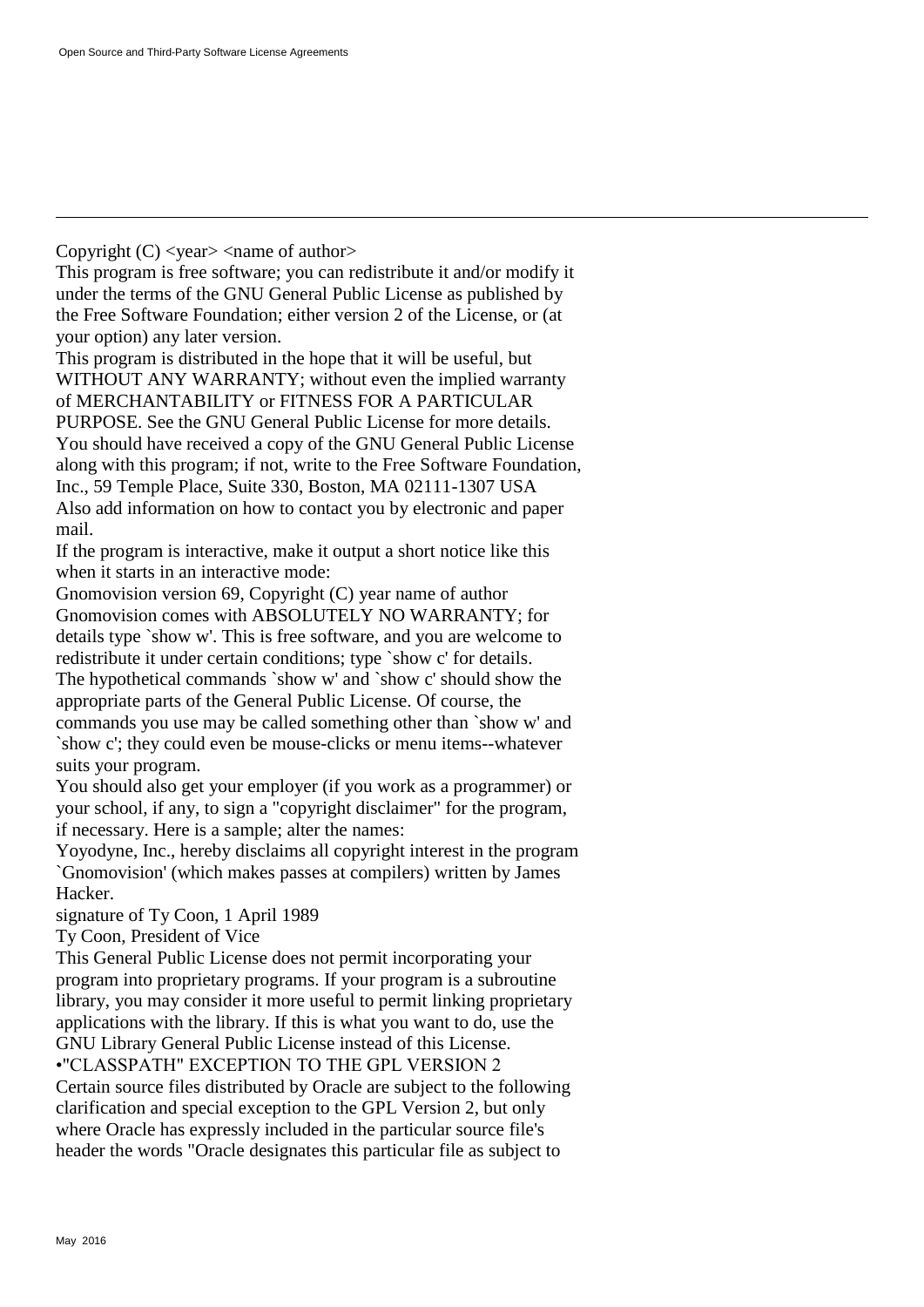the "Classpath" exception as provided by Oracle in the License file that accompanied this code."

Linking this library statically or dynamically with other modules is making a combined work based on this library. Thus, the terms and conditions of the GNU General Public License Version 2 cover the whole combination.

As a special exception, the copyright holders of this library give you permission to link this library with independent modules to produce an executable, regardless of the license terms of these independent modules, and to copy and distribute the resulting executable under terms of your choice, provided that you also meet, for each linked independent module, the terms and conditions of the license of that module. An independent module is a module which is not derived from or based on this library. If you modify this library, you may extend this exception to your version of the library, but you are not obligated to do so. If you do not wish to do so, delete this exception statement from your version.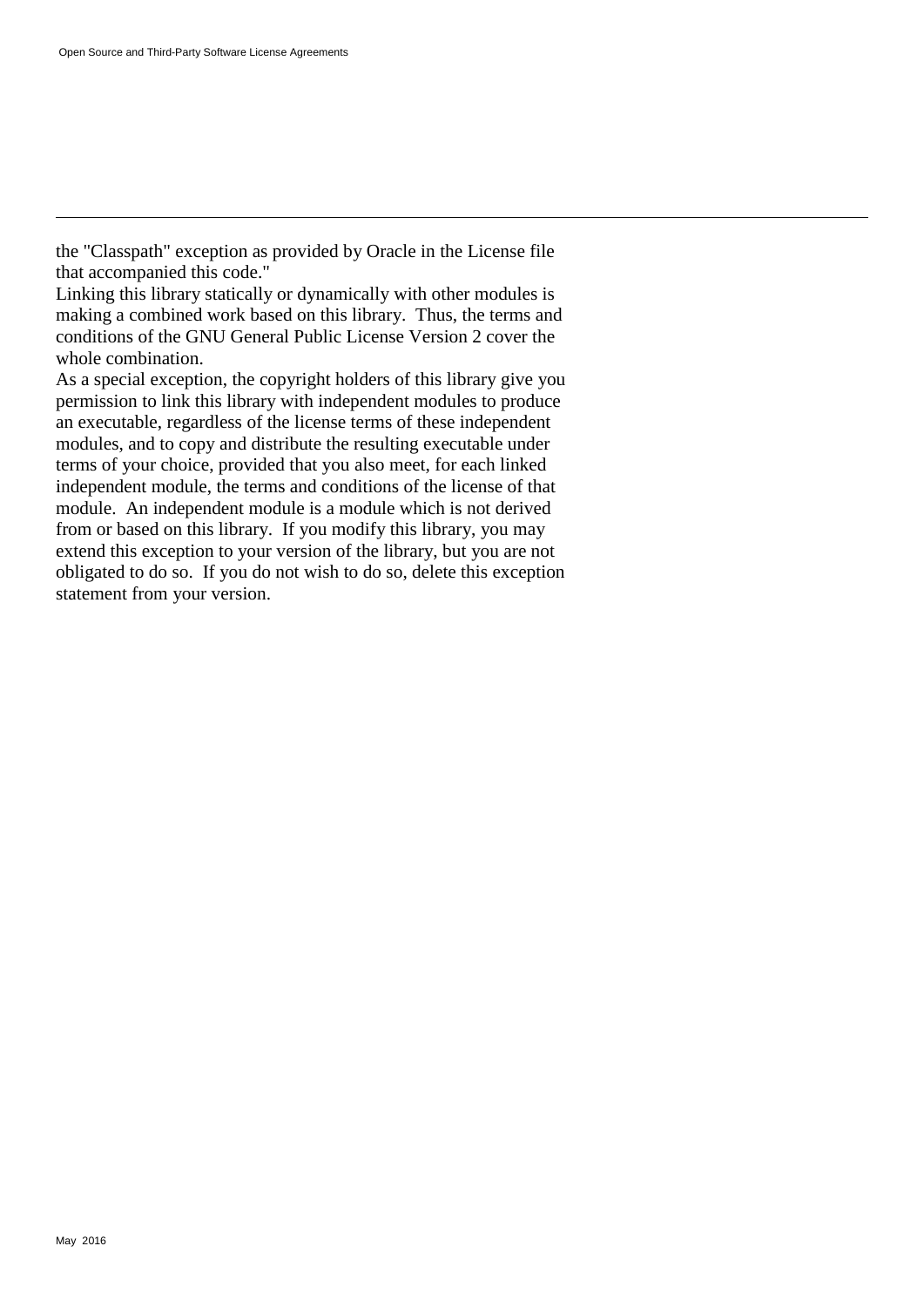## GNU General Public License - v 3

### GNU GENERAL PUBLIC LICENSE

Version 3, 29 June 2007

Copyright (C) 2007 Free Software Foundation, Inc. http://fsf.org/ Everyone is permitted to copy and distribute verbatim copies of this license document, but changing it is not allowed. Preamble

 The GNU General Public License is a free, copyleft license for software and other kinds of works. The licenses for most software and other practical works are designed to take away your freedom to share and change the works. By contrast, the GNU General Public License is intended to guarantee your freedom to share and change all versions of a program--to make sure it remains free software for all its users. We, the Free Software Foundation, use the GNU General Public License for most of our software; it applies also to any other work released this way by its authors. You can apply it to your programs, too.

 When we speak of free software, we are referring to freedom, not price. Our General Public Licenses are designed to make sure that you have the freedom to distribute copies of free software (and charge for them if you wish), that you receive source code or can get it if you want it, that you can change the software or use pieces of it in new free programs, and that you know you can do these things.

 To protect your rights, we need to prevent others from denying you these rights or asking you to surrender the rights. Therefore, you have certain responsibilities if you distribute copies of the software, or if you modify it: responsibilities to respect the freedom of others.

 For example, if you distribute copies of such a program, whether gratis or for a fee, you must pass on to the recipients the same freedoms that you received. You must make sure that they, too, receive or can get the source code. And you must show them these terms so they know their rights.

 Developers that use the GNU GPL protect your rights with two steps:

(1) assert copyright on the software, and (2) offer you this License giving you legal permission to copy, distribute and/or modify it.

 For the developers' and authors' protection, the GPL clearly explains that there is no warranty for this free software. For both users' and authors' sake, the GPL requires that modified versions be marked as changed, so that their problems will not be attributed erroneously to authors of previous versions.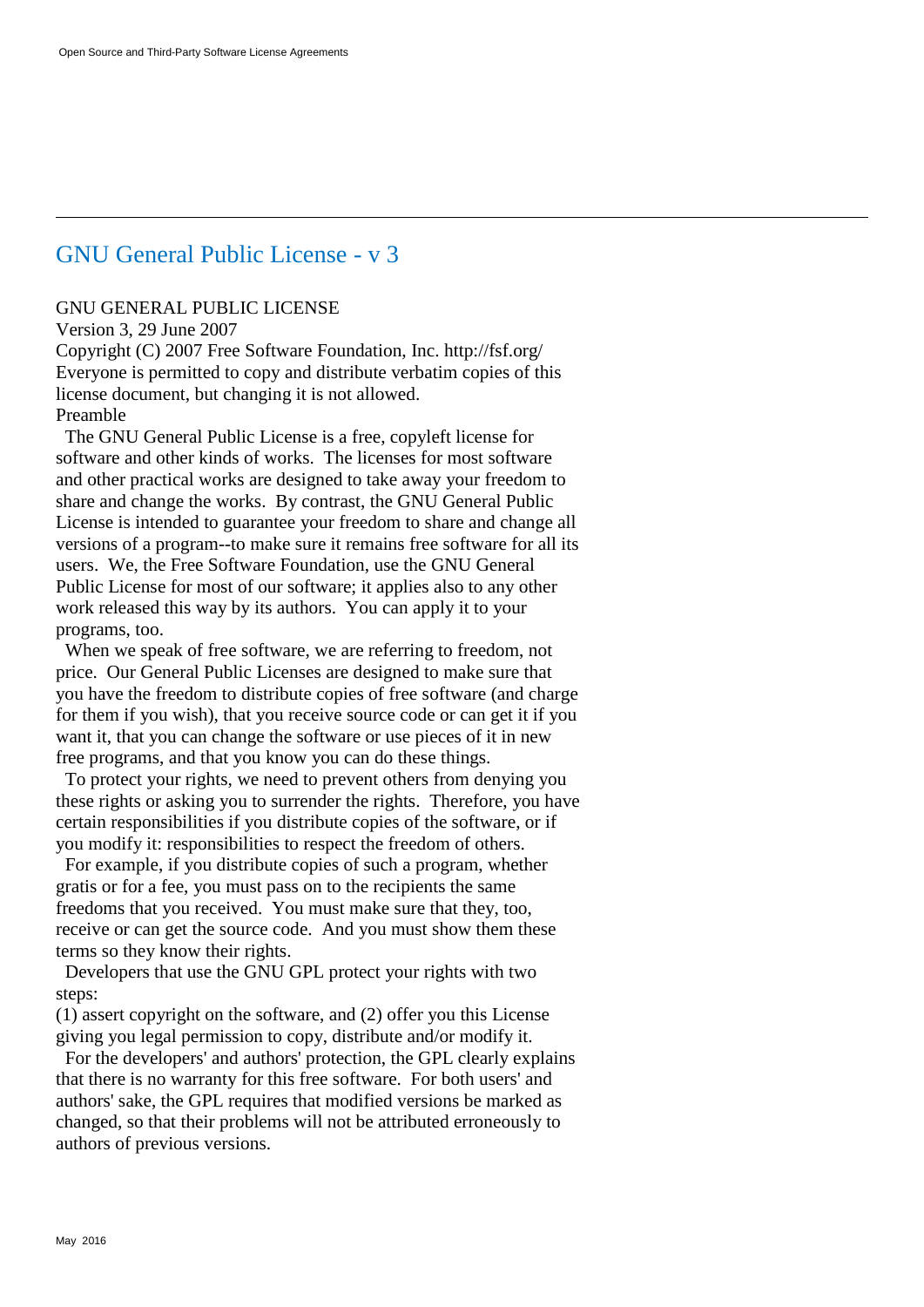Some devices are designed to deny users access to install or run modified versions of the software inside them, although the manufacturer can do so. This is fundamentally incompatible with the aim of protecting users' freedom to change the software. The systematic pattern of such abuse occurs in the area of products for individuals to use, which is precisely where it is most unacceptable. Therefore, we have designed this version of the GPL to prohibit the practice for those products. If such problems arise substantially in other domains, we stand ready to extend this provision to those domains in future versions of the GPL, as needed to protect the freedom of users.

 Finally, every program is threatened constantly by software patents. States should not allow patents to restrict development and use of software on general-purpose computers, but in those that do, we wish to avoid the special danger that patents applied to a free program could make it effectively proprietary. To prevent this, the GPL assures that patents cannot be used to render the program non-free.

 The precise terms and conditions for copying, distribution and modification follow.

TERMS AND CONDITIONS

0. Definitions.

 "This License" refers to version 3 of the GNU General Public License.

 "Copyright" also means copyright-like laws that apply to other kinds of works, such as semiconductor masks.

 "The Program" refers to any copyrightable work licensed under this License. Each licensee is addressed as "you". "Licensees" and "recipients" may be individuals or organizations.

 To "modify" a work means to copy from or adapt all or part of the work in a fashion requiring copyright permission, other than the making of an exact copy. The resulting work is called a "modified version" of the earlier work or a work "based on" the earlier work.

 A "covered work" means either the unmodified Program or a work based on the Program.

 To "propagate" a work means to do anything with it that, without permission, would make you directly or secondarily liable for infringement under applicable copyright law, except executing it on a computer or modifying a private copy. Propagation includes copying, distribution (with or without modification), making available to the public, and in some countries other activities as well.

 To "convey" a work means any kind of propagation that enables other parties to make or receive copies. Mere interaction with a user through a computer network, with no transfer of a copy, is not conveying.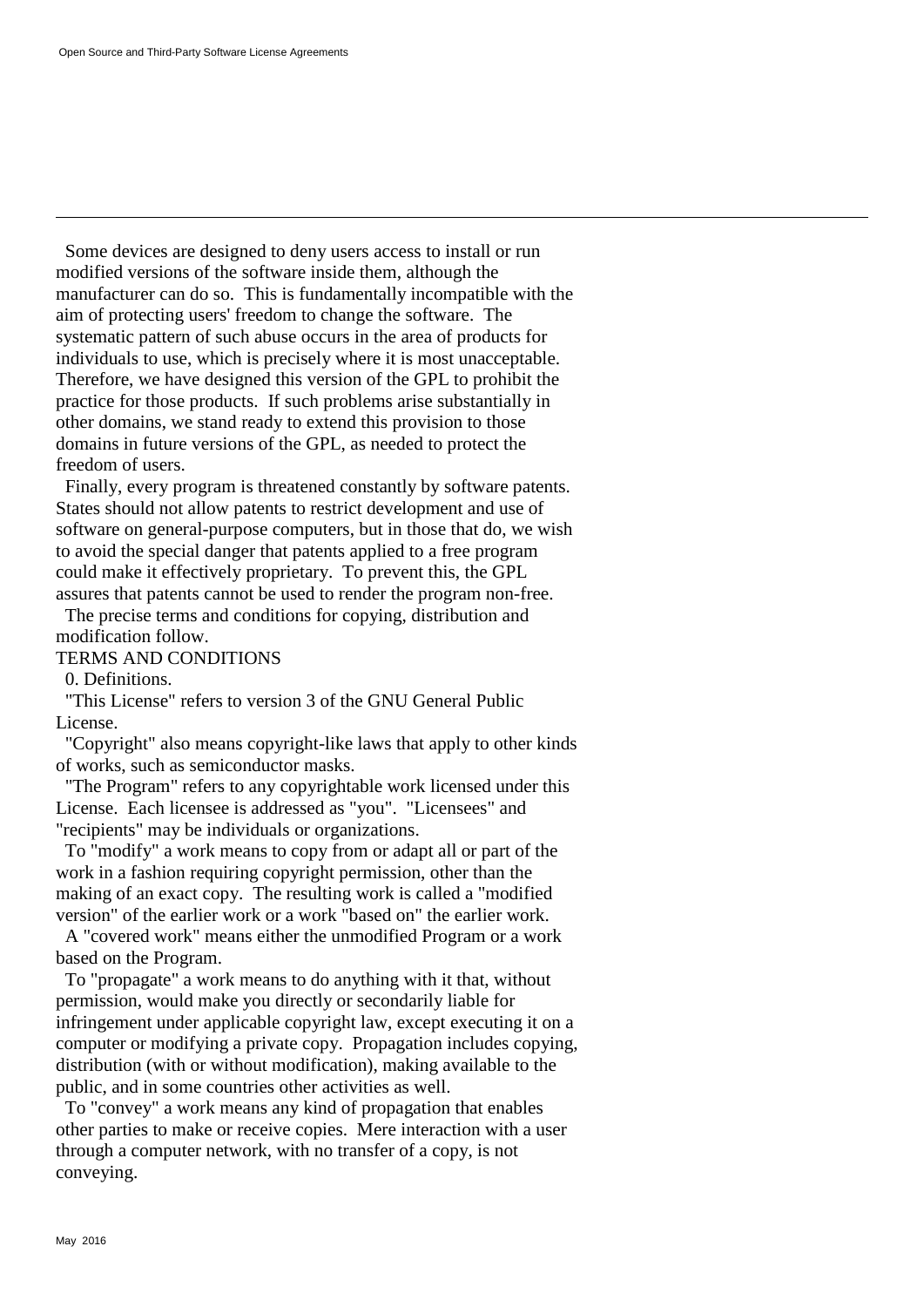An interactive user interface displays "Appropriate Legal Notices" to the extent that it includes a convenient and prominently visible feature that (1) displays an appropriate copyright notice, and (2) tells the user that there is no warranty for the work (except to the extent that warranties are provided), that licensees may convey the work under this License, and how to view a copy of this License. If the interface presents a list of user commands or options, such as a menu, a prominent item in the list meets this criterion.

1. Source Code.

 The "source code" for a work means the preferred form of the work for making modifications to it. "Object code" means any non-source form of a work.

 A "Standard Interface" means an interface that either is an official standard defined by a recognized standards body, or, in the case of interfaces specified for a particular programming language, one that is widely used among developers working in that language.

 The "System Libraries" of an executable work include anything, other than the work as a whole, that (a) is included in the normal form of packaging a Major Component, but which is not part of that Major Component, and (b) serves only to enable use of the work with that Major Component, or to implement a Standard Interface for which an implementation is available to the public in source code form. A "Major Component", in this context, means a major essential component (kernel, window system, and so on) of the specific operating system (if any) on which the executable work runs, or a compiler used to produce the work, or an object code interpreter used to run it.

 The "Corresponding Source" for a work in object code form means all the source code needed to generate, install, and (for an executable work) run the object code and to modify the work, including scripts to control those activities. However, it does not include the work's System Libraries, or general-purpose tools or generally available free programs which are used unmodified in performing those activities but which are not part of the work. For example, Corresponding Source includes interface definition files associated with source files for the work, and the source code for shared libraries and dynamically linked subprograms that the work is specifically designed to require, such as by intimate data communication or control flow between those subprograms and other parts of the work.

 The Corresponding Source need not include anything that users can regenerate automatically from other parts of the Corresponding Source.

 The Corresponding Source for a work in source code form is that same work.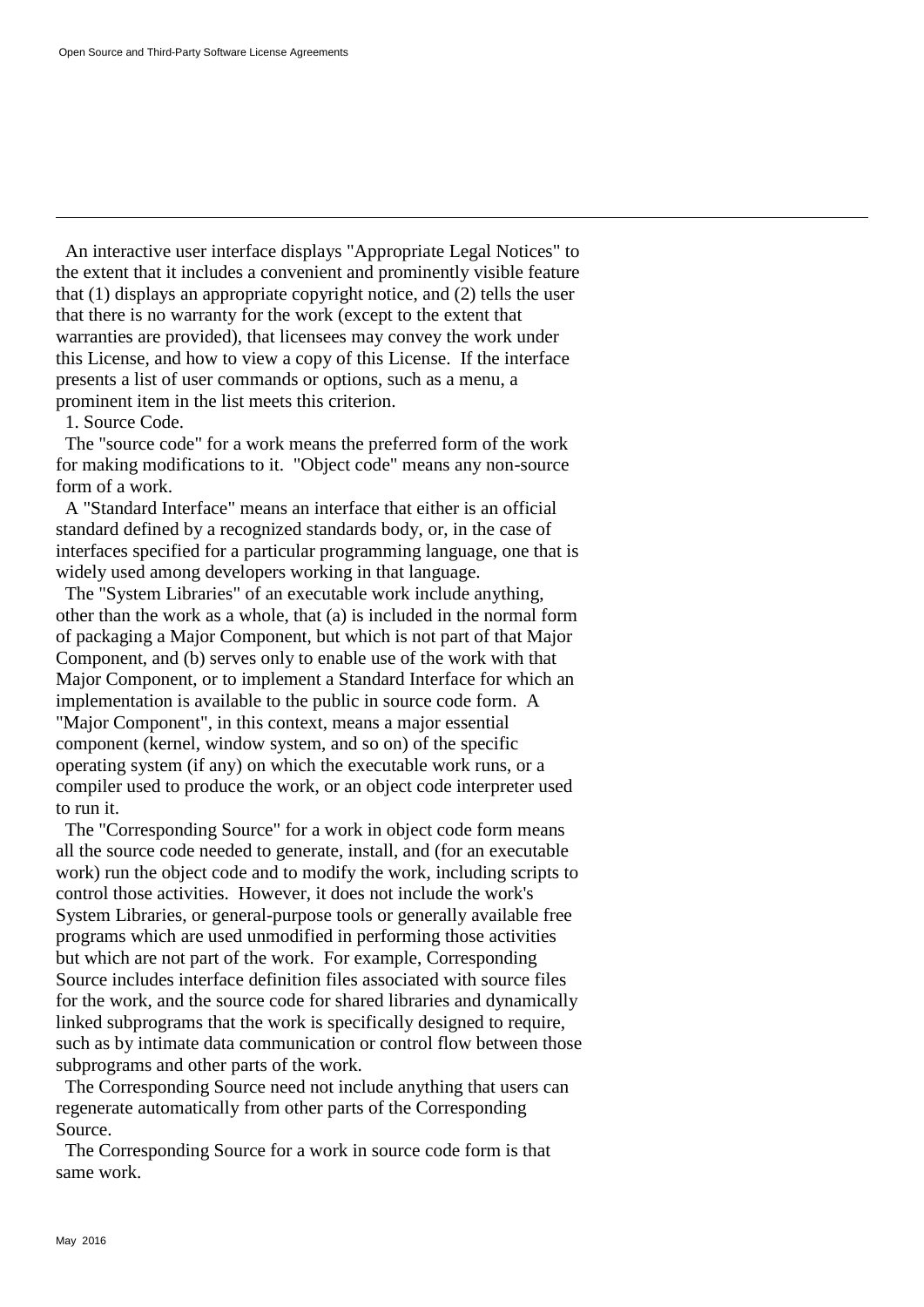#### 2. Basic Permissions.

 All rights granted under this License are granted for the term of copyright on the Program, and are irrevocable provided the stated conditions are met. This License explicitly affirms your unlimited permission to run the unmodified Program. The output from running a covered work is covered by this License only if the output, given its content, constitutes a covered work. This License acknowledges your rights of fair use or other equivalent, as provided by copyright law.

 You may make, run and propagate covered works that you do not convey, without conditions so long as your license otherwise remains in force. You may convey covered works to others for the sole purpose of having them make modifications exclusively for you, or provide you with facilities for running those works, provided that you comply with the terms of this License in conveying all material for which you do not control copyright. Those thus making or running the covered works for you must do so exclusively on your behalf, under your direction and control, on terms that prohibit them from making any copies of your copyrighted material outside their relationship with you.

 Conveying under any other circumstances is permitted solely under the conditions stated below. Sublicensing is not allowed; section 10 makes it unnecessary.

 3. Protecting Users' Legal Rights From Anti-Circumvention Law. No covered work shall be deemed part of an effective technological measure under any applicable law fulfilling obligations under article 11 of the WIPO copyright treaty adopted on 20 December 1996, or similar laws prohibiting or restricting circumvention of such measures.

 When you convey a covered work, you waive any legal power to forbid circumvention of technological measures to the extent such circumvention is effected by exercising rights under this License with respect to the covered work, and you disclaim any intention to limit operation or modification of the work as a means of enforcing, against the work's users, your or third parties' legal rights to forbid circumvention of technological measures.

4. Conveying Verbatim Copies.

 You may convey verbatim copies of the Program's source code as you receive it, in any medium, provided that you conspicuously and appropriately publish on each copy an appropriate copyright notice; keep intact all notices stating that this License and any non-permissive terms added in accord with section 7 apply to the code; keep intact all notices of the absence of any warranty; and give all recipients a copy of this License along with the Program.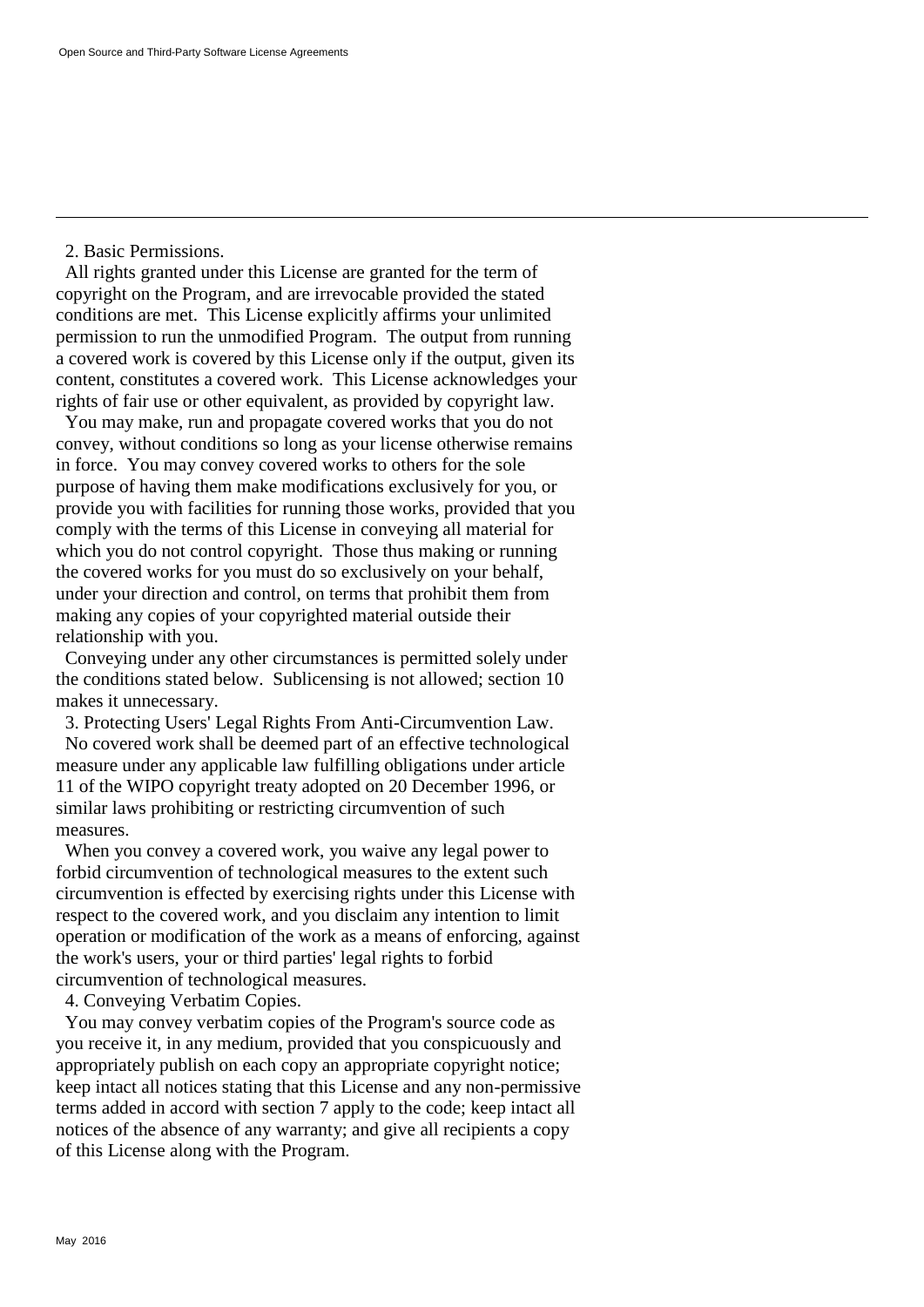You may charge any price or no price for each copy that you convey, and you may offer support or warranty protection for a fee.

5. Conveying Modified Source Versions.

 You may convey a work based on the Program, or the modifications to produce it from the Program, in the form of source code under the terms of section 4, provided that you also meet all of these conditions:

 a) The work must carry prominent notices stating that you modified it, and giving a relevant date.

 b) The work must carry prominent notices stating that it is released under this License and any conditions added under section 7. This requirement modifies the requirement in section 4 to "keep intact all notices".

 c) You must license the entire work, as a whole, under this License to anyone who comes into possession of a copy. This License will therefore apply, along with any applicable section 7 additional terms, to the whole of the work, and all its parts, regardless of how they are packaged. This License gives no permission to license the work in any other way, but it does not invalidate such permission if you have separately received it.

 d) If the work has interactive user interfaces, each must display Appropriate Legal Notices; however, if the Program has interactive interfaces that do not display Appropriate Legal Notices, your work need not make them do so.

 A compilation of a covered work with other separate and independent works, which are not by their nature extensions of the covered work, and which are not combined with it such as to form a larger program, in or on a volume of a storage or distribution medium, is called an "aggregate" if the compilation and its resulting copyright are not used to limit the access or legal rights of the compilation's users beyond what the individual works permit. Inclusion of a covered work in an aggregate does not cause this License to apply to the other parts of the aggregate.

6. Conveying Non-Source Forms.

 You may convey a covered work in object code form under the terms of sections 4 and 5, provided that you also convey the machinereadable Corresponding Source under the terms of this License, in one of these ways:

 a) Convey the object code in, or embodied in, a physical product (including a physical distribution medium), accompanied by the Corresponding Source fixed on a durable physical medium customarily used for software interchange.

 b) Convey the object code in, or embodied in, a physical product (including a physical distribution medium), accompanied by a written offer, valid for at least three years and valid for as long as you offer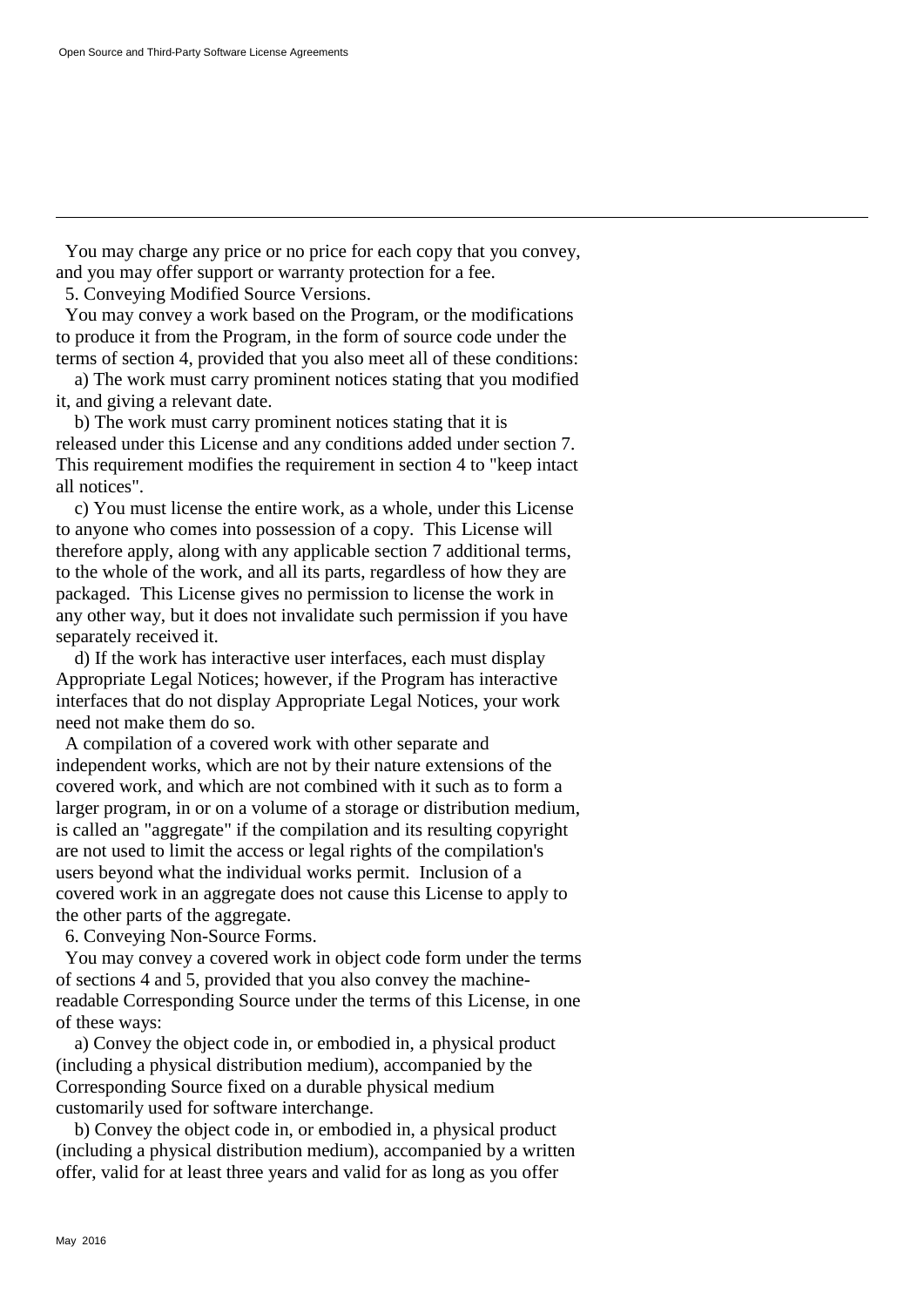spare parts or customer support for that product model, to give anyone who possesses the object code either (1) a copy of the Corresponding Source for all the software in the product that is covered by this License, on a durable physical medium customarily used for software interchange, for a price no more than your reasonable cost of physically performing this conveying of source, or (2) access to copy the Corresponding Source from a network server at no charge.

 c) Convey individual copies of the object code with a copy of the written offer to provide the Corresponding Source. This alternative is allowed only occasionally and noncommercially, and only if you received the object code with such an offer, in accord with subsection 6b.

 d) Convey the object code by offering access from a designated place (gratis or for a charge), and offer equivalent access to the Corresponding Source in the same way through the same place at no further charge. You need not require recipients to copy the Corresponding Source along with the object code. If the place to copy the object code is a network server, the Corresponding Source may be on a different server (operated by you or a third party) that supports equivalent copying facilities, provided you maintain clear directions next to the object code saying where to find the Corresponding Source. Regardless of what server hosts the Corresponding Source, you remain obligated to ensure that it is available for as long as needed to satisfy these requirements.

 e) Convey the object code using peer-to-peer transmission, provided you inform other peers where the object code and Corresponding Source of the work are being offered to the general public at no charge under subsection 6d.

 A separable portion of the object code, whose source code is excluded from the Corresponding Source as a System Library, need not be included in conveying the object code work.

 A "User Product" is either (1) a "consumer product", which means any tangible personal property which is normally used for personal, family, or household purposes, or (2) anything designed or sold for incorporation into a dwelling. In determining whether a product is a consumer product, doubtful cases shall be resolved in favor of coverage. For a particular product received by a particular user, "normally used" refers to a typical or common use of that class of product, regardless of the status of the particular user or of the way in which the particular user actually uses, or expects or is expected to use, the product. A product is a consumer product regardless of whether the product has substantial commercial, industrial or nonconsumer uses, unless such uses represent the only significant mode of use of the product.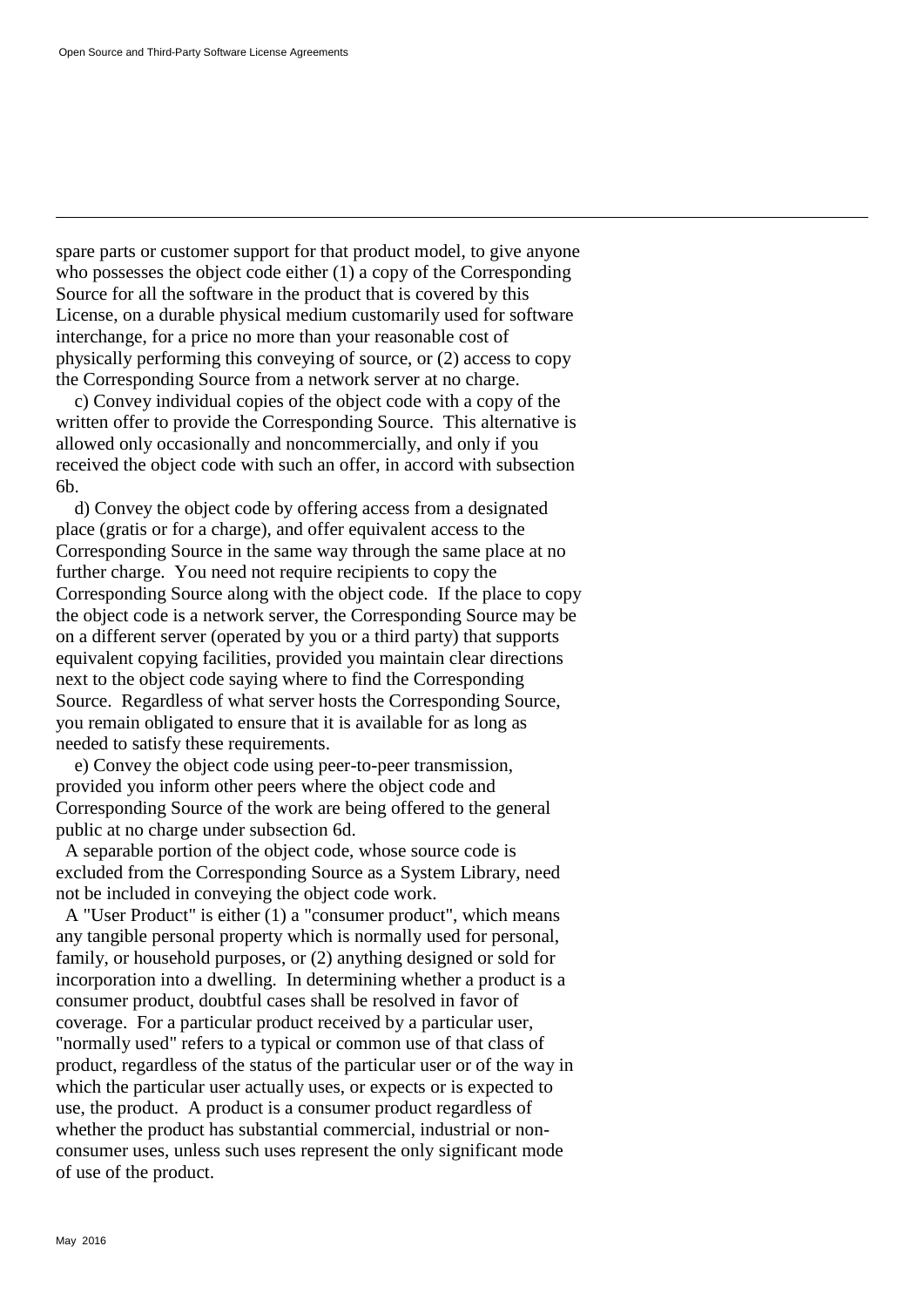"Installation Information" for a User Product means any methods, procedures, authorization keys, or other information required to install and execute modified versions of a covered work in that User Product from a modified version of its Corresponding Source. The information must suffice to ensure that the continued functioning of the modified object code is in no case prevented or interfered with solely because modification has been made.

 If you convey an object code work under this section in, or with, or specifically for use in, a User Product, and the conveying occurs as part of a transaction in which the right of possession and use of the User Product is transferred to the recipient in perpetuity or for a fixed term (regardless of how the transaction is characterized), the Corresponding Source conveyed under this section must be accompanied by the Installation Information. But this requirement does not apply if neither you nor any third party retains the ability to install modified object code on the User Product (for example, the work has been installed in ROM).

 The requirement to provide Installation Information does not include a requirement to continue to provide support service, warranty, or updates for a work that has been modified or installed by the recipient, or for the User Product in which it has been modified or installed. Access to a network may be denied when the modification itself materially and adversely affects the operation of the network or violates the rules and protocols for communication across the network.

 Corresponding Source conveyed, and Installation Information provided, in accord with this section must be in a format that is publicly documented (and with an implementation available to the public in source code form), and must require no special password or key for unpacking, reading or copying.

7. Additional Terms.

 "Additional permissions" are terms that supplement the terms of this License by making exceptions from one or more of its conditions. Additional permissions that are applicable to the entire Program shall be treated as though they were included in this License, to the extent that they are valid under applicable law. If additional permissions apply only to part of the Program, that part may be used separately under those permissions, but the entire Program remains governed by this License without regard to the additional permissions.

When you convey a copy of a covered work, you may at your option remove any additional permissions from that copy, or from any part of it. (Additional permissions may be written to require their own removal in certain cases when you modify the work.) You may place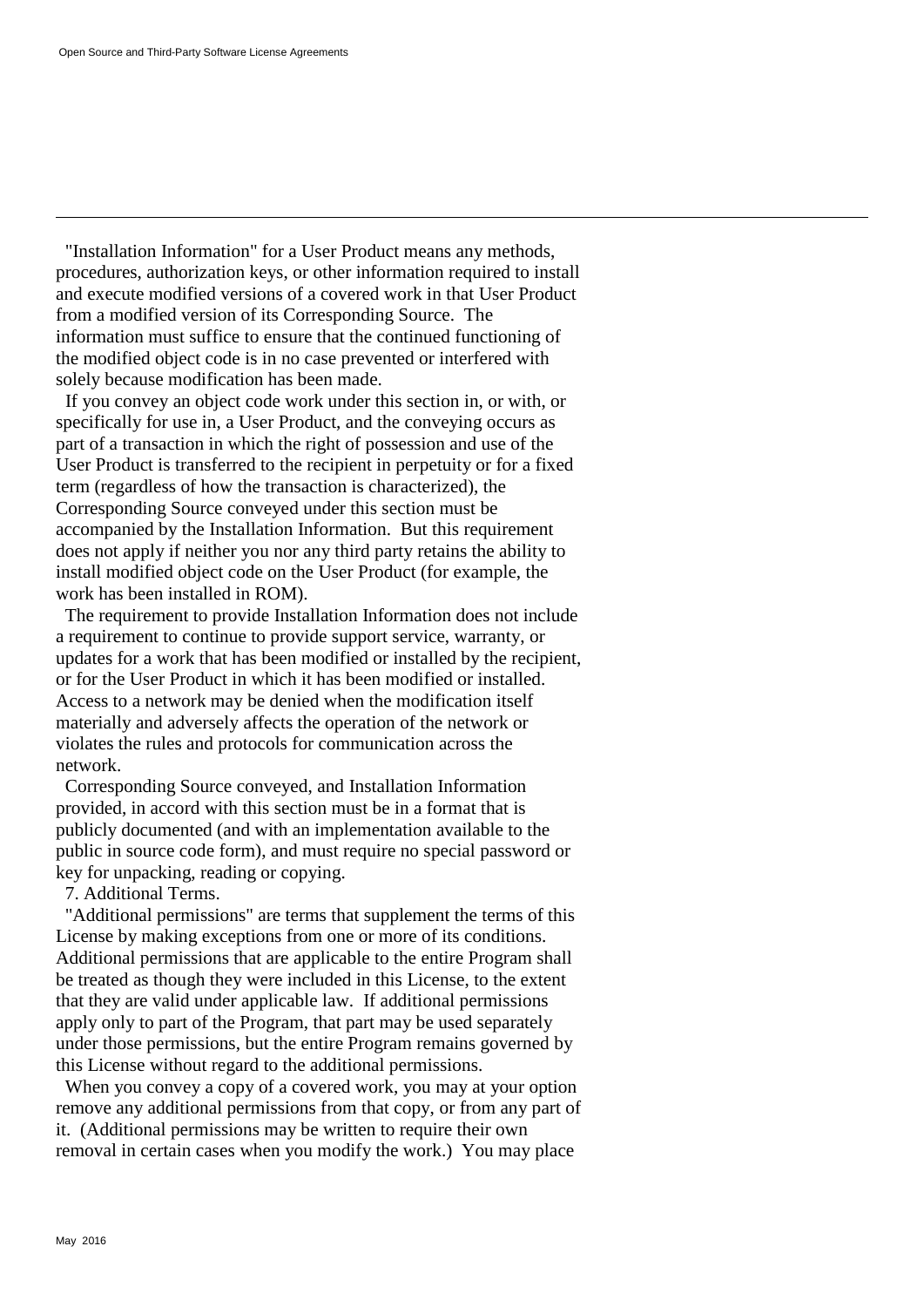additional permissions on material, added by you to a covered work, for which you have or can give appropriate copyright permission.

 Notwithstanding any other provision of this License, for material you add to a covered work, you may (if authorized by the copyright holders of that material) supplement the terms of this License with terms:

 a) Disclaiming warranty or limiting liability differently from the terms of sections 15 and 16 of this License; or

 b) Requiring preservation of specified reasonable legal notices or author attributions in that material or in the Appropriate Legal Notices displayed by works containing it; or

 c) Prohibiting misrepresentation of the origin of that material, or requiring that modified versions of such material be marked in reasonable ways as different from the original version; or

 d) Limiting the use for publicity purposes of names of licensors or authors of the material; or

 e) Declining to grant rights under trademark law for use of some trade names, trademarks, or service marks; or

 f) Requiring indemnification of licensors and authors of that material by anyone who conveys the material (or modified versions of it) with contractual assumptions of liability to the recipient, for any liability that these contractual assumptions directly impose on those licensors and authors.

 All other non-permissive additional terms are considered "further restrictions" within the meaning of section 10. If the Program as you received it, or any part of it, contains a notice stating that it is governed by this License along with a term that is a further restriction, you may remove that term. If a license document contains a further restriction but permits relicensing or conveying under this License, you may add to a covered work material governed by the terms of that license document, provided that the further restriction does not survive such relicensing or conveying.

 If you add terms to a covered work in accord with this section, you must place, in the relevant source files, a statement of the additional terms that apply to those files, or a notice indicating where to find the applicable terms.

 Additional terms, permissive or non-permissive, may be stated in the form of a separately written license, or stated as exceptions; the above requirements apply either way.

8. Termination.

 You may not propagate or modify a covered work except as expressly provided under this License. Any attempt otherwise to propagate or modify it is void, and will automatically terminate your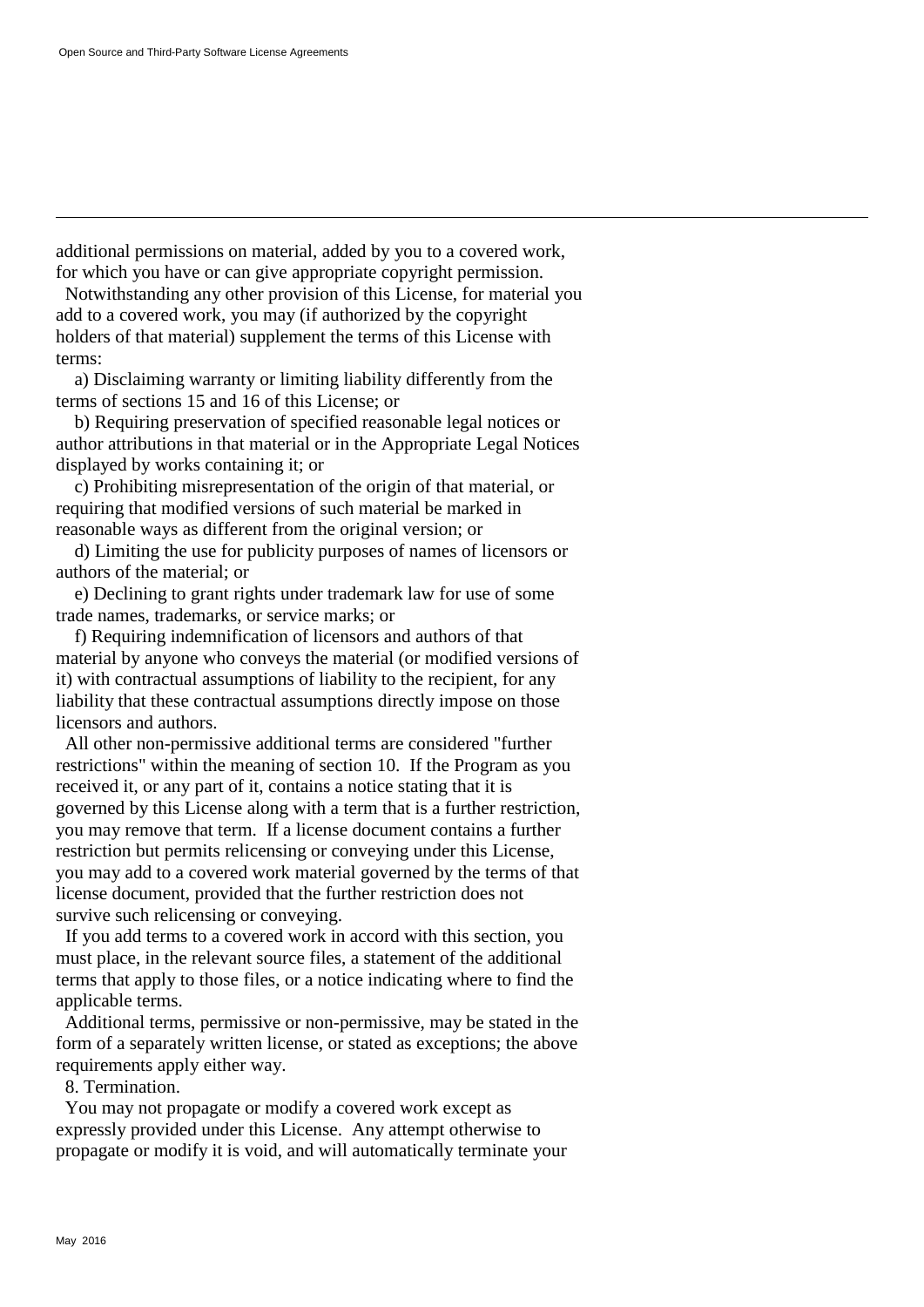rights under this License (including any patent licenses granted under the third paragraph of section 11).

 However, if you cease all violation of this License, then your license from a particular copyright holder is reinstated (a) provisionally, unless and until the copyright holder explicitly and finally terminates your license, and (b) permanently, if the copyright holder fails to notify you of the violation by some reasonable means prior to 60 days after the cessation.

 Moreover, your license from a particular copyright holder is reinstated permanently if the copyright holder notifies you of the violation by some reasonable means, this is the first time you have received notice of violation of this License (for any work) from that copyright holder, and you cure the violation prior to 30 days after your receipt of the notice.

 Termination of your rights under this section does not terminate the licenses of parties who have received copies or rights from you under this License. If your rights have been terminated and not permanently reinstated, you do not qualify to receive new licenses for the same material under section 10.

9. Acceptance Not Required for Having Copies.

 You are not required to accept this License in order to receive or run a copy of the Program. Ancillary propagation of a covered work occurring solely as a consequence of using peer-to-peer transmission to receive a copy likewise does not require acceptance. However, nothing other than this License grants you permission to propagate or modify any covered work. These actions infringe copyright if you do not accept this License. Therefore, by modifying or propagating a covered work, you indicate your acceptance of this License to do so.

10. Automatic Licensing of Downstream Recipients.

 Each time you convey a covered work, the recipient automatically receives a license from the original licensors, to run, modify and propagate that work, subject to this License. You are not responsible for enforcing compliance by third parties with this License.

 An "entity transaction" is a transaction transferring control of an organization, or substantially all assets of one, or subdividing an organization, or merging organizations. If propagation of a covered work results from an entity transaction, each party to that transaction who receives a copy of the work also receives whatever licenses to the work the party's predecessor in interest had or could give under the previous paragraph, plus a right to possession of the Corresponding Source of the work from the predecessor in interest, if the predecessor has it or can get it with reasonable efforts.

 You may not impose any further restrictions on the exercise of the rights granted or affirmed under this License. For example, you may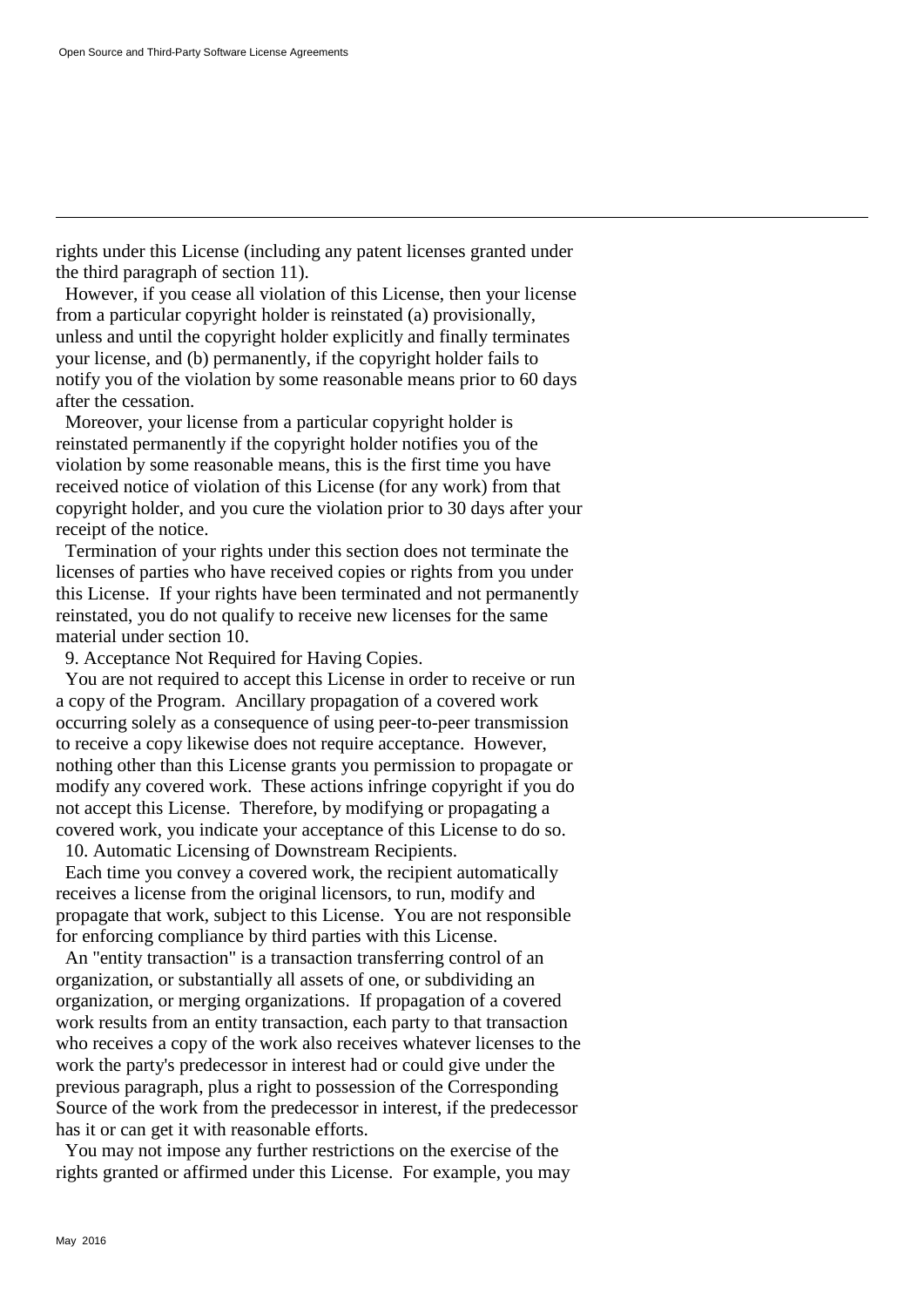not impose a license fee, royalty, or other charge for exercise of rights granted under this License, and you may not initiate litigation (including a cross-claim or counterclaim in a lawsuit) alleging that any patent claim is infringed by making, using, selling, offering for sale, or importing the Program or any portion of it.

11. Patents.

 A "contributor" is a copyright holder who authorizes use under this License of the Program or a work on which the Program is based. The work thus licensed is called the contributor's "contributor version".

 A contributor's "essential patent claims" are all patent claims owned or controlled by the contributor, whether already acquired or hereafter acquired, that would be infringed by some manner, permitted by this License, of making, using, or selling its contributor version, but do not include claims that would be infringed only as a consequence of further modification of the contributor version. For purposes of this definition, "control" includes the right to grant patent sublicenses in a manner consistent with the requirements of this License.

 Each contributor grants you a non-exclusive, worldwide, royalty-free patent license under the contributor's essential patent claims, to make, use, sell, offer for sale, import and otherwise run, modify and propagate the contents of its contributor version.

 In the following three paragraphs, a "patent license" is any express agreement or commitment, however denominated, not to enforce a patent (such as an express permission to practice a patent or covenant not to sue for patent infringement). To "grant" such a patent license to a party means to make such an agreement or commitment not to enforce a patent against the party.

 If you convey a covered work, knowingly relying on a patent license, and the Corresponding Source of the work is not available for anyone to copy, free of charge and under the terms of this License, through a publicly available network server or other readily accessible means, then you must either (1) cause the Corresponding Source to be so available, or (2) arrange to deprive yourself of the benefit of the patent license for this particular work, or (3) arrange, in a manner consistent with the requirements of this License, to extend the patent license to downstream recipients. "Knowingly relying" means you have actual knowledge that, but for the patent license, your conveying the covered work in a country, or your recipient's use of the covered work in a country, would infringe one or more identifiable patents in that country that you have reason to believe are valid.

 If, pursuant to or in connection with a single transaction or arrangement, you convey, or propagate by procuring conveyance of, a covered work, and grant a patent license to some of the parties receiving the covered work authorizing them to use, propagate,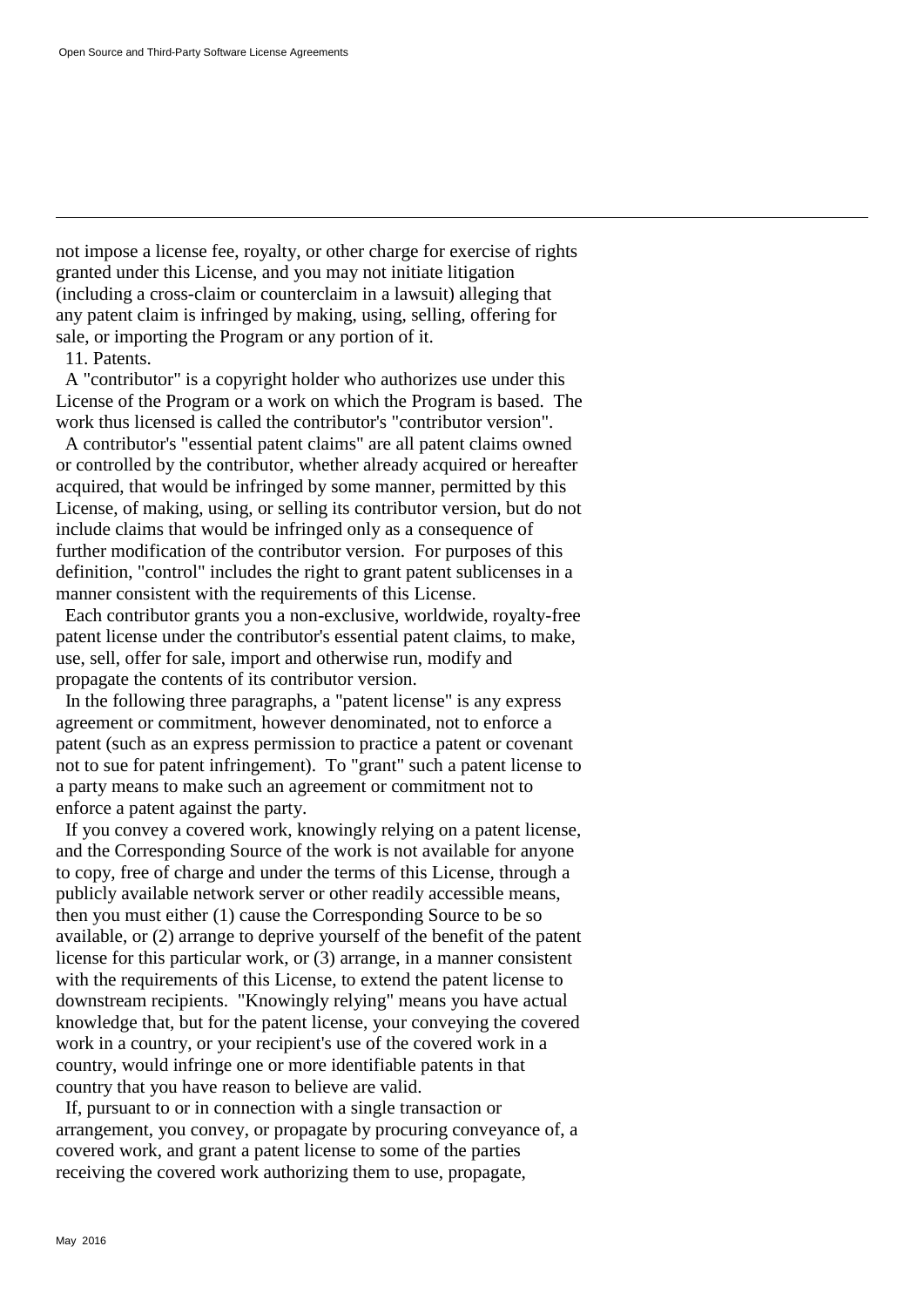modify or convey a specific copy of the covered work, then the patent license you grant is automatically extended to all recipients of the covered work and works based on it.

 A patent license is "discriminatory" if it does not include within the scope of its coverage, prohibits the exercise of, or is conditioned on the non-exercise of one or more of the rights that are specifically granted under this License. You may not convey a covered work if you are a party to an arrangement with a third party that is in the business of distributing software, under which you make payment to the third party based on the extent of your activity of conveying the work, and under which the third party grants, to any of the parties who would receive the covered work from you, a discriminatory patent license (a) in connection with copies of the covered work conveyed by you (or copies made from those copies), or (b) primarily for and in connection with specific products or compilations that contain the covered work, unless you entered into that arrangement, or that patent license was granted, prior to 28 March 2007.

 Nothing in this License shall be construed as excluding or limiting any implied license or other defenses to infringement that may otherwise be available to you under applicable patent law.

12. No Surrender of Others' Freedom.

 If conditions are imposed on you (whether by court order, agreement or otherwise) that contradict the conditions of this License, they do not excuse you from the conditions of this License. If you cannot convey a covered work so as to satisfy simultaneously your obligations under this License and any other pertinent obligations, then as a consequence you may not convey it at all. For example, if you agree to terms that obligate you to collect a royalty for further conveying from those to whom you convey the Program, the only way you could satisfy both those terms and this License would be to refrain entirely from conveying the Program.

13. Use with the GNU Affero General Public License.

 Notwithstanding any other provision of this License, you have permission to link or combine any covered work with a work licensed under version 3 of the GNU Affero General Public License into a single combined work, and to convey the resulting work. The terms of this License will continue to apply to the part which is the covered work, but the special requirements of the GNU Affero General Public License, section 13, concerning interaction through a network will apply to the combination as such.

14. Revised Versions of this License.

 The Free Software Foundation may publish revised and/or new versions of the GNU General Public License from time to time. Such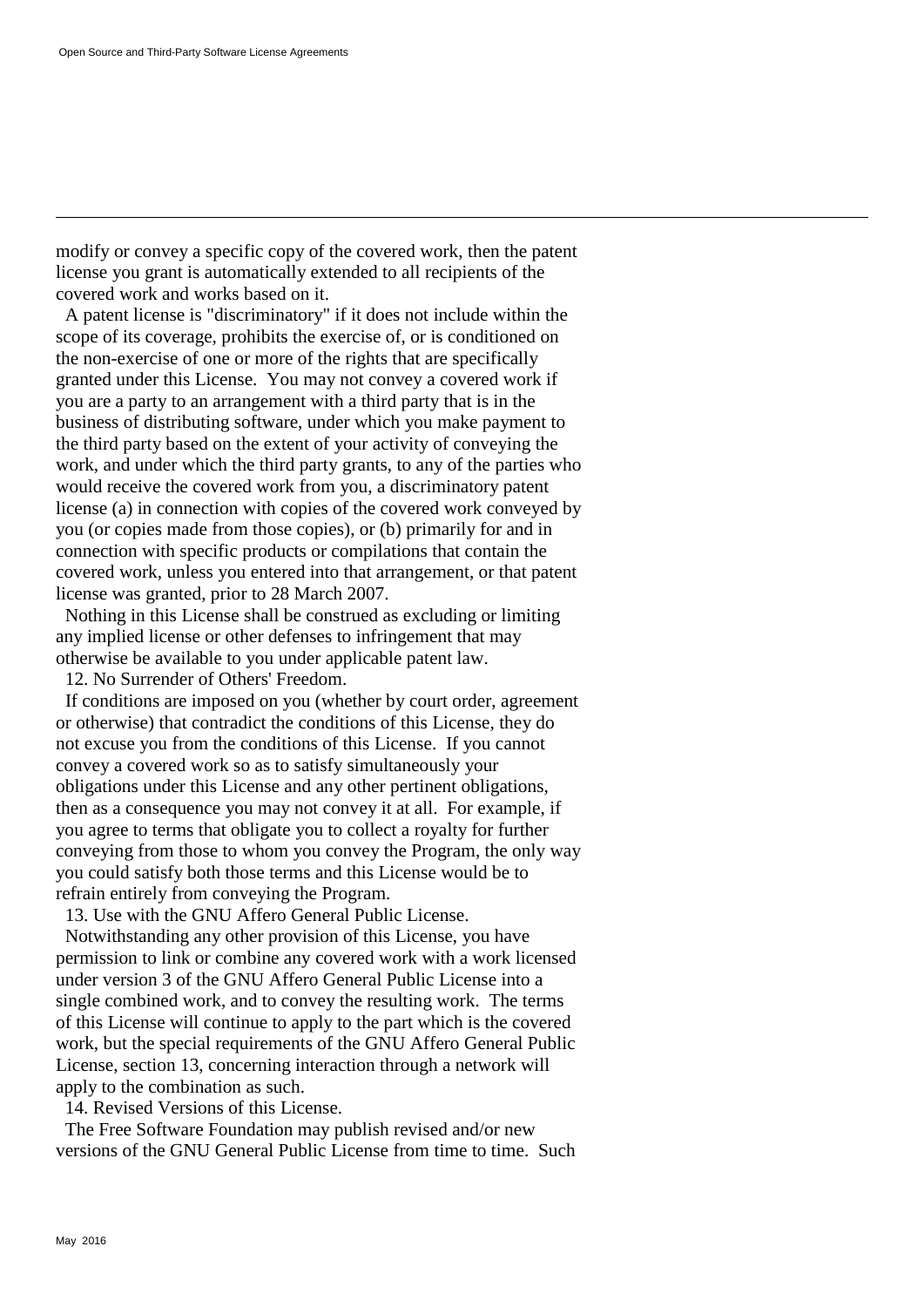new versions will be similar in spirit to the present version, but may differ in detail to address new problems or concerns.

 Each version is given a distinguishing version number. If the Program specifies that a certain numbered version of the GNU General Public License "or any later version" applies to it, you have the option of following the terms and conditions either of that numbered version or of any later version published by the Free Software Foundation. If the Program does not specify a version number of the GNU General Public License, you may choose any version ever published by the Free Software Foundation.

 If the Program specifies that a proxy can decide which future versions of the GNU General Public License can be used, that proxy's public statement of acceptance of a version permanently authorizes you to choose that version for the Program.

 Later license versions may give you additional or different permissions. However, no additional obligations are imposed on any author or copyright holder as a result of your choosing to follow a later version.

15. Disclaimer of Warranty.

 THERE IS NO WARRANTY FOR THE PROGRAM, TO THE EXTENT PERMITTED BY APPLICABLE LAW. EXCEPT WHEN OTHERWISE STATED IN WRITING THE COPYRIGHT HOLDERS AND/OR OTHER PARTIES PROVIDE THE PROGRAM "AS IS" WITHOUT WARRANTY OF ANY KIND, EITHER EXPRESSED OR IMPLIED, INCLUDING, BUT NOT LIMITED TO, THE IMPLIED WARRANTIES OF MERCHANTABILITY AND FITNESS FOR A PARTICULAR PURPOSE. THE ENTIRE RISK AS TO THE QUALITY AND PERFORMANCE OF THE PROGRAM IS WITH YOU. SHOULD THE PROGRAM PROVE DEFECTIVE, YOU ASSUME THE COST OF ALL NECESSARY SERVICING, REPAIR OR CORRECTION.

16. Limitation of Liability.

 IN NO EVENT UNLESS REQUIRED BY APPLICABLE LAW OR AGREED TO IN WRITING WILL ANY COPYRIGHT HOLDER, OR ANY OTHER PARTY WHO MODIFIES AND/OR CONVEYS THE PROGRAM AS PERMITTED ABOVE, BE LIABLE TO YOU FOR DAMAGES, INCLUDING ANY GENERAL, SPECIAL, INCIDENTAL OR CONSEQUENTIAL DAMAGES ARISING OUT OF THE USE OR INABILITY TO USE THE PROGRAM (INCLUDING BUT NOT LIMITED TO LOSS OF DATA OR DATA BEING RENDERED INACCURATE OR LOSSES SUSTAINED BY YOU OR THIRD PARTIES OR A FAILURE OF THE PROGRAM TO OPERATE WITH ANY OTHER PROGRAMS), EVEN IF SUCH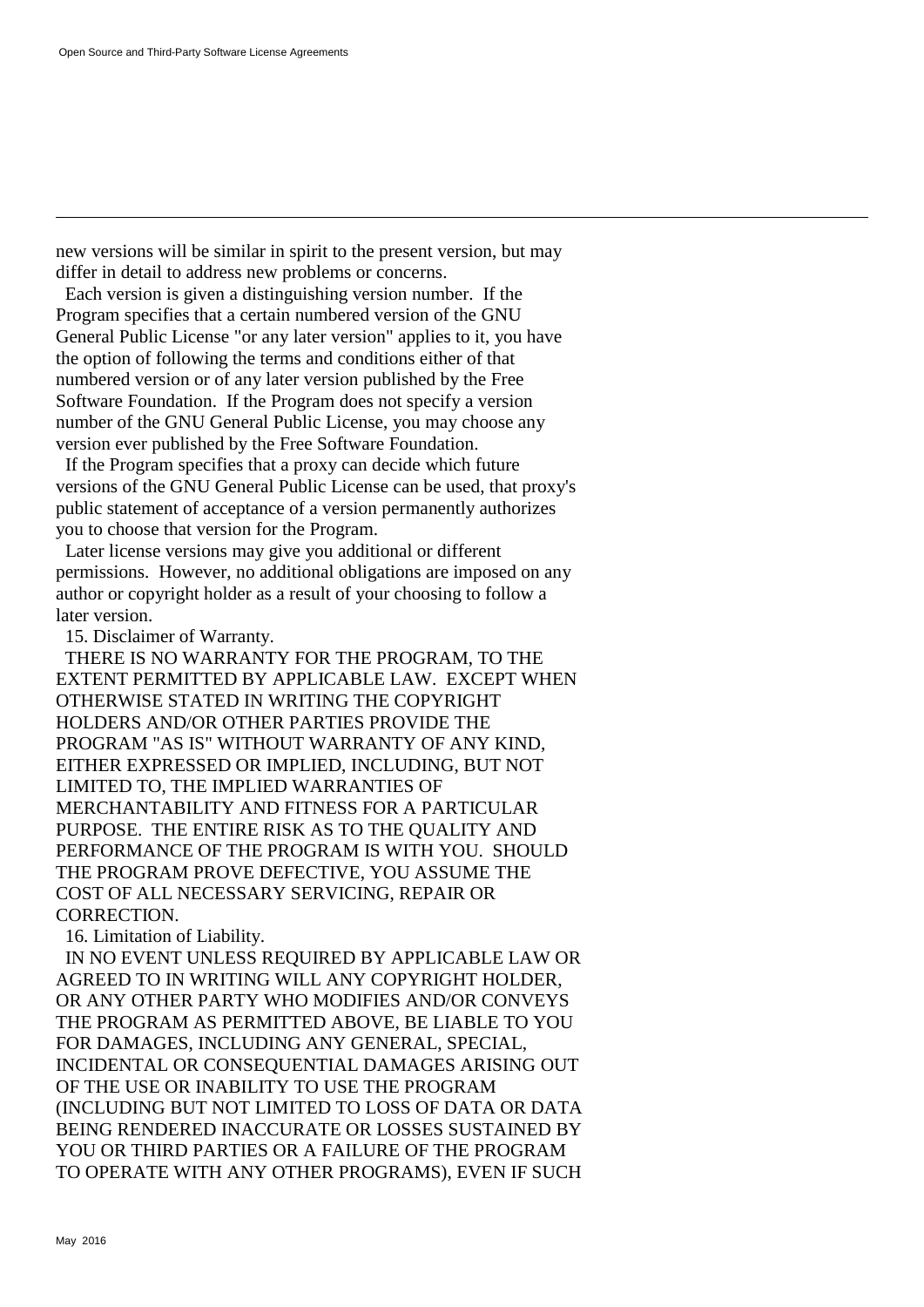## HOLDER OR OTHER PARTY HAS BEEN ADVISED OF THE POSSIBILITY OF SUCH DAMAGES.

17. Interpretation of Sections 15 and 16.

 If the disclaimer of warranty and limitation of liability provided above cannot be given local legal effect according to their terms, reviewing courts shall apply local law that most closely approximates an absolute waiver of all civil liability in connection with the Program, unless a warranty or assumption of liability accompanies a copy of the Program in return for a fee.

## END OF TERMS AND CONDITIONS

How to Apply These Terms to Your New Programs

 If you develop a new program, and you want it to be of the greatest possible use to the public, the best way to achieve this is to make it free software which everyone can redistribute and change under these terms.

 To do so, attach the following notices to the program. It is safest to attach them to the start of each source file to most effectively state the exclusion of warranty; and each file should have at least the

"copyright" line and a pointer to where the full notice is found.

 <one line to give the program's name and a brief idea of what it does.>

Copyright  $(C)$  <year > <name of author

 This program is free software: you can redistribute it and/or modify it under the terms of the GNU General Public License as published by the Free Software Foundation, either version 3 of the License, or (at your option) any later version.

 This program is distributed in the hope that it will be useful, but WITHOUT ANY WARRANTY; without even the implied warranty of MERCHANTABILITY or FITNESS FOR A PARTICULAR PURPOSE. See the GNU General Public License for more details.

 You should have received a copy of the GNU General Public License along with this program. If not, see

<http://www.gnu.org/licenses/>.

Also add information on how to contact you by electronic and paper mail.

 If the program does terminal interaction, make it output a short notice like this when it starts in an interactive mode:

 $\langle$ program> Copyright (C)  $\langle$ year>  $\langle$ name of author> This program comes with ABSOLUTELY NO WARRANTY; for details type `show w'. This is free software, and you are welcome to redistribute it under certain conditions; type `show c' for details. The hypothetical commands `show w' and `show c' should show the appropriate parts of the General Public License. Of course, your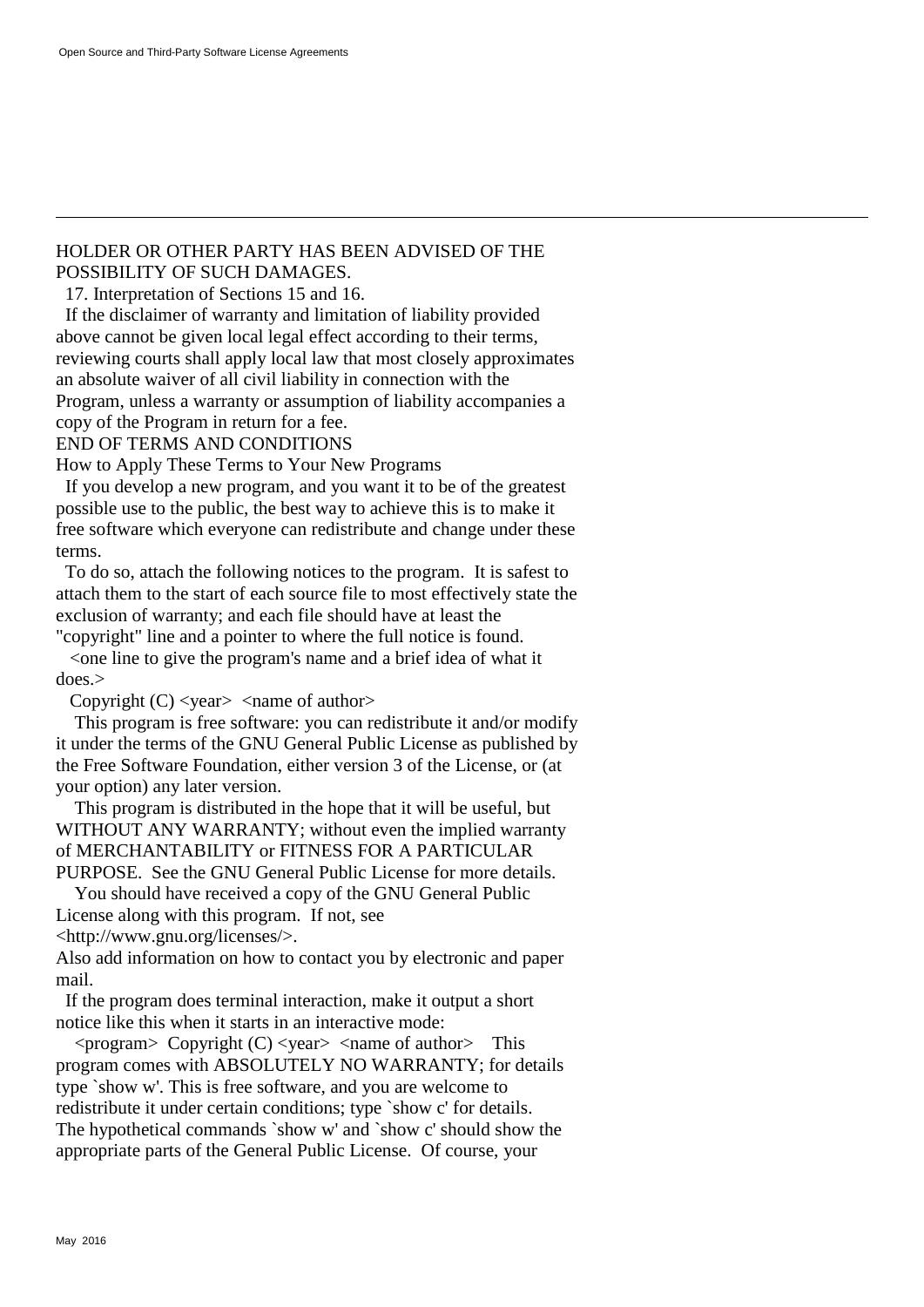program's commands might be different; for a GUI interface, you would use an "about box".

 You should also get your employer (if you work as a programmer) or school, if any, to sign a "copyright disclaimer" for the program, if necessary. For more information on this, and how to apply and follow the GNU GPL, see <http://www.gnu.org/licenses/>.

 The GNU General Public License does not permit incorporating your program into proprietary programs. If your program is a subroutine library, you may consider it more useful to permit linking proprietary applications with the library. If this is what you want to do, use the GNU Lesser General Public License instead of this License. But first, please read <http://www.gnu.org/philosophy/why-not-lgpl.html>.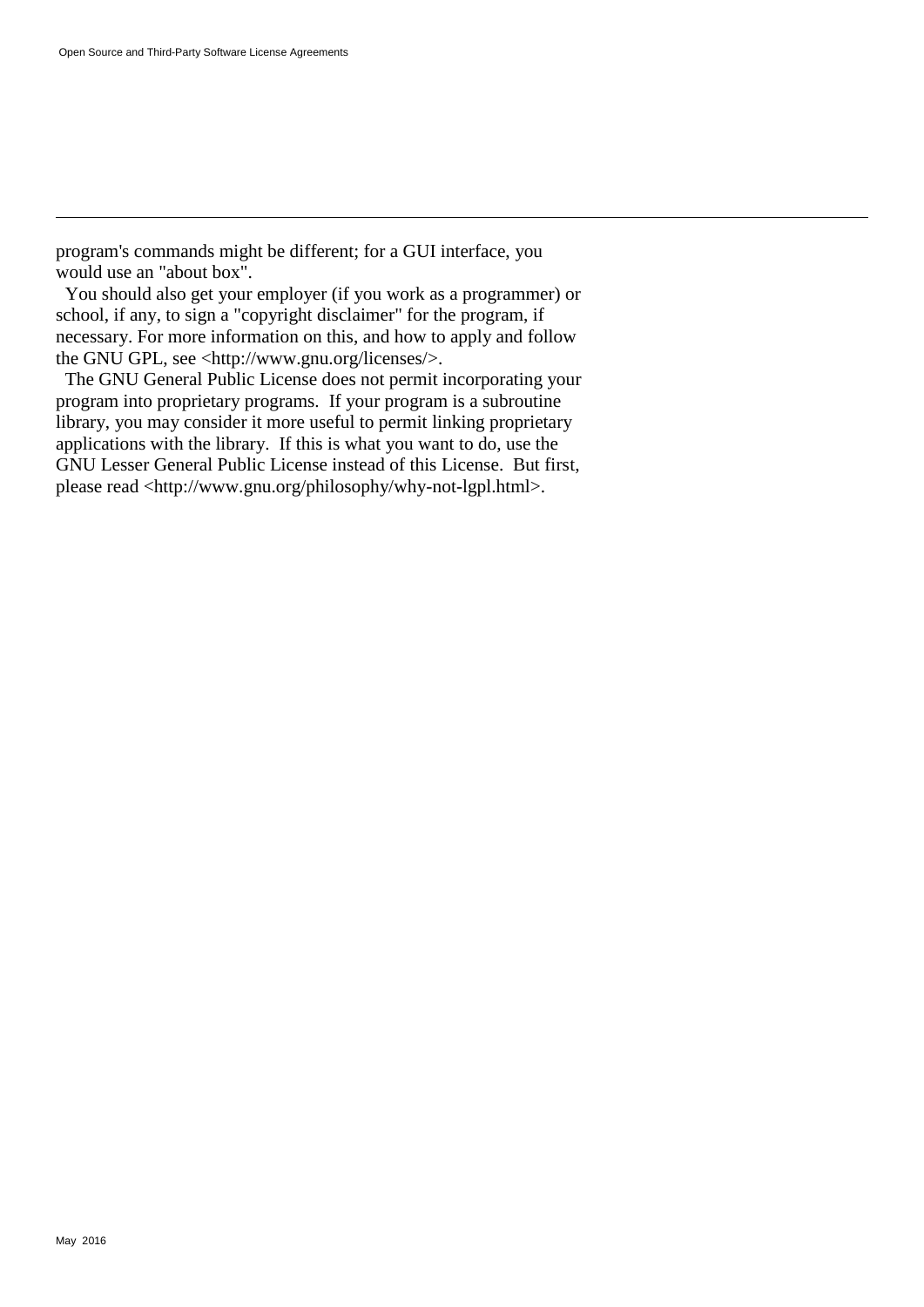## GNU Lesser General Public License 2.1

GNU LESSER GENERAL PUBLIC LICENSE

Version 2.1, February 1999

Copyright (C) 1991, 1999 Free Software Foundation, Inc. 51 Franklin Street, Fifth Floor, Boston, MA 02110-1301 USA Everyone is permitted to copy and distribute verbatim copies of this license document, but changing it is not allowed.

[This is the first released version of the Lesser GPL. It also counts as the successor of the GNU Library Public License, version 2, hence the version number 2.1.]

### Preamble

The licenses for most software are designed to take away your freedom to share and change it. By contrast, the GNU General Public Licenses are intended to guarantee your freedom to share and change free software--to make sure the software is free for all its users. This license, the Lesser General Public License, applies to some specially designated software packages--typically libraries--of the Free Software Foundation and other authors who decide to use it. You can use it too, but we suggest you first think carefully about whether this license or the ordinary General Public License is the better strategy to use in any particular case, based on the explanations below. When we speak of free software, we are referring to freedom of use, not price. Our General Public Licenses are designed to make sure that you have the freedom to distribute copies of free software (and charge for this service if you wish); that you receive source code or can get it if you want it; that you can change the software and use pieces of it in new free programs; and that you are informed that you can do these things.

To protect your rights, we need to make restrictions that forbid distributors to deny you these rights or to ask you to surrender these rights. These restrictions translate to certain responsibilities for you if you distribute copies of the library or if you modify it.

For example, if you distribute copies of the library, whether gratis or for a fee, you must give the recipients all the rights that we gave you. You must make sure that they, too, receive or can get the source code. If you link other code with the library, you must provide complete object files to the recipients, so that they can relink them with the library after making changes to the library and recompiling it. And you must show them these terms so they know their rights. We protect your rights with a two-step method: (1) we copyright the library, and (2) we offer you this license, which gives you legal permission to copy, distribute and/or modify the library.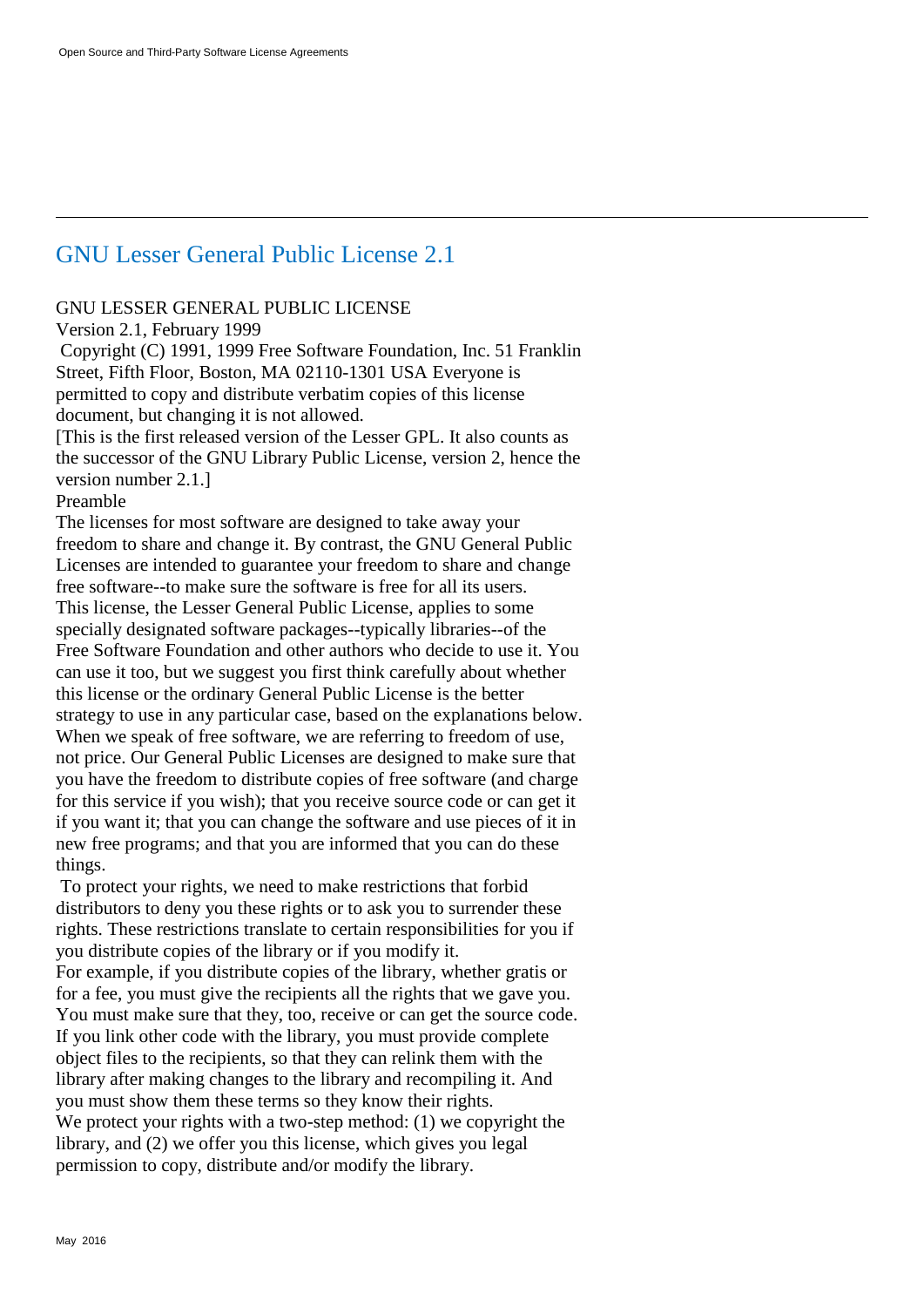To protect each distributor, we want to make it very clear that there is no warranty for the free library. Also, if the library is modified by someone else and passed on, the recipients should know that what they have is not the original version, so that the original author's reputation will not be affected by problems that might be introduced by others.

Finally, software patents pose a constant threat to the existence of any free program. We wish to make sure that a company cannot effectively restrict the users of a free program by obtaining a restrictive license from a patent holder. Therefore, we insist that any patent license obtained for a version of the library must be consistent with the full freedom of use specified in this license.

Most GNU software, including some libraries, is covered by the ordinary GNU General Public License. This license, the GNU Lesser General Public License, applies to certain designated libraries, and is quite different from the ordinary General Public License. We use this license for certain libraries in order to permit linking those libraries into non-free programs.

When a program is linked with a library, whether statically or using a shared library, the combination of the two is legally speaking a combined work, a derivative of the original library. The ordinary General Public License therefore permits such linking only if the entire combination fits its criteria of freedom. The Lesser General Public License permits more lax criteria for linking other code with the library.

We call this license the "Lesser" General Public License because it does Less to protect the user's freedom than the ordinary General Public License. It also provides other free software developers Less of an advantage over competing non-free programs. These disadvantages are the reason we use the ordinary General Public License for many libraries. However, the Lesser license provides advantages in certain special circumstances.

For example, on rare occasions, there may be a special need to encourage the widest possible use of a certain library, so that it becomes a de-facto standard. To achieve this, non-free programs must be allowed to use the library. A more frequent case is that a free library does the same job as widely used non-free libraries. In this case, there is little to gain by limiting the free library to free software only, so we use the Lesser General Public License.

In other cases, permission to use a particular library in non-free programs enables a greater number of people to use a large body of free software. For example, permission to use the GNU C Library in non-free programs enables many more people to use the whole GNU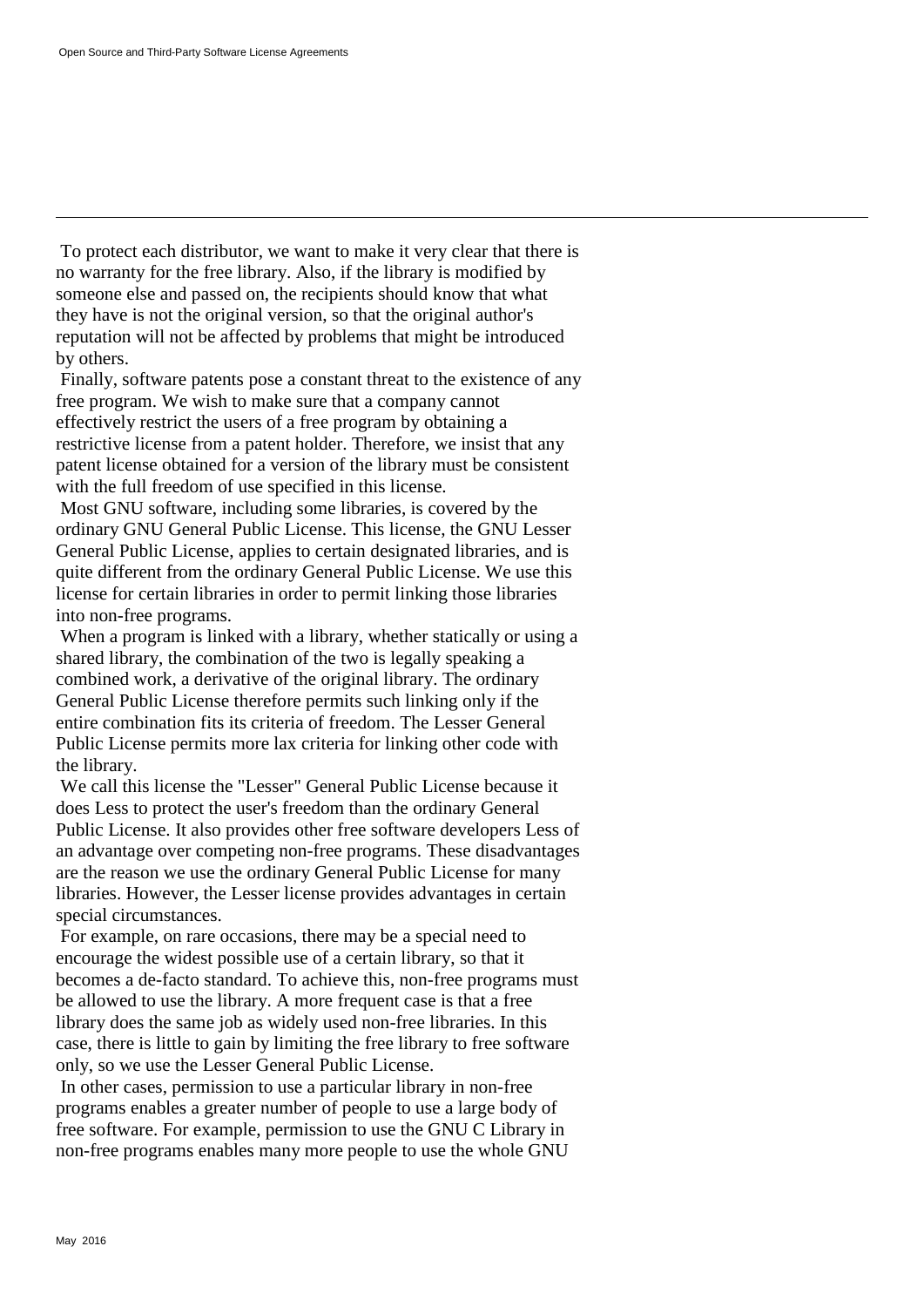operating system, as well as its variant, the GNU/Linux operating system.

Although the Lesser General Public License is Less protective of the users' freedom, it does ensure that the user of a program that is linked with the Library has the freedom and the wherewithal to run that program using a modified version of the Library.

The precise terms and conditions for copying, distribution and modification follow. Pay close attention to the difference between a "work based on the library" and a "work that uses the library". The former contains code derived from the library, whereas the latter must be combined with the library in order to run.

GNU LESSER GENERAL PUBLIC LICENSE

### TERMS AND CONDITIONS FOR COPYING, DISTRIBUTION AND MODIFICATION

0. This License Agreement applies to any software library or other program which contains a notice placed by the copyright holder or other authorized party saying it may be distributed under the terms of this Lesser General Public License (also called "this License"). Each licensee is addressed as "you".

A "library" means a collection of software functions and/or data prepared so as to be conveniently linked with application programs (which use some of those functions and data) to form executables. The "Library", below, refers to any such software library or work which has been distributed under these terms. A "work based on the Library" means either the Library or any derivative work under copyright law: that is to say, a work containing the Library or a portion of it, either verbatim or with modifications and/or translated straightforwardly into another language. (Hereinafter, translation is included without limitation in the term "modification".)

"Source code" for a work means the preferred form of the work for making modifications to it. For a library, complete source code means all the source code for all modules it contains, plus any associated interface definition files, plus the scripts used to control compilation and installation of the library.

Activities other than copying, distribution and modification are not covered by this License; they are outside its scope. The act of running a program using the Library is not restricted, and output from such a program is covered only if its contents constitute a work based on the Library (independent of the use of the Library in a tool for writing it). Whether that is true depends on what the Library does and what the program that uses the Library does.

1. You may copy and distribute verbatim copies of the Library's complete source code as you receive it, in any medium, provided that you conspicuously and appropriately publish on each copy an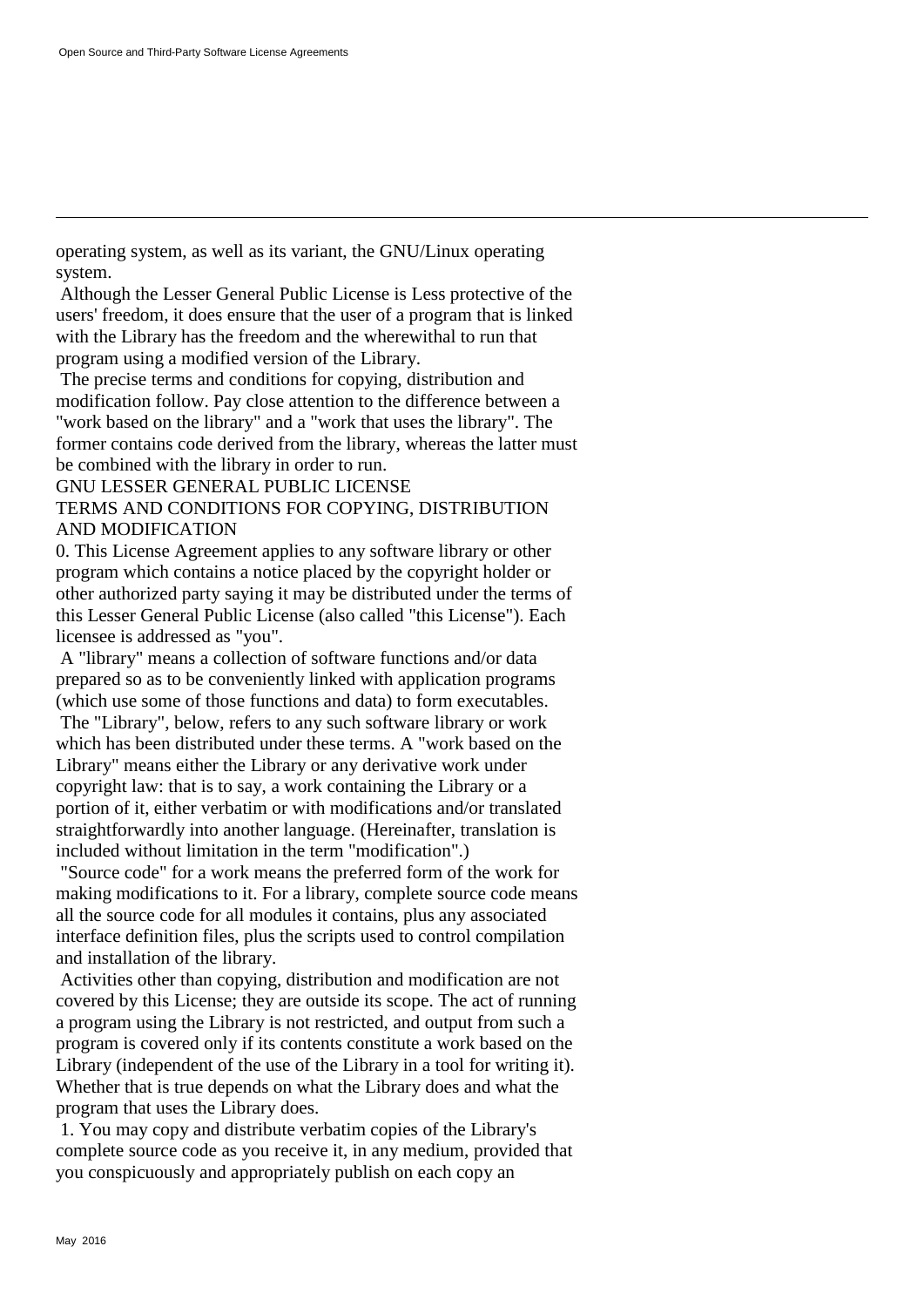appropriate copyright notice and disclaimer of warranty; keep intact all the notices that refer to this License and to the absence of any warranty; and distribute a copy of this License along with the Library.

You may charge a fee for the physical act of transferring a copy, and you may at your option offer warranty protection in exchange for a fee.

2. You may modify your copy or copies of the Library or any portion of it, thus forming a work based on the Library, and copy and distribute such modifications or work under the terms of Section 1 above, provided that you also meet all of these conditions:

a) The modified work must itself be a software library.

b) You must cause the files modified to carry prominent notices stating that you changed the files and the date of any change.

c) You must cause the whole of the work to be licensed at no charge to all third parties under the terms of this License.

d) If a facility in the modified Library refers to a function or a table of data to be supplied by an application program that uses the facility, other than as an argument passed when the facility is invoked, then you must make a good faith effort to ensure that, in the event an application does not supply such function or table, the facility still operates, and performs whatever part of its purpose remains meaningful.

(For example, a function in a library to compute square roots has a purpose that is entirely well-defined independent of the application. Therefore, Subsection 2d requires that any application-supplied function or table used by this function must be optional: if the application does not supply it, the square root function must still compute square roots.)

These requirements apply to the modified work as a whole. If identifiable sections of that work are not derived from the Library, and can be reasonably considered independent and separate works in themselves, then this License, and its terms, do not apply to those sections when you distribute them as separate works. But when you distribute the same sections as part of a whole which is a work based on the Library, the distribution of the whole must be on the terms of this License, whose permissions for other licensees extend to the entire whole, and thus to each and every part regardless of who wrote it.

Thus, it is not the intent of this section to claim rights or contest your rights to work written entirely by you; rather, the intent is to exercise the right to control the distribution of derivative or collective works based on the Library.

In addition, mere aggregation of another work not based on the Library with the Library (or with a work based on the Library) on a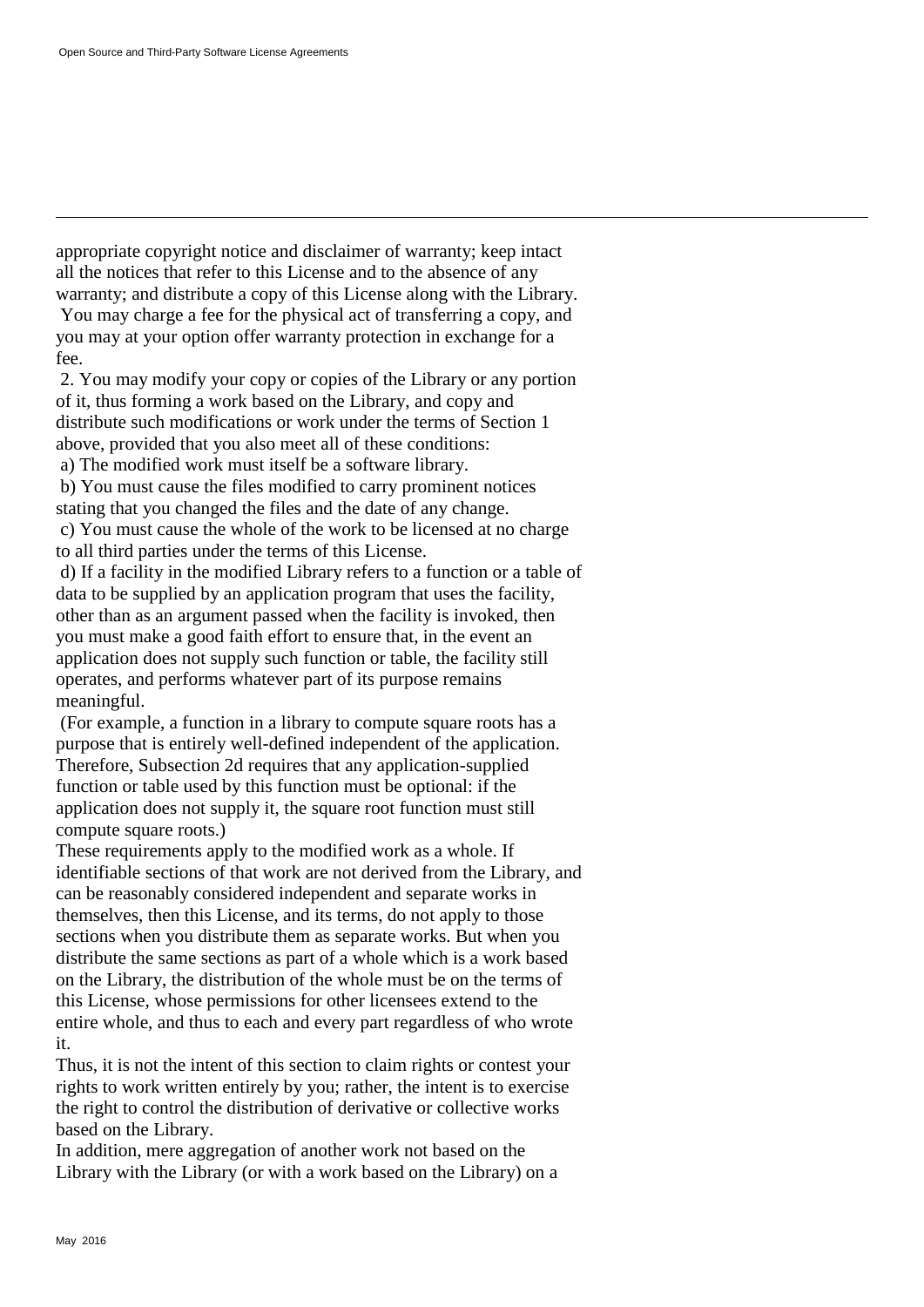volume of a storage or distribution medium does not bring the other work under the scope of this License.

3. You may opt to apply the terms of the ordinary GNU General Public License instead of this License to a given copy of the Library. To do this, you must alter all the notices that refer to this License, so that they refer to the ordinary GNU General Public License, version 2, instead of to this License. (If a newer version than version 2 of the ordinary GNU General Public License has appeared, then you can specify that version instead if you wish.) Do not make any other change in these notices.

Once this change is made in a given copy, it is irreversible for that copy, so the ordinary GNU General Public License applies to all subsequent copies and derivative works made from that copy. This option is useful when you wish to copy part of the code of the

Library into a program that is not a library.

4. You may copy and distribute the Library (or a portion or derivative of it, under Section 2) in object code or executable form under the terms of Sections 1 and 2 above provided that you accompany it with the complete corresponding machine-readable source code, which must be distributed under the terms of Sections 1 and 2 above on a medium customarily used for software interchange.

If distribution of object code is made by offering access to copy from a designated place, then offering equivalent access to copy the source code from the same place satisfies the requirement to distribute the source code, even though third parties are not compelled to copy the source along with the object code.

5. A program that contains no derivative of any portion of the Library, but is designed to work with the Library by being compiled or linked with it, is called a "work that uses the Library". Such a work, in isolation, is not a derivative work of the Library, and therefore falls outside the scope of this License.

However, linking a "work that uses the Library" with the Library creates an executable that is a derivative of the Library (because it contains portions of the Library), rather than a "work that uses the library". The executable is therefore covered by this License. Section 6 states terms for distribution of such executables.

When a "work that uses the Library" uses material from a header file that is part of the Library, the object code for the work may be a derivative work of the Library even though the source code is not. Whether this is true is especially significant if the work can be linked without the Library, or if the work is itself a library. The threshold for this to be true is not precisely defined by law.

If such an object file uses only numerical parameters, data structure layouts and accessors, and small macros and small inline functions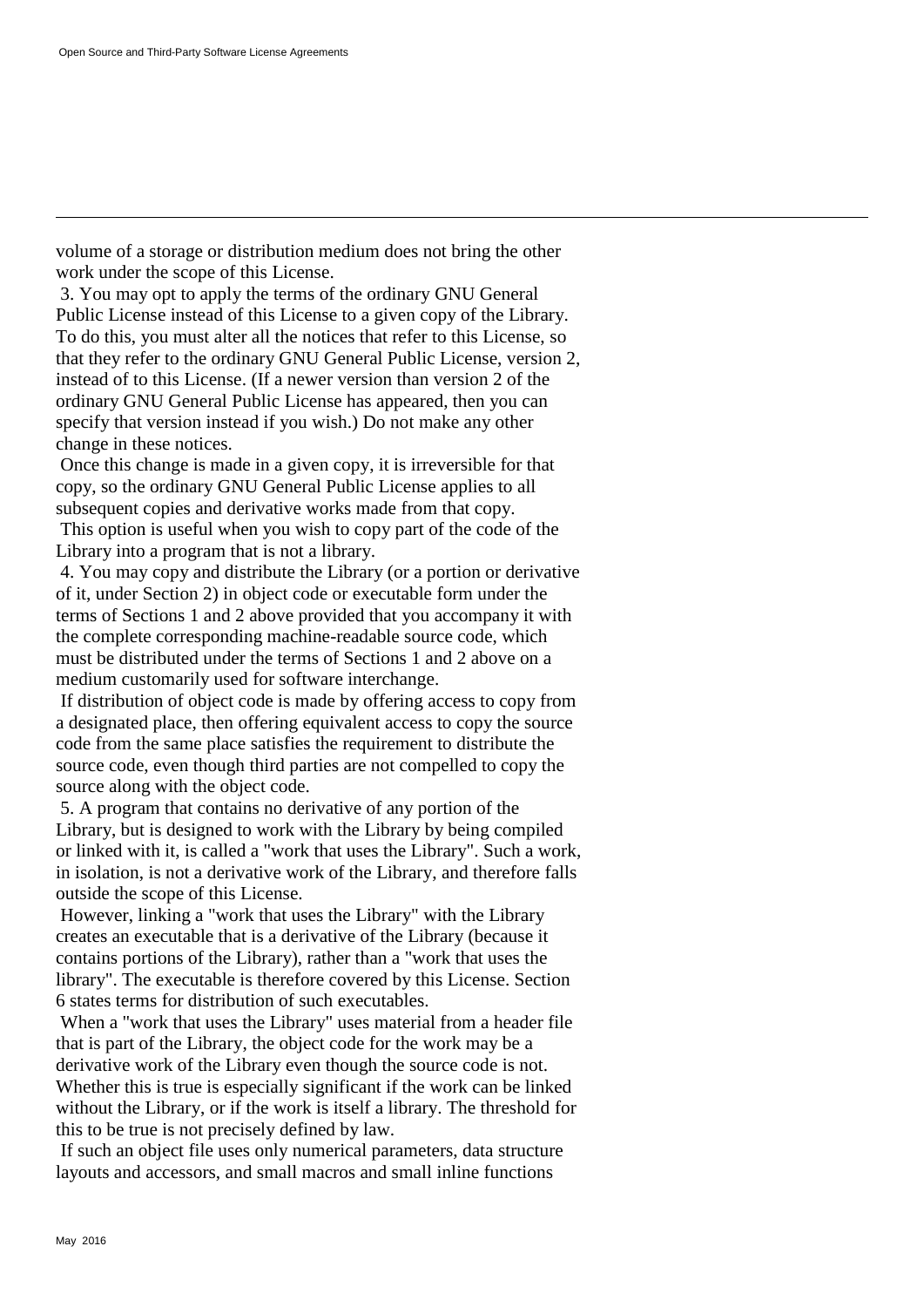(ten lines or less in length), then the use of the object file is unrestricted, regardless of whether it is legally a derivative work. (Executables containing this object code plus portions of the Library will still fall under Section 6.)

Otherwise, if the work is a derivative of the Library, you may distribute the object code for the work under the terms of Section 6. Any executables containing that work also fall under Section 6, whether or not they are linked directly with the Library itself. 6. As an exception to the Sections above, you may also combine or link a "work that uses the Library" with the Library to produce a work containing portions of the Library, and distribute that work under terms of your choice, provided that the terms permit modification of the work for the customer's own use and reverse engineering for debugging such modifications.

You must give prominent notice with each copy of the work that the Library is used in it and that the Library and its use are covered by this License. You must supply a copy of this License. If the work during execution displays copyright notices, you must include the copyright notice for the Library among them, as well as a reference directing the user to the copy of this License. Also, you must do one of these things:

a) Accompany the work with the complete corresponding machinereadable source code for the Library including whatever changes were used in the work (which must be distributed under Sections 1 and 2 above); and, if the work is an executable linked with the Library, with the complete machine-readable "work that uses the Library", as object code and/or source code, so that the user can modify the Library and then relink to produce a modified executable containing the modified Library. (It is understood that the user who changes the contents of definitions files in the Library will not necessarily be able to recompile the application to use the modified definitions.)

b) Use a suitable shared library mechanism for linking with the Library. A suitable mechanism is one that (1) uses at run time a copy of the library already present on the user's computer system, rather than copying library functions into the executable, and (2) will operate properly with a modified version of the library, if the user installs one, as long as the modified version is interface-compatible with the version that the work was made with.

c) Accompany the work with a written offer, valid for at least three years, to give the same user the materials specified in Subsection 6a, above, for a charge no more than the cost of performing this distribution.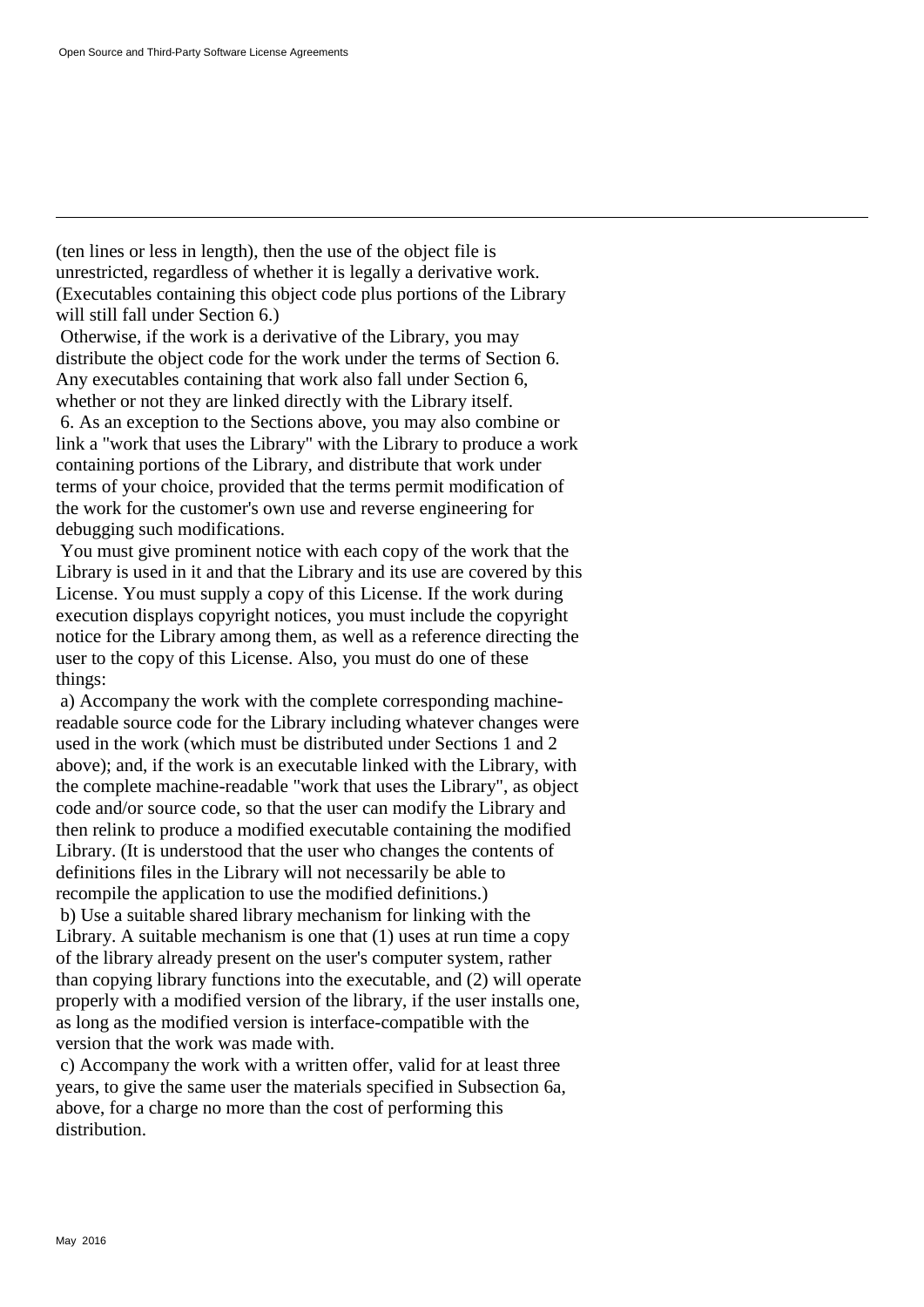d) If distribution of the work is made by offering access to copy from a designated place, offer equivalent access to copy the above specified materials from the same place.

e) Verify that the user has already received a copy of these materials or that you have already sent this user a copy.

For an executable, the required form of the "work that uses the Library" must include any data and utility programs needed for reproducing the executable from it. However, as a special exception, the materials to be distributed need not include anything that is normally distributed (in either source or binary form) with the major components (compiler, kernel, and so on) of the operating system on which the executable runs, unless that component itself accompanies the executable.

It may happen that this requirement contradicts the license restrictions of other proprietary libraries that do not normally accompany the operating system. Such a contradiction means you cannot use both them and the Library together in an executable that you distribute.

7. You may place library facilities that are a work based on the Library side-by-side in a single library together with other library facilities not covered by this License, and distribute such a combined library, provided that the separate distribution of the work based on the Library and of the other library facilities is otherwise permitted, and provided that you do these two things:

a) Accompany the combined library with a copy of the same work based on the Library, uncombined with any other library facilities. This must be distributed under the terms of the Sections above.

b) Give prominent notice with the combined library of the fact that part of it is a work based on the Library, and explaining where to find the accompanying uncombined form of the same work.

8. You may not copy, modify, sublicense, link with, or distribute the Library except as expressly provided under this License. Any attempt otherwise to copy, modify, sublicense, link with, or distribute the Library is void, and will automatically terminate your rights under this License. However, parties who have received copies, or rights, from you under this License will not have their licenses terminated so long as such parties remain in full compliance.

9. You are not required to accept this License, since you have not signed it. However, nothing else grants you permission to modify or distribute the Library or its derivative works. These actions are prohibited by law if you do not accept this License. Therefore, by modifying or distributing the Library (or any work based on the Library), you indicate your acceptance of this License to do so, and all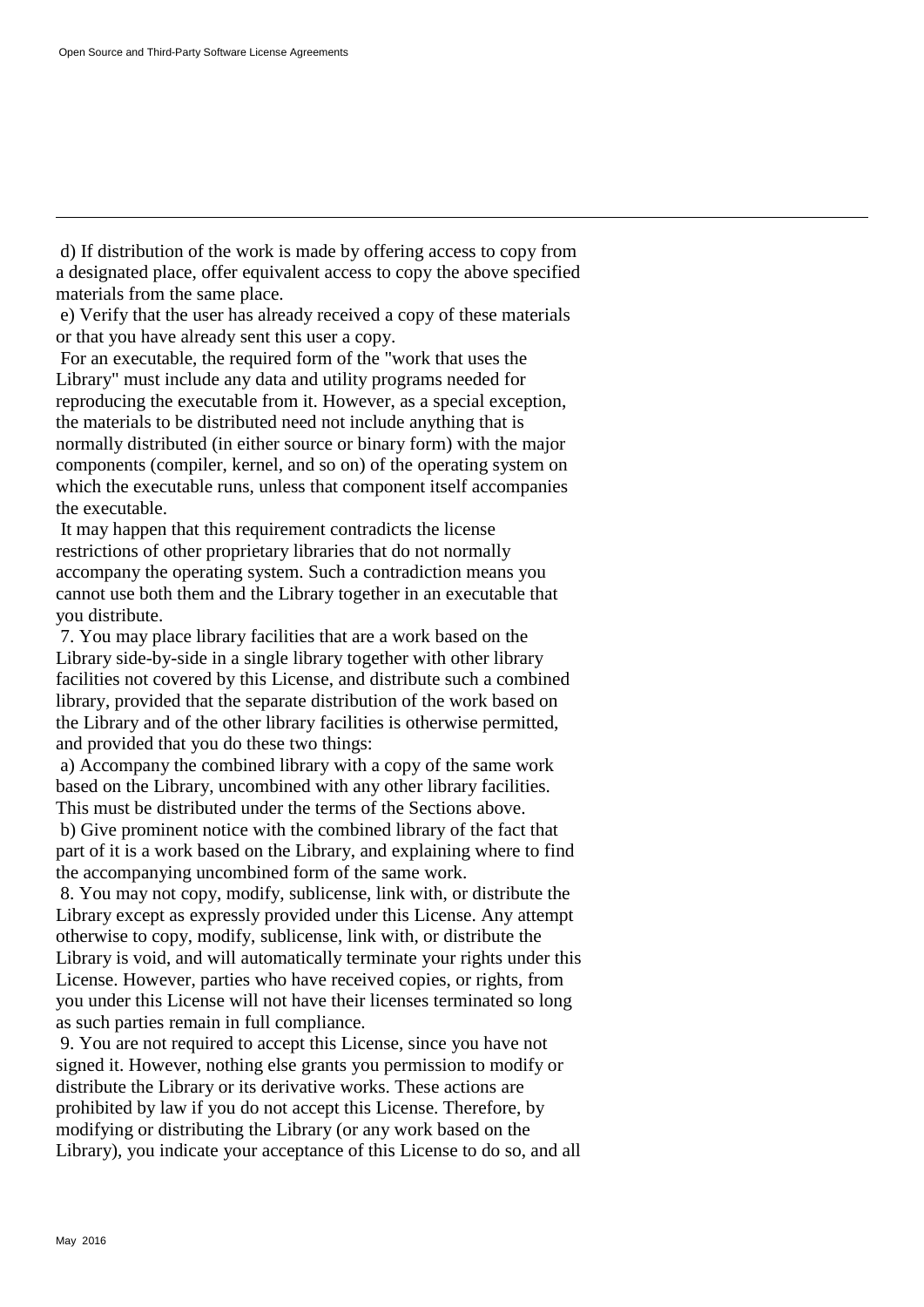its terms and conditions for copying, distributing or modifying the Library or works based on it.

10. Each time you redistribute the Library (or any work based on the Library), the recipient automatically receives a license from the original licensor to copy, distribute, link with or modify the Library subject to these terms and conditions. You may not impose any further restrictions on the recipients' exercise of the rights granted herein. You are not responsible for enforcing compliance by third parties with this License.

11. If, as a consequence of a court judgment or allegation of patent infringement or for any other reason (not limited to patent issues), conditions are imposed on you (whether by court order, agreement or otherwise) that contradict the conditions of this License, they do not excuse you from the conditions of this License. If you cannot distribute so as to satisfy simultaneously your obligations under this License and any other pertinent obligations, then as a consequence you may not distribute the Library at all. For example, if a patent license would not permit royalty-free redistribution of the Library by all those who receive copies directly or indirectly through you, then the only way you could satisfy both it and this License would be to refrain entirely from distribution of the Library.

If any portion of this section is held invalid or unenforceable under any particular circumstance, the balance of the section is intended to apply, and the section as a whole is intended to apply in other circumstances.

It is not the purpose of this section to induce you to infringe any patents or other property right claims or to contest validity of any such claims; this section has the sole purpose of protecting the integrity of the free software distribution system which is implemented by public license practices. Many people have made generous contributions to the wide range of software distributed through that system in reliance on consistent application of that system; it is up to the author/donor to decide if he or she is willing to distribute software through any other system and a licensee cannot impose that choice.

This section is intended to make thoroughly clear what is believed to be a consequence of the rest of this License.

12. If the distribution and/or use of the Library is restricted in certain countries either by patents or by copyrighted interfaces, the original copyright holder who places the Library under this License may add an explicit geographical distribution limitation excluding those countries, so that distribution is permitted only in or among countries not thus excluded. In such case, this License incorporates the limitation as if written in the body of this License.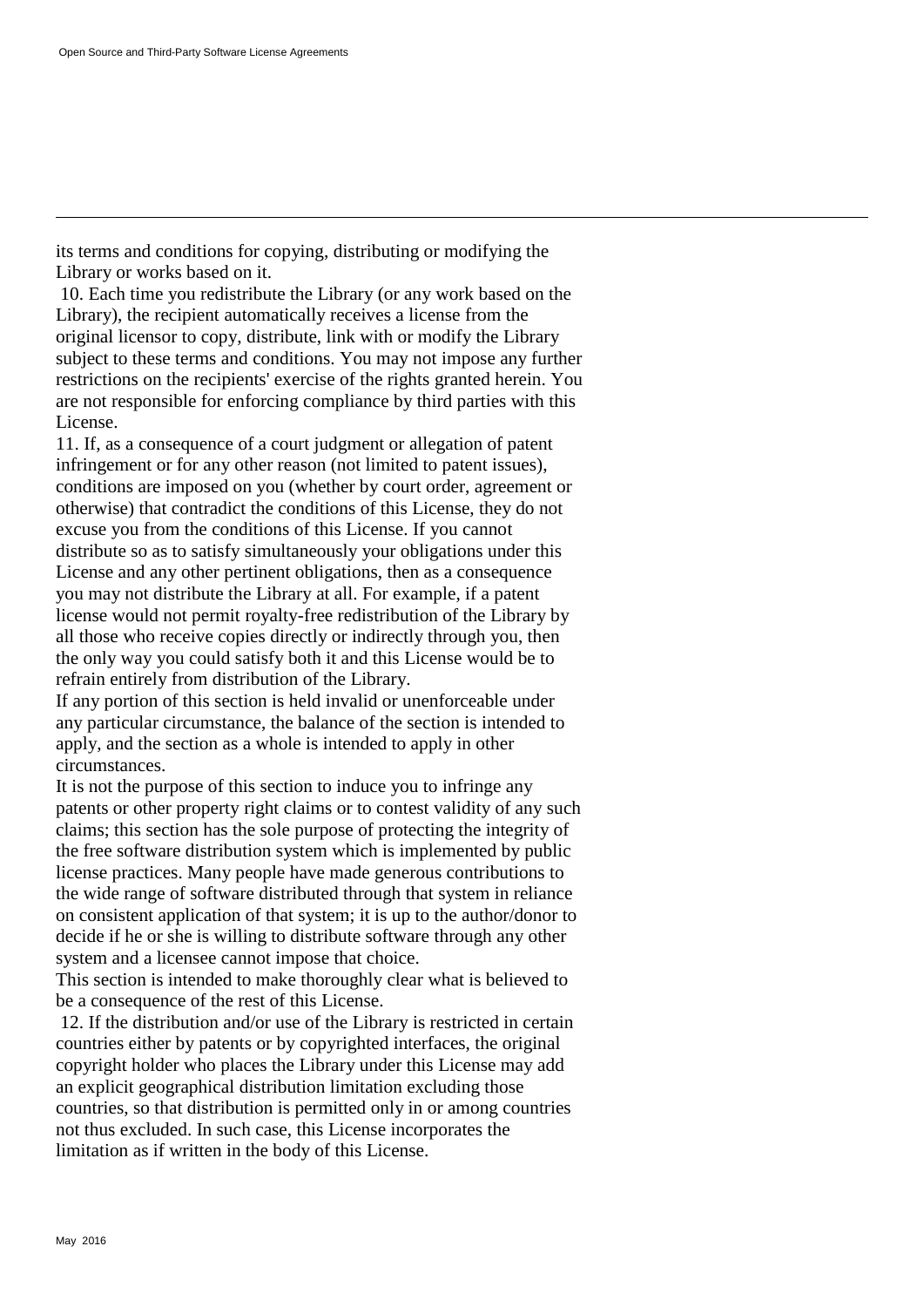13. The Free Software Foundation may publish revised and/or new versions of the Lesser General Public License from time to time. Such new versions will be similar in spirit to the present version, but may differ in detail to address new problems or concerns.

Each version is given a distinguishing version number. If the Library specifies a version number of this License which applies to it and "any later version", you have the option of following the terms and conditions either of that version or of any later version published by the Free Software Foundation. If the Library does not specify a license version number, you may choose any version ever published by the Free Software Foundation.

14. If you wish to incorporate parts of the Library into other free programs whose distribution conditions are incompatible with these, write to the author to ask for permission. For software which is copyrighted by the Free Software Foundation, write to the Free Software Foundation; we sometimes make exceptions for this. Our decision will be guided by the two goals of preserving the free status of all derivatives of our free software and of promoting the sharing and reuse of software generally.

### NO WARRANTY

15. BECAUSE THE LIBRARY IS LICENSED FREE OF CHARGE, THERE IS NO WARRANTY FOR THE LIBRARY, TO THE EXTENT PERMITTED BY APPLICABLE LAW. EXCEPT WHEN OTHERWISE STATED IN WRITING THE COPYRIGHT HOLDERS AND/OR OTHER PARTIES PROVIDE THE LIBRARY "AS IS" WITHOUT WARRANTY OF ANY KIND, EITHER EXPRESSED OR IMPLIED, INCLUDING, BUT NOT LIMITED TO, THE IMPLIED WARRANTIES OF MERCHANTABILITY AND FITNESS FOR A PARTICULAR PURPOSE. THE ENTIRE RISK AS TO THE QUALITY AND PERFORMANCE OF THE LIBRARY IS WITH YOU. SHOULD THE LIBRARY PROVE DEFECTIVE, YOU ASSUME THE COST OF ALL NECESSARY SERVICING, REPAIR OR CORRECTION.

16. IN NO EVENT UNLESS REQUIRED BY APPLICABLE LAW OR AGREED TO IN WRITING WILL ANY COPYRIGHT HOLDER, OR ANY OTHER PARTY WHO MAY MODIFY AND/OR REDISTRIBUTE THE LIBRARY AS PERMITTED ABOVE, BE LIABLE TO YOU FOR DAMAGES, INCLUDING ANY GENERAL, SPECIAL, INCIDENTAL OR CONSEQUENTIAL DAMAGES ARISING OUT OF THE USE OR INABILITY TO USE THE LIBRARY (INCLUDING BUT NOT LIMITED TO LOSS OF DATA OR DATA BEING RENDERED INACCURATE OR LOSSES SUSTAINED BY YOU OR THIRD PARTIES OR A FAILURE OF THE LIBRARY TO OPERATE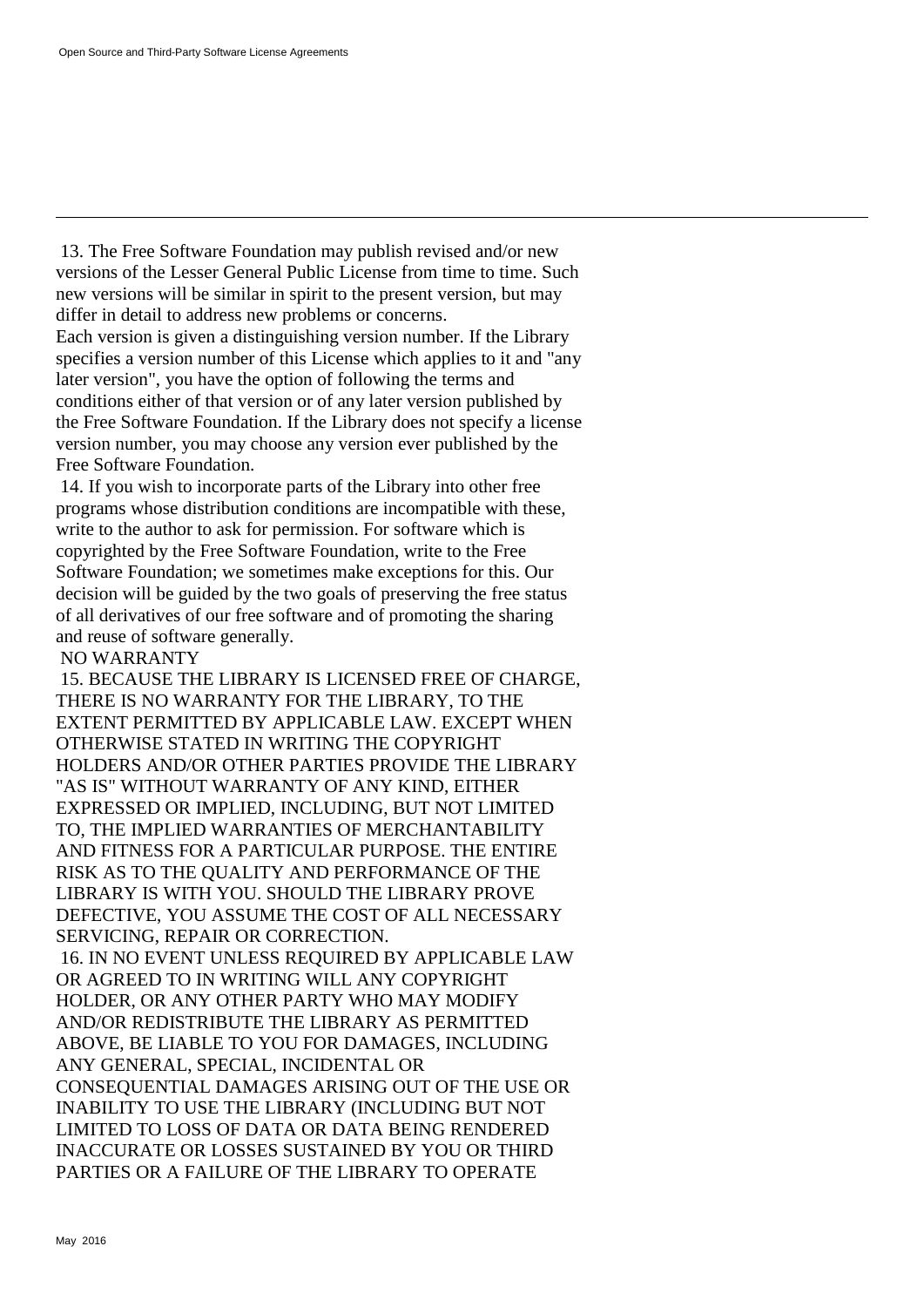## WITH ANY OTHER SOFTWARE), EVEN IF SUCH HOLDER OR OTHER PARTY HAS BEEN ADVISED OF THE POSSIBILITY OF SUCH DAMAGES.

### END OF TERMS AND CONDITIONS

How to Apply These Terms to Your New Libraries

If you develop a new library, and you want it to be of the greatest possible use to the public, we recommend making it free software that everyone can redistribute and change. You can do so by permitting redistribution under these terms (or, alternatively, under the terms of the ordinary General Public License).

To apply these terms, attach the following notices to the library. It is safest to attach them to the start of each source file to most effectively convey the exclusion of warranty; and each file should have at least the "copyright" line and a pointer to where the full notice is found. <one line to give the library's name and a brief idea of what it does.> Copyright  $(C)$  <year > <name of author >

This library is free software; you can redistribute it and/or modify it under the terms of the GNU Lesser General Public License as published by the Free Software Foundation; either version 2.1 of the License, or (at your option) any later version.

This library is distributed in the hope that it will be useful, but WITHOUT ANY WARRANTY; without even the implied warranty of MERCHANTABILITY or FITNESS FOR A PARTICULAR PURPOSE. See the GNU Lesser General Public License for more details.

You should have received a copy of the GNU Lesser General Public License along with this library; if not, write to the Free Software Foundation, Inc., 51 Franklin Street, Fifth Floor, Boston, MA 02110- 1301 USA

Also add information on how to contact you by electronic and paper mail.

You should also get your employer (if you work as a programmer) or your school, if any, to sign a "copyright disclaimer" for the library, if necessary. Here is a sample; alter the names:

Yoyodyne, Inc., hereby disclaims all copyright interest in the library `Frob' (a library for tweaking knobs) written by James Random Hacker.

<signature of Ty Coon>, 1 April 1990 Ty Coon, President of Vice

That's all there is to it!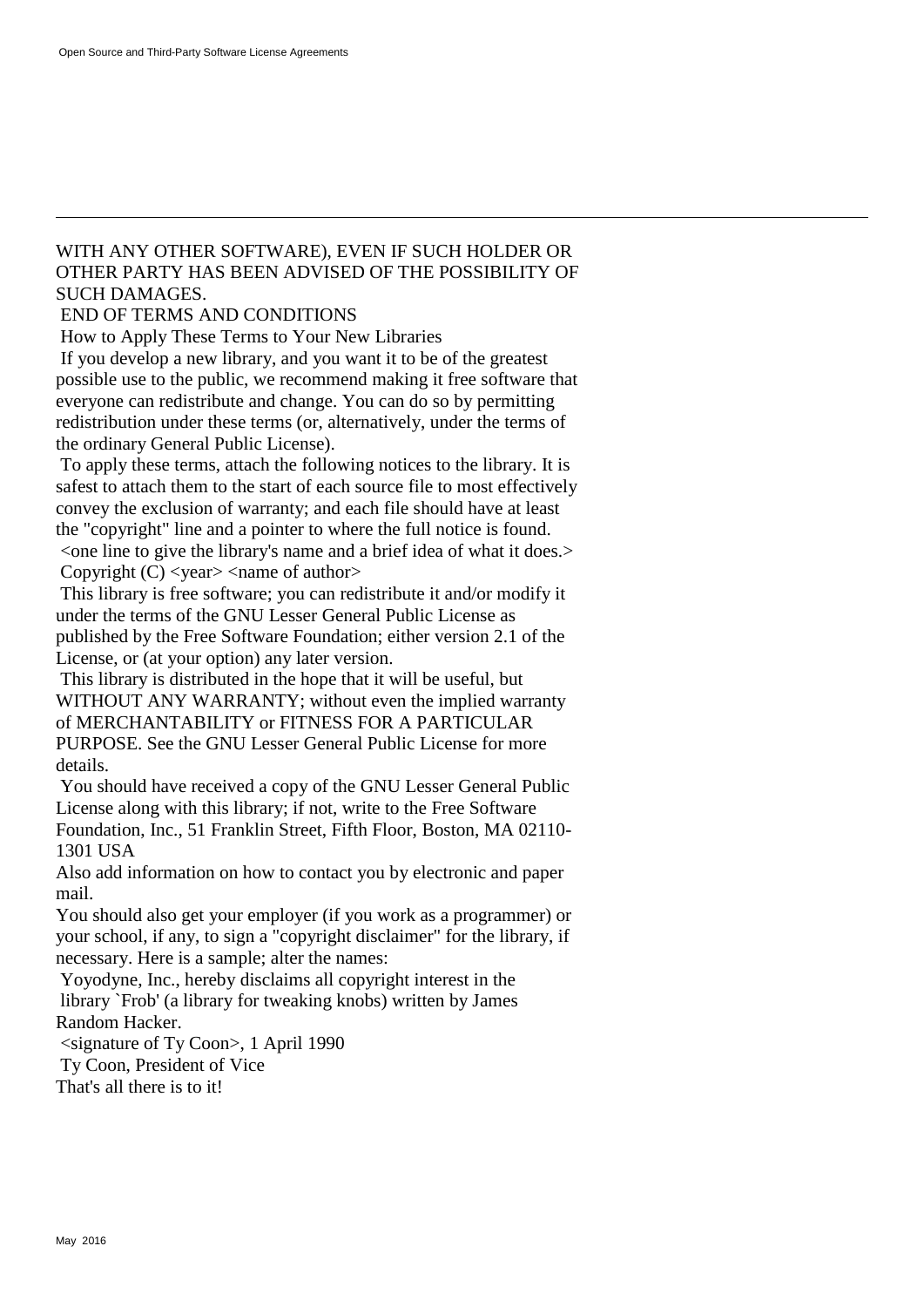## GNU Lesser General Public License 3.0

GNU LESSER GENERAL PUBLIC LICENSE

Version 3, 29 June 2007

Copyright (C) 2007 Free Software Foundation, Inc. http://fsf.org/ Everyone is permitted to copy and distribute verbatim copies of this license document, but changing it is not allowed.

This version of the GNU Lesser General Public License incorporates the terms and conditions of version 3 of the GNU General Public License, supplemented by the additional permissions listed below. 0. Additional Definitions.

As used herein, "this License" refers to version 3 of the GNU Lesser General Public License, and the "GNU GPL" refers to version 3 of the GNU General Public License.

"The Library" refers to a covered work governed by this License, other than an Application or a Combined Work as defined below.

An "Application" is any work that makes use of an interface provided by the Library, but which is not otherwise based on the Library. Defining a subclass of a class defined by the Library is deemed a mode of using an interface provided by the Library.

A "Combined Work" is a work produced by combining or linking an Application with the Library. The particular version of the Library with which the Combined Work was made is also called the "Linked Version".

The "Minimal Corresponding Source" for a Combined Work means the Corresponding Source for the Combined Work, excluding any source code for portions of the Combined Work that, considered in isolation, are based on the Application, and not on the Linked Version.

The "Corresponding Application Code" for a Combined Work means the object code and/or source code for the Application, including any data and utility programs needed for reproducing the Combined Work from the Application, but excluding the System Libraries of the Combined Work.

1. Exception to Section 3 of the GNU GPL.

You may convey a covered work under sections 3 and 4 of this License without being bound by section 3 of the GNU GPL.

2. Conveying Modified Versions.

If you modify a copy of the Library, and, in your modifications, a facility refers to a function or data to be supplied by an Application that uses the facility (other than as an argument passed when the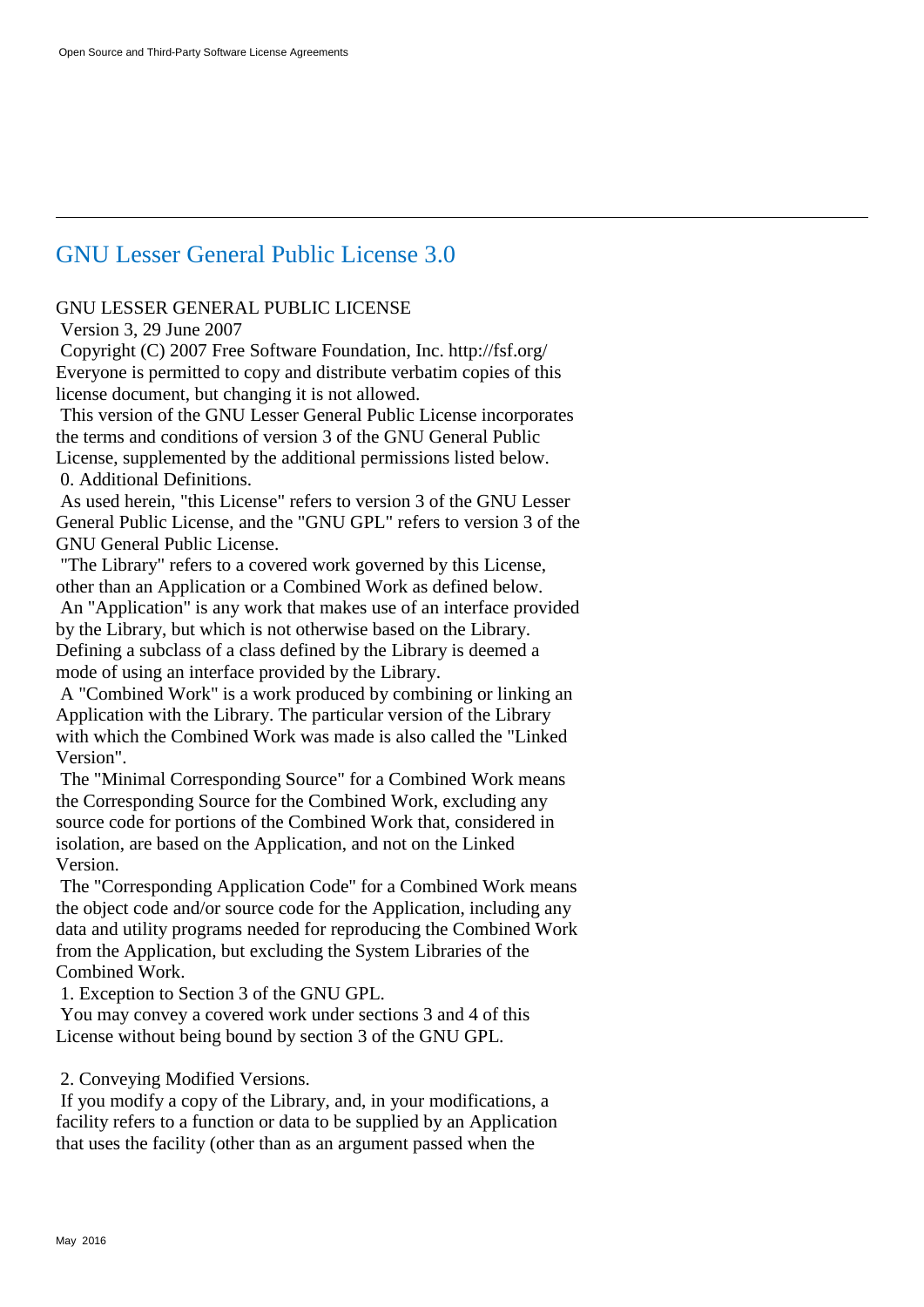facility is invoked), then you may convey a copy of the modified version:

a) under this License, provided that you make a good faith effort to ensure that, in the event an Application does not supply the function or data, the facility still operates, and performs whatever part of its purpose remains meaningful, or

b) under the GNU GPL, with none of the additional permissions of this License applicable to that copy.

3. Object Code Incorporating Material from Library Header Files. The object code form of an Application may incorporate material from a header file that is part of the Library. You may convey such object code under terms of your choice, provided that, if the incorporated material is not limited to numerical parameters, data

structure layouts and accessors, or small macros, inline functions and templates (ten or fewer lines in length), you do both of the following: a) Give prominent notice with each copy of the object code that the

Library is used in it and that the Library and its use are covered by this License.

b) Accompany the object code with a copy of the GNU GPL and this license document.

4. Combined Works.

You may convey a Combined Work under terms of your choice that, taken together, effectively do not restrict modification of the portions of the Library contained in the Combined Work and reverse

engineering for debugging such modifications, if you also do each of the following:

a) Give prominent notice with each copy of the Combined Work that the Library is used in it and that the Library and its use are covered by this License.

b) Accompany the Combined Work with a copy of the GNU GPL and this license document.

c) For a Combined Work that displays copyright notices during execution, include the copyright notice for the Library among these notices, as well as a reference directing the user to the copies of the GNU GPL and this license document.

d) Do one of the following:

0) Convey the Minimal Corresponding Source under the terms of this License, and the Corresponding Application Code in a form suitable for, and under terms that permit, the user to recombine or relink the Application with a modified version of the Linked Version to produce a modified Combined Work, in the manner specified by section 6 of the GNU GPL for conveying Corresponding Source.

1) Use a suitable shared library mechanism for linking with the Library. A suitable mechanism is one that (a) uses at run time a copy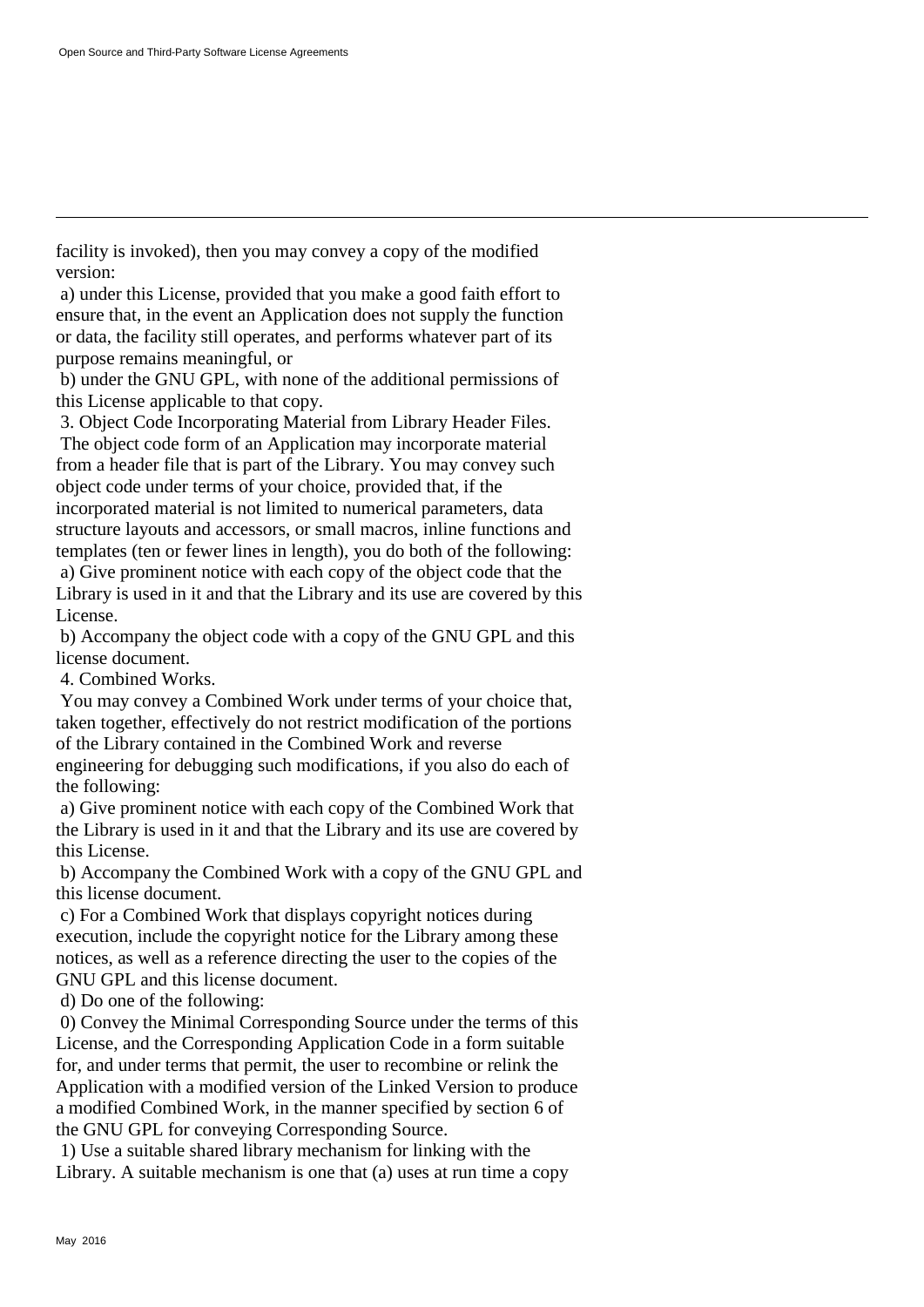of the Library already present on the user's computer system, and (b) will operate properly with a modified version of the Library that is interface-compatible with the Linked Version.

e) Provide Installation Information, but only if you would otherwise be required to provide such information under section 6 of the GNU GPL, and only to the extent that such information is necessary to install and execute a modified version of the Combined Work produced by recombining or relinking the Application with a modified version of the Linked Version. (If you use option 4d0, the Installation Information must accompany the Minimal Corresponding Source and Corresponding Application Code. If you use option 4d1, you must provide the Installation Information in the manner specified by section 6 of the GNU GPL for conveying Corresponding Source.)

5. Combined Libraries.

You may place library facilities that are a work based on the Library side by side in a single library together with other library facilities that are not Applications and are not covered by this License, and convey such a combined library under terms of your choice, if you do both of the following:

a) Accompany the combined library with a copy of the same work based on the Library, uncombined with any other library facilities, conveyed under the terms of this License.

b) Give prominent notice with the combined library that part of it is a work based on the Library, and explaining where to find the accompanying uncombined form of the same work.

6. Revised Versions of the GNU Lesser General Public License. The Free Software Foundation may publish revised and/or new versions of the GNU Lesser General Public License from time to time. Such new versions will be similar in spirit to the present version, but may differ in detail to address new problems or concerns.

Each version is given a distinguishing version number. If the Library as you received it specifies that a certain numbered version of the GNU Lesser General Public License "or any later version" applies to it, you have the option of following the terms and conditions either of that published version or of any later version published by the Free Software Foundation. If the Library as you received it does not specify a version number of the GNU Lesser General Public License, you may choose any version of the GNU Lesser General Public License ever published by the Free Software Foundation.

If the Library as you received it specifies that a proxy can decide whether future versions of the GNU Lesser General Public License shall apply, that proxy's public statement of acceptance of any version is permanent authorization for you to choose that version for the Library.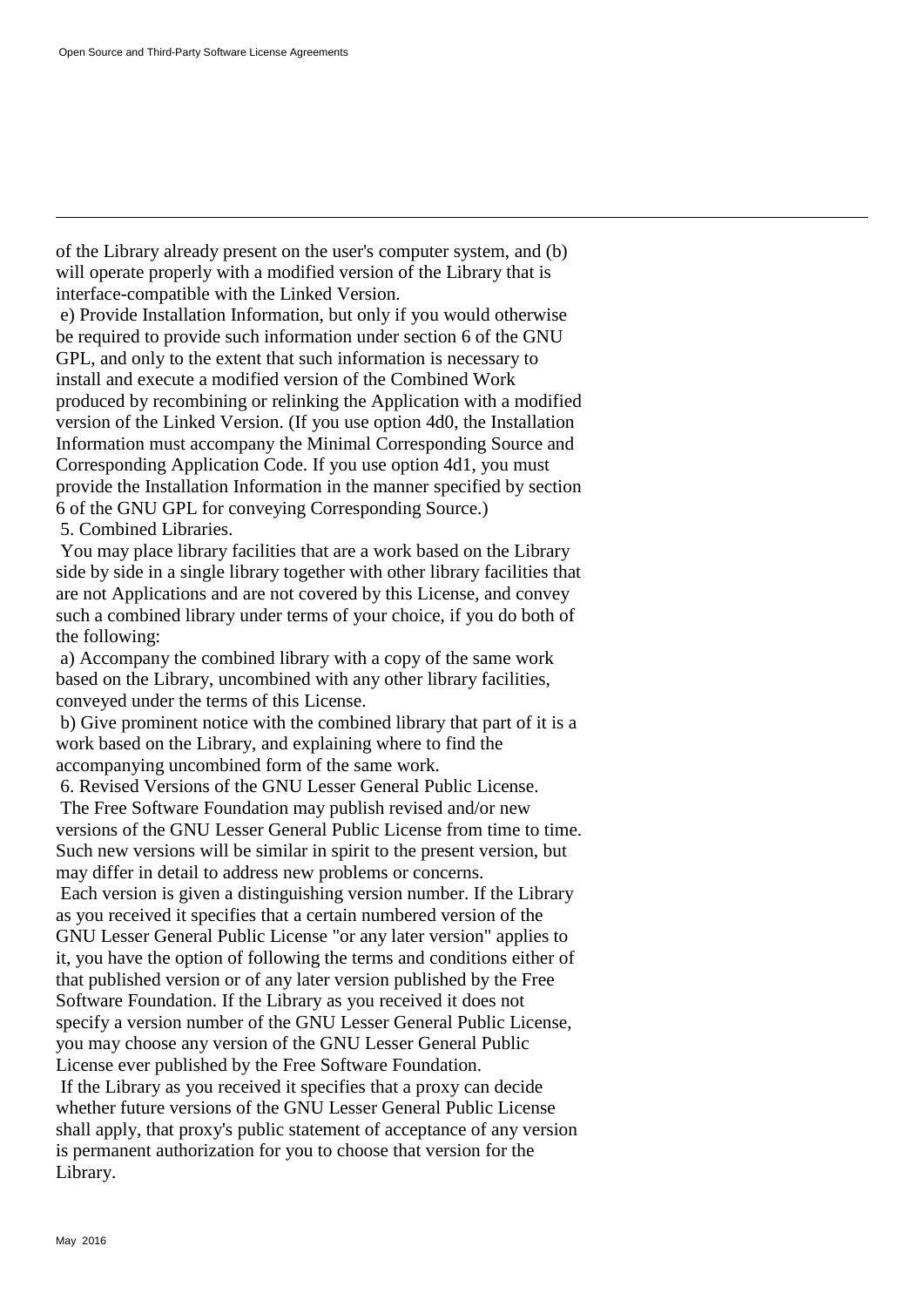# MIT License

Copyright (c)  $\langle$ year $\rangle$   $\langle$ copyright holders $\rangle$ 

Permission is hereby granted, free of charge, to any person obtaining a copy of this software and associated documentation files (the "Software"), to deal in the Software without restriction, including without limitation the rights to use, copy, modify, merge, publish, distribute, sublicense, and/or sell copies of the Software, and to permit persons to whom the Software is furnished to do so, subject to the following conditions:

The above copyright notice and this permission notice shall be included in all copies or substantial portions of the Software. THE SOFTWARE IS PROVIDED "AS IS", WITHOUT WARRANTY OF ANY KIND, EXPRESS OR IMPLIED, INCLUDING BUT NOT LIMITED TO THE WARRANTIES OF MERCHANTABILITY, FITNESS FOR A PARTICULAR PURPOSE AND NONINFRINGEMENT. IN NO EVENT SHALL THE AUTHORS OR COPYRIGHT HOLDERS BE LIABLE FOR ANY CLAIM, DAMAGES OR OTHER LIABILITY, WHETHER IN AN ACTION OF CONTRACT, TORT OR OTHERWISE, ARISING FROM, OUT OF OR IN CONNECTION WITH THE SOFTWARE OR THE USE OR OTHER DEALINGS IN THE SOFTWARE.

# Mozilla Public License Version 1.1

1. Mozilla Public License Version 1.1 1.1 1. Definitions 1.0.1. "Commercial Use" means distribution or otherwise making the Covered Code available to a third party. 1.1. "Contributor" means each entity that creates or contributes to the creation of Modifications. 1.2. "Contributor Version" means the combination of the Original Code, prior Modifications used by a Contributor, and the Modifications made by that particular Contributor. 1.3. "Covered Code" means the Original Code or Modifications or the combination of the Original Code and Modifications, in each case including portions thereof. 1.4. "Electronic Distribution Mechanism"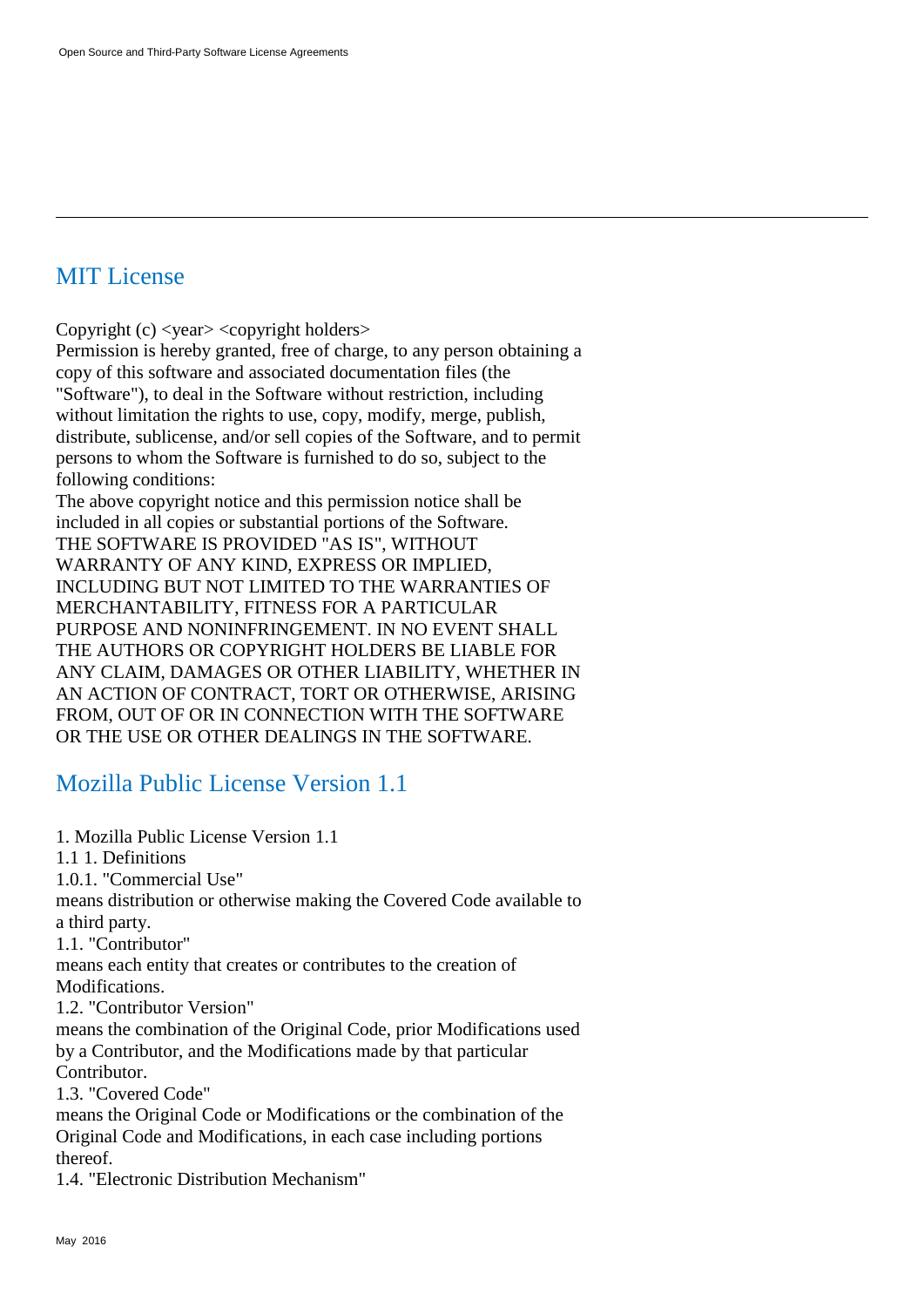means a mechanism generally accepted in the software development community for the electronic transfer of data. 1.5. "Executable" means Covered Code in any form other than Source Code. 1.6. "Initial Developer" means the individual or entity identified as the Initial Developer in the Source Code notice required by Exhibit A. 1.7. "Larger Work" means a work which combines Covered Code or portions thereof with code not governed by the terms of this License. 1.8. "License" means this document. 1.8.1. "Licensable" means having the right to grant, to the maximum extent possible, whether at the time of the initial grant or subsequently acquired, any and all of the rights conveyed herein. 1.9. "Modifications" means any addition to or deletion from the substance or structure of either the Original Code or any previous Modifications. When Covered Code is released as a series of files, a Modification is: a. Any addition to or deletion from the contents of a file containing Original Code or previous Modifications. b. Any new file that contains any part of the Original Code or previous Modifications. 1.10. "Original Code" means Source Code of computer software code which is described in the Source Code notice required by Exhibit A as Original Code, and which, at the time of its release under this License is not already Covered Code governed by this License. 1.10.1. "Patent Claims" means any patent claim(s), now owned or hereafter acquired, including without limitation, method, process, and apparatus claims, in any patent Licensable by grantor. 1.11. "Source Code" means the preferred form of the Covered Code for making modifications to it, including all modules it contains, plus any associated interface definition files, scripts used to control compilation and installation of an Executable, or source code differential comparisons against either the Original Code or another well known, available Covered Code of the Contributor's choice. The Source Code can be in a compressed or archival form provided the appropriate decompression or de-archiving software is widely available for no charge.

1.12. "You" (or "Your")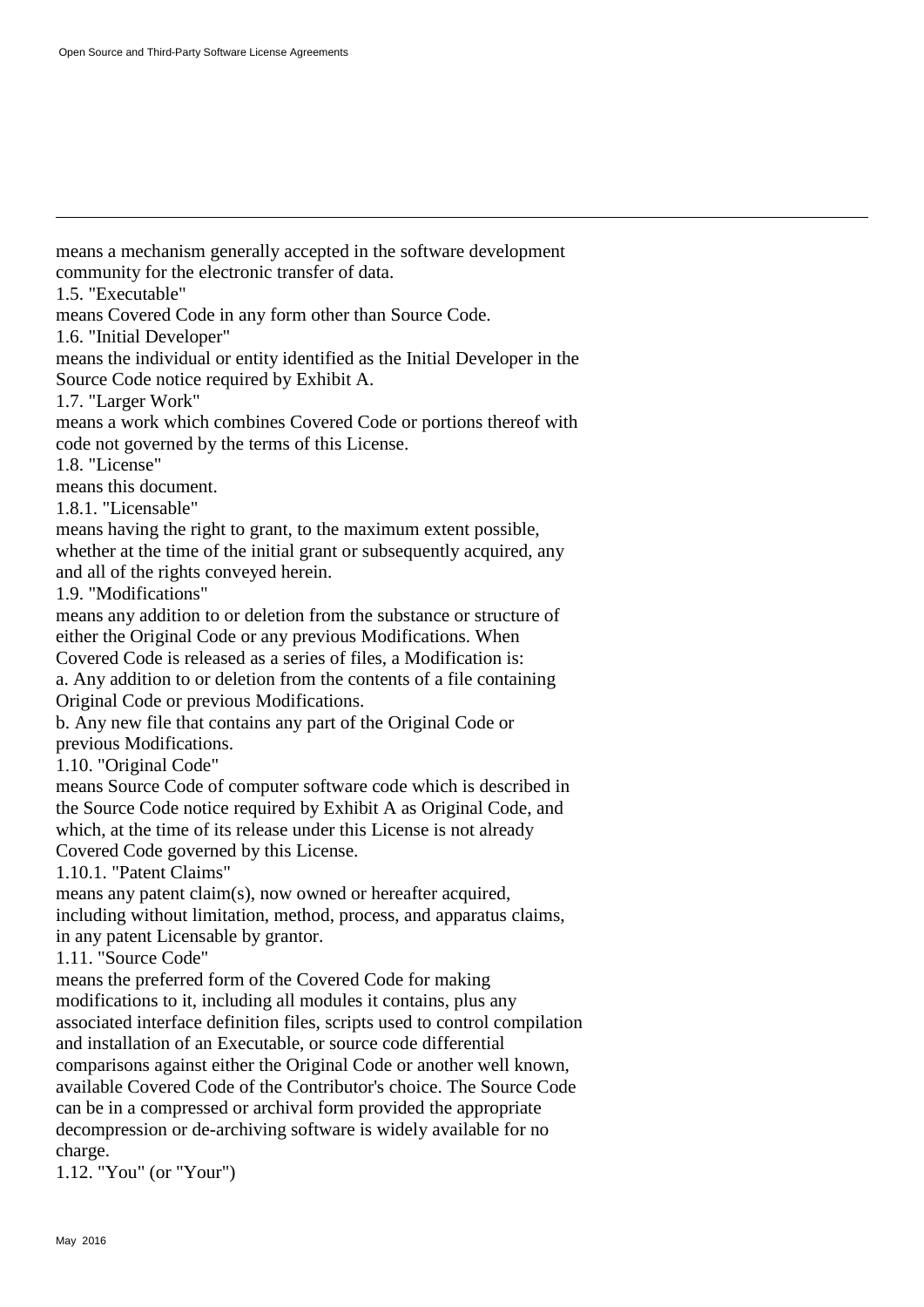means an individual or a legal entity exercising rights under, and complying with all of the terms of, this License or a future version of this License issued under Section 6.1. For legal entities, "You" includes any entity which controls, is controlled by, or is under common control with You. For purposes of this definition, "control" means (a) the power, direct or indirect, to cause the direction or management of such entity, whether by contract or otherwise, or (b) ownership of more than fifty percent (50%) of the outstanding shares or beneficial ownership of such entity.

1.2 2. Source Code License.

1.2.(a) 2.1. The Initial Developer Grant.

The Initial Developer hereby grants You a world-wide, royalty-free, non-exclusive license, subject to third party intellectual property claims:

a. under intellectual property rights (other than patent or trademark) Licensable by Initial Developer to use, reproduce, modify, display, perform, sublicense and distribute the Original Code (or portions thereof) with or without Modifications, and/or as part of a Larger Work; and

b. under Patents Claims infringed by the making, using or selling of Original Code, to make, have made, use, practice, sell, and offer for sale, and/or otherwise dispose of the Original Code (or portions thereof).

c. the licenses granted in this Section 2.1 (a) and (b) are effective on the date Initial Developer first distributes Original Code under the terms of this License.

d. Notwithstanding Section 2.1 (b) above, no patent license is granted: 1) for code that You delete from the Original Code; 2) separate from the Original Code; or 3) for infringements caused by: i) the modification of the Original Code or ii) the combination of the Original Code with other software or devices.

1.2.(b) 2.2. Contributor Grant.

Subject to third party intellectual property claims, each Contributor hereby grants You a world-wide, royalty-free, non-exclusive license a. under intellectual property rights (other than patent or trademark) Licensable by Contributor, to use, reproduce, modify, display, perform, sublicense and distribute the Modifications created by such Contributor (or portions thereof) either on an unmodified basis, with other Modifications, as Covered Code and/or as part of a Larger Work; and

b. under Patent Claims infringed by the making, using, or selling of Modifications made by that Contributor either alone and/or in combination with its Contributor Version (or portions of such combination), to make, use, sell, offer for sale, have made, and/or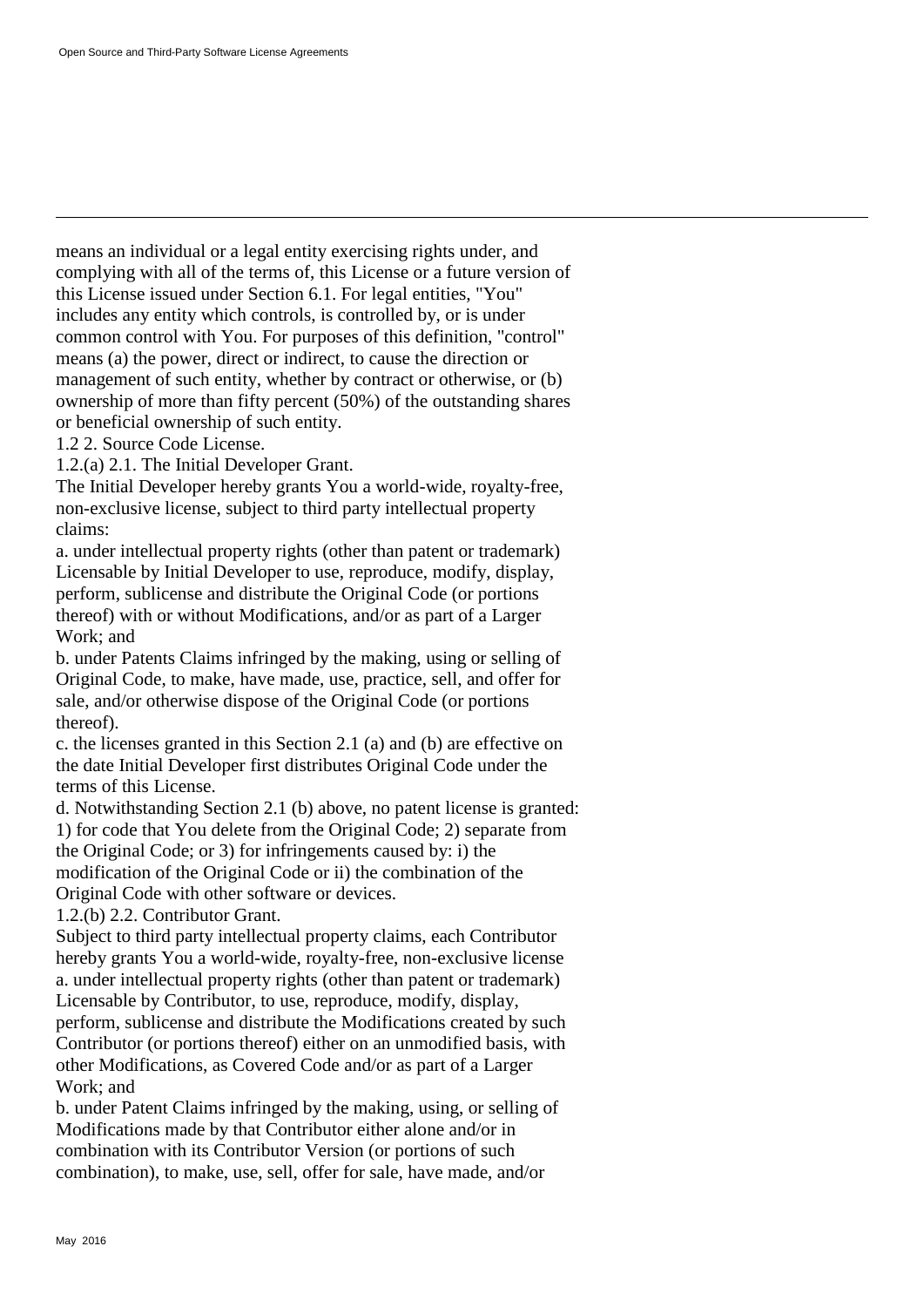otherwise dispose of: 1) Modifications made by that Contributor (or portions thereof); and 2) the combination of Modifications made by that Contributor with its Contributor Version (or portions of such combination).

c. the licenses granted in Sections 2.2 (a) and 2.2 (b) are effective on the date Contributor first makes Commercial Use of the Covered Code.

d. Notwithstanding Section 2.2 (b) above, no patent license is granted: 1) for any code that Contributor has deleted from the Contributor Version; 2) separate from the Contributor Version; 3) for infringements caused by: i) third party modifications of Contributor Version or ii) the combination of Modifications made by that Contributor with other software (except as part of the Contributor Version) or other devices; or 4) under Patent Claims infringed by Covered Code in the absence of Modifications made by that Contributor.

1.3 3. Distribution Obligations.

1.3.(a) 3.1. Application of License.

The Modifications which You create or to which You contribute are governed by the terms of this License, including without limitation Section 2.2. The Source Code version of Covered Code may be distributed only under the terms of this License or a future version of this License released under Section 6.1, and You must include a copy of this License with every copy of the Source Code You distribute. You may not offer or impose any terms on any Source Code version that alters or restricts the applicable version of this License or the recipients' rights hereunder. However, You may include an additional document offering the additional rights described in Section 3.5. 1.3.(b) 3.2. Availability of Source Code.

Any Modification which You create or to which You contribute must be made available in Source Code form under the terms of this License either on the same media as an Executable version or via an accepted Electronic Distribution Mechanism to anyone to whom you made an Executable version available; and if made available via Electronic Distribution Mechanism, must remain available for at least twelve (12) months after the date it initially became available, or at least six (6) months after a subsequent version of that particular Modification has been made available to such recipients. You are responsible for ensuring that the Source Code version remains available even if the Electronic Distribution Mechanism is maintained by a third party.

1.3.(c) 3.3. Description of Modifications.

You must cause all Covered Code to which You contribute to contain a file documenting the changes You made to create that Covered Code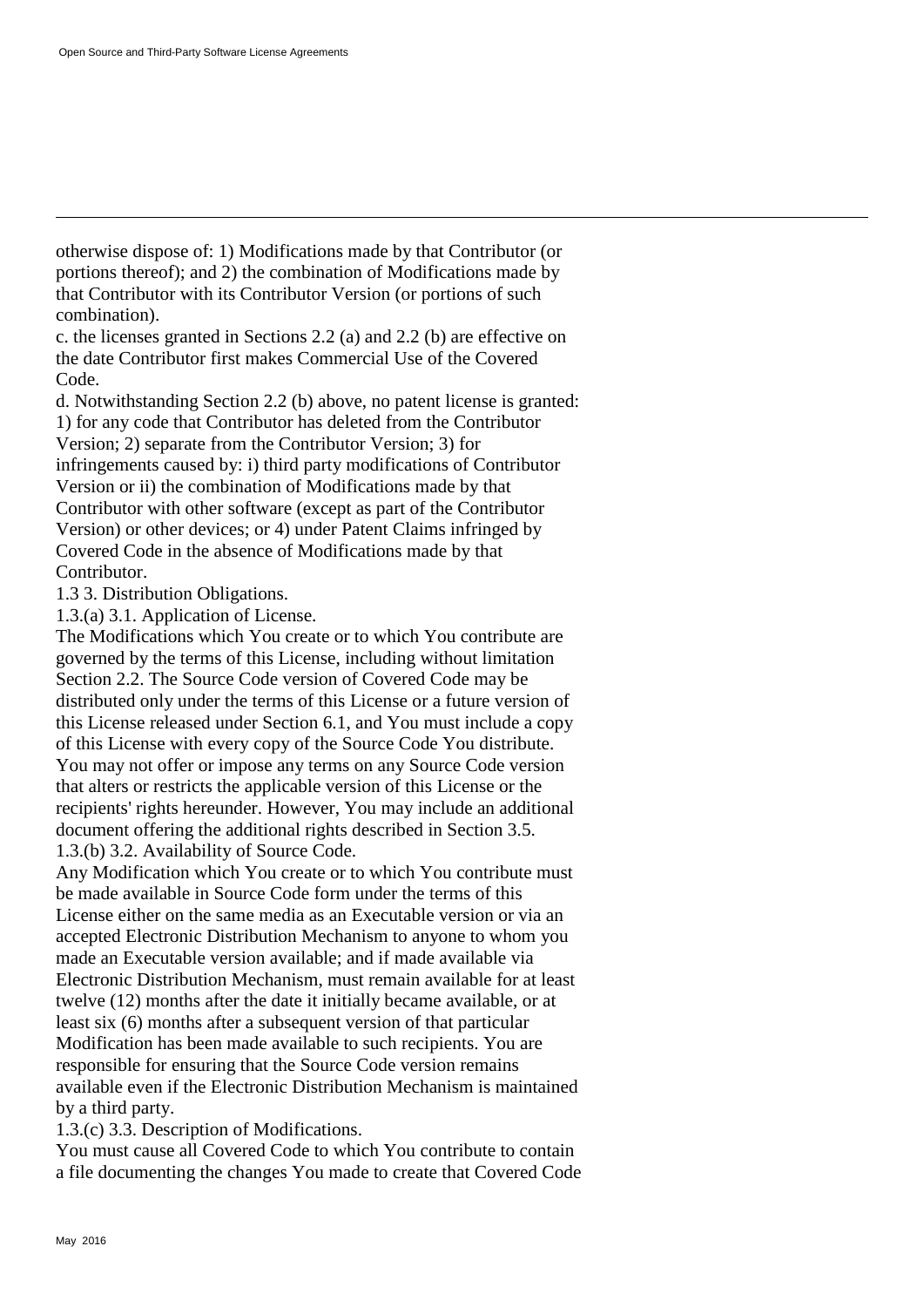and the date of any change. You must include a prominent statement that the Modification is derived, directly or indirectly, from Original Code provided by the Initial Developer and including the name of the Initial Developer in (a) the Source Code, and (b) in any notice in an Executable version or related documentation in which You describe the origin or ownership of the Covered Code.

1.3.(d) 3.4. Intellectual Property Matters

(a) Third Party Claims

If Contributor has knowledge that a license under a third party's intellectual property rights is required to exercise the rights granted by such Contributor under Sections 2.1 or 2.2, Contributor must include a text file with the Source Code distribution titled "LEGAL" which describes the claim and the party making the claim in sufficient detail that a recipient will know whom to contact. If Contributor obtains such knowledge after the Modification is made available as described in Section 3.2, Contributor shall promptly modify the LEGAL file in all copies Contributor makes available thereafter and shall take other steps (such as notifying appropriate mailing lists or newsgroups) reasonably calculated to inform those who received the Covered Code that new knowledge has been obtained.

(b) Contributor APIs

If Contributor's Modifications include an application programming interface and Contributor has knowledge of patent licenses which are reasonably necessary to implement that API, Contributor must also include this information in the LEGAL file.

(c) Representations.

Contributor represents that, except as disclosed pursuant to Section 3.4 (a) above, Contributor believes that Contributor's Modifications are Contributor's original creation(s) and/or Contributor has sufficient rights to grant the rights conveyed by this License.

1.3.(e) 3.5. Required Notices.

You must duplicate the notice in Exhibit A in each file of the Source Code. If it is not possible to put such notice in a particular Source Code file due to its structure, then You must include such notice in a location (such as a relevant directory) where a user would be likely to look for such a notice. If You created one or more Modification(s) You may add your name as a Contributor to the notice described in Exhibit A. You must also duplicate this License in any documentation for the Source Code where You describe recipients' rights or ownership rights relating to Covered Code. You may choose to offer, and to charge a fee for, warranty, support, indemnity or liability obligations to one or more recipients of Covered Code. However, You may do so only on Your own behalf, and not on behalf of the Initial Developer or any Contributor. You must make it absolutely clear than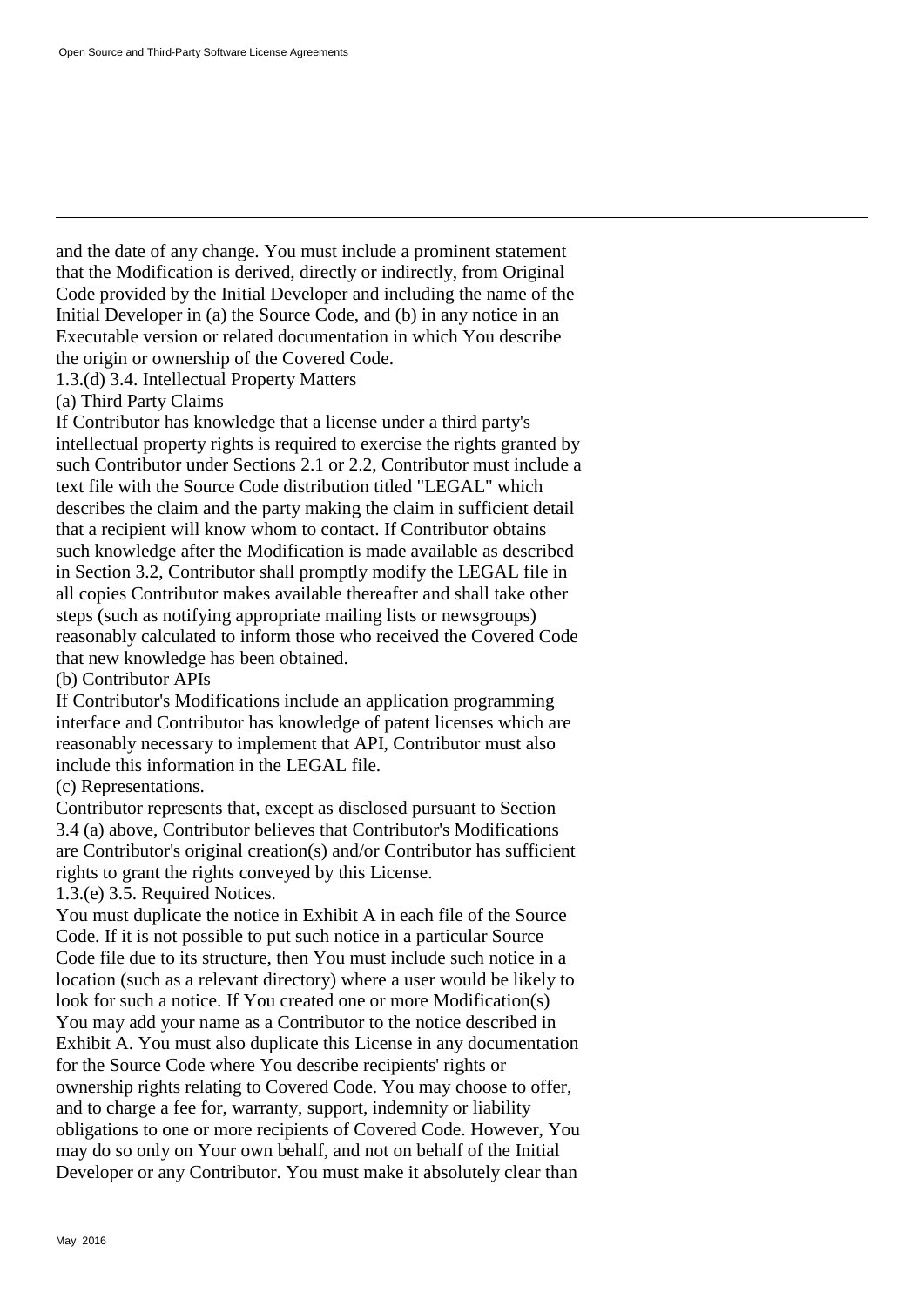any such warranty, support, indemnity or liability obligation is offered by You alone, and You hereby agree to indemnify the Initial Developer and every Contributor for any liability incurred by the Initial Developer or such Contributor as a result of warranty, support, indemnity or liability terms You offer.

1.3.(f) 3.6. Distribution of Executable Versions.

You may distribute Covered Code in Executable form only if the requirements of Sections 3.1, 3.2, 3.3, 3.4 and 3.5 have been met for that Covered Code, and if You include a notice stating that the Source Code version of the Covered Code is available under the terms of this License, including a description of how and where You have fulfilled the obligations of Section 3.2. The notice must be conspicuously included in any notice in an Executable version, related documentation or collateral in which You describe recipients' rights relating to the Covered Code. You may distribute the Executable version of Covered Code or ownership rights under a license of Your choice, which may contain terms different from this License, provided that You are in compliance with the terms of this License and that the license for the Executable version does not attempt to limit or alter the recipient's rights in the Source Code version from the rights set forth in this License. If You distribute the Executable version under a different license You must make it absolutely clear that any terms which differ from this License are offered by You alone, not by the Initial Developer or any Contributor. You hereby agree to indemnify the Initial Developer and every Contributor for any liability incurred by the Initial Developer or such Contributor as a result of any such terms You offer.

### 1.3.(g) 3.7. Larger Works.

You may create a Larger Work by combining Covered Code with other code not governed by the terms of this License and distribute the Larger Work as a single product. In such a case, You must make sure the requirements of this License are fulfilled for the Covered Code. 1.4 4. Inability to Comply Due to Statute or Regulation. If it is impossible for You to comply with any of the terms of this License with respect to some or all of the Covered Code due to statute, judicial order, or regulation then You must: (a) comply with the terms of this License to the maximum extent possible; and (b) describe the limitations and the code they affect. Such description must be included in the LEGAL file described in Section 3.4 and must be included with all distributions of the Source Code. Except to the extent prohibited by statute or regulation, such description must be sufficiently detailed for a recipient of ordinary skill to be able to understand it.

1.5 5. Application of this License.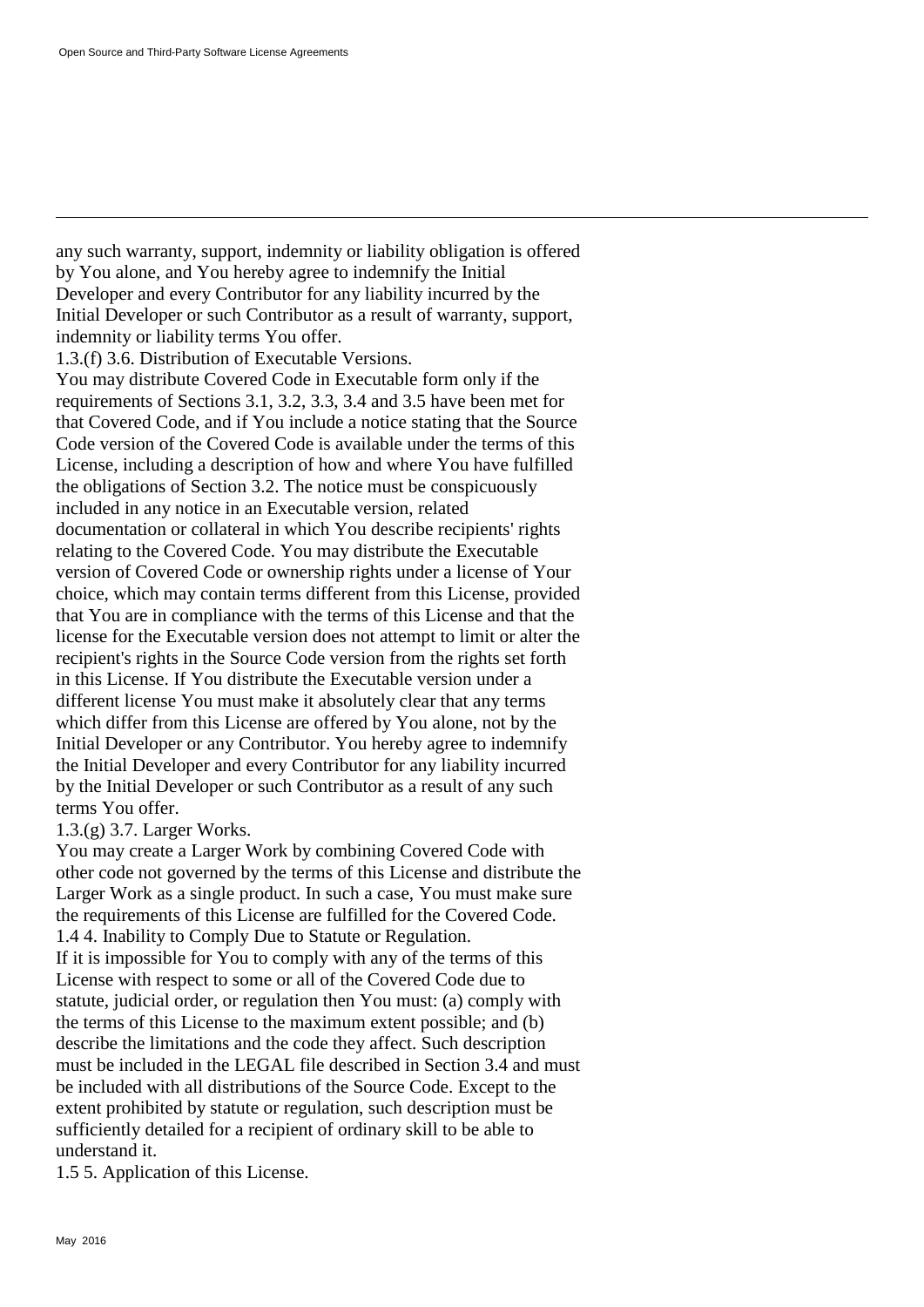This License applies to code to which the Initial Developer has attached the notice in Exhibit A and to related Covered Code. 1.6 6. Versions of the License. 1.6.(a) 6.1. New Versions Netscape Communications Corporation ("Netscape") may publish revised and/or new versions of the License from time to time. Each version will be given a distinguishing version number.

1.6.(b) 6.2. Effect of New Versions

Once Covered Code has been published under a particular version of the License, You may always continue to use it under the terms of that version. You may also choose to use such Covered Code under the terms of any subsequent version of the License published by Netscape. No one other than Netscape has the right to modify the terms applicable to Covered Code created under this License.

1.6.(c) 6.3. Derivative Works

If You create or use a modified version of this License (which you may only do in order to apply it to code which is not already Covered Code governed by this License), You must (a) rename Your license so that the phrases "Mozilla", "MOZILLAPL", "MOZPL", "Netscape", "MPL", "NPL" or any confusingly similar phrase do not appear in your license (except to note that your license differs from this License) and (b) otherwise make it clear that Your version of the license contains terms which differ from the Mozilla Public License and Netscape Public License. (Filling in the name of the Initial Developer, Original Code or Contributor in the notice described in Exhibit A shall not of themselves be deemed to be modifications of this License.)

1.7 7. DISCLAIMER OF WARRANTY

COVERED CODE IS PROVIDED UNDER THIS LICENSE ON AN "AS IS" BASIS, WITHOUT WARRANTY OF ANY KIND, EITHER EXPRESSED OR IMPLIED, INCLUDING, WITHOUT LIMITATION, WARRANTIES THAT THE COVERED CODE IS FREE OF DEFECTS, MERCHANTABLE, FIT FOR A PARTICULAR PURPOSE OR NON-INFRINGING. THE ENTIRE RISK AS TO THE QUALITY AND PERFORMANCE OF THE COVERED CODE IS WITH YOU. SHOULD ANY COVERED CODE PROVE DEFECTIVE IN ANY RESPECT, YOU (NOT THE INITIAL DEVELOPER OR ANY OTHER CONTRIBUTOR) ASSUME THE COST OF ANY NECESSARY SERVICING, REPAIR OR CORRECTION. THIS DISCLAIMER OF WARRANTY CONSTITUTES AN ESSENTIAL PART OF THIS LICENSE. NO USE OF ANY COVERED CODE IS AUTHORIZED HEREUNDER EXCEPT UNDER THIS DISCLAIMER. 1.8 8. Termination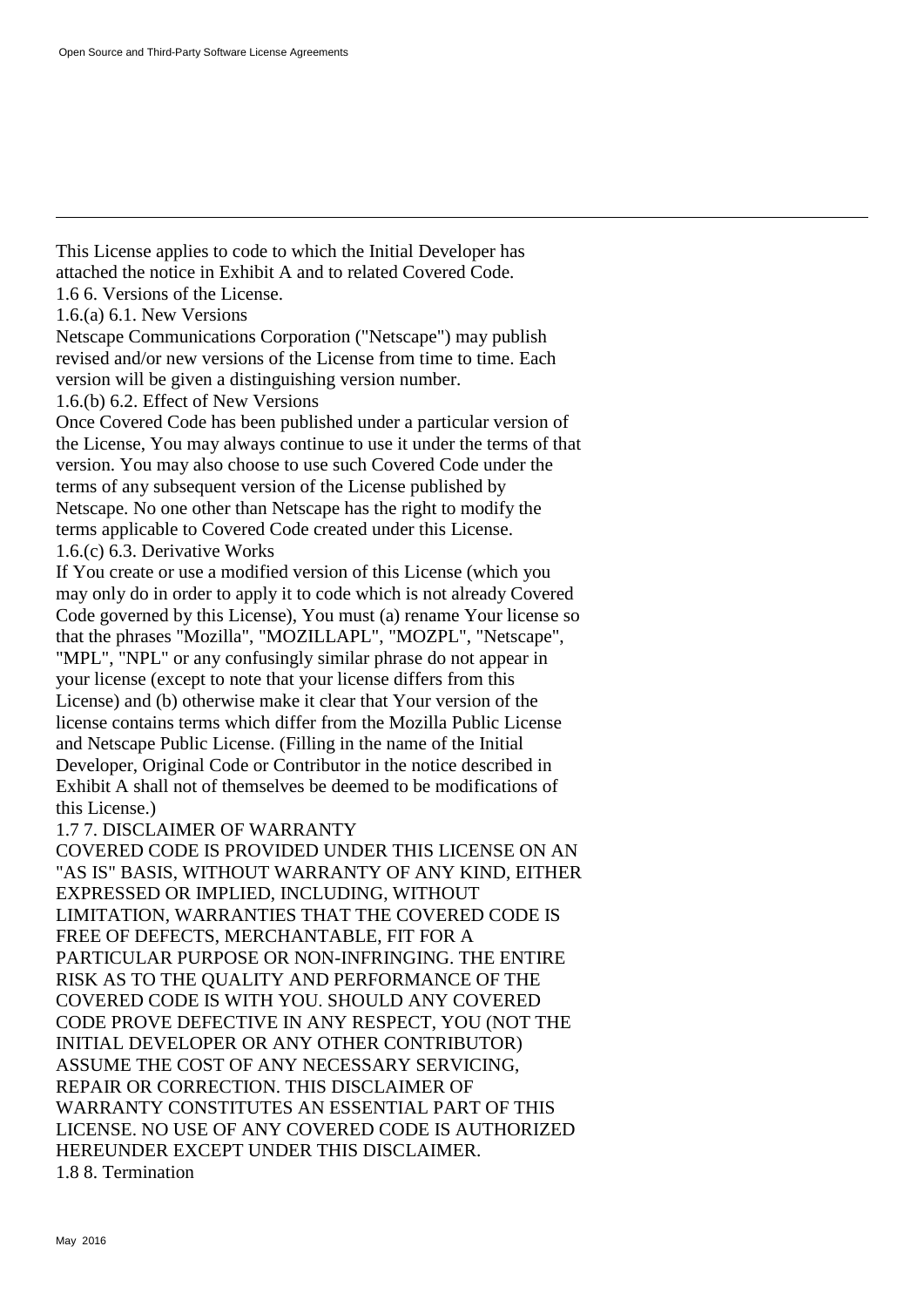8.1. This License and the rights granted hereunder will terminate automatically if You fail to comply with terms herein and fail to cure such breach within 30 days of becoming aware of the breach. All sublicenses to the Covered Code which are properly granted shall survive any termination of this License. Provisions which, by their nature, must remain in effect beyond the termination of this License shall survive.

8.2. If You initiate litigation by asserting a patent infringement claim (excluding declatory judgment actions) against Initial Developer or a Contributor (the Initial Developer or Contributor against whom You file such action is referred to as "Participant") alleging that: a. such Participant's Contributor Version directly or indirectly infringes any patent, then any and all rights granted by such Participant to You under Sections 2.1 and/or 2.2 of this License shall, upon 60 days notice from Participant terminate prospectively, unless if within 60 days after receipt of notice You either: (i) agree in writing to pay Participant a mutually agreeable reasonable royalty for Your past and future use of Modifications made by such Participant, or (ii) withdraw Your litigation claim with respect to the Contributor Version against such Participant. If within 60 days of notice, a reasonable royalty and payment arrangement are not mutually agreed upon in writing by the parties or the litigation claim is not withdrawn, the rights granted by Participant to You under Sections 2.1 and/or 2.2 automatically terminate at the expiration of the 60 day notice period specified above.

b. any software, hardware, or device, other than such Participant's Contributor Version, directly or indirectly infringes any patent, then any rights granted to You by such Participant under Sections 2.1(b) and 2.2(b) are revoked effective as of the date You first made, used, sold, distributed, or had made, Modifications made by that Participant. 8.3. If You assert a patent infringement claim against Participant alleging that such Participant's Contributor Version directly or indirectly infringes any patent where such claim is resolved (such as by license or settlement) prior to the initiation of patent infringement litigation, then the reasonable value of the licenses granted by such Participant under Sections 2.1 or 2.2 shall be taken into account in determining the amount or value of any payment or license. 8.4. In the event of termination under Sections 8.1 or 8.2 above, all end user license agreements (excluding distributors and resellers) which have been validly granted by You or any distributor hereunder

prior to termination shall survive termination. 1.9 9. LIMITATION OF LIABILITY

UNDER NO CIRCUMSTANCES AND UNDER NO LEGAL THEORY, WHETHER TORT (INCLUDING NEGLIGENCE),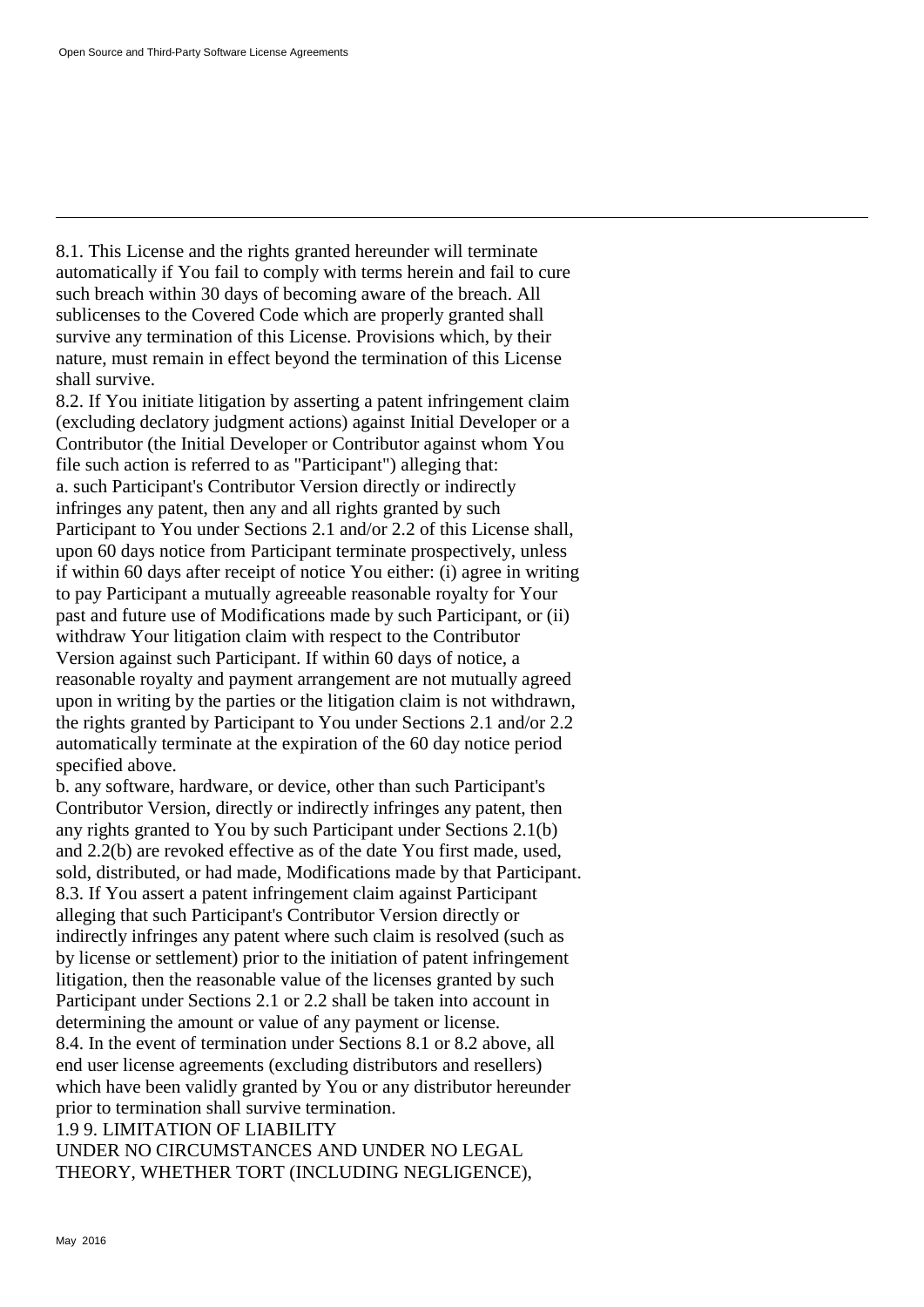CONTRACT, OR OTHERWISE, SHALL YOU, THE INITIAL DEVELOPER, ANY OTHER CONTRIBUTOR, OR ANY DISTRIBUTOR OF COVERED CODE, OR ANY SUPPLIER OF ANY OF SUCH PARTIES, BE LIABLE TO ANY PERSON FOR ANY INDIRECT, SPECIAL, INCIDENTAL, OR CONSEQUENTIAL DAMAGES OF ANY CHARACTER INCLUDING, WITHOUT LIMITATION, DAMAGES FOR LOSS OF GOODWILL, WORK STOPPAGE, COMPUTER FAILURE OR MALFUNCTION, OR ANY AND ALL OTHER COMMERCIAL DAMAGES OR LOSSES, EVEN IF SUCH PARTY SHALL HAVE BEEN INFORMED OF THE POSSIBILITY OF SUCH DAMAGES. THIS LIMITATION OF LIABILITY SHALL NOT APPLY TO LIABILITY FOR DEATH OR PERSONAL INJURY RESULTING FROM SUCH PARTY'S NEGLIGENCE TO THE EXTENT APPLICABLE LAW PROHIBITS SUCH LIMITATION. SOME JURISDICTIONS DO NOT ALLOW THE EXCLUSION OR LIMITATION OF INCIDENTAL OR CONSEQUENTIAL DAMAGES, SO THIS EXCLUSION AND LIMITATION MAY NOT APPLY TO YOU.

1.10 10. U.S. government end users

The Covered Code is a "commercial item," as that term is defined in 48 C.F.R. 2.101 (Oct. 1995), consisting of "commercial computer software" and "commercial computer software documentation," as such terms are used in 48 C.F.R. 12.212 (Sept. 1995). Consistent with 48 C.F.R. 12.212 and 48 C.F.R. 227.7202-1 through 227.7202-4 (June 1995), all U.S. Government End Users acquire Covered Code with only those rights set forth herein.

### 1.11 11. Miscellaneous

This License represents the complete agreement concerning subject matter hereof. If any provision of this License is held to be unenforceable, such provision shall be reformed only to the extent necessary to make it enforceable. This License shall be governed by California law provisions (except to the extent applicable law, if any, provides otherwise), excluding its conflict-of-law provisions. With respect to disputes in which at least one party is a citizen of, or an entity chartered or registered to do business in the United States of America, any litigation relating to this License shall be subject to the jurisdiction of the Federal Courts of the Northern District of California, with venue lying in Santa Clara County, California, with the losing party responsible for costs, including without limitation, court costs and reasonable attorneys' fees and expenses. The application of the United Nations Convention on Contracts for the International Sale of Goods is expressly excluded. Any law or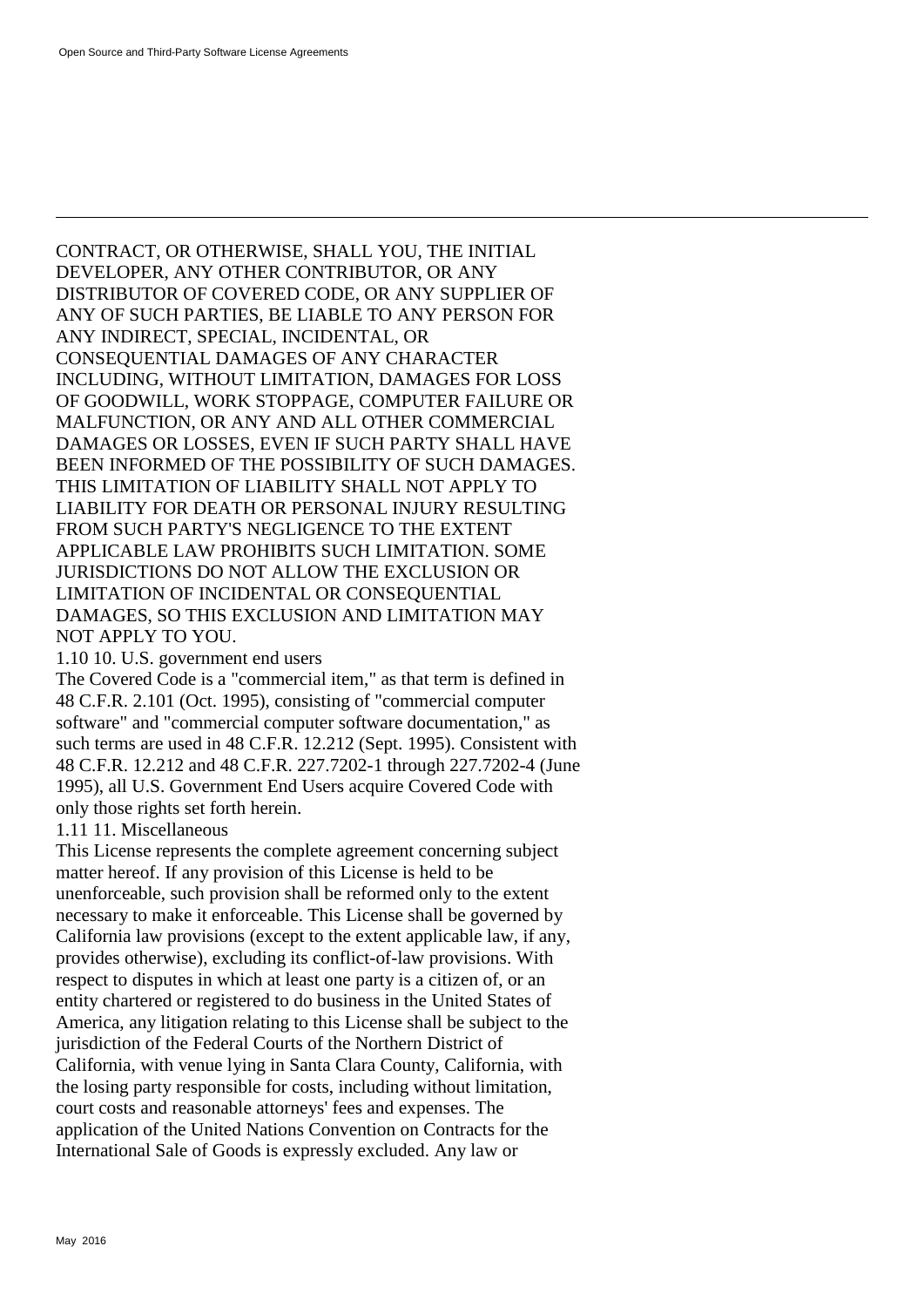regulation which provides that the language of a contract shall be construed against the drafter shall not apply to this License.

1.12 12. Responsibility for claims

As between Initial Developer and the Contributors, each party is responsible for claims and damages arising, directly or indirectly, out of its utilization of rights under this License and You agree to work with Initial Developer and Contributors to distribute such responsibility on an equitable basis. Nothing herein is intended or shall be deemed to constitute any admission of liability.

1.13 13. Multiple-licensed code

Initial Developer may designate portions of the Covered Code as "Multiple-Licensed". "Multiple-Licensed" means that the Initial Developer permits you to utilize portions of the Covered Code under Your choice of the MPL or the alternative licenses, if any, specified by the Initial Developer in the file described in Exhibit A. 1.14 Exhibit A - Mozilla Public License.

"The contents of this file are subject to the Mozilla Public License Version 1.1 (the "License"); you may not use this file except in compliance with the License. You may obtain a copy of the License at http://www.mozilla.org/MPL/

Software distributed under the License is distributed on an "AS IS" basis, WITHOUT WARRANTY OF ANY KIND, either express or implied. See the License for the specific language governing rights and limitations under the License.

The Original Code is

\_\_\_\_\_\_\_\_\_\_\_\_\_\_\_\_\_\_\_\_\_\_\_\_.

The Initial Developer of the Original Code is

Portions created by \_\_\_\_\_\_\_\_\_\_\_\_\_\_\_\_\_\_\_\_\_\_ are Copyright (C) \_\_\_\_\_\_ \_\_\_\_\_\_\_\_\_\_\_\_\_\_\_\_\_\_\_\_\_\_\_. All Rights Reserved.

 $Contribution(s):$ 

Alternatively, the contents of this file may be used under the terms of the \_\_\_\_\_ license (the "[\_\_\_] License"), in which case the provisions of [\_\_\_\_\_\_] License are applicable instead of those above. If you wish to allow use of your version of this file only under the terms of the [100] License and not to allow others to use your version of this file under the MPL, indicate your decision by deleting the provisions above and replace them with the notice and other provisions required by the [\_\_\_] License. If you do not delete the provisions above, a recipient may use your version of this file under either the MPL or the [*\_\_*] License."

NOTE: The text of this Exhibit A may differ slightly from the text of the notices in the Source Code files of the Original Code. You should use the text of this Exhibit A rather than the text found in the Original Code Source Code for Your Modifications.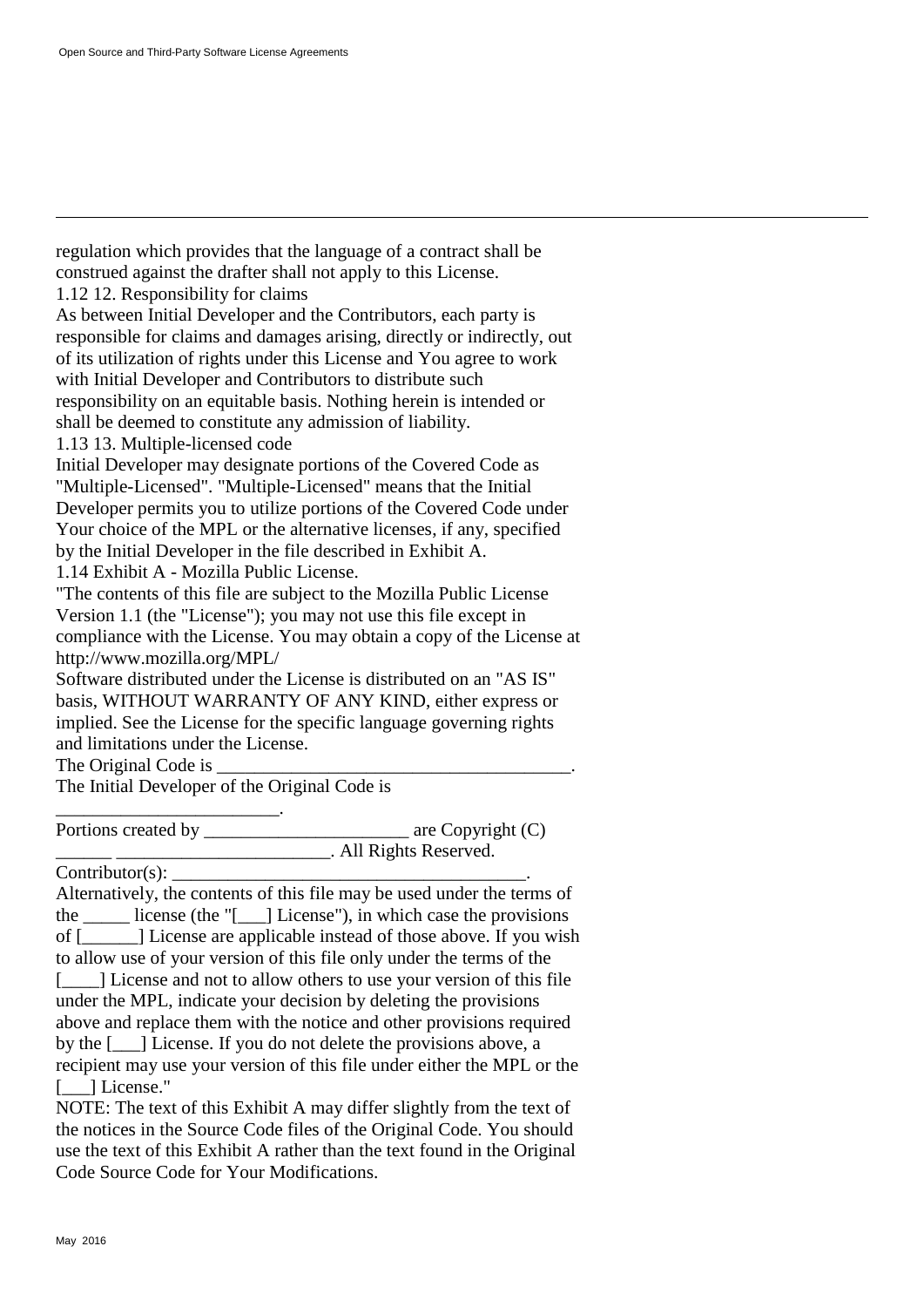Open Source and Third-Party Software License Agreements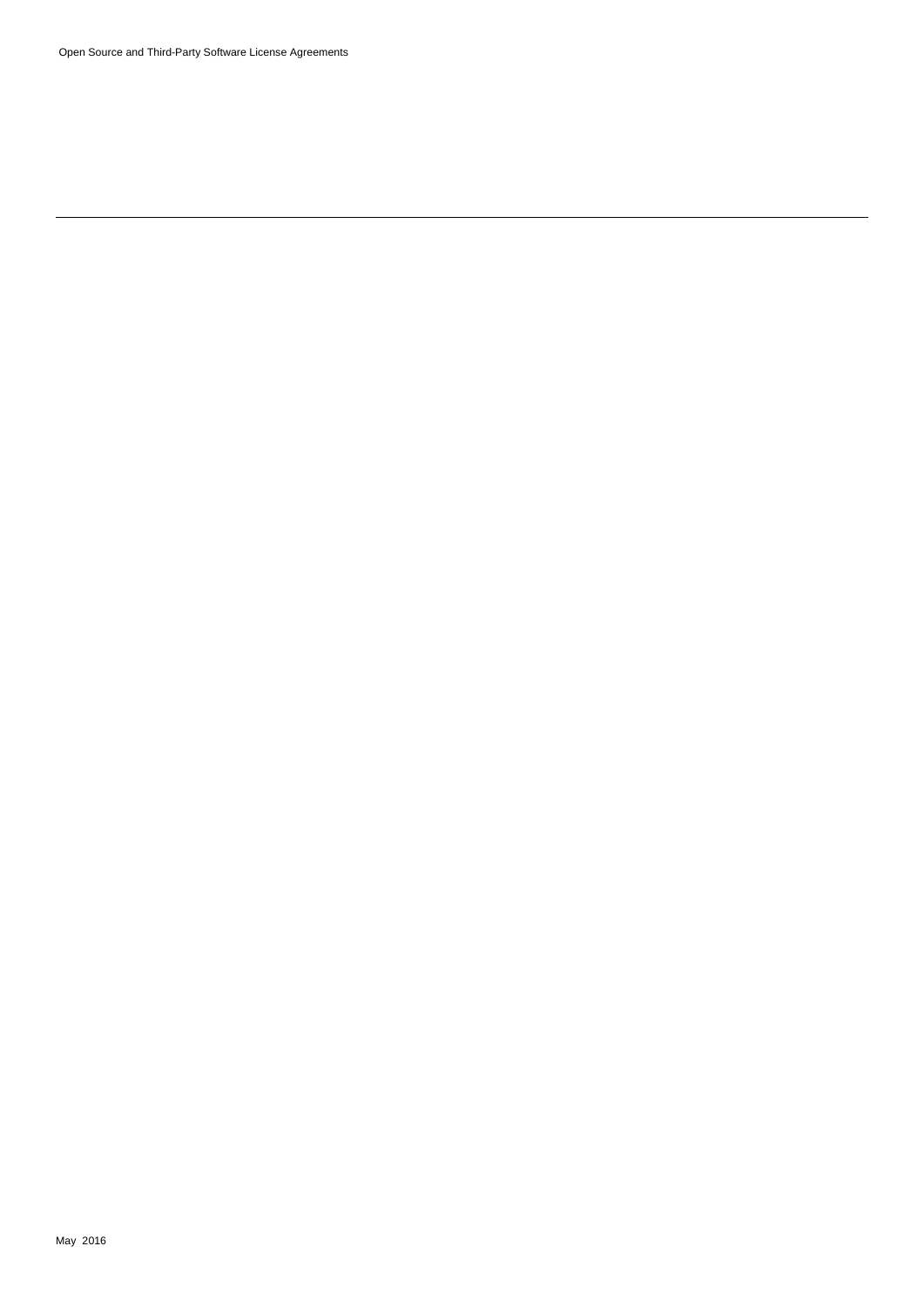## Mozilla Public License Version 2.0

## Mozilla Public License Version 2.0

==================================

### 1. Definitions

--------------

1.1. "Contributor"

 means each individual or legal entity that creates, contributes to the creation of, or owns Covered Software.

### 1.2. "Contributor Version"

 means the combination of the Contributions of others (if any) used by a Contributor and that particular Contributor's Contribution.

1.3. "Contribution"

means Covered Software of a particular Contributor.

1.4. "Covered Software"

 means Source Code Form to which the initial Contributor has attached

 the notice in Exhibit A, the Executable Form of such Source Code Form, and Modifications of such Source Code Form, in each case including portions thereof.

- 1.5. "Incompatible With Secondary Licenses" means
	- (a) that the initial Contributor has attached the notice described in Exhibit B to the Covered Software; or
- (b) that the Covered Software was made available under the terms of

 version 1.1 or earlier of the License, but not also under the terms of a Secondary License.

### 1.6. "Executable Form"

means any form of the work other than Source Code Form.

### 1.7. "Larger Work"

 means a work that combines Covered Software with other material, in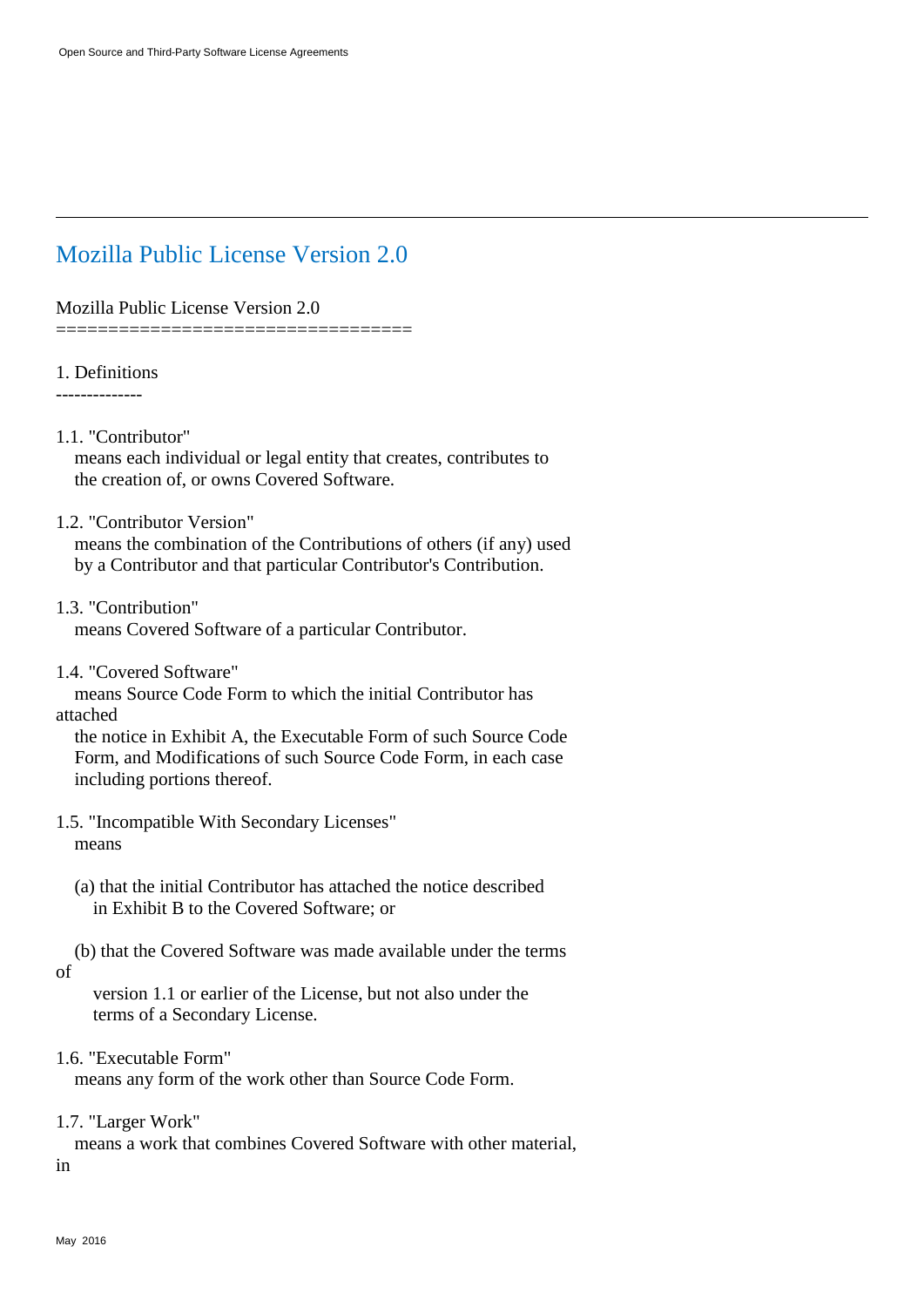a separate file or files, that is not Covered Software.

# 1.8. "License"

means this document.

### 1.9. "Licensable"

 means having the right to grant, to the maximum extent possible, whether at the time of the initial grant or subsequently, any and all of the rights conveyed by this License.

### 1.10. "Modifications" means any of the following:

- (a) any file in Source Code Form that results from an addition to, deletion from, or modification of the contents of Covered Software; or
- (b) any new file in Source Code Form that contains any Covered Software.

## 1.11. "Patent Claims" of a Contributor

 means any patent claim(s), including without limitation, method, process, and apparatus claims, in any patent Licensable by such Contributor that would be infringed, but for the grant of the License, by the making, using, selling, offering for sale, having made, import, or transfer of either its Contributions or its Contributor Version.

### 1.12. "Secondary License"

 means either the GNU General Public License, Version 2.0, the **GNU** 

 Lesser General Public License, Version 2.1, the GNU Affero General

 Public License, Version 3.0, or any later versions of those licenses.

### 1.13. "Source Code Form"

means the form of the work preferred for making modifications.

### 1.14. "You" (or "Your")

 means an individual or a legal entity exercising rights under this License. For legal entities, "You" includes any entity that controls, is controlled by, or is under common control with You.

For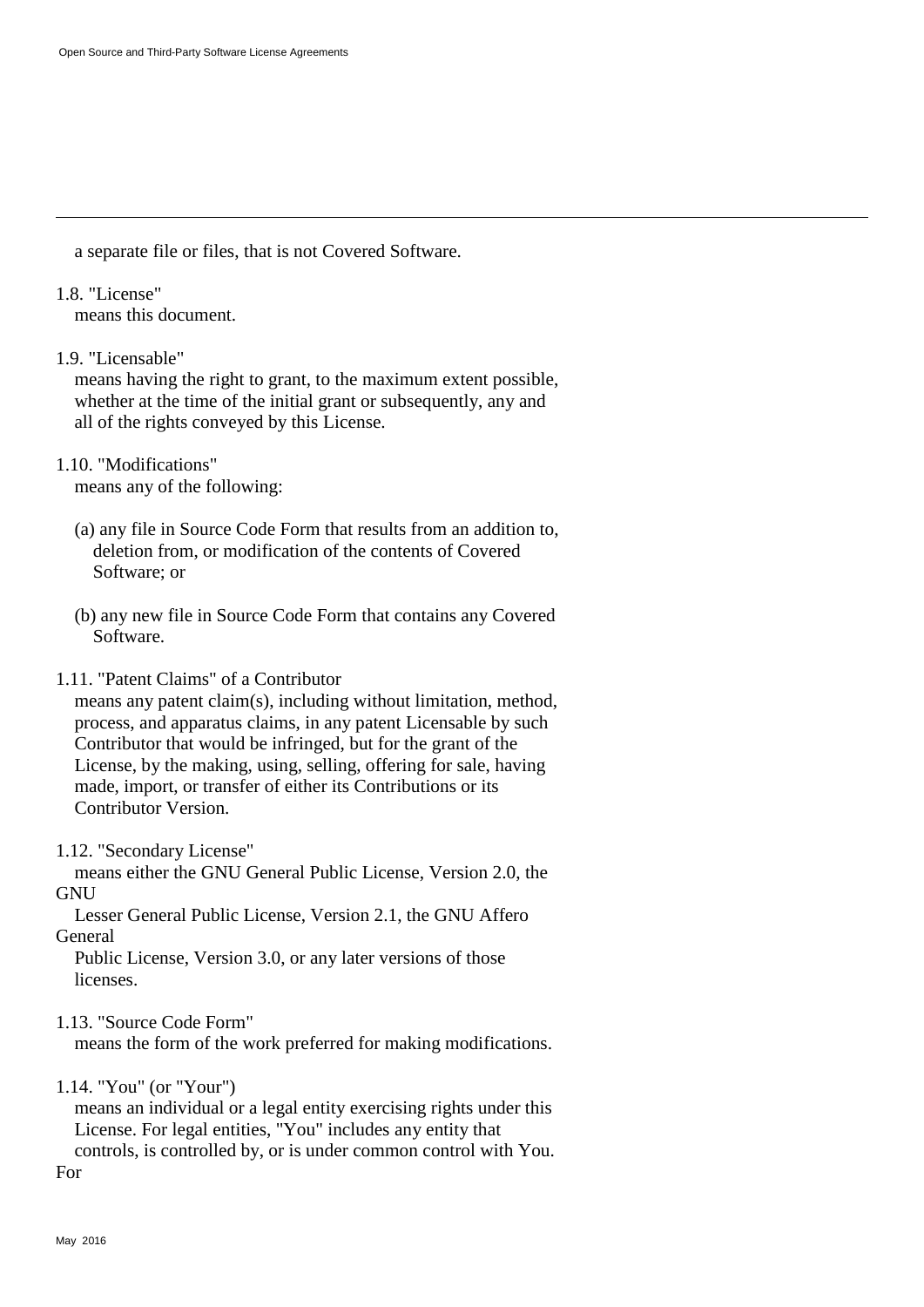purposes of this definition, "control" means (a) the power, direct or indirect, to cause the direction or management of such entity, whether by contract or otherwise, or (b) ownership of more than fifty percent (50%) of the outstanding shares or beneficial ownership of such entity.

2. License Grants and Conditions

--------------------------------

2.1. Grants

Each Contributor hereby grants You a world-wide, royalty-free, non-exclusive license:

- (a) under intellectual property rights (other than patent or trademark) Licensable by such Contributor to use, reproduce, make available, modify, display, perform, distribute, and otherwise exploit its Contributions, either on an unmodified basis, with Modifications, or as part of a Larger Work; and
- (b) under Patent Claims of such Contributor to make, use, sell, offer for sale, have made, import, and otherwise transfer either its Contributions or its Contributor Version.

### 2.2. Effective Date

The licenses granted in Section 2.1 with respect to any Contribution become effective for each Contribution on the date the Contributor first

distributes such Contribution.

2.3. Limitations on Grant Scope

The licenses granted in this Section 2 are the only rights granted under this License. No additional rights or licenses will be implied from the distribution or licensing of Covered Software under this License. Notwithstanding Section 2.1(b) above, no patent license is granted by a

Contributor:

(a) for any code that a Contributor has removed from Covered Software;

or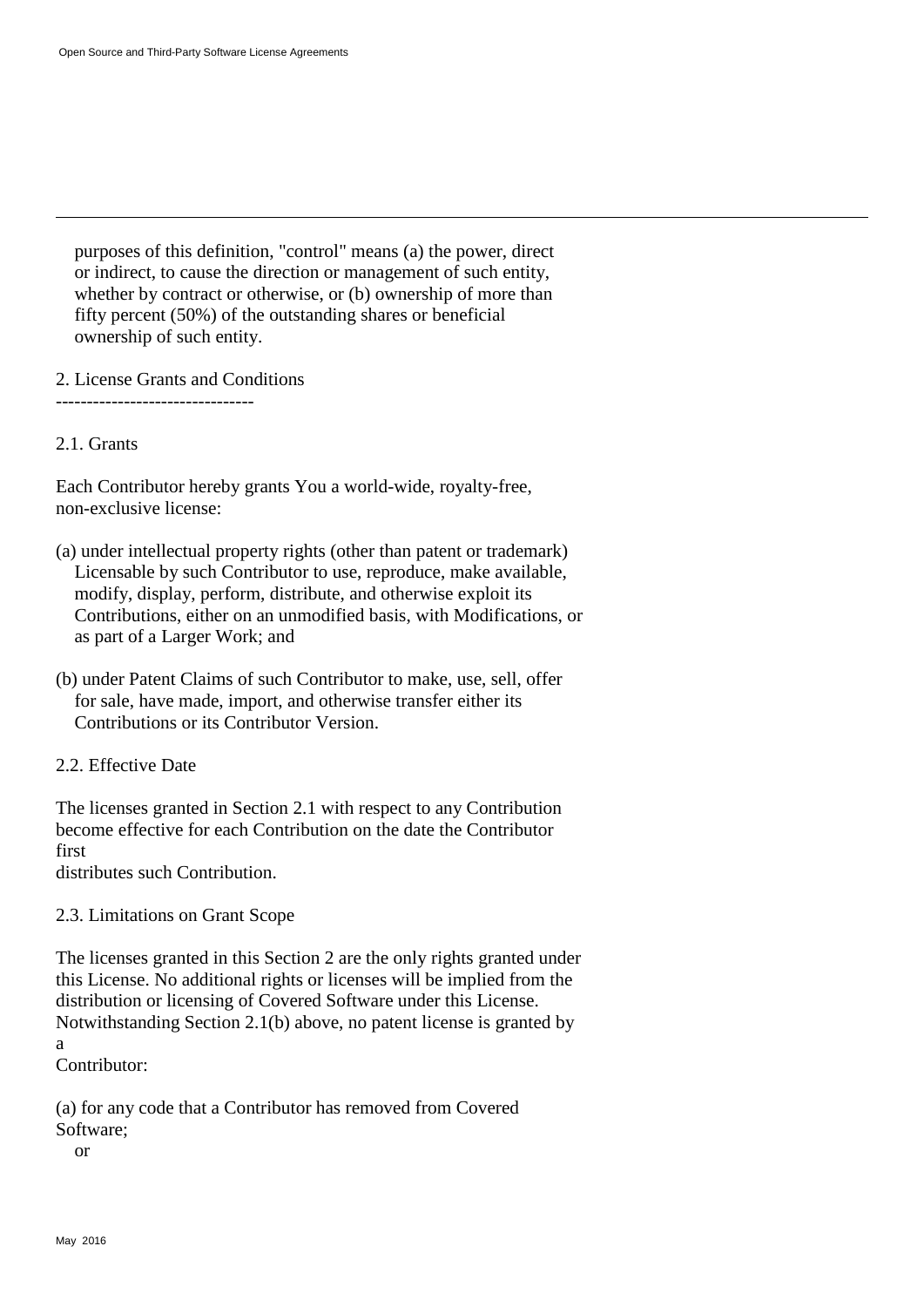(b) for infringements caused by: (i) Your and any other third party's modifications of Covered Software, or (ii) the combination of its Contributions with other software (except as part of its Contributor Version); or

(c) under Patent Claims infringed by Covered Software in the absence of

its Contributions.

This License does not grant any rights in the trademarks, service marks,

or logos of any Contributor (except as may be necessary to comply with

the notice requirements in Section 3.4).

2.4. Subsequent Licenses

No Contributor makes additional grants as a result of Your choice to distribute the Covered Software under a subsequent version of this License (see Section 10.2) or under the terms of a Secondary License (if

permitted under the terms of Section 3.3).

2.5. Representation

Each Contributor represents that the Contributor believes its Contributions are its original creation(s) or it has sufficient rights to grant the rights to its Contributions conveyed by this License.

2.6. Fair Use

This License is not intended to limit any rights You have under applicable copyright doctrines of fair use, fair dealing, or other equivalents.

### 2.7. Conditions

Sections 3.1, 3.2, 3.3, and 3.4 are conditions of the licenses granted in Section 2.1.

### 3. Responsibilities

-------------------

## 3.1. Distribution of Source Form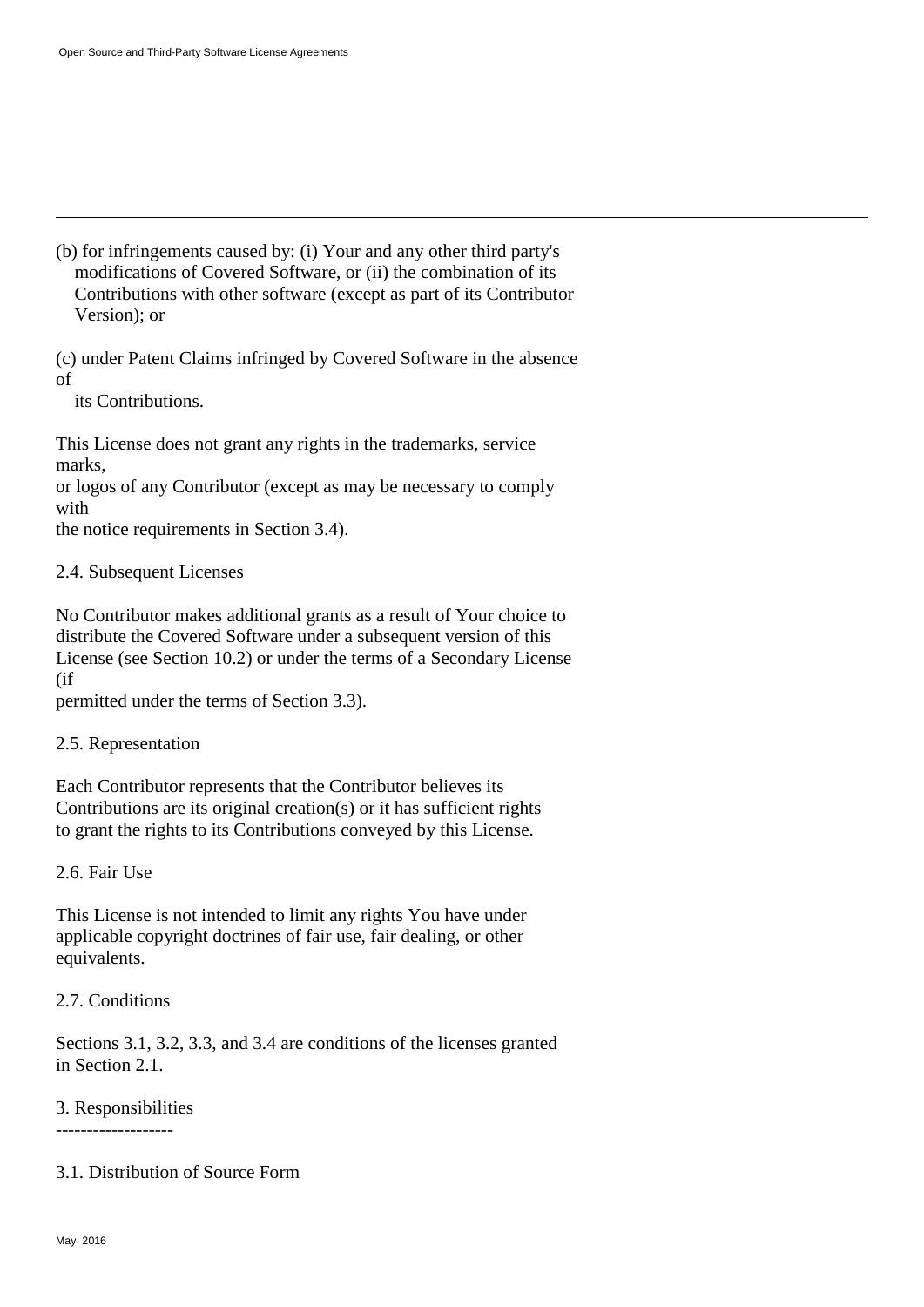All distribution of Covered Software in Source Code Form, including any

Modifications that You create or to which You contribute, must be under

the terms of this License. You must inform recipients that the Source Code Form of the Covered Software is governed by the terms of this License, and how they can obtain a copy of this License. You may not attempt to alter or restrict the recipients' rights in the Source Code Form.

3.2. Distribution of Executable Form

If You distribute Covered Software in Executable Form then:

(a) such Covered Software must also be made available in Source Code

 Form, as described in Section 3.1, and You must inform recipients of

 the Executable Form how they can obtain a copy of such Source Code

 Form by reasonable means in a timely manner, at a charge no more than the cost of distribution to the recipient; and

(b) You may distribute such Executable Form under the terms of this License, or sublicense it under different terms, provided that the license for the Executable Form does not attempt to limit or alter the recipients' rights in the Source Code Form under this License.

3.3. Distribution of a Larger Work

You may create and distribute a Larger Work under terms of Your choice,

provided that You also comply with the requirements of this License for

the Covered Software. If the Larger Work is a combination of Covered

Software with a work governed by one or more Secondary Licenses, and the

Covered Software is not Incompatible With Secondary Licenses, this License permits You to additionally distribute such Covered Software under the terms of such Secondary License(s), so that the recipient of the Larger Work may, at their option, further distribute the Covered Software under the terms of either this License or such Secondary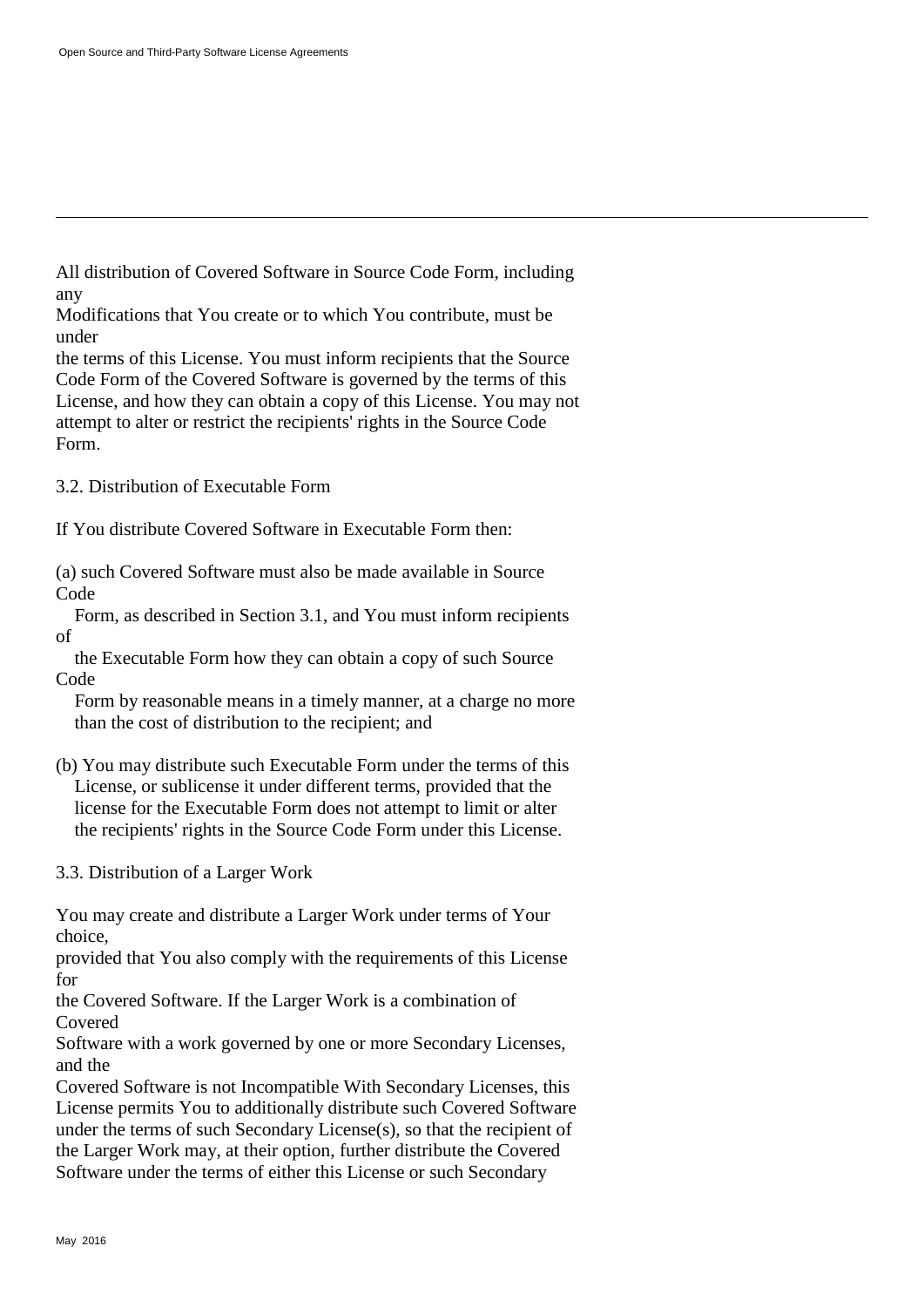### License(s).

3.4. Notices

You may not remove or alter the substance of any license notices (including copyright notices, patent notices, disclaimers of warranty, or limitations of liability) contained within the Source Code Form of the Covered Software, except that You may alter any license notices to

the extent required to remedy known factual inaccuracies.

3.5. Application of Additional Terms

You may choose to offer, and to charge a fee for, warranty, support, indemnity or liability obligations to one or more recipients of Covered Software. However, You may do so only on Your own behalf, and not  $\alpha$ n

behalf of any Contributor. You must make it absolutely clear that any such warranty, support, indemnity, or liability obligation is offered by You alone, and You hereby agree to indemnify every Contributor for any

liability incurred by such Contributor as a result of warranty, support, indemnity or liability terms You offer. You may include additional disclaimers of warranty and limitations of liability specific to any jurisdiction.

4. Inability to Comply Due to Statute or Regulation

---------------------------------------------------

If it is impossible for You to comply with any of the terms of this License with respect to some or all of the Covered Software due to statute, judicial order, or regulation then You must: (a) comply with the terms of this License to the maximum extent possible; and (b) describe the limitations and the code they affect. Such description must

be placed in a text file included with all distributions of the Covered Software under this License. Except to the extent prohibited by statute or regulation, such description must be sufficiently detailed for a recipient of ordinary skill to be able to understand it.

5. Termination

--------------

5.1. The rights granted under this License will terminate automatically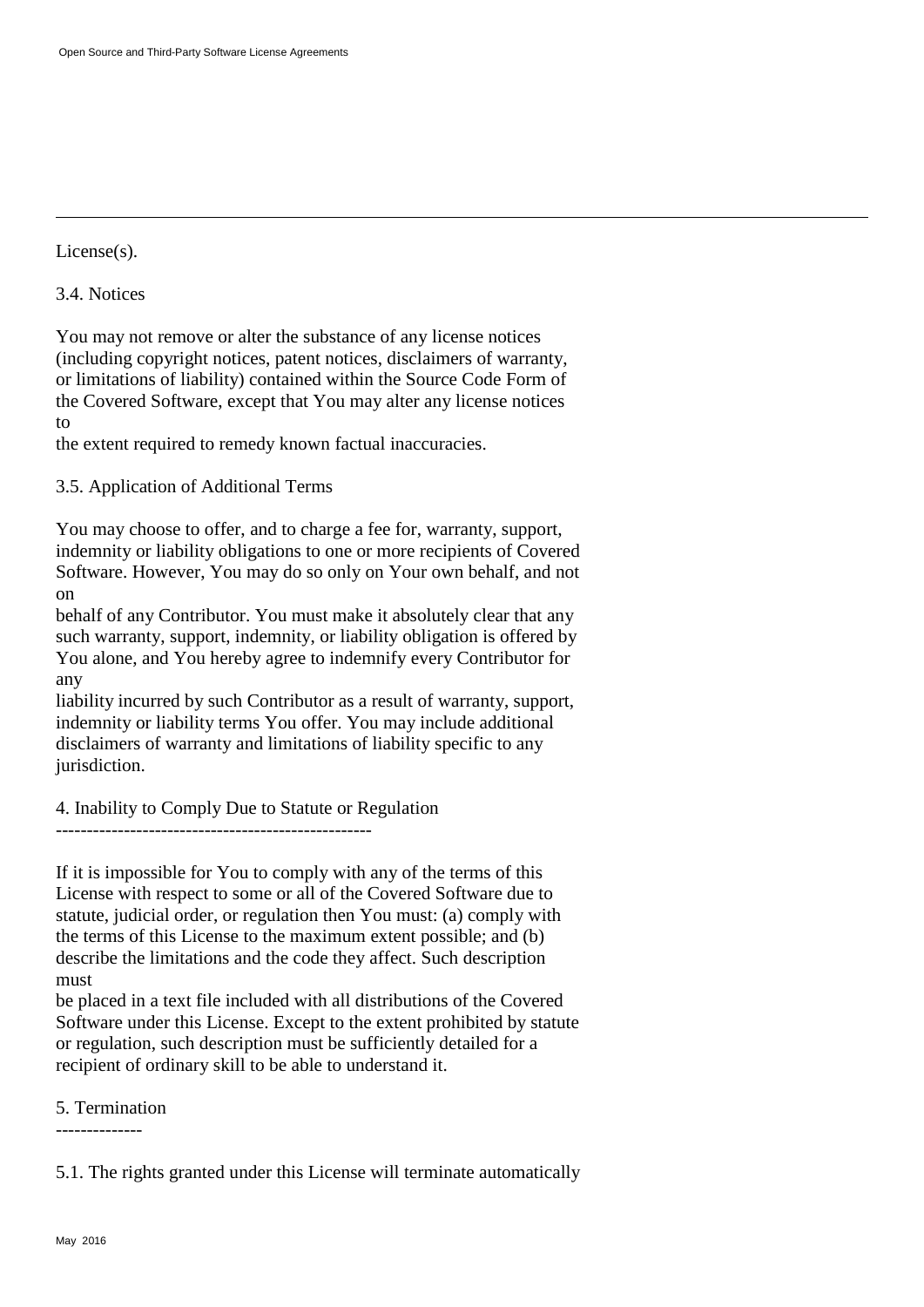if You fail to comply with any of its terms. However, if You become compliant, then the rights granted under this License from a particular Contributor are reinstated (a) provisionally, unless and until such Contributor explicitly and finally terminates Your grants, and (b) on an

ongoing basis, if such Contributor fails to notify You of the non-compliance by some reasonable means prior to 60 days after You

have

come back into compliance. Moreover, Your grants from a particular Contributor are reinstated on an ongoing basis if such Contributor notifies You of the non-compliance by some reasonable means, this is the

first time You have received notice of non-compliance with this License

from such Contributor, and You become compliant prior to 30 days after

Your receipt of the notice.

5.2. If You initiate litigation against any entity by asserting a patent infringement claim (excluding declaratory judgment actions, counter-claims, and cross-claims) alleging that a Contributor Version directly or indirectly infringes any patent, then the rights granted to You by any and all Contributors for the Covered Software under **Section** 

2.1 of this License shall terminate.

5.3. In the event of termination under Sections 5.1 or 5.2 above, all end user license agreements (excluding distributors and resellers) which

have been validly granted by You or Your distributors under this License

prior to termination shall survive termination.

| ****************                                                            |        |
|-----------------------------------------------------------------------------|--------|
| *                                                                           | $\ast$ |
| 6. Disclaimer of Warranty                                                   | *      |
| ж<br>--------------------                                                   | ж      |
| ж                                                                           | ×      |
| $\ast$<br>* Covered Software is provided under this License on an "as is"   |        |
| * basis, without warranty of any kind, either expressed, implied, or *      |        |
| * statutory, including, without limitation, warranties that the<br>∗        |        |
| $\ast$<br>* Covered Software is free of defects, merchantable, fit for a    |        |
| $\ast$<br>* particular purpose or non-infringing. The entire risk as to the |        |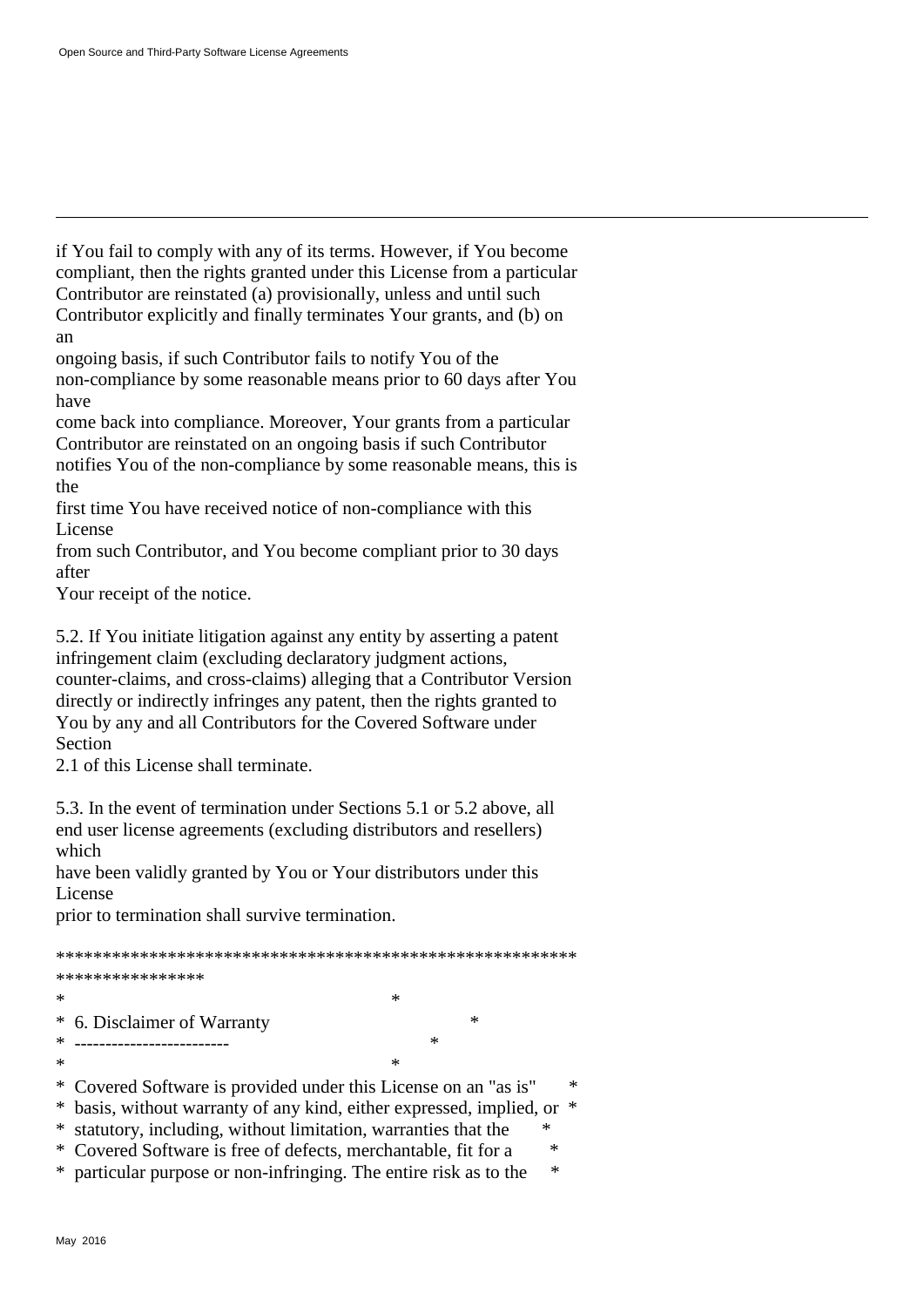```
* quality and performance of the Covered Software is with You. 
\ddot{\phantom{0}}* Should any Covered Software prove defective in any respect, You 
*
* (not any Contributor) assume the cost of any necessary servicing, 
\mathbf{u}* repair, or correction. This disclaimer of warranty constitutes an *
* essential part of this License. No use of any Covered Software is *
* authorized under this License except under this disclaimer. *
*********************************************************
****************
********************************************************
****************
** 7. Limitation of Liability *
* -------------------------- *
* ** Under no circumstances and under no legal theory, whether tort 
*
* (including negligence), contract, or otherwise, shall any *
* Contributor, or anyone who distributes Covered Software as *
* permitted above, be liable to You for any direct, indirect, *
* special, incidental, or consequential damages of any character *
* including, without limitation, damages for lost profits, loss of *
* goodwill, work stoppage, computer failure or malfunction, or any 
*
* and all other commercial damages or losses, even if such party *
* shall have been informed of the possibility of such damages. This 
*
* limitation of liability shall not apply to liability for death or *
* personal injury resulting from such party's negligence to the *
* extent applicable law prohibits such limitation. Some *
* jurisdictions do not allow the exclusion or limitation of ** incidental or consequential damages, so this exclusion and *
* limitation may not apply to You. *
*********************************************************
****************
```
#### 8. Litigation

-------------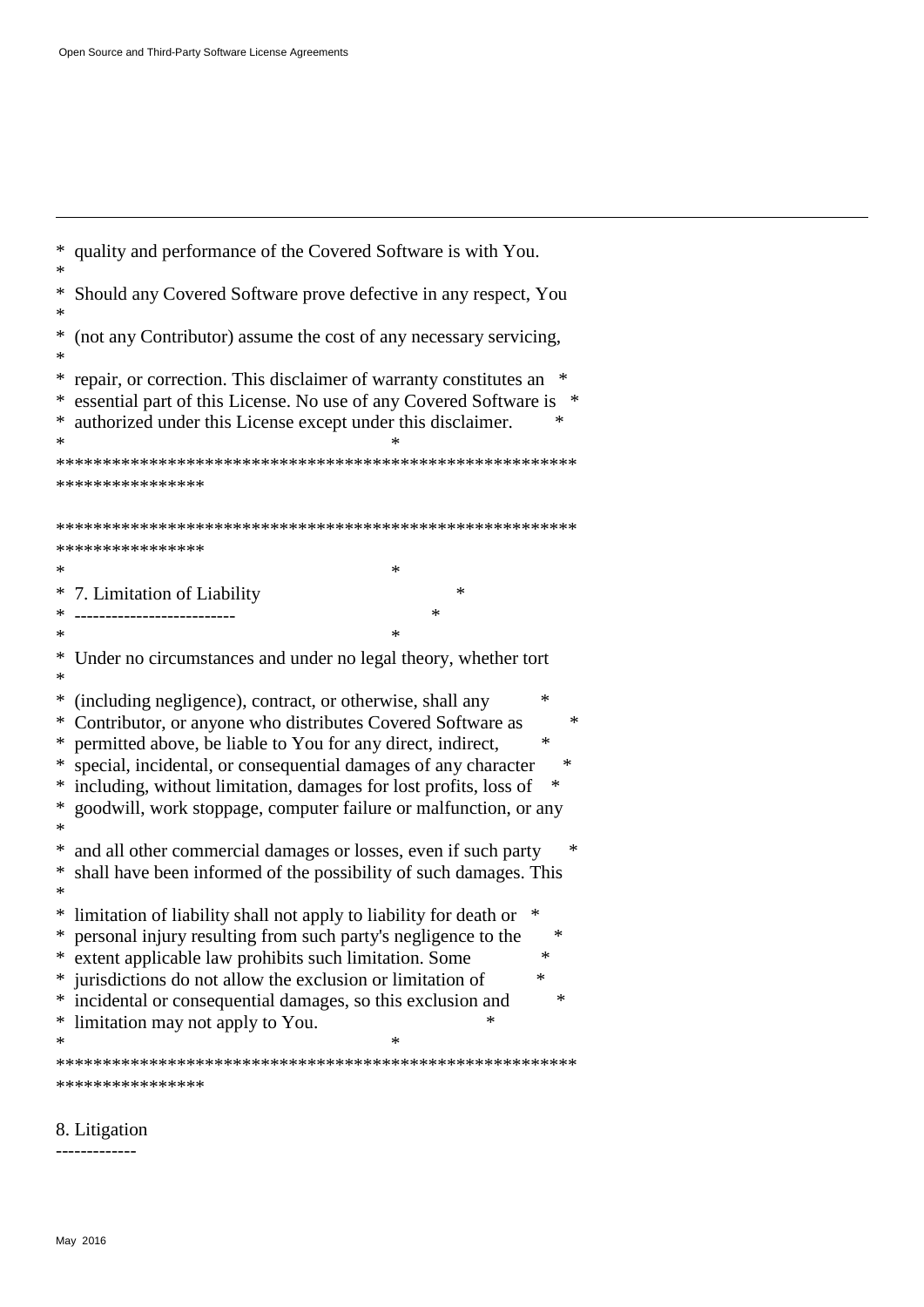Any litigation relating to this License may be brought only in the courts of a jurisdiction where the defendant maintains its principal place of business and such litigation shall be governed by laws of that jurisdiction, without reference to its conflict-of-law provisions. Nothing in this Section shall prevent a party's ability to bring cross-claims or counter-claims.

9. Miscellaneous

----------------

This License represents the complete agreement concerning the subject

matter hereof. If any provision of this License is held to be unenforceable, such provision shall be reformed only to the extent necessary to make it enforceable. Any law or regulation which provides

that the language of a contract shall be construed against the drafter shall not be used to construe this License against a Contributor.

10. Versions of the License

---------------------------

10.1. New Versions

Mozilla Foundation is the license steward. Except as provided in Section

10.3, no one other than the license steward has the right to modify or publish new versions of this License. Each version will be given a distinguishing version number.

10.2. Effect of New Versions

You may distribute the Covered Software under the terms of the version

of the License under which You originally received the Covered Software,

or under the terms of any subsequent version published by the license steward.

10.3. Modified Versions

If you create software not governed by this License, and you want to create a new license for such software, you may create and use a modified version of this License if you rename the license and remove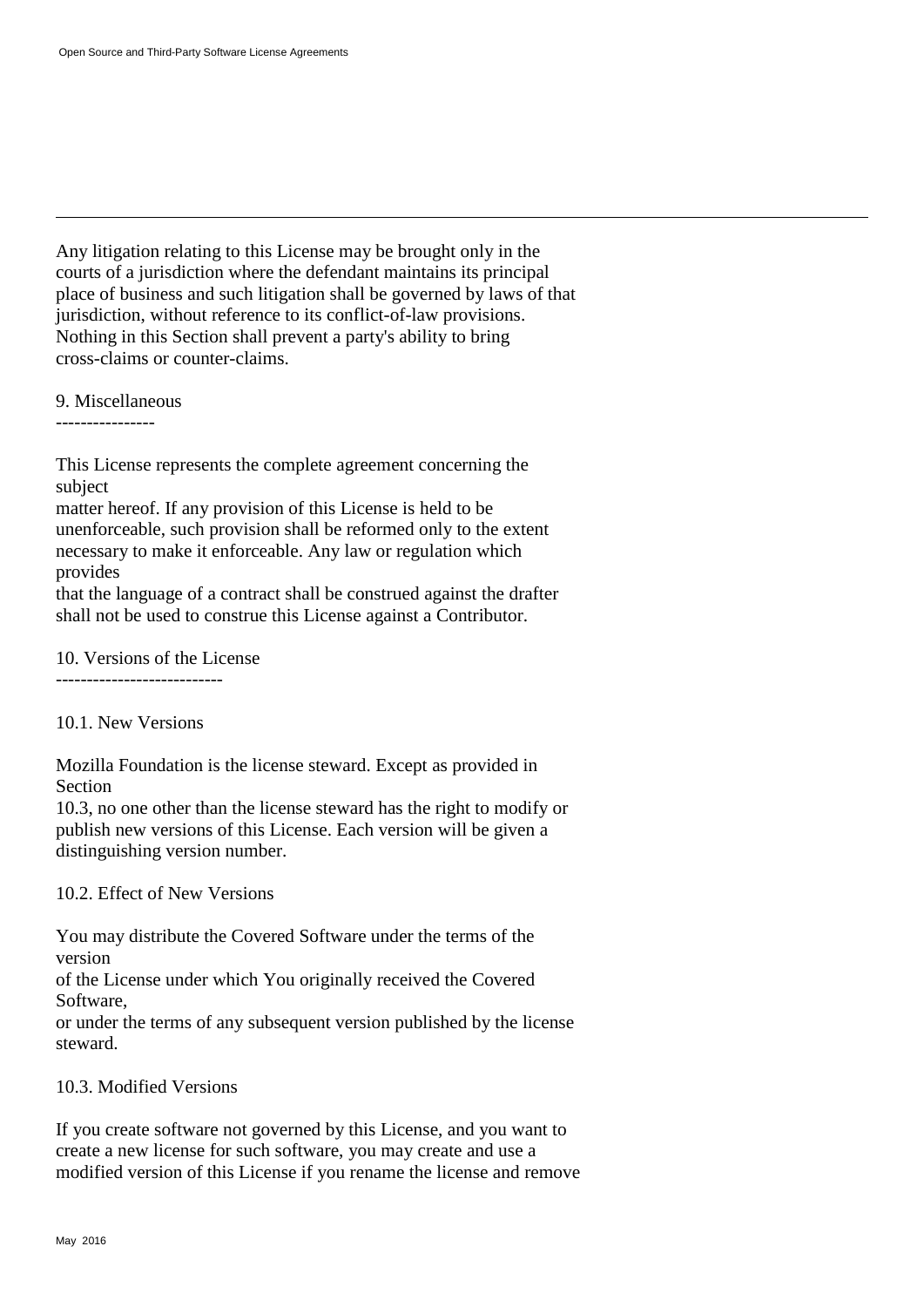any references to the name of the license steward (except to note that such modified license differs from this License).

10.4. Distributing Source Code Form that is Incompatible With Secondary Licenses

If You choose to distribute Source Code Form that is Incompatible With

Secondary Licenses under the terms of this version of the License, the notice described in Exhibit B of this License must be attached.

Exhibit A - Source Code Form License Notice

-------------------------------------------

 This Source Code Form is subject to the terms of the Mozilla Public License, v. 2.0. If a copy of the MPL was not distributed with this file, You can obtain one at http://mozilla.org/MPL/2.0/.

If it is not possible or desirable to put the notice in a particular file, then You may include the notice in a location (such as a LICENSE

file in a relevant directory) where a recipient would be likely to look for such a notice.

You may add additional accurate notices of copyright ownership.

Exhibit B - "Incompatible With Secondary Licenses" Notice ---------------------------------------------------------

 This Source Code Form is "Incompatible With Secondary Licenses", as

defined by the Mozilla Public License, v. 2.0.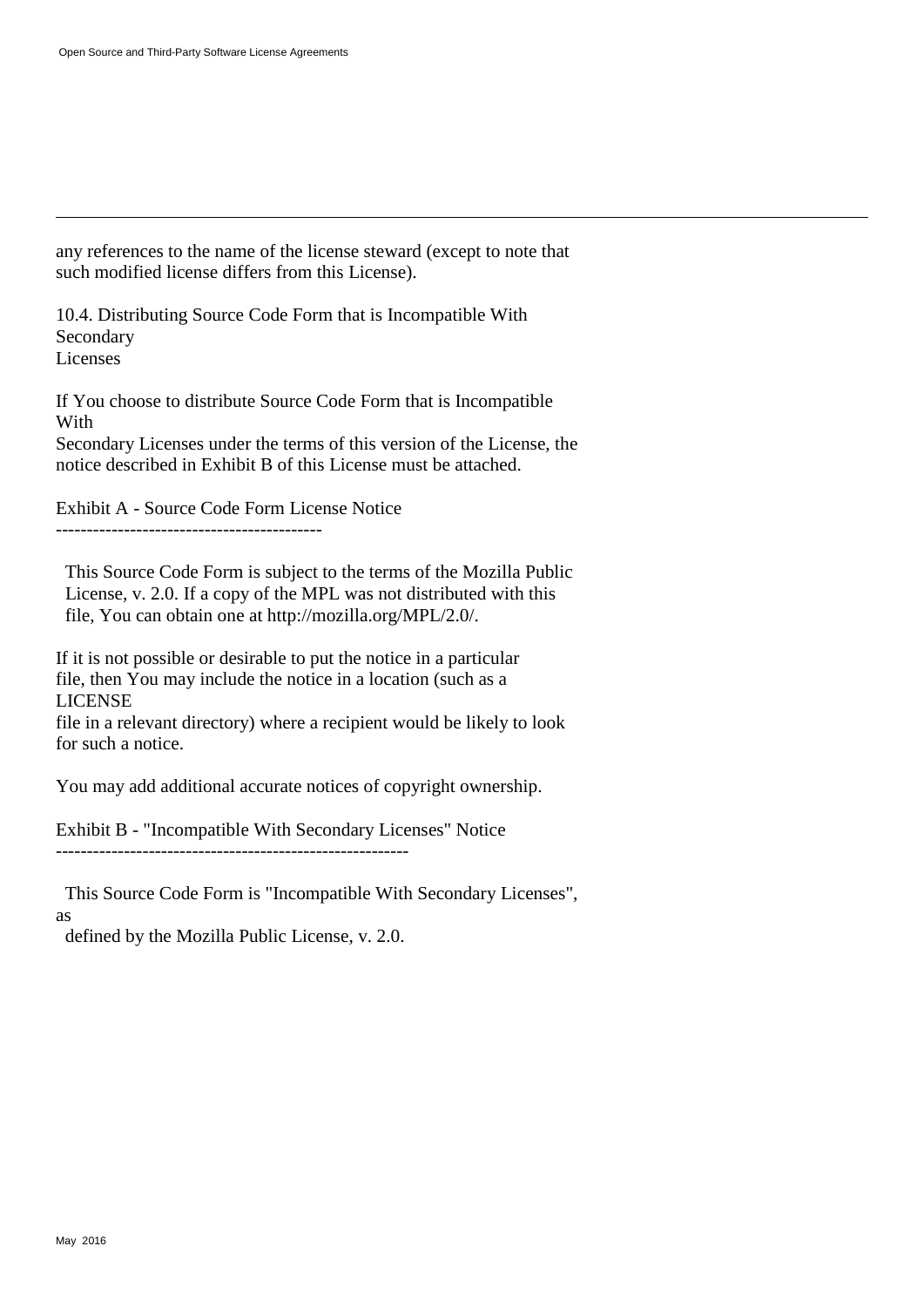# MICROSOFT SOFTWARE LICENSE TERMS

## MICROSOFT JDBC DRIVER 4.2 FOR SQL SERVER

These license terms are an agreement between Microsoft Corporation (or based on where you live, one of its affiliates) and you. Please read them. They apply to the software named above, which includes the media on which you received it, if any. The terms also apply to any Microsoft

- updates,
- supplements,
- Internet-based services, and
- support services

for this software, unless other terms accompany those items. If so, those terms apply.

BY USING THE SOFTWARE, YOU ACCEPT THESE TERMS. IF YOU DO NOT ACCEPT THEM, DO NOT USE THE SOFTWARE.

If you comply with these license terms, you have the rights below.

- 1. INSTALLATION AND USE RIGHTS.
- a. Installation and Use.

i. You may install and use any number of copies of the software on your devices.

b. Third Party Programs. The software may include third party programs that Microsoft,

not the third party, licenses to you under this agreement. Notices, if any, for the third

party program are included for your information only.

2. ADDITIONAL LICENSING REQUIREMENTS AND/OR USE RIGHTS.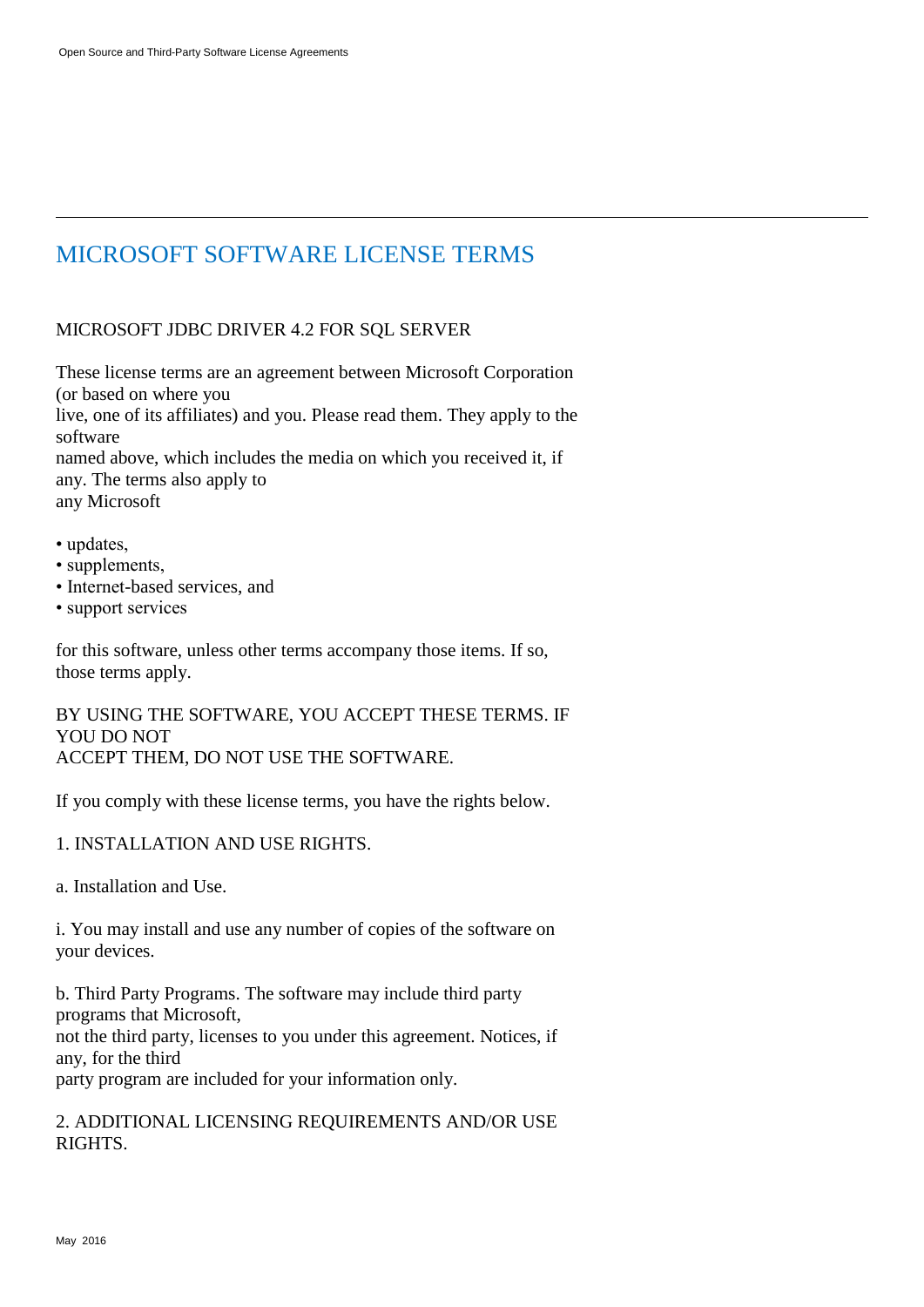a. Distributable Code.

i. Right to Use and Distribute. You are permitted to distribute the software in programs you

develop if you comply with the terms below:

\* You may copy and distribute the object code form of the software ("Distributable Code") in

programs you develop. You may not modify the software.

\* You may permit distributors of your programs to copy and distribute the Distributable Code

as part of those programs.

ii. Distribution Requirements. For any Distributable Code you distribute, you must

\* add significant primary functionality to it in your programs;

\* require distributors and external end users to agree to terms that protect it at least as

much as this agreement;

\* display your valid copyright notice on your programs; and

\* indemnify, defend, and hold harmless Microsoft from any claims, including attorneys' fees,

related to the distribution or use of your programs.

iii. Distribution Restrictions. You may not

\* alter any copyright, trademark or patent notice in the Distributable Code;

\* use Microsoft's trademarks in your programs' names or in a way that suggests your programs

come from or are endorsed by Microsoft;

\* include Distributable Code in malicious, deceptive or unlawful programs; or

\* modify or distribute the source code of any Distributable Code so that any part of it

becomes subject to an Excluded License. An Excluded License is one that requires, as a

condition of use, modification or distribution, that

\* the code be disclosed or distributed in source code form; or

\* others have the right to modify it.

3. SCOPE OF LICENSE. The software is licensed, not sold. This

agreement only gives you

some rights to use the software. Microsoft reserves all other rights. Unless applicable law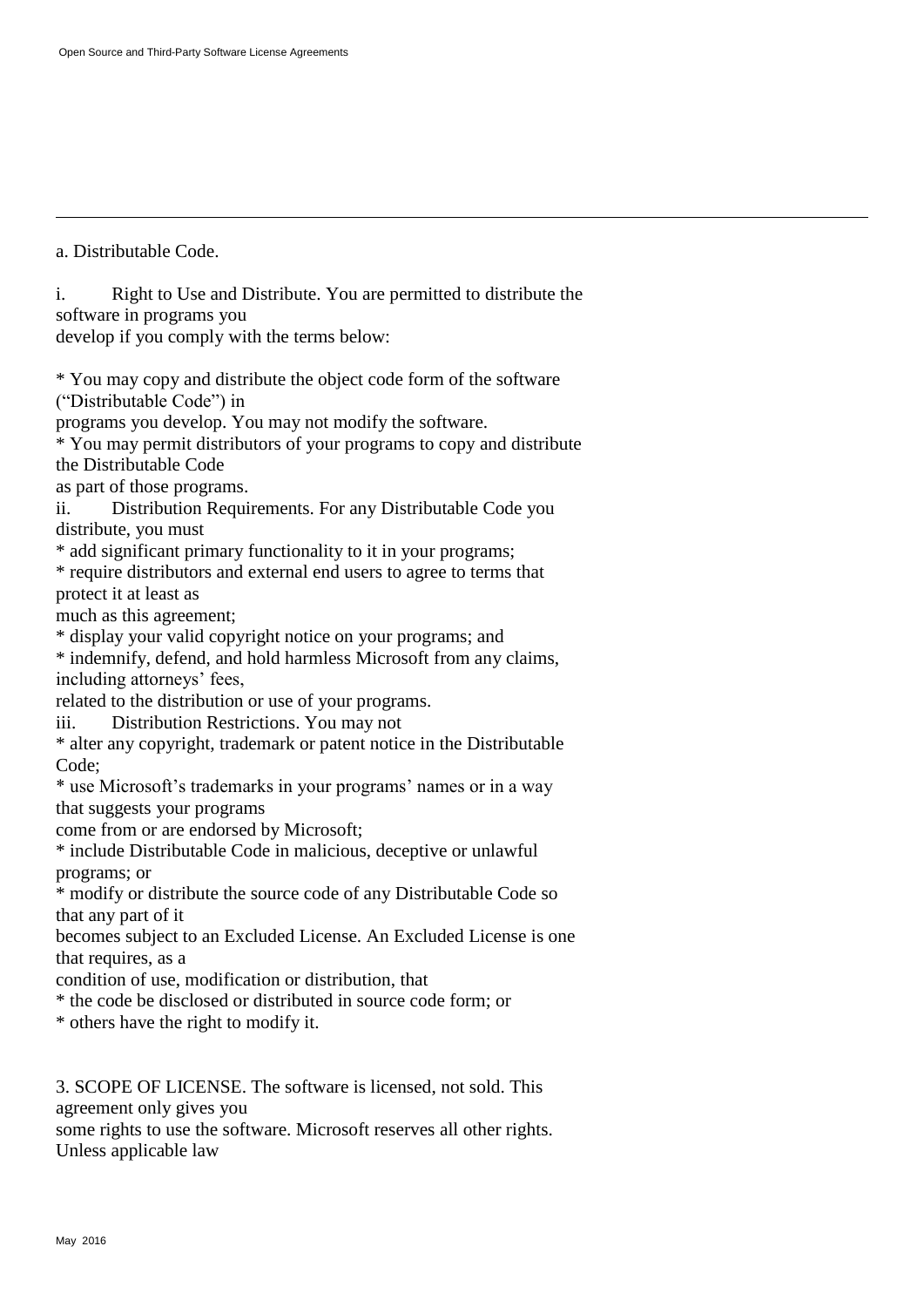gives you more rights despite this limitation, you may use the software only as expressly

permitted in this agreement. In doing so, you must comply with any technical limitations in

the software that only allow you to use it in certain ways. You may not

- work around any technical limitations in the software;
- reverse engineer, decompile or disassemble the software, except and only to the extent
- that applicable law expressly permits, despite this limitation;
- make more copies of the software than specified in this agreement or allowed by

applicable law, despite this limitation;

- publish the software for others to copy;
- rent, lease or lend the software;
- transfer the software or this agreement to any third party; or
- use the software for commercial software hosting services.

4. EXPORT RESTRICTIONS. The software is subject to United States export laws and regulations. You must comply with all domestic and international export laws and regulations that apply to the software. These laws include restrictions on destinations, end users and end use. For additional information, see www.microsoft.com/exporting.

5. SUPPORT SERVICES. Because this software is "as is," we may not provide support services for it.

6. ENTIRE AGREEMENT. This agreement, and the terms for supplements, updates, Internetbased services and support services that you use, are the entire agreement for the software and support services.

7. APPLICABLE LAW.

a. United States. If you acquired the software in the United States, Washington state law governs the interpretation of this agreement and applies to claims for breach of it,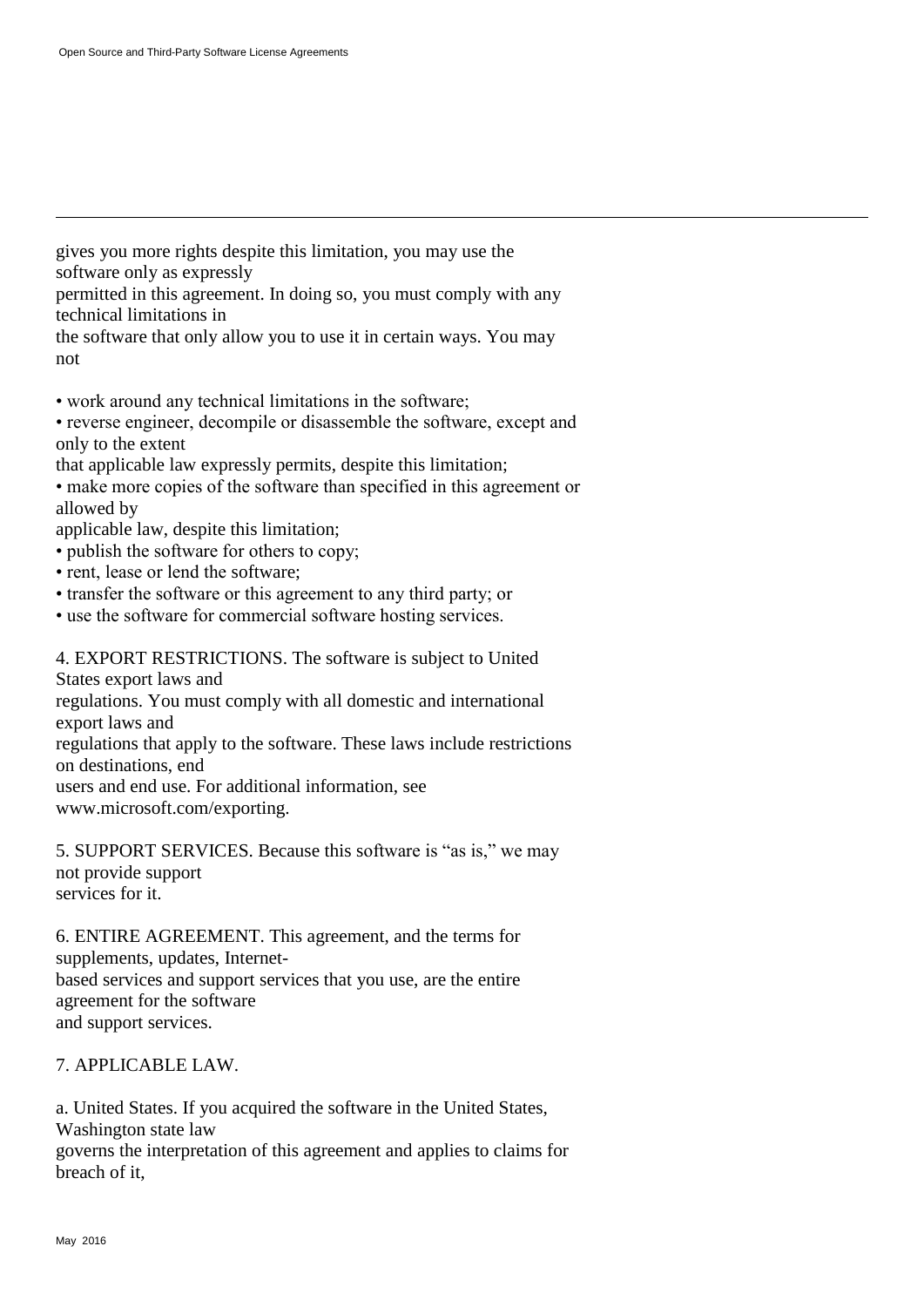regardless of conflict of laws principles. The laws of the state where you live govern all

other claims, including claims under state consumer protection laws, unfair competition

laws, and in tort.

b. Outside the United States. If you acquired the software in any other country, the laws of that country apply.

8. LEGAL EFFECT. This agreement describes certain legal rights. You may have other rights under the laws of your country. You may also have rights with respect to the party from

whom you acquired the software. This agreement does not change your rights under the laws

of your country if the laws of your country do not permit it to do so.

9. DISCLAIMER OF WARRANTY. THE SOFTWARE IS LICENSED "AS-IS." YOU BEAR THE RISK OF USING IT. MICROSOFT GIVES NO EXPRESS WARRANTIES, GUARANTEES OR CONDITIONS. YOU MAY **HAVE** ADDITIONAL CONSUMER RIGHTS UNDER YOUR LOCAL LAWS WHICH THIS AGREEMENT CANNOT CHANGE. TO THE EXTENT PERMITTED UNDER YOUR LOCAL LAWS, MICROSOFT EXCLUDES THE IMPLIED WARRANTIES OF MERCHANTABILITY, FITNESS FOR A PARTICULAR PURPOSE AND NON-INFRINGEMENT.

10. LIMITATION ON AND EXCLUSION OF REMEDIES AND DAMAGES. YOU CAN RECOVER FROM MICROSOFT AND ITS SUPPLIERS ONLY DIRECT DAMAGES UP TO U.S. \$5.00. YOU CANNOT RECOVER ANY OTHER DAMAGES, INCLUDING CONSEQUENTIAL, LOST PROFITS, SPECIAL, INDIRECT OR INCIDENTAL DAMAGES.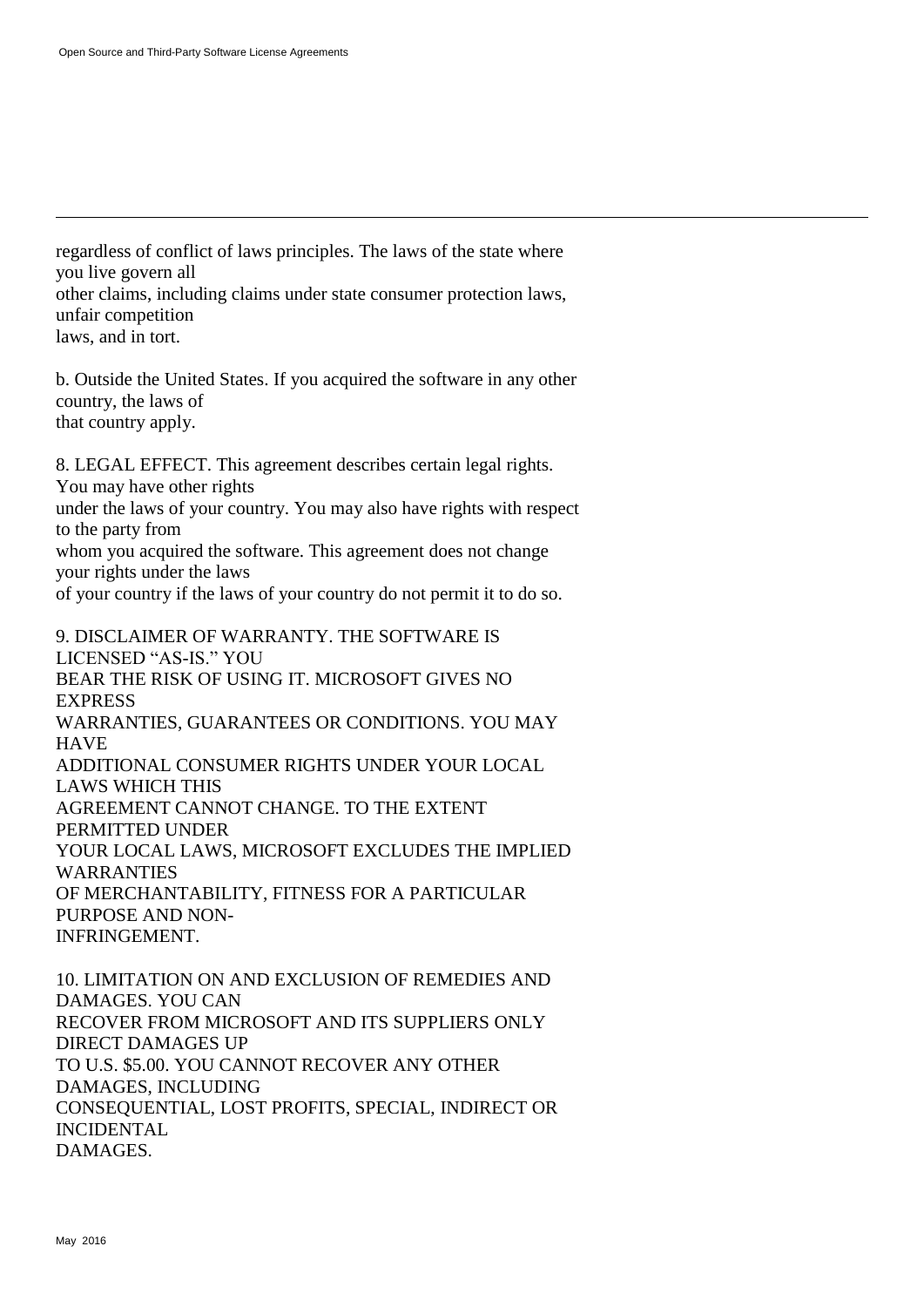## This limitation applies to

• anything related to the software, services, content (including code) on third party Internet

sites, or third party programs, and

• claims for breach of contract, breach of warranty, guarantee or condition, strict liability,

negligence, or other tort to the extent permitted by applicable law.

It also applies even if Microsoft knew or should have known about the possibility of the damages. The above limitation or exclusion may not apply to you because your country may

not allow the exclusion or limitation of incidental, consequential or other damages.

Please note: As this software is distributed in Quebec, Canada, some of the clauses in this agreement are provided below in French.

Remarque : Ce logiciel יtant distribuי au Quיbec, Canada, certaines des clauses dans ce contrat sont fournies ci-dessous en franחais.

EXONֹRATION DE GARANTIE. Le logiciel visי par une licence est offert « tel quel ». Toute utilisation de ce logiciel est א votre seule risque et pיril. Microsoft n'accorde aucune autre garantie expresse. Vous pouvez bיnיficier de droits additionnels en vertu du droit local sur la protection des consommateurs, que ce contrat ne peut modifier. La ou elles sont permises par le droit locale, les garanties implicites de qualitי marchande, d'adיquation א un usage particulier et d'absence de contrefaחon sont exclues.

LIMITATION DES DOMMAGES-INTֹRֹTS ET EXCLUSION DE RESPONSABILIT POUR LES DOMMAGES. Vous pouvez obtenir de Microsoft et de ses fournisseurs une indemnisation en cas de dommages directs uniquement א hauteur de 5,00 \$ US. Vous ne pouvez prיtendre א aucune indemnisation pour les

autres dommages, y